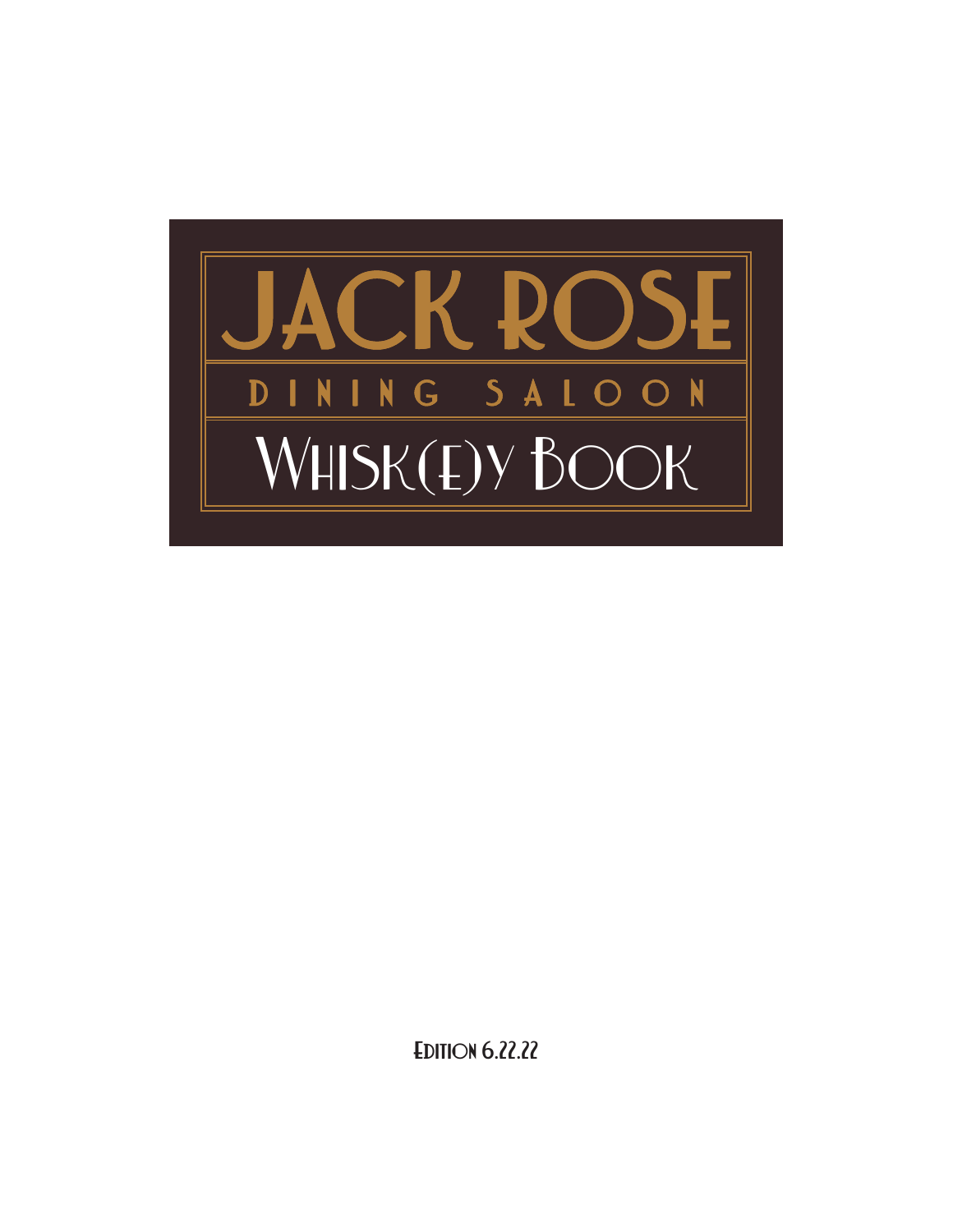# **Tasting Flights**

In our own journeys through whisk(e)y we've found that it is better to ask the right questions than believe we have all the answers. Our flights below represent explorations of a few questions that we've often received from guests, or those we're currently excited about ourselves. Come, explore with us and learn something new!

Cheers,

The Whisk(e)y Team

### **JACK ROSE WILLETT BARREL PICKS** \$60

*What's the big deal with Willett? How is what they distill on-site different from what they had sourced?*

B2235 Willett Family Estate "Jack Rose - Cosmopolitan" KST | barrel proof, 6 KR, 128.2° 20 B2236 Willett Family Estate "Jack Rose - The Changeling" KST | barrel proof, 8 YR, 131.2° 20 R587 Willett Family Estate Rye "Jack Rose - Eau de Vie" KST | barrel proof, 7 YR, 108.4° 20

### **RYES TO WRITE HOME ABOUT** \$34

*What sorts of flavors do we see in rye whiskey? How is it different from Bourbon?*

R577 Hughes Bros. Belle of Bedford Rye "Jack Rose 2022 - Kind of a Big Dill" | 9 YR 7 MO, 110.87° 12 R545 Wilderness Trail Rye "Jack Rose 2021" Single Barrel no.15A26 | 6 YR 5 MO, 105° 10 R582 Peerless Rye Small Batch KST UCF | x<sup>vR</sup>, 111.5° 12

### **DRAM AROUND THE WORLD \$44**

*What do whiskies from different parts of the world taste like? How is whisk(e)y making affected by climate and fermentation culture?*

W271 Takamine Whiskey (Japanese, Koji Fermented) | B. 2020, 8 <sup>yr</sup>, 40 abv 12 W317 Amrut (Indian) Aatma Fino Sherry ck 6212 CS UCF  $\mid 5^{yr}$ , 56.5 abv 17 w295 Penderyn (Welsh) Single Malt "Jack Rose - Apples to Armagnac" F-Sherry | 9<sup>vR</sup>, 59.98 abv 15

### **SHADES OF PEAT** 551

*What does it mean for a whisky to be peated? Do they all taste the same?*

C249 Glen Scotia "Drammers Club #23" ck 19/380-37 CS UCF | D. 2010, 10 YR, 55.6 abv 20 IS986 Kilchoman Madeira Cask Matured UCF | B. 2021, x YR, 50 abv 16 IS968 Bunnahabhain SV "Jack Rose" Staoisha Heavily Peated Single Cask | 6 YR, 59.2 abv 15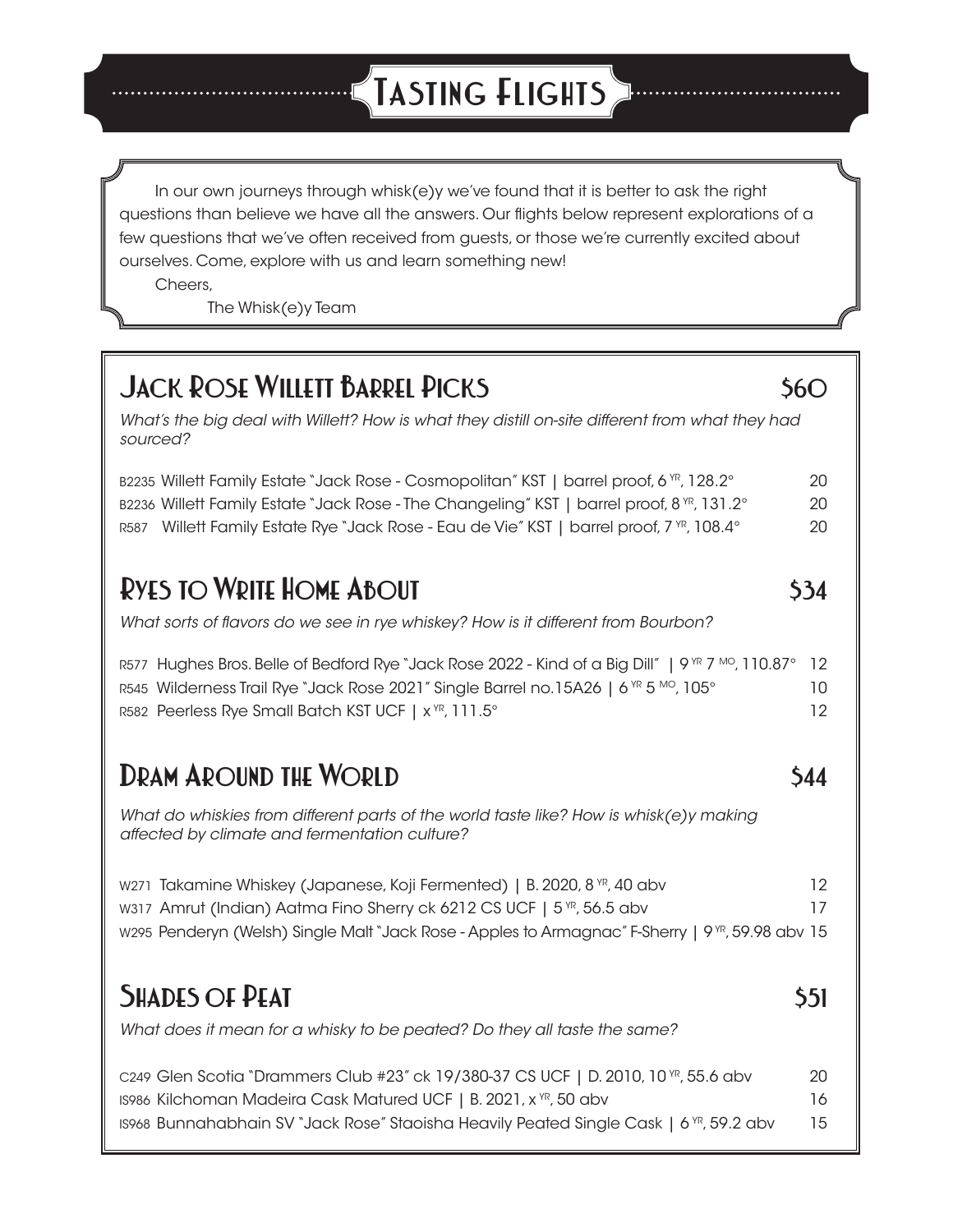# **Table of Contents**

| WHISK(E)Y KEY<br>ADR<br>ACE'd<br>D.<br>CC<br>C <sub>H</sub><br><b>CK</b><br>CS. | A.D. Rattrav<br>Additional Cask Enhanced<br><b>Bottled</b><br>Connoisseur's Choice<br>Chieftain's<br>Cask Number<br>Cask Strength | υ.<br>DD<br>DF<br>DM<br>DεM<br>D١ | Cask and Thistle<br><b>Distilled</b><br>Douglas Drumlanrig<br>Distiller's Edition<br>Double Matured<br>D&M Wine and Spirits<br>Duncan Taylor | £М<br>GεM<br>HB<br>КSТ<br><b>MC</b><br><b>MM</b> | <b>Exclusive Malts</b><br>Finished<br><b>First Edition</b><br>Gordon and MacPhail<br><b>Hart Brothers</b><br>Kentucky Straight<br>MacKillop's Choice<br><b>Murray McDavid</b> | ОB<br><b>SCN</b><br>SS<br>SI<br>S٧<br><b>UCF</b><br><b>WG</b><br><b>YYR</b> | Official Bottling<br><b>Single Cask Nation</b><br>Scott's Selection<br>Straight<br><b>Signatory Vintage</b><br>Unchillfiltered<br><b>Whisky Galore</b><br>No age statement |
|---------------------------------------------------------------------------------|-----------------------------------------------------------------------------------------------------------------------------------|-----------------------------------|----------------------------------------------------------------------------------------------------------------------------------------------|--------------------------------------------------|-------------------------------------------------------------------------------------------------------------------------------------------------------------------------------|-----------------------------------------------------------------------------|----------------------------------------------------------------------------------------------------------------------------------------------------------------------------|
|---------------------------------------------------------------------------------|-----------------------------------------------------------------------------------------------------------------------------------|-----------------------------------|----------------------------------------------------------------------------------------------------------------------------------------------|--------------------------------------------------|-------------------------------------------------------------------------------------------------------------------------------------------------------------------------------|-----------------------------------------------------------------------------|----------------------------------------------------------------------------------------------------------------------------------------------------------------------------|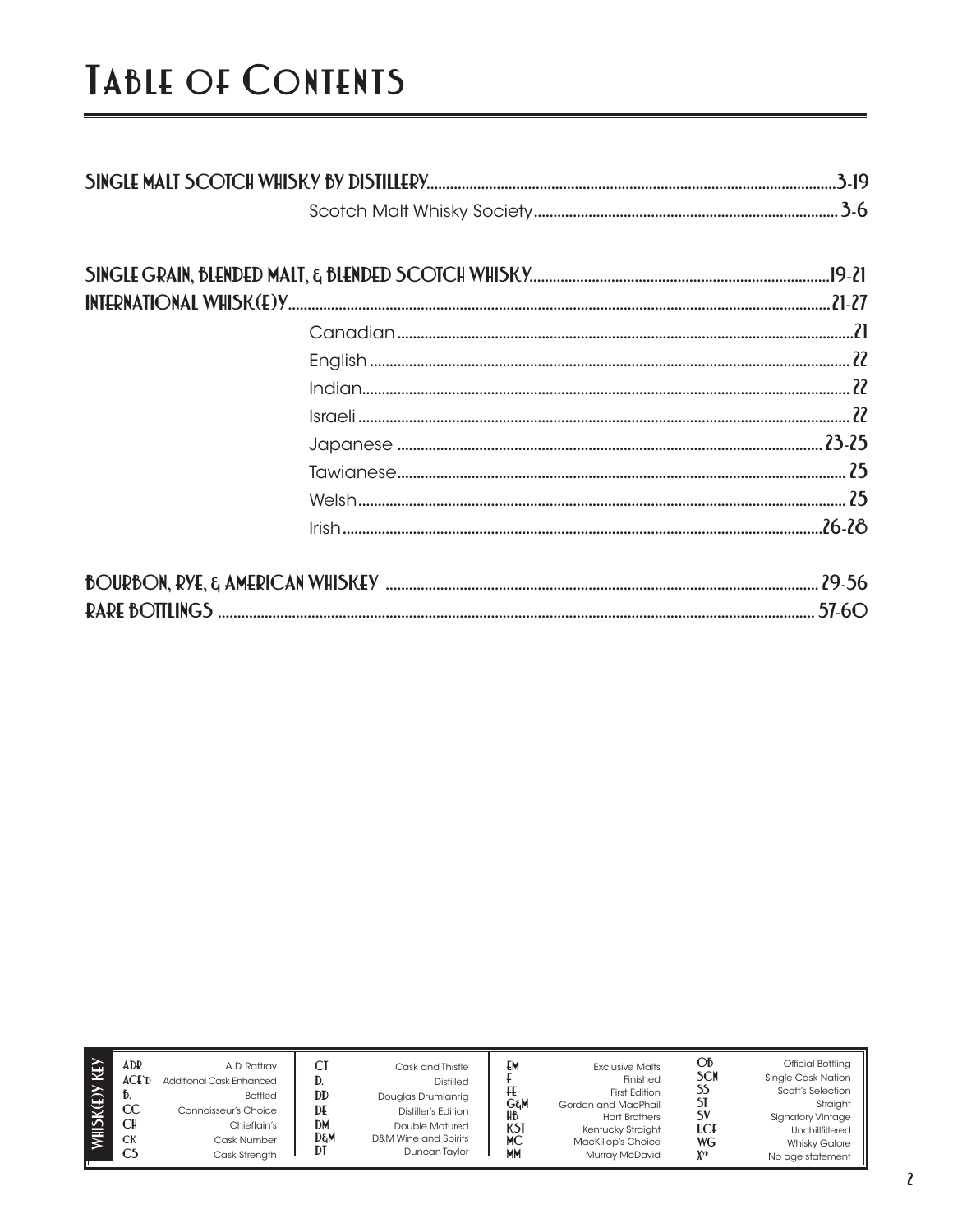

### **CAMPBELTOWN**

| 93.52  | "Wench with a wrench" (refill ex-bourbon barrel)   D. 2002, 9 YR, 58.4 abv | -42 |
|--------|----------------------------------------------------------------------------|-----|
| 93.137 | "As Usual: Unusual" (1st-fill ex-bourbon barrel)   D. 2012, 7 YR, 59.7 abv | 30  |

# HIGHLAND

| 60.3   | Archives   D. 1975, 18 YR, 56.8 abv                                                                    | 45 | 90  |
|--------|--------------------------------------------------------------------------------------------------------|----|-----|
| 60.23  | "Fermenting Apples and Mintiness"   D. 1975, 26 YR, 55.0 abv                                           | 55 | 110 |
| 70.13  | "Neat heat, turning mellow and sweet" (refill ex-bourbon barrel)   D. 2006, 9 <sup>vR</sup> , 57.8 abv | 18 | 36  |
| 55.57  | "Digging up ginger" (refill ex-bourbon hogshead)   D. 2008, 10 <sup>VR</sup> , 58.4 abv                | 16 | 32  |
| 55.69  | "Easy Rider" (1st-fill ex-bourbon barrel)   D. 2010, 10 YR, 62.5 abv                                   | 17 | 34  |
| 78.34  | Archives   D. 1991, 10 YR, 59.1 abv                                                                    | 26 | 52  |
| 78.40  | "Tantalisingly sweet and savoury" (ex-sherry butt)   D. 1996, 16 <sup>YR</sup> , 55.1 abv              | 25 | 50  |
| 26.88  | "Midsummer night's dram" (1st-fill ex-bourbon barrel)   D. 2003, 9 YR, 61.8 abv                        | 23 | 46  |
| 26.165 | "Surprising, Inspiring, Indulging" (1st-fill ex-bourbon barrel)   D. 2010, 10 <sup>VR</sup> , 56.4 abv | 17 | 34  |
| 57.12  | Archives   D. 1975, 27 YR, 55.5 abv                                                                    | 45 | 90  |
| 112.8  | "Vegetarian!" (refill ex-bourbon)   D. 2000, 14 YR, 57.8 abv                                           | 21 | 42  |
| 135.39 | "Smoked Scrunch Munch" (2nd-fill ex-bourbon barrel)   D. 2012, 9 <sup>vp</sup> , 58.5 abv              | 16 | 32  |
| 59.32  | "A Mild Mannered Chameleon"   D. 1983, 21 YR, 51.8 abv                                                 | 32 | 64  |
| 28.5   | "A Dapper, Masculine Dram"   D. 1989, 13 YR, 56.4 abv                                                  | 26 | 52  |

## ISLANDS

#### **ORKNEY**

| 4.146 | "Old man of Hoy smoking a pipe" (refill ex-bourbon hogshead)   D. 1991, 19 <sup>VR</sup> , 54.7 abv  | -28 | 56 |
|-------|------------------------------------------------------------------------------------------------------|-----|----|
| 4.270 | "From Heather Moor to Sea Shore" (1st-fill ex-bourbon barrel)   D. 2008, 12 <sup>yr</sup> , 61.3 abv |     | 34 |
| 4.271 | "An Orcadian Peatzeria" (refill ex-bourbon hogshead)   D. 2000, 20 TP, 55.1 abv                      | -36 | 72 |

## ISLAY

| 33.114 | "Sweet versus savory" (refill ex-sherry butt)   D. 1999, 11 YR, 56.3 abv                                   | 28 | 56   |
|--------|------------------------------------------------------------------------------------------------------------|----|------|
| 33.120 | "Flip-flops up a chimney" (1st-fill ex-bourbon barrel)   D. 2003, 8 YR, 58.5abv                            | 26 | 52   |
| 33.139 | "You Would Not Believe!" (2nd-fill oloroso butt)   D. 2007, 12 <sup>YR</sup> , 61.3 abv                    | 38 | 76   |
| 53     | Islay Whisky Festival Single Malt "Throw the Cork Away" (1st-fill ex-oloroso)   $8^{\text{VP}}$ , 58.4 abv | 18 | 36   |
| 53.173 | "Glowing embers on the tongue" (refill ex-sherry butt)   D. 1995, 16 $\%$ , 59.8 abv                       | 30 | 60   |
| 53.244 | "Vanilla chimney stacks" (refill ex-bourbon hogshead)   D. 2010, 7 YR, 58.8 abv                            | 16 | 32   |
| 53.246 | "Blowtorch blast" (refill ex-bourbon hogshead)   D. 2010, 7 YR, 58.8 abv                                   | 16 | 32   |
| 53.259 | "Succomb to desire" (refill ex-bourbon hogshead)   D. 2006, 11 YR, 56.8 abv                                | 20 | 40   |
| 53.266 | "Salt 'n' vinegar kelp" (refill ex-bourbon hogshead)   D. 2007, 10 YR, 60.8 abv                            | 20 | 40   |
| 53.287 | "Ye olde medisin" (refill ex-bourbon hogshead)   D. 2006, 12 YR, 58.5 abv                                  | 19 | 38   |
| 53.312 | "Variety of Emotions" (refill ex-bourbon hogshead)   D. 2009, 10 YR, 58.3 abv                              | 17 | 34   |
| 53.313 | "Soy Gorse" (1st-fill ex-bourbon hogshead)   D. 2007, 12 YR, 58.2 abv                                      | 19 | 38   |
| 29.151 | "Polished violins and vintage cars" (refill ex-sherry butt)   D. 1989, 24 YR, 50.8 abv                     | 66 | 132. |
| 127.31 | "Rite of passage" (refill ex-bourbon barrel)   D. 2002, 10 YR, 64.2 abv                                    | 34 | 68   |
| 127.38 | "Enticing fume of a peat reek" (refill ex-sherry butt)   D. 2003, 10 $\overline{P}$ , 66.3 abv             | 37 | 74   |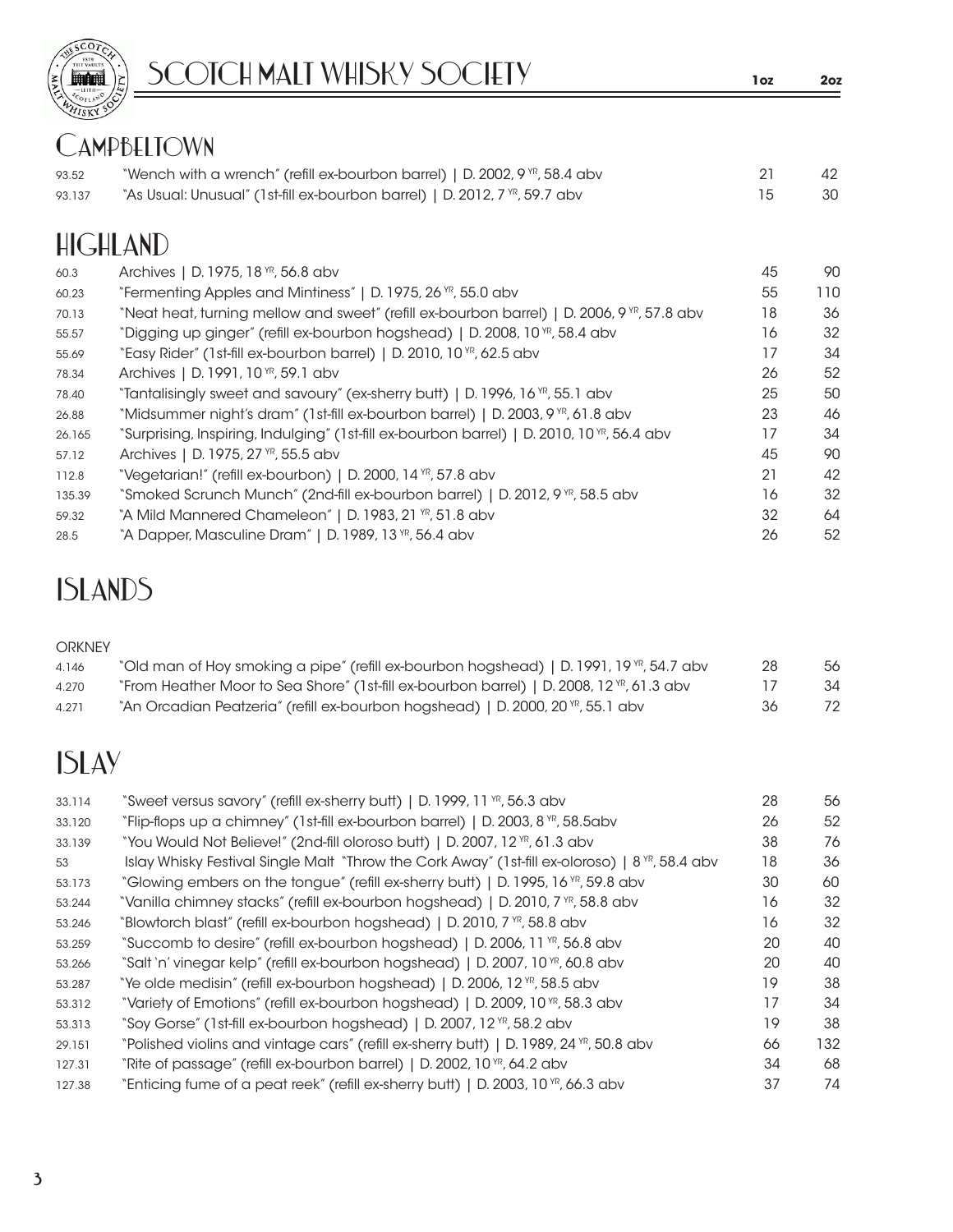

SCOTCH MALT WHISKY SOCIETY (CONT'D) **1oz 2oz**

### LOWLAND

| 5.42  | "Bathed in a baker's shop" (refill ex-bourbon hogshead)   D. 2000, 13 YR, 59.5 abv             | 21 | 42 |
|-------|------------------------------------------------------------------------------------------------|----|----|
| 22.25 | "Anytime, anywhere, any-way"   D. 1987, 19 $\%$ , 53.5 abv                                     | 40 | 80 |
| 97.7  | "A Wholesome Aperitif" (refill barrel)   D. 1990, 16 <sup>YR</sup> , 56.2 abv                  | 45 | 90 |
| 25.64 | "Manzanilla Sherry Trifle" (refill ex-bourbon hogshead)   D. 1990, 22 <sup>VR</sup> , 59.8 abv | 35 | 70 |

### SPEYSIDE

| 95.7   | "Spiced Sponge Cake" (refill hogshead)   D. 1997, 9 YR, 58.1 abv                                            | 20 | 40 |
|--------|-------------------------------------------------------------------------------------------------------------|----|----|
| 73.30  | "Extremely Fresh"   D. 1992, 15 YR, 60.1 abv                                                                | 29 | 58 |
| 73.35  | "Mouth-watering and scrummy" (refill ex-bourbon barrel)   D. 1992, 17 YR, 58.8 abv                          | 22 | 44 |
| 73.50  | "Midnight Espresso" (refill ex-bourbon barrel)   D. 1991, 20 YR, 57.4 abv                                   | 37 | 74 |
| 66.23  | "Delicious and Yummy"   D. 1985, 21 $YR$ , 53.9 abv                                                         | 32 | 64 |
| 66.49  | "Art class enchantment" (ex-bourbon/refill barrel)   D. 2002, 11 YR, 54.4 abv                               | 29 | 58 |
| 66.161 | "Chateau du Pork Scratching" (ex-bourbon/1st-fill red wine barrique)   D. 2006, 13 YP, 58.1 abv             | 17 | 34 |
| 66.167 | "Big and Punchy" (refill ex-oloroso puncheon)   D. 2012, 7 YR, 61.6 abv                                     | 14 | 28 |
| 66.189 | "A Doric Takeaway" (refill ex-bourbon barrel)   D. 2013, 7 YR, 61.4 abv                                     | 14 | 28 |
| 48.8   | Archives (refill hogshead)   D. 1989, 17 YR, 55.8 abv                                                       | 45 | 90 |
| 48.29  | "Satisfyingly sweet" (1st-fill ex-bourbon barrel)   D. 1999, 12 YR, 61.0 abv                                | 20 | 40 |
| 48.34  | "In a sweetie shop" (1st-fill ex-bourbon barrel)   D. 2003, 9 YR, 63.3 abv                                  | 21 | 42 |
| 48.130 | "Yellow Smash" (1st-fill ex-bourbon barrel)   D. 2012, 8 YR, 60.6 abv                                       | 16 | 32 |
| 12.33  | "The Most Fun With Your Cloves On" (1st-fill ex-bourbon barrel)   D. 2009, 9 YR, 59.0 abv                   | 14 | 28 |
| 12.67  | "Horseback in the Forest" (2nd-fill ex-red wine barrique)   D. 2008, 12 YR, 57.0 abv                        | 18 | 36 |
| 38.14  | "Like a Rich Apple Pie" (refill hogshead)   D. 1980, 24 YR, 56.5 abv                                        | 30 | 60 |
| 38.19  | "Fun Time Whisky" (refill hogshead)   D. 1994, 13 YR, 58.7 abv                                              | 26 | 52 |
| 44.41  | "Bountiful fruits - one of your 5 a day!" (refill ex-bourbon barrel)   D. 1993, 15 <sup>vR</sup> , 58.0 abv | 22 | 44 |
| 71.71  | "Hugging a Hedgerow" (1st-fill ex-bourbon barrel)   D. 2011, 7 YR, 61.8 abv                                 | 14 | 28 |
| 44.20  | "Match-heads and Liquid Soap"   D. 1989, 11 YR, 59.5 abv                                                    | 20 | 40 |
| 44.116 | "Pirate ship in a storm" (2nd-fill oloroso butt)   D. 2011, 8 YR, 68.2 abv                                  | 15 | 30 |
| 41.71  | "Refreshing and lip-smackingly tasty" (1st-fill ex-bourbon barrel)   D. 2004, 11 YR, 59.5 abv               | 17 | 34 |
| 1.170  | "Gingerbread man selling sweet delights" (refill hogshead)   D. 1993, 19 YR, 56 abv                         | 26 | 52 |
| 1.180  | "Bitter-sweet complexity" (1st-fill ex-bourbon barrel)   D. 2002, 11 YP, 56.4 abv                           | 18 | 36 |
| 1.200  | "Enigmatic and masculine" (1st fill ex-bourbon)   D. 2000, 15 <sup>YP</sup> , 55.7 abv                      | 26 | 52 |
| 9.35   | "Fun Fair Food Stalls"   D. 1988, 17 YR, 53.9 abv                                                           | 45 | 90 |
| 9.85   | "A seesaw of sweet and savory" (refill ex-bourbon hogshead)   D. 1997, 16 YR, 55.3 abv                      | 23 | 46 |
| 9.99   | "A fairground attraction" (1st-fill ex-bourbon barrel)   D. 2003, 10 YR, 60.6 abv                           | 20 | 40 |
| 2.59   | "A Cello in the Orchestra of Malts" (refill sherry butt)   D. 1988, 16 <sup>YR</sup> , 57.5 abv             | 28 | 56 |
| 2.94   | "A mean green genie" (refill ex-bourbon barrel)   D. 2006, 9 YR, 60.4 abv                                   | 18 | 36 |
| 2.122  | "A Classic Accent" (1st-fill ex-oloroso butt)   D. 2007, 13 YR, 56.4 abv                                    | 18 | 36 |
| 46.89  | "New York Street Snacks" (recharred hogshead)   D. 2009, 10 YR, 58.6 abv                                    | 15 | 30 |
| 30.114 | "The Nutcracker" (ex-oloroso butt)   D. 2013, 7 YR, 66.9 abv                                                | 14 | 28 |
| 30.117 | "A Dram of Gratitude" (1st-fill ex-PX hogshead)   D. 1997, 23 YR, 61.2 abv                                  | 31 | 62 |
| 63.16  | Archives   D. 1989, 15 YR, 57.1 abv                                                                         | 25 | 50 |
| 63.27  | "Jar Jar Binks in trouble again" (2nd-fill ex-sherry butt)   D. 2006, 5 YR, 62.3 abv                        | 20 | 40 |
| 63.38  | "Perfumed and idiosyncratic" (refill ex-bourbon barrel)   D. 2007, 9 <sup>VR</sup> , 60.4 abv               | 18 | 36 |
|        |                                                                                                             |    |    |

| ADP<br>≏<br>$_{\rm CC}$<br><b>CI</b><br><b>CK</b><br>C | A.D. Rattray<br>ACF<br>Additional Cask Enhanced<br><b>Bottled</b><br>Connoisseur's Choice<br>Chieftain's<br>Cask Number<br>Cask Strenath | v.<br>DD<br>DE<br>DM<br>DεM<br>DI | Cask and Thistle<br><b>Distilled</b><br>Douglas Drumlanrig<br>Distiller's Edition<br>Double Matured<br>D&M Wine and Spirits<br>Duncan Taylor | £М<br>GεM<br>HВ<br>КSТ<br>МC<br><b>MM</b> | <b>Exclusive Malts</b><br>Finished<br><b>First Edition</b><br>Gordon and MacPhail<br><b>Hart Brothers</b><br>Kentucky Straight<br>MacKillop's Choice<br>Murray McDavid | ОB<br>SCN<br><b>UCE</b><br><b>WG</b><br><b>Y</b> yp | Official Bottling<br><b>Single Cask Nation</b><br>Scott's Selection<br>Straight<br><b>Signatory Vintage</b><br>Unchillfiltered<br><b>Whisky Galore</b><br>No age statement |
|--------------------------------------------------------|------------------------------------------------------------------------------------------------------------------------------------------|-----------------------------------|----------------------------------------------------------------------------------------------------------------------------------------------|-------------------------------------------|------------------------------------------------------------------------------------------------------------------------------------------------------------------------|-----------------------------------------------------|----------------------------------------------------------------------------------------------------------------------------------------------------------------------------|
|--------------------------------------------------------|------------------------------------------------------------------------------------------------------------------------------------------|-----------------------------------|----------------------------------------------------------------------------------------------------------------------------------------------|-------------------------------------------|------------------------------------------------------------------------------------------------------------------------------------------------------------------------|-----------------------------------------------------|----------------------------------------------------------------------------------------------------------------------------------------------------------------------------|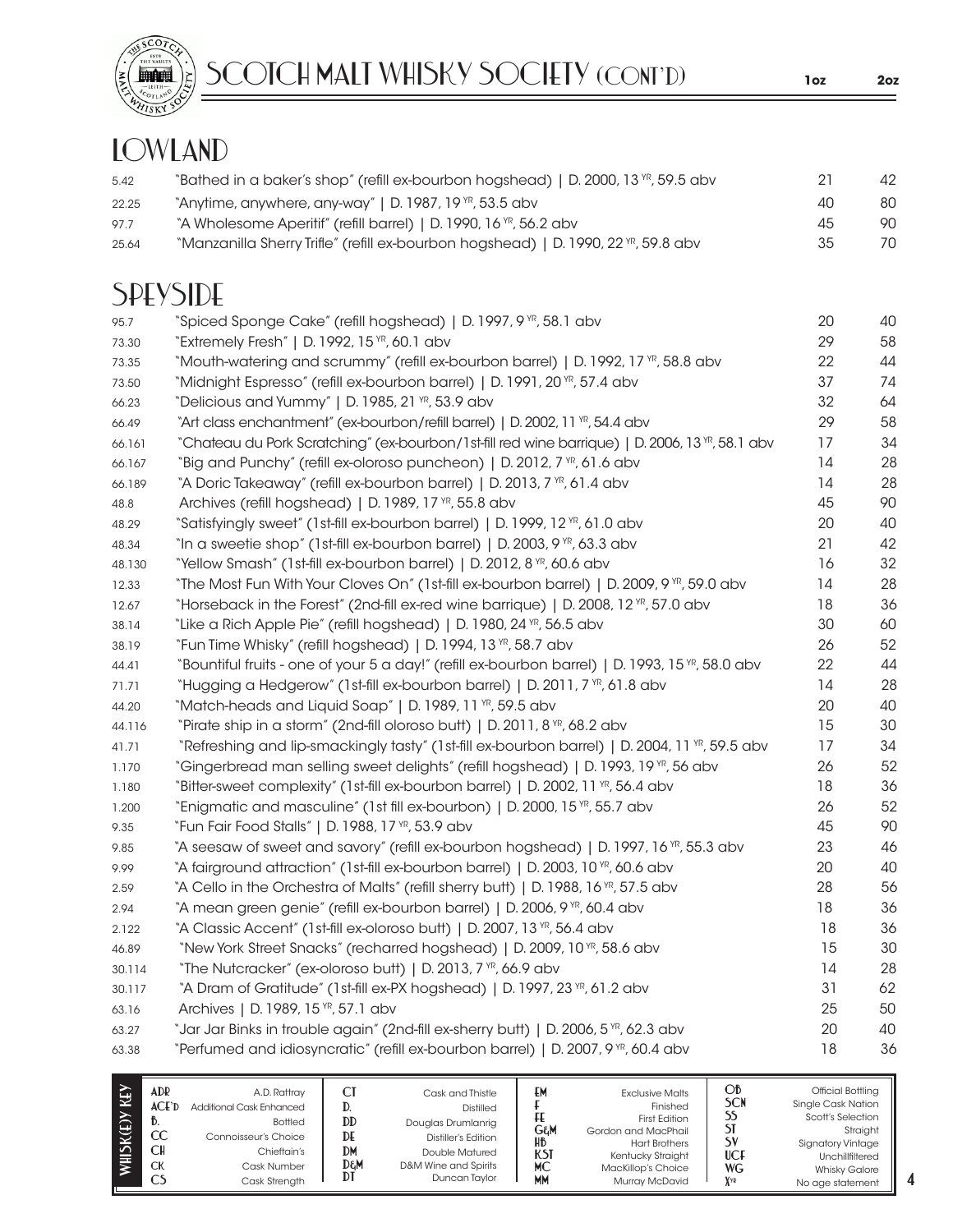

| 39.57  | "Urbane and Demure" (refill hogshead)   D. 1982, 23 YR, 55.5 abv                            | 30 | 60  |
|--------|---------------------------------------------------------------------------------------------|----|-----|
| 39.187 | "Play-On-The-Tongue Duality" (refill ex-bourbon hogshead)   D. 2006, 13 YR, 59.8 abv        | 16 | 32  |
| 39.190 | "Sweet Apple Chutney" (refill ex-bourbon barrel)   D. 2011, 8 YR, 61.2 abv                  | 14 | 28  |
| 7.20   | Archives   D. 1989, 12 YR, 61.4 abv                                                         | 24 | 48  |
| 72.25  | "A welcome home dram" (refill ex-bourbon hogshead)   D. 1983, 29 YR, 49.9 abv               | 50 | 100 |
| 76.28  | "Turf and Earth" (hogshead)   D. 1989, 13 $\%$ , 59.8 abv                                   | 32 | 64  |
| 100.9  | "Flamenco dancer on the tongue" (refill ex-bourbon barrel)   D. 1998, 11 $^{VP}$ , 58.6 abv | 20 | 40  |
| 8.42   | "Fruity"   D. 1992, 14 YR, 59.1 abv                                                         | 26 | 52  |

### SINGLE GRAIN

| G <sub>3.3</sub> | "Curious but good" (refill ex-bourbon barrel)   D. 1986, 26 YR, 56.0 abv                       | 29  | 58 |
|------------------|------------------------------------------------------------------------------------------------|-----|----|
| G1.9             | "The palate gets a Ping!" (refill ex-bourbon hogshead)   D. 1990, 21 $\mathbb{R}$ , 62.8 abv   | -23 | 46 |
| G10.3            | "Promises sweet indulgences" (refill ex-bourbon barrel)   D. 1988, 24 <sup>vp</sup> , 59.6 abv | 25  | 50 |

#### INTERNATIONAL USA, TEXAS

| 00A ILIVO |                                                                            |    |    |
|-----------|----------------------------------------------------------------------------|----|----|
| 140.2     | "Shotgun whirligig" (1st fill barrel/ex-bourbon)   D. 2014, 4 YR, 58.9 abv | 26 | 52 |
| WALES     |                                                                            |    |    |
| 128.4     | "Scrummy-yummy-delish" (1st fill port barrique)   D. 2004, 7 YR, 59.4 abv  | 18 | 36 |

## OTHER SPIRITS

| <b>COGNAC</b><br>C3.2 | "Strolling through bliss" (Appellation Cognac Grande Champagne Contrôlée)   XO, x <sup>YR</sup> , 60.9 abv 27 |    | 54  |
|-----------------------|---------------------------------------------------------------------------------------------------------------|----|-----|
| GIN                   | GN1.3 "Coriander meander" (Glasgow, London Dry, 2nd-Fill Barrel/Ex-Bourbon)   57.8 abv                        | 13 | 26  |
| <b>RUM</b>            |                                                                                                               |    |     |
| R <sub>2.8</sub>      | "Out of your comfort zone" (Guyana, 1st-Fill Barrique/Red Wine)   D. 2003, 15 YR, 58.3 abv                    | 18 | 36  |
| R8.3                  | "Fruit and nut case" (Nicaragua, Refill Barrel)   D. 2004, 12 $\sqrt{R}$ , 55.0 abv                           | 16 | 32  |
| R <sub>10.1</sub>     | "Carnival concerto" (Trinidad, Refill Barrel)   D. 1991, 25 YR, 63.4 abv                                      | 36 | 72  |
| R13.1                 | "Deep, dark, and brooding" (Trinidad, 1st-Fill Barrel/Ex-Bourbon)   D. 1998, 20 <sup>YR</sup> , 62.3 abv      | 52 | 104 |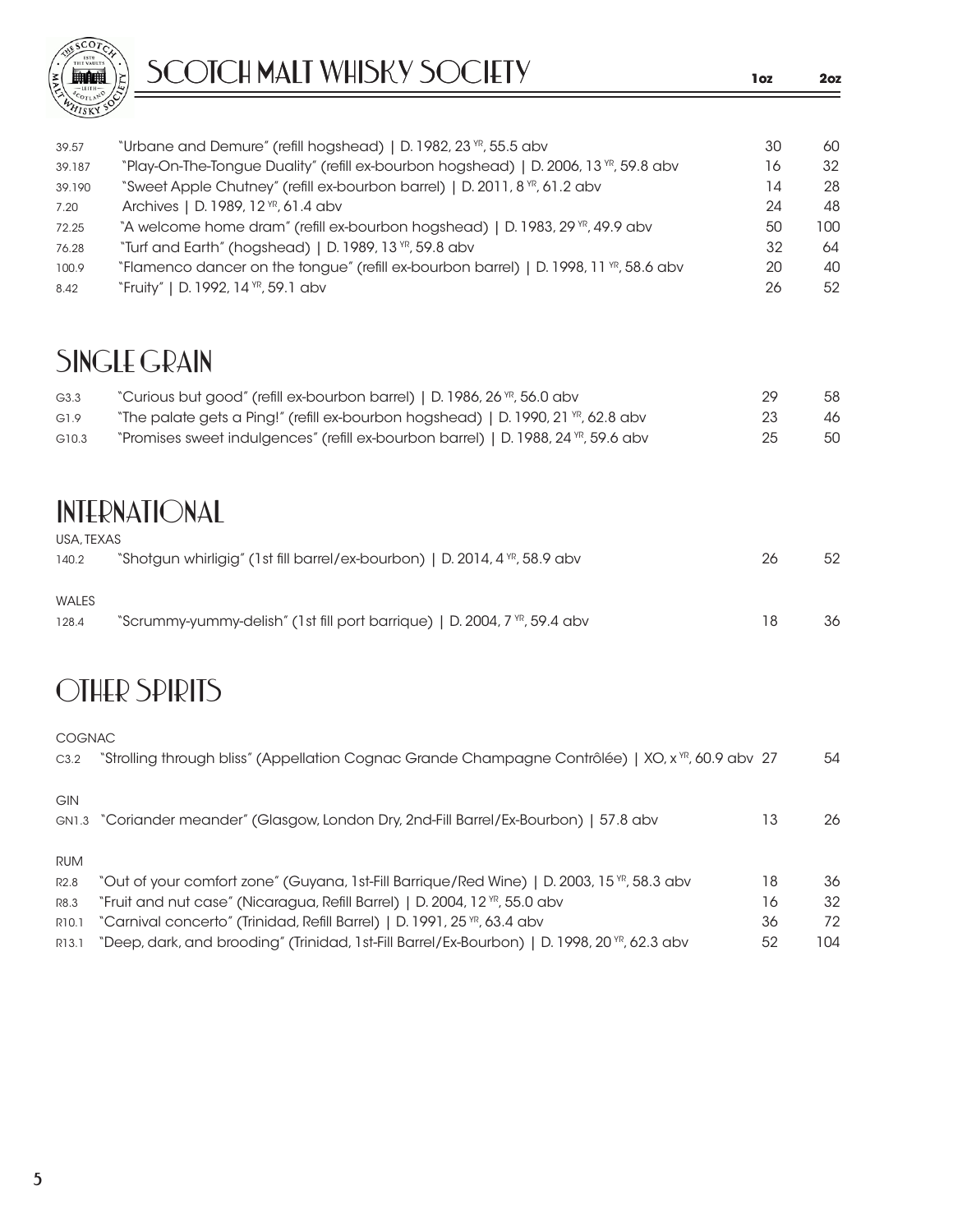|                | Aberfeldy Distillery (Highlands), unpeated                                                                 |    |     |
|----------------|------------------------------------------------------------------------------------------------------------|----|-----|
| H1             | Aberfeldy   12 YR, 40 abv                                                                                  | 7  | 14  |
| H626           | Aberfeldy   16 <sup>YR</sup> , 40 abv                                                                      | 14 | 28  |
|                | <b>Aberlour Distillery</b> (Speyside), unpeated                                                            |    |     |
| S176           | Aberlour   $12$ $\frac{1}{12}$ , 40 abv                                                                    | 7  | 14  |
|                | s1195 Aberlour A'Bunadh Alba Bourbon Cask UCF CS   rotating batch, x <sup>yp</sup> , cask strength         | 13 | 26  |
|                | s1272 Aberlour Single Cask Selection 1st-Fill Sherry Butt ck 5417 UCF CS   D. 2002, 18 YP, 56.5 abv        | 32 | 64  |
|                | <b>AnCnoc Distillery</b> (Speyside)                                                                        |    |     |
| S983           | AnCnoc   12 YR, 43 abv                                                                                     | 7  | 14  |
|                | Ardbeg Distillery (Islay), peated, ~50-55 ppm                                                              |    |     |
| F <sub>5</sub> | Ardbeg $ 10^{y_R}$ , 46 abv                                                                                | 7  | 14  |
| <b>IS900</b>   | Ardbeg Wee Beastie UCF   x <sup>YR</sup> , 47.4 abv                                                        | 7  | 14  |
| IS785          | Ardbeg An Oa UCF   x <sup>YR</sup> , 46.6 abv                                                              | 9  | 18  |
| IS4            | Ardbeg Uigeadail UCF   x <sup>YR</sup> , 54.2 abv                                                          | 11 | 22  |
| IS2            | Ardbeg Corryvrecken UCF   x <sup>YR</sup> , 57.1 abv                                                       | 12 | 24  |
| <b>IS987</b>   | Ardbeg Ardcore 2022 Committee Release UCF   x <sup>YR</sup> , 50.1 abv                                     | 23 | 46  |
| <b>IS977</b>   | Ardbeg Fermutation 2022 Committee Release UCF   x <sup>YR</sup> , 49.4 abv                                 | 28 | 56  |
| <b>IS954</b>   | Ardbeg Arrrrrrrdbeg 2021 Committee Release Ex-Rye Cask UCF   x <sup>vp</sup> , 51.8 abv                    | 28 | 56  |
| <b>IS990</b>   | Ardbeg For Discussion 2021 Committee Release UCF   8 YR, 50.8 abv                                          | 20 | 40  |
| <b>IS957</b>   | Ardbeg Scorch 2021 Committee Release Limited Edition Heavily Charred UCF   x <sup>YR</sup> , 51.7 abv      | 22 | 44  |
| <b>IS922</b>   | Ardbeg Blaaack 2020 Limited Edition F-Pinot Noir UCF   x <sup>YR</sup> , 46 abv                            | 21 | 42  |
| <b>IS898</b>   | Ardbeg Blaaack 2020 Committee Release Limited Edition F-Pinot Noir UCF   x <sup>vR</sup> , 50.7 abv        | 38 | 76  |
| <b>IS868</b>   | Ardbeg Drum 2019 Limited Edition F-Rum UCF   x <sup>YR</sup> , 46 abv                                      | 17 | 34  |
| <b>IS819</b>   | Ardbeg Drum 2019 Committee Release Limited Edition F-Rum UCF   x <sup>YP</sup> , 52 abv                    | 38 | 76  |
| <b>IS586</b>   | Ardbeg Kelpie 2017 Committee Release Limited Edition Virgin Black Sea Oak UCF   x <sup>YP</sup> , 51.7 abv | 38 | 76  |
| <b>IS555</b>   | Ardbeg Dark Cove 2016 Committee Release Limited Edition Dark Sherry Casks UCF   x <sup>vR</sup> , 55 abv   | 38 | 76  |
| <b>IS909</b>   | Ardbeg Perpetuum Distillery Release 2015 Limited Edition   x <sup>yp</sup> , 49.2 abv                      | 49 | 98  |
| IS513          | Ardbeg Auriverdes 2014 Limited Edition Toasted Casks UCF   x <sup>YR</sup> , 49.9 abv                      | 30 | 60  |
| <b>IS400</b>   | Ardbeg Ardbog 2013 Limited Edition Manzanilla Sherry Casks UCF   x <sup>YP</sup> , 52.1 abv                | 49 | 98  |
| <b>IS426</b>   | Ardbeg Galileo 2012 Limited Edition Marsala Casks UCF   x <sup>YR</sup> , 51.2 abv                         | 49 | 98  |
| <b>IS420</b>   | Ardbeg Alligator 2011 Limited Edition UCF   x <sup>yR</sup> , 51.2 abv                                     | 49 | 98  |
| <b>IS942</b>   | Ardbeg "Almost There" CS UCF   B. 2007, 9 YR, 54.1 abv                                                     | 40 | 80  |
| <b>IS878</b>   | Ardbeg Traigh Bhan UCF   19 YR, 46.2 abv                                                                   | 32 | 64  |
| <b>IS958</b>   | Ardbeg Twenty One UCF   21 YR, 46 abv                                                                      | 60 | 120 |
| <b>IS925</b>   | Ardbeg Twenty Something UCF   23 YR, 46.3 abv                                                              | 65 | 130 |
| IS965          | Ardbeg UCF   25 YR, 46 abv                                                                                 | 72 | 144 |
| <b>IS550</b>   | Ardbeg CH ck 1797 CS UCF   D. 1998 B. 2010, 12 YR, 56.8 abv                                                | 32 | 64  |
|                | 700.                                                                                                       |    |     |

*experimentally peated, ~100+ ppm*

IS5 Ardbeg Supernova 2014 Committee Release CS UCF | x<sup>VR</sup>, 55 abv 45 45 90

| KEY<br>WHISK(E)Y | ADP<br>ACFD<br>$_{\rm CC}$<br>СH<br><b>CK</b><br>CS. | A.D. Rattrav<br>Additional Cask Enhanced<br><b>Bottled</b><br>Connoisseur's Choice<br>Chieftain's<br>Cask Number<br>Cask Strength | υ.<br><b>DD</b><br>DE<br>DM<br>DεM | Cask and Thistle<br><b>Distilled</b><br>Douglas Drumlanrig<br>Distiller's Edition<br>Double Matured<br>D&M Wine and Spirits<br>Duncan Taylor | £М<br>ΗŁ<br>GεM<br>HB<br><b>KST</b><br><b>MC</b><br><b>MM</b> | <b>Exclusive Malts</b><br>Finished<br><b>First Edition</b><br>Gordon and MacPhail<br><b>Hart Brothers</b><br>Kentucky Straight<br>MacKillop's Choice<br>Murray McDavid | ОB<br>SCN<br>SS<br>SI<br>S١<br><b>UCE</b><br>WG<br><b>XYR</b> | Official Bottling<br><b>Single Cask Nation</b><br>Scott's Selection<br>Straight<br><b>Signatory Vintage</b><br>Unchillfiltered<br><b>Whisky Galore</b><br>No age statement |
|------------------|------------------------------------------------------|-----------------------------------------------------------------------------------------------------------------------------------|------------------------------------|----------------------------------------------------------------------------------------------------------------------------------------------|---------------------------------------------------------------|------------------------------------------------------------------------------------------------------------------------------------------------------------------------|---------------------------------------------------------------|----------------------------------------------------------------------------------------------------------------------------------------------------------------------------|
|------------------|------------------------------------------------------|-----------------------------------------------------------------------------------------------------------------------------------|------------------------------------|----------------------------------------------------------------------------------------------------------------------------------------------|---------------------------------------------------------------|------------------------------------------------------------------------------------------------------------------------------------------------------------------------|---------------------------------------------------------------|----------------------------------------------------------------------------------------------------------------------------------------------------------------------------|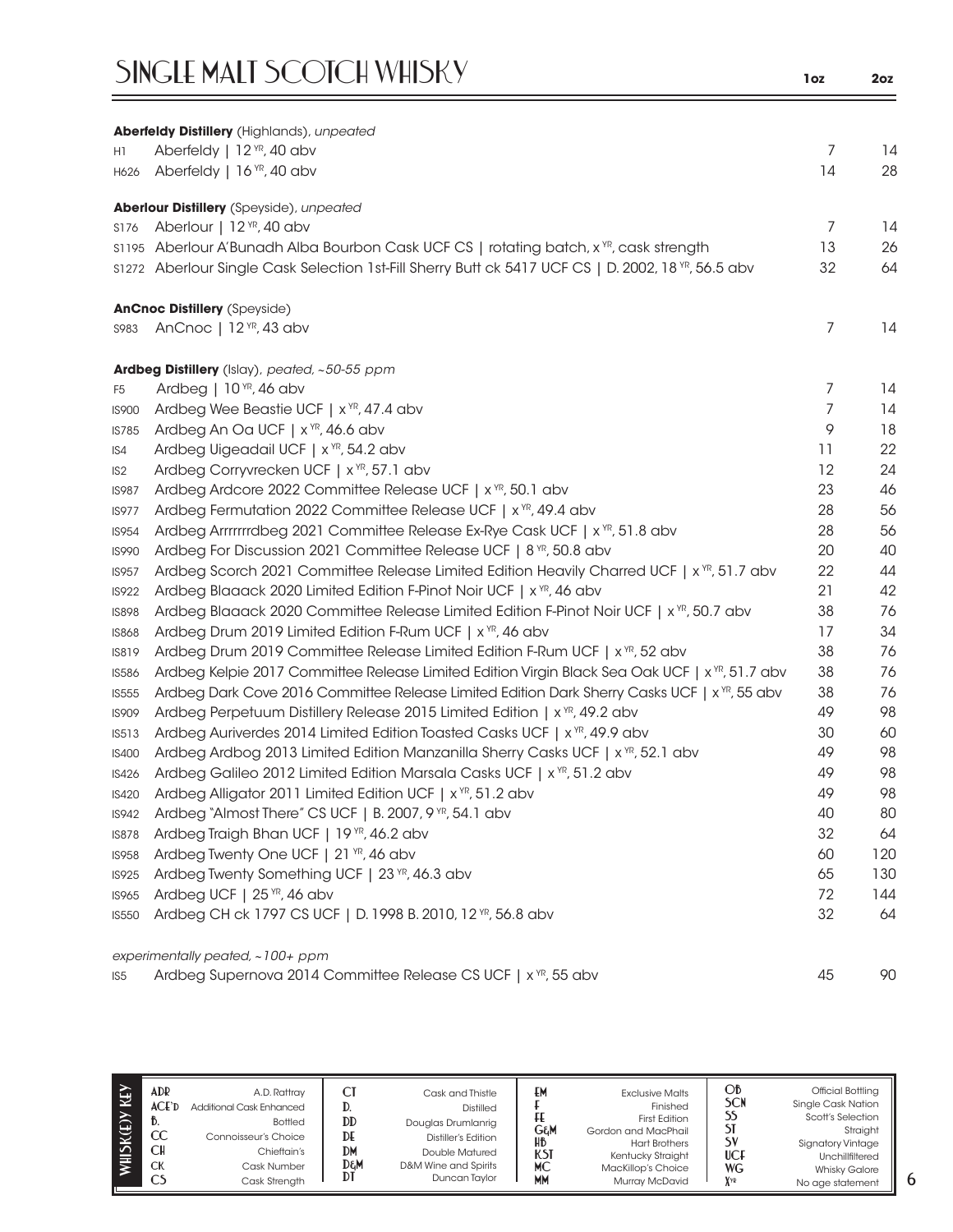|          | Ardmore Distillery (Speyside), peated, ~10-15 ppm                                                          |                |    |
|----------|------------------------------------------------------------------------------------------------------------|----------------|----|
| S410     | Ardmore EM ck 233 CS UCF   D. 2000 B. 2014, 14 YR, 54.3 abv                                                | 14             | 28 |
| S1209    | Ardmore SV ck 706260 UCF   D. 2009 B. 2019, 9 YR, 46 abv                                                   | 8              | 16 |
| S1256    | Aird Mhor (Ardmore) Single Malts of Scotland Laphroaig Barrel CS UCF   D. 2009 B. 2020, 10 YR, 59.5 abv 15 |                | 30 |
|          | \$1271 Ardmore John Milroy Refill Hogshead ck 803059 CS UCF   D. 2010 B. 2019, 8 YP, 54.8 abv              | 10             | 20 |
|          | S1251 Ardmore Valinch & Mallet Bourbon Cask UCF   8 YR, 48.8 abv                                           | 10             | 20 |
|          | <b>Ardnamurchan Distillery (Highlands)</b>                                                                 |                |    |
|          | mingling of peated & unpeated                                                                              |                |    |
|          | H725 Ardnamurchan AD/03.21 :02 UCF   x YR, 46.8 abv                                                        | 8              | 16 |
| H741     | Ardnamurchan AD/09:15 ck 632 Oloroso Hogshead CS UCF   D. 2015 B. 2021, x <sup>VP</sup> , 59.8 abv         | 13             | 26 |
|          | Arran Distillery (Isle of Arran, Firth of Clyde)                                                           |                |    |
| unpeated |                                                                                                            |                |    |
| i1       | Arran UCF   10 YR, 46 abv                                                                                  | 7              | 14 |
| i90      | Arran F-Sauternes Cask UCF   x <sup>YR</sup> , 50 abv                                                      | 10             | 20 |
| i374     | Arran OB Single Cask Ex-Bourbon ck 646 CS UCF   D. 1998 B. 2009, 11 YR, 56.4 abv                           | 16             | 32 |
| i375     | Arran OB Single Cask Ex-Sherry ck 226 CS UCF   D. 1997 B. 2009, 12 YR, 55.0 abv                            | 16             | 32 |
| i376     | Arran OB F-Pomerol Bordeaux Casks UCF   x <sup>YR</sup> , 50 abv                                           | 19             | 38 |
|          | mingling of peated & unpeated                                                                              |                |    |
| i100     | Arran Devil's Punch Bowl CS UCF   x <sup>YR</sup> , 52.3 abv                                               | 45             | 90 |
| i107     | Arran Devil's Punch Bowl Chapter 2 CS UCF   x <sup>YR</sup> , 53.1 abv                                     | 34             | 68 |
|          | Auchentoshan Distillery (Lowlands), unpeated                                                               |                |    |
| F8       | Auchentoshan Three Wood   x <sup>YR</sup> , 43 abv                                                         | 8              | 16 |
| L67      | Auchentoshan American Oak   x <sup>YR</sup> , 40 abv                                                       | $\overline{7}$ | 14 |
|          | <b>Auckroisk Distillery</b> (Speyside), unpeated                                                           |                |    |
| S351     | Auchroisk OB CS   B. 2012, 30 YR, 54.7 abv                                                                 | 45             | 90 |
|          | s1082 Auchroisk Cadenhead Bourbon Hogshead CS UCF   D. 2006 B. 2017, 11 YR, 56.7 abv                       | 12             | 24 |
|          | Aultmore Distillery (Speyside), unpeated                                                                   |                |    |
| S872     | Aultmore Blackadder ck 307142 CS   D. 2006, 11 YR, 57.6 abv                                                | 18             | 36 |
|          | S1138 Aultmore SCN 1st-Fill Oloroso Cask ck 2459 UCF CS   D. 1989 B. 2019, 30 YP, 57.1 abv                 | 30             | 60 |
|          | \$1201 Aultmore SCN 1st-Fill Bourbon CS UCF   D. 2011 B. 2019, 8 YR, 60.7 abv                              | 13             | 26 |
|          | <b>Balblair Distillery</b> (Highlands), unpeated                                                           |                |    |
|          | H736 Balblair UCF   18 YR, 46 abv                                                                          | 20             | 40 |
|          | <b>Balmenach Distillery</b> (Speyside), unpeated                                                           |                |    |
| S1080    | Balmenach-Glenlivet Cadenhead CS   D. 2004 B. B.2017, 12 YR, 55.3 abv                                      | 13             | 26 |
|          | S1153 Balmenach-Glenlivet Cadenhead UCF CS   15 <sup>VR</sup> , 61.9 abv                                   | 36             | 72 |
| S852     | Balmenach EM CS ck 187   D. 2007 B. 2015, 8 YR, 57.6 abv                                                   | 10             | 20 |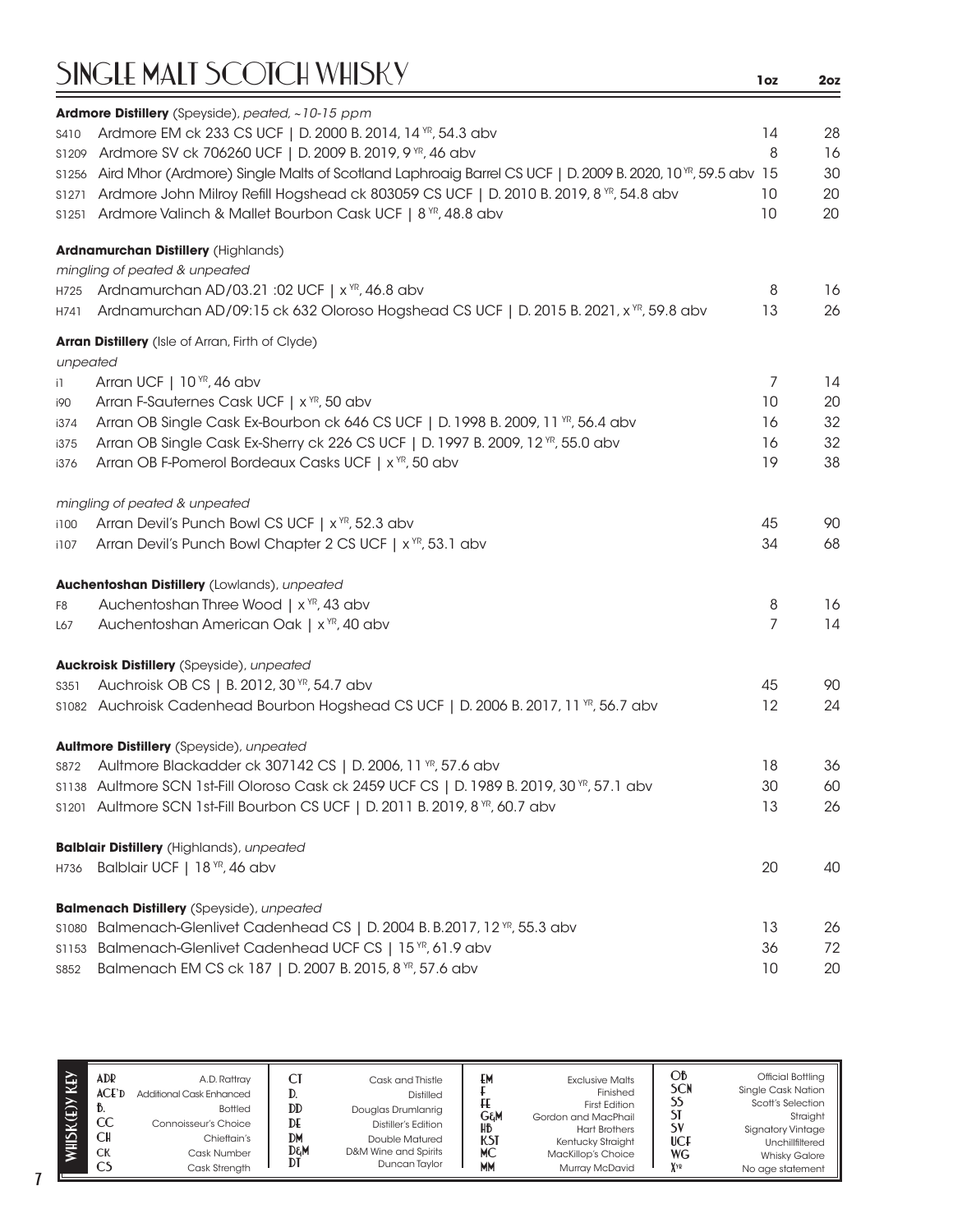|                  | <b>Balvenie Distillery</b> (Speyside), unpeated                                                 |                |     |
|------------------|-------------------------------------------------------------------------------------------------|----------------|-----|
| F9               | Balvenie Double Wood Bourbon/Sherry   12 YR, 43 abv                                             | $\overline{7}$ | 14  |
| S <sub>2</sub> 3 | Balvenie Caribbean Rum Cask   14 YR, 43 abv                                                     | 12             | 24  |
| <b>S808</b>      | Balvenie Single Barrel   Sherry Cask   15 <sup>YP</sup> , 47.8 abv                              | 16             | 32  |
| S254             | Balvenie Port Wood   21 <sup>YR</sup> , 43 abv                                                  | 26             | 52  |
| S279             | Balvenie Peated Cask   17 YR, 43 abv                                                            | 34             | 68  |
| S22              | Balvenie Rum Cask   17 YR, 43 abv                                                               | 50             | 100 |
| S <sub>26</sub>  | Balvenie Madeira Cask   17 YR, 43 abv                                                           | 45             | 90  |
| S424             | Balvenie New Wood   17 YR, 43 abv                                                               | 39             | 78  |
| S1261            | Balvenie New American Oak First Bottling   17 YR, 43 abv                                        | 61             | 122 |
| S1207            | Balvenie Single Barrel ck 15690   D. 1980 B. 2000, 19 YR, 50.4 abv                              | 50             | 100 |
| S1183            | Balvenie Stories: A Day of Dark Barley   26 YR, 47.8 abv                                        | 71             | 142 |
| S591             | Balvenie Tun 1509 Batch 1   $x^{YR}$ , 47.1 abv                                                 | 55             | 110 |
|                  | <b>Ben Nevis Distillery</b> (Highlands), unpeated                                               |                |     |
| H744             | Ben Nevis OB ck 98/35/1 CS UCF   D. 1984 B. 2010, 25 YR, 56.0 abv                               | 75             | 150 |
| H739             | Ben Nevis Single Malts of Scotland Hogshead CS UCF   D. 1996 B. 2021, 24 YR, 48.8 abv           | 32             | 64  |
| H710             | Ben Nevis SV Bourbon Barrel ck 7445 CS UCF   D. 1975 B. 2006, 30 YP, 63.9 abv                   | 75             | 150 |
|                  | <b>BenRiach Distillery (Speyside)</b>                                                           |                |     |
| unpeated         |                                                                                                 |                |     |
| S40              | BenRiach   10 YR, 43 abv                                                                        | 8              | 16  |
| S1288            | BenRiach "The Twelve" Three Cask Matured   12 YR, 46 abv                                        | 8              | 16  |
| S1305            | BenRiach OB Sherry Butt ck 802 CS UCF   D. 1988 B. 2005, 16 YR, 54.7 abv                        | 41             | 82  |
| S153             | BenRiach SCN CS UCF ck2522   D. 1995 B. 2012, 17 YR, 53.2 abv                                   | 35             | 70  |
|                  | peated, ~45 ppm                                                                                 |                |     |
|                  | s1289 BenRiach "The Smoky Ten" Three Cask Matured   10 YR, 46 abv                               | 8              | 16  |
|                  | s1290 BenRiach "The Smoky Twelve" Three Cask Matured   12 YR, 46 abv                            | 9              | 18  |
|                  | s1078 BenRiach Curiositas Peated Malt   10 <sup>YR</sup> , 46 abv                               | 8              | 16  |
|                  | <b>Benrinnes Distillery</b> (Speyside), unpeated                                                |                |     |
|                  | s1202 Benrinnes Distiller's Art Single Cask CS UCF   D. 2002 B. 2017, 14 YR, 56.8 abv           | 14             | 28  |
|                  | s1295 Benrinnes SCN 2nd-Fill Bourbon Barrel ck 309608 CS UCF   D. 2011 B. 2021, 10 YR, 55.6 abv | 12             | 24  |
|                  | s154 Benrinnes CH Refill Sherry Butt ck 2266 CS UCF   D. 1984 B. 2011, 26 YP, 58.1 abv          | 25             | 50  |
|                  | <b>Benromach Distillery (Speyside)</b>                                                          |                |     |
|                  | peated, $~10-15$ ppm                                                                            |                |     |
| <b>S50</b>       | Benromach   10 YR, 43 abv                                                                       | $\overline{7}$ | 14  |
| unpeated         |                                                                                                 |                |     |
| S505             | Benromach Organic   D. 2010 B. 2016, 6 YR, 43 abv                                               | 8              | 16  |
|                  | <b>Bladnoch Distillery</b> (Lowlands), unpeated                                                 |                |     |
| L124             | Bladnoch Rare Malts CS   D. 1977, 23 YR, 53.6 abv                                               | 55             | 110 |

| KEY<br>WIISK(E)Y | ADR<br>ACFD<br>CC | A.D. Rattrav<br><b>Additional Cask Enhanced</b><br><b>Bottled</b><br>Connoisseur's Choice | u<br>DD<br>DE | Cask and Thistle<br><b>Distilled</b><br>Douglas Drumlanrig<br><b>Distiller's Edition</b> | £۲<br>ŦŦ.<br>GεM<br>HB | <b>Exclusive Malts</b><br>Finished<br><b>First Edition</b><br>Gordon and MacPhail<br><b>Hart Brothers</b> | ОB<br><b>SCN</b> | Official Bottling<br><b>Single Cask Nation</b><br>Scott's Selection<br>Straight<br><b>Signatory Vintage</b> |
|------------------|-------------------|-------------------------------------------------------------------------------------------|---------------|------------------------------------------------------------------------------------------|------------------------|-----------------------------------------------------------------------------------------------------------|------------------|-------------------------------------------------------------------------------------------------------------|
|                  | СH                | Chieftain's                                                                               | D M           | Double Matured                                                                           | КSI                    | Kentucky Straight                                                                                         | UCE              | Unchillfiltered                                                                                             |
|                  | <b>CK</b>         | Cask Number                                                                               | DεM           | D&M Wine and Spirits                                                                     | МC                     | MacKillop's Choice                                                                                        | <b>WG</b>        | <b>Whisky Galore</b>                                                                                        |
|                  | CS                | Cask Strength                                                                             | DI            | Duncan Tavlor                                                                            | <b>MM</b>              | <b>Murray McDavid</b>                                                                                     | <b>Y</b> yp      | No age statement                                                                                            |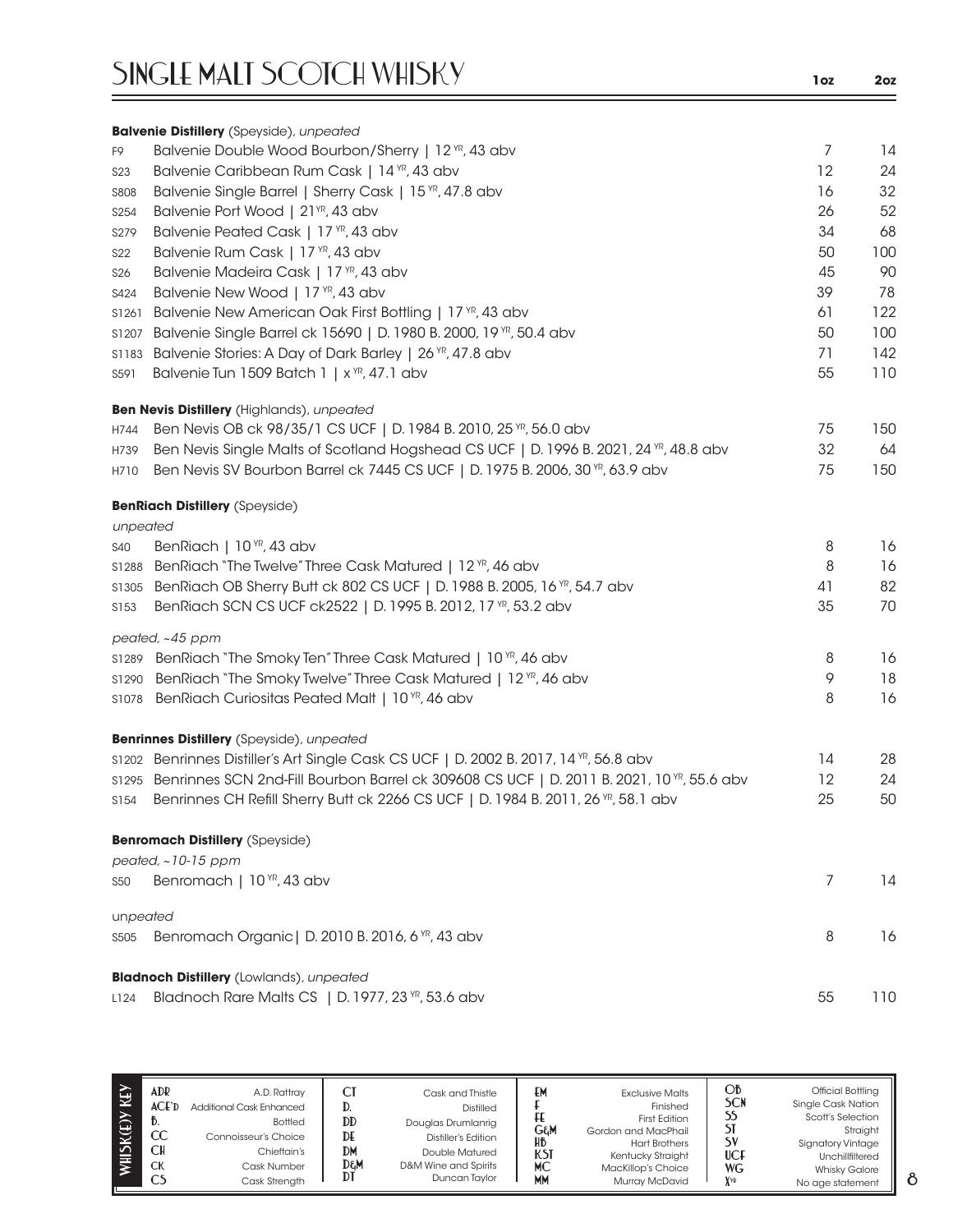|              | <b>Blair Athol Distillery</b> (Highlands), unpeated                                                            |     |     |
|--------------|----------------------------------------------------------------------------------------------------------------|-----|-----|
| H704         | Blair Athol SV ck 16/2293 UCF   D. 2007 B. 2019, 11 YR, 46 abv                                                 | 8   | 16  |
| H728         | Blair Athol SCN 2nd-Fill PX Butt ck B42HHH CS UCF   D. 2011 B. 2021, 10 <sup>VP</sup> , 55.3 abv               | 14  | 28  |
| H696         | Blair Athol OB CS   23 YR, 58.4 abv                                                                            | 56  | 112 |
|              |                                                                                                                |     |     |
|              | <b>Bowmore Distillery</b> (Islay), peated, ~25 ppm                                                             |     |     |
| <b>IS905</b> | Bowmore OB (circa 1990's)   25 YR, 43 abv                                                                      | 65  | 130 |
| <b>IS928</b> | Bowmore Blackadder Jack Rose Single Cask ck 20060 CS UCF   D. 2001 B. 2014, 13 YP, 58.5 abv                    | 45  | 90  |
| <b>IS978</b> | Bowmore Single Malts of Scotland Hogshead CS UCF   D. 1996 B. 2021, 25 YR, 54.3 abv                            | 39  | 78  |
|              | <b>Brora Distillery</b> (Highlands), lighty peated, closed 1983                                                |     |     |
| H745         | Brora CH Sherry Butt ck 1523 CS UCF   D. 1981 B. 2011, 30 YR, 54.6 abv                                         | 133 | 266 |
|              | <b>Bruichladdich Distillery</b> (Islay), unpeated                                                              |     |     |
| <b>IS445</b> | Bruichladdich Classic Laddie Scottish Barley   x <sup>YR</sup> , 50 abv                                        | 7   | 14  |
| IS981        | Bruichladdich Islay Barley 2011 UCF   D. 2007 B. 2018, 6 YR, 50 abv                                            | 13  | 26  |
| <b>IS444</b> | Bruichladdich Islay Barley 2007 Rockside Farm UCF   D. 2007 B. 2013, 6 YP, 50 abv                              | 13  | 26  |
| <b>IS923</b> | Bruichladdich Norrie Campbell Tribute 3D3 UCF   x <sup>YR</sup> , 46 abv                                       | 28  | 56  |
| <b>IS786</b> | Bruichladdich Resurrection Dram 2001 UCF   x <sup>vR</sup> , 46 abv                                            | 37  | 74  |
| <b>IS799</b> | Bruichladdich Full Strength   D. 1989, 13 YR, 57.1 abv                                                         | 39  | 78  |
|              | peated, 40 ppm                                                                                                 |     |     |
|              | IS847 Port Charlotte PC10   10 YR, 50 abv                                                                      | 10  | 20  |
| IS531        | Port Charlotte PC5 CS   5 <sup>YR</sup> , 63.5 abv                                                             | 45  | 90  |
| IS102        | Port Charlotte PC6 CS   6 <sup>YR</sup> , 61.6 abv                                                             | 22  | 44  |
| <b>IS103</b> | Port Charlotte PC7 CS   7 YR, 61 abv                                                                           | 22  | 44  |
| IS104        | Port Charlotte PC8 CS   8 YR, 60.5 abv                                                                         | 22  | 44  |
| IS170        | Port Charlotte PC9 CS   9 <sup>YR</sup> , 59.2 abv                                                             | 22  | 44  |
| <b>IS895</b> | Port Charlotte PC12 CS   12 YR, 58.7 abv                                                                       | 25  | 50  |
|              | experimentally peated                                                                                          |     |     |
| <b>IS30</b>  | Bruichladdich Octomore Edition 2.1 140 ppm   5 <sup>YP</sup> , 62.5 abv                                        | 40  | 80  |
| <b>IS798</b> | Bruichladdich Octomore Edition 5.1 169 ppm   5 <sup>YP</sup> , 59.5 abv                                        | 35  | 70  |
| <b>IS495</b> | Bruichladdich Octomore Edition 6.1 167 ppm   5 <sup>YR</sup> , 57 abv                                          | 35  | 70  |
| <b>IS959</b> | Bruichladdich Octomore Edition 6.2 (Ex-Eau de Vie Cask / Limousin Oak) 167 ppm   5 <sup>yp</sup> , 58.2 abv 35 |     | 70  |
| IS971        | Bruichladdich Octomore Edition 12.1 130.8 ppm   5 <sup>YP</sup> , 59.9 abv                                     | 28  | 56  |
| <b>IS972</b> | Bruichladdich Octomore Edition 12.2 (F-Sauternes Casks) 129.7 ppm   5 <sup>vR</sup> , 57.3 abv                 | 30  | 60  |
| <b>IS973</b> | Bruichladdich Octomore Edition 12.3 (Ex-Bourbon/PX Casks) 129.7 ppm   5 <sup>vR</sup> , 62.1 abv               | 30  | 60  |
|              | unknown malting                                                                                                |     |     |
|              | IS936 Bruichladdich Cadenhead CS UCF   22 YR, 53.4 abv                                                         | 28  | 56  |
|              | <b>Bunnahabhain Distillery (Islay)</b>                                                                         |     |     |
|              | peated, unknown ppm                                                                                            |     |     |
| <b>IS968</b> | Bunnahabhain SV "Jack Rose" Staoisha Heavily Peated ck 10571 CS   D. 2014 B. 2020, 6 YP, 59.2 abv              | -15 | 30  |
| <b>IS982</b> | Bunnahabhain (Pre-2010)   18 YR, 43 abv                                                                        | 23  | 46  |
| <b>IS983</b> | Bunnahabhain ADR Sherry Cask ck 5450 CS UCF   D. 1991 B. 2012, 20 VR, 53.0 abv                                 | 39  | 78  |
| <b>IS984</b> | Bunnahabhain EM ck 2784 CS UCF   D. 1987 B. 2014, 26 YR, 47.8 abv                                              | 55  | 110 |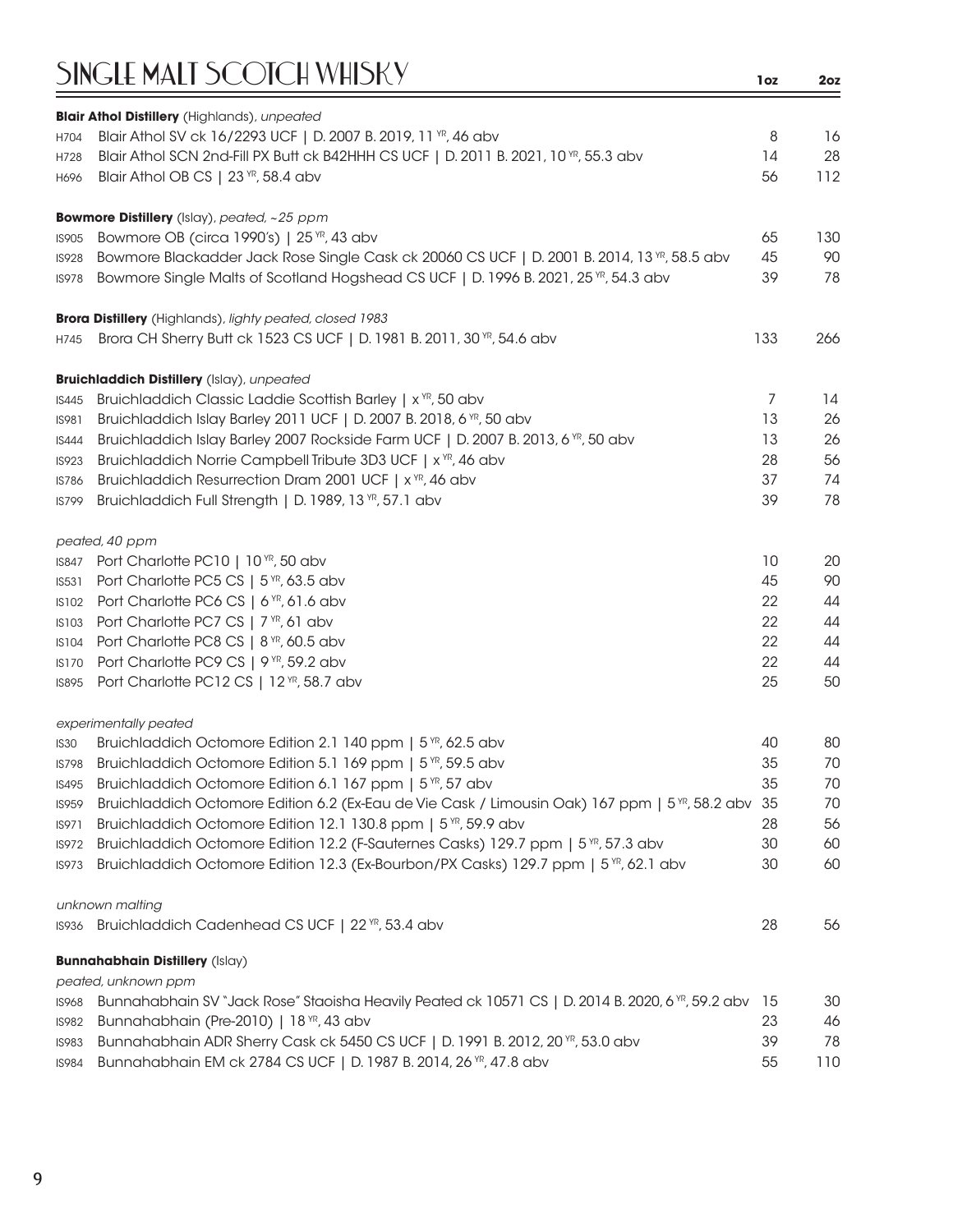#### **Caol Ila Distillery** (Islay)

|                  | peated, ~35 ppm                                                                                               |    |     |
|------------------|---------------------------------------------------------------------------------------------------------------|----|-----|
| F6               | Caol IIa   12 YR, 43 abv                                                                                      | 9  | 18  |
| <b>IS949</b>     | Caol IIa Feis IIe 2013 CS   D. 1998 B. 2014, 15 YR, 56.5 abv                                                  | 41 | 82  |
| <b>IS975</b>     | Caol IIa Single Malts of Scotland "Jack Rose" Hogshead CS UCF   D. 2008 B. 2021, 13 YP, 59.4 abv              | 15 | 30  |
| <b>IS966</b>     | Caol IIa The Impex Collection Hogshead ck313250 CS UCF   D.2008 B.2020, 12 YR, 58.4 abv                       | 16 | 32  |
| <b>IS967</b>     | Caol Ila Single Malts of Scotland Sherry Butt ck 300162 CS UCF   D. 2011 B. 2021, 10 <sup>VP</sup> , 61.9 abv | 16 | 32  |
| <b>IS924</b>     | Caol IIa Single Malts of Scotland Hogshead CS UCF   D. 2009 B. 2019, 10 YR, 58.3 abv                          | 16 | 32  |
| <b>IS907</b>     | Caol IIa SV ck 307337 CS UCF   D.2007 B.2019, 12 YR, 58.6 abv                                                 | 17 | 34  |
| <b>IS989</b>     | Caol IIa Lady of the Glen F-Refill PX Octave ck 705326a CS UCF   D. 2013 B. 2022, 9 YP, 54.7 abv              | 14 | 28  |
| <b>IS932</b>     | Caol IIa John Milroy Refill Hogshead ck 319457 CS UCF   D. 2007 B. 2019, 11 YR, 54.7 abv                      | 11 | 22  |
| <b>IS935</b>     | Caol Ila SCN 2nd-Fill Bourbon Hogshead ck 510 CS UCF   D. 2007 B. 2019, 12 YR, 59.3 abv                       | 12 | 24  |
| <b>IS930</b>     | Caol IIa SCN Refill Oloroso Sherry Butt ck 300153 CS UCF   D. 2011 B. 2019, 8 VR, 61.4 abv                    | 17 | 34  |
| <b>IS985</b>     | Caol Ila ADR "D&M Wine & Spirits" Ex-Bourbon Cask CS UCF   D. 1984 B. 2010, 26 YP, 43.5 abv                   | 42 | 84  |
| <b>IS921</b>     | Caol IIa SV ck 247 CS UCF   D. 1981 B. 2003, 22 YR, 55.7 abv                                                  | 75 | 150 |
| <b>IS821</b>     | Port Askaig (Caol Ila) CS UCF   10 YR, 55.85 abv                                                              | 10 | 20  |
| unpeated         |                                                                                                               |    |     |
| <b>IS397</b>     | Caol IIa Stitchell Reserve "Unpeated Style" CS   B. 2013, x YR, 59.6 abv                                      | 20 | 40  |
| <b>IS920</b>     | Caol IIa "Unpeated Style" CS   B. 2011, 12 YR, 64 abv                                                         | 18 | 36  |
|                  | <b>Cardhu Distillery</b> (Speyside), unpeated                                                                 |    |     |
|                  | \$1163 Cardhu Gold Reserve GOT "House Targaryen"   x YR, 40 abv                                               | 12 | 24  |
|                  | Clynelish Distillery (Highlands), unpeated                                                                    |    |     |
| H <sub>200</sub> | Clynelish   14 YR, 46 abv                                                                                     | 8  | 16  |
| H720             | Clynelish Game of Thrones "House Tyrell" CS   x YR, 51.2 abv                                                  | 15 | 30  |
| H737             | Clynelish Single Malts of Scotland "Jack Rose" Barrel CS UCF   D. 2011 B. 2021, 10 YR, 60.4 abv               | 15 | 30  |
| H424             | Clynelish G&M "Binny's" ck 312936 CS UCF   D. 1999 B. 2010, 10 YR, 58.3 abv                                   | 18 | 36  |
|                  | Coleburn Distillery (Speyside), unpeated, closed 1985                                                         |    |     |
|                  | \$1159 Coleburn CC   D.1972 B.1993, 20 YR, 40 abv                                                             | 55 | 110 |
|                  | \$1206 Coleburn Rare Malts CS   D.1979 B.2000, 21 YR, 59.4 abv                                                | 75 | 150 |
|                  | <b>Convalmore Distillery</b> (Speyside), closed 1985                                                          |    |     |
| S817             | Convalmore G&M ck 1538 CS UCF   D.1984, 22 YR, 52.2 abv                                                       | 55 | 110 |
|                  | <b>Cragganmore Distillery</b> (Speyside), lightly peated, unknown ppm                                         |    |     |
| S66              | Cragganmore   12 YR, 40 abv                                                                                   | 10 | 20  |
| S1302            | Cragganmore Distiller's Edition 2021 DM F-Port   D. 2009 B. 2021, x <sup>vR</sup> , 40 abv                    | 13 | 26  |
| S1301            | Cragganmore Distiller's Edition 2020 DM F-Port   D. 2008 B. 2020, x <sup>yp</sup> , 40 abv                    | 13 | 26  |
| S1300            | Cragganmore Distiller's Edition 2019 DM F-Port   D. 2007 B. 2019, x <sup>vR</sup> , 40 abv                    | 13 | 26  |
| S1203            | Cragganmore Distiller's Edition 2018 DM F-Port   D. 2005 B. 2018, x <sup>vR</sup> , 40 abv                    | 13 | 26  |
| S1249            | Cragganmore Distiller's Edition 2014 DM F-Port   D. 2001 B. 2014, x <sup>vR</sup> , 40 abv                    | 13 | 26  |
|                  | Craigellachie Distillery (Speyside), unpeated                                                                 |    |     |
|                  | \$1268 Craigellachie MM Bourbon Barrel UCF   8 YR, 46 abv                                                     | 8  | 16  |
| S1204            | Craigellachie SCN Refill Bourbon CS UCF   D. 2008 B. 2018, 10 YR, 67.3 abv                                    | 13 | 26  |
|                  |                                                                                                               |    |     |

| $\widehat{\mathbf{\Theta}}$ | ADP<br>ACF<br>D.<br>CC<br>СH<br><b>CK</b><br>CS | A.D. Rattrav<br>Additional Cask Enhanced<br><b>Bottled</b><br>Connoisseur's Choice<br>Chieftain's<br>Cask Number<br>Cask Strength | اما<br>DD<br>DE<br>DM<br>Dem<br>DI | Cask and Thistle<br><b>Distilled</b><br>Douglas Drumlanrig<br>Distiller's Edition<br>Double Matured<br>D&M Wine and Spirits<br>Duncan Taylor | £М<br>GεM<br>HB<br>KST<br>МC<br>MM | <b>Exclusive Malts</b><br>Finished<br><b>First Edition</b><br>Gordon and MacPhail<br><b>Hart Brothers</b><br>Kentucky Straight<br>MacKillop's Choice<br><b>Murray McDavid</b> | ОB<br>SCN<br>S٧<br><b>UCF</b><br><b>WG</b><br><b>Y</b> yp | Official Bottling<br><b>Single Cask Nation</b><br>Scott's Selection<br>Straight<br><b>Signatory Vintage</b><br>Unchillfiltered<br><b>Whisky Galore</b><br>No age statement |
|-----------------------------|-------------------------------------------------|-----------------------------------------------------------------------------------------------------------------------------------|------------------------------------|----------------------------------------------------------------------------------------------------------------------------------------------|------------------------------------|-------------------------------------------------------------------------------------------------------------------------------------------------------------------------------|-----------------------------------------------------------|----------------------------------------------------------------------------------------------------------------------------------------------------------------------------|
|-----------------------------|-------------------------------------------------|-----------------------------------------------------------------------------------------------------------------------------------|------------------------------------|----------------------------------------------------------------------------------------------------------------------------------------------|------------------------------------|-------------------------------------------------------------------------------------------------------------------------------------------------------------------------------|-----------------------------------------------------------|----------------------------------------------------------------------------------------------------------------------------------------------------------------------------|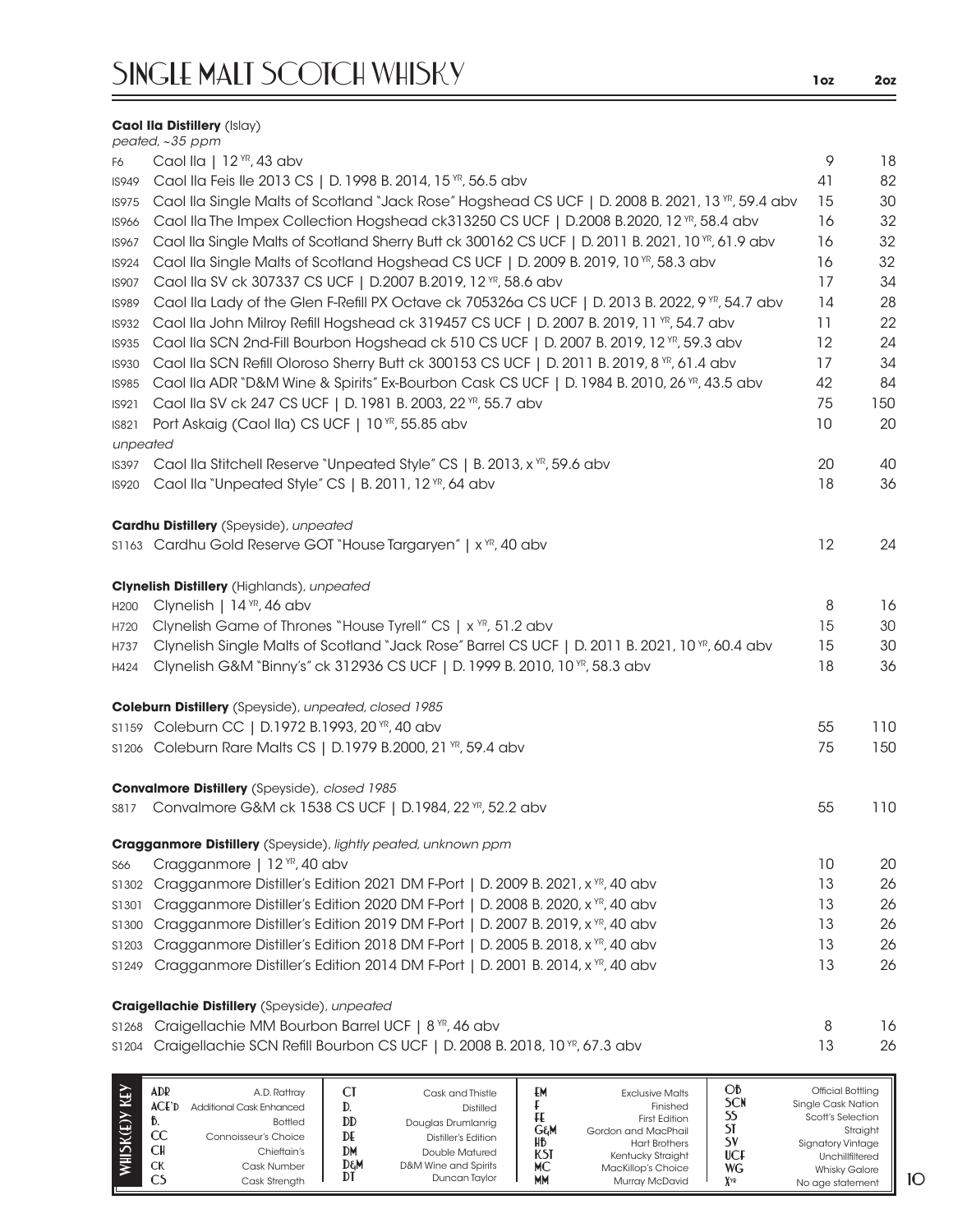|                  | s1246 Craigellachie SCN 2nd-Fill Bourbon Hogshead ck 314984 CS UCF   D. 2005 B. 2019, 13 °F, 58.1 abv 13                                                             |          | 26       |
|------------------|----------------------------------------------------------------------------------------------------------------------------------------------------------------------|----------|----------|
| S1252            | Craigellachie Valinch & Mallet Bourbon Cask UCF   10 YR, 48.8 abv                                                                                                    | 11       | 22       |
| S1254            | Craigellachie ADR Bourbon Hogshead ck 125 UCF   D. 2003 B. 2016, 12 YR, 58.7 abv                                                                                     | 14       | 28       |
|                  | Dailuaine Distillery (Speyside), unpeated                                                                                                                            |          |          |
|                  | s1243 Dailuaine John Milroy Sherry Butt ck 158 CS UCF   D. 2007 B. 2017, 9 VR, 54.3 abv                                                                              | 10       | 20       |
| S1296            | Dailuaine SCN 1st-Fill Bourbon Barrel ck 312978 CS UCF   D. 2012 B. 2021, 9 YR, 55.6 abv                                                                             | 11       | 22       |
|                  | s1240 Dailuaine SV Hogshead ck 303291 UCF   D. 2007 B. 2020, 12 YR, 46 abv                                                                                           | 12       | 24       |
|                  | Dallas Dhu Distillery (Speyside), unpeated, closed 1983                                                                                                              |          |          |
|                  | \$1096 Dallas Dhu G&M   24 YR, 40 abv                                                                                                                                | 82       | 164      |
|                  | Dalmore Distillery (Highlands), unpeated                                                                                                                             |          |          |
| H203             | Dalmore   12 <sup>YR</sup> , 40 abv                                                                                                                                  | 8        | 16       |
| H202             | Dalmore   15 YR, 40 abv                                                                                                                                              | 16       | 32       |
| H735             | Dalmore Port Wood Reserve   x <sup>YR</sup> , 46.5 abv                                                                                                               | 13       | 26       |
| H <sub>205</sub> | Dalmore Cigar Malt Reserve   x <sup>YR</sup> , 44 abv                                                                                                                | 20       | 40       |
|                  | Dalwhinnie Distillery (Highlands), unpeated                                                                                                                          |          |          |
| H191             | Dalwhinnie   15 <sup>YR</sup> , 43 abv                                                                                                                               | 12       | 24       |
| H712             | Dalwhinnie Distiller's Edition 2021 DM F-Oloroso   D. 2006 B. 2021, x <sup>vR</sup> , 43 abv                                                                         | 14       | 28       |
| H684             | Dalwhinnie Game of Thrones "House Stark"   x <sup>YR</sup> , 43 abv                                                                                                  | 12       | 24       |
|                  | Deanston Distillery (Highlands), unpeated                                                                                                                            |          |          |
| H691             | Deanston Cadenhead CS UCF   D. 1977 B. 1992, 14 YR, 55.8 abv                                                                                                         | 39       | 78       |
|                  | <b>Dufftown Distillery</b> (Speyside), unpeated                                                                                                                      |          |          |
| S462             | Singleton of Dufftown CS   28 YR, 52.3 abv                                                                                                                           | 77       | 154      |
| S1255            | Dufftown ADR Bourbon Hogshead ck 207 UCF   D. 2007 B. 2019, 12 YR, 56.9 abv                                                                                          | 15       | 30       |
|                  | Fettercairn Distillery (Highlands), unpeated                                                                                                                         |          |          |
| H713             | Fettercairn John Milroy Refill Barrel ck 107749 CS UCF   D. 2006 B. 2017, 10 YR, 54.9 abv                                                                            | 10       | 20       |
|                  | GlenAllachie Distillery (Speyside), unpeated                                                                                                                         |          |          |
|                  | S1171 GlenAllachie Batch 1 CS UCF   10 YR, 57.1 abv                                                                                                                  | 9        | 18       |
|                  | \$1284 GlenAllachie UCF   18 YR, 46 abv                                                                                                                              | 18       | 36       |
|                  | S1281 GlenAllachie Wine Series: Grattamacco Cask Finish UCF   11 YR, 48 abv                                                                                          | 14       | 28       |
|                  | S1282 GlenAllachie Wine Series: Rioja Cask Finish UCF   13 YR, 48 abv<br>\$1285 GlenAllachie PX Puncheon Impex Single Cask CS UCF   D. 2009 B. 2021, 12 YR, 56.9 abv | 14<br>16 | 28<br>32 |
|                  | s1276 GlenAllachie Ruby Port Pipe Single Cask CS UCF   D. 2006 B. 2020, 14 YR, 55.4 abv                                                                              | 16       | 32       |
|                  | S1189 GlenAllachie EM UCF   8 YR, 50 abv                                                                                                                             | 10       | 20       |
|                  | Glenburgie Distillery (Speyside), unpeated                                                                                                                           |          |          |
| S976             | Glenburgie Five Lions CS UCF   D. 1995 B. 2015, 20 YR, 53.7 abv                                                                                                      | 22       | 44       |
|                  | \$1234 Glenburgie Single Malts of Scotland Hogshead CS UCF   D. 1998 B. 2019, 21 YP, 55.2 abv                                                                        | 25       | 50       |
|                  | Glencadam Distillery (Highlands), unpeated                                                                                                                           |          |          |
| H500             | Glencadam UCF   10 YR, 46 abv                                                                                                                                        | 7        | 14       |
| H126             | Glencadam EM American Oak Hogshead ck 4769 CS UCF   D. 1991, 22 <sup>VR</sup> , 50.4 abv                                                                             | 24       | 48       |
|                  | Glendronach Distillery (Speyside), unpeated                                                                                                                          |          |          |
| S93              | Glendronach Original   12 YR, 43 abv                                                                                                                                 | 9        | 18       |
| S352             | Glendronach Revival   15 <sup>YR</sup> , 46 abv                                                                                                                      | 18       | 36       |
|                  | S1219 Glendronach "Whisky-Museum Kyrburg Kirn" PX Cask ck 4631 CS   D. 2003 B. 2014, 11 YR, 55.7 abv                                                                 | 39       | 78       |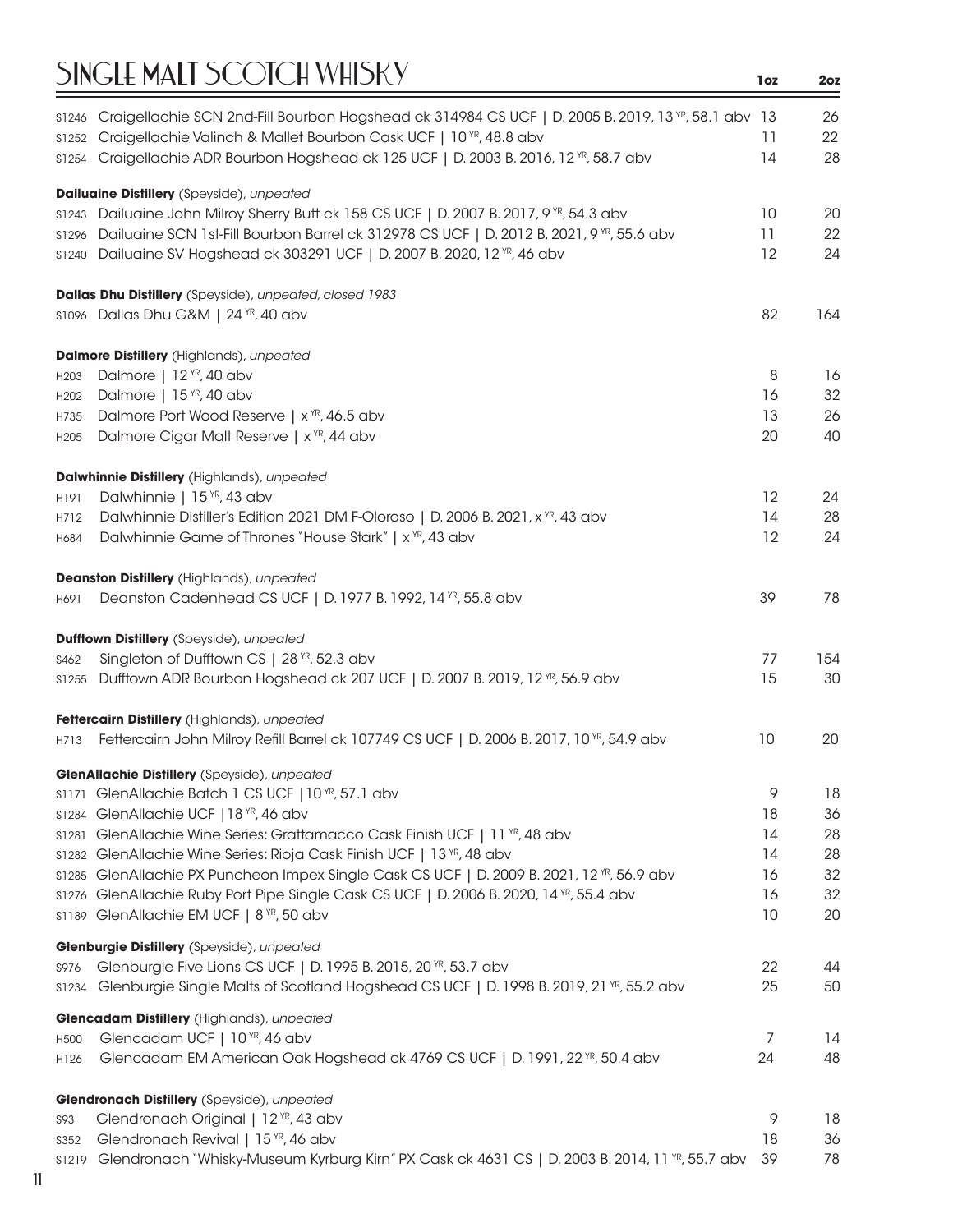|                  | prior to floor-malting decommissioning in 1996<br>s1191 Glendronach PX Cask ck 1376 CS   D. 1994 B. 2016, 22 YR, 53.2 abv | 50 | 100 |
|------------------|---------------------------------------------------------------------------------------------------------------------------|----|-----|
|                  | Glendullan Distillery (Speyside), unpeated                                                                                |    |     |
|                  | s1074 The Singleton of Glendullan   18 YR, 40 abv                                                                         | 11 | 22  |
|                  | Glen Elgin Distillery (Speyside), unpeated                                                                                |    |     |
|                  | \$1294 Glen Elgin Single Malts of Scotland Hogshead ck 807780 CS UCF   D. 2009 B. 2020, 11 YR, 59.7 abv                   | 15 | 30  |
|                  | \$1235 Glen Elgin Single Malts of Scotland Bourbon Barrel CS UCF   D. 2006 B. 2019, 13 YP, 54.1 abv                       | 20 | 40  |
|                  | Glenfarclas Distillery (Speyside), unpeated                                                                               |    |     |
| S1263            | Glenfarclas (early 2000's)   10 YR, 40 abv                                                                                | 9  | 18  |
| S108             | Glenfarclas   12 <sup>YR</sup> , 43 abv                                                                                   | 9  | 18  |
| <b>S280</b>      | Glenfarclas $105 \mid x^{\gamma R}$ , 60 abv                                                                              | 13 | 26  |
|                  | Glenfiddich Distillery (Speyside), unpeated                                                                               |    |     |
| F <sub>10</sub>  | Glenfiddich   12 YR, 40 abv                                                                                               | 7  | 14  |
| S921             | Glenfiddich Bourbon Barrel Reserve   14 YR, 43 abv                                                                        | 10 | 20  |
| S114             | Glenfiddich   18 YR, 43 abv                                                                                               | 15 | 30  |
| S1187            | Glenfiddich Grand Cru Cuvee Cask Finish   23 YR, 40 abv                                                                   | 35 | 70  |
| S1002            | Glenfiddich Snow Phoenix   B. 2010, x <sup>YR</sup> , 47.6 abv                                                            | 68 | 136 |
| S1278            | Glenfiddich Cask Selection 00041   30 YR, 43 abv                                                                          | 78 | 156 |
|                  | mingling of peated & unpeated                                                                                             |    |     |
|                  | \$1149 Glenfiddich Fire & Cane   x <sup>YR</sup> , 43 abv                                                                 | 10 | 20  |
|                  | Glen Grant Distillery (Speyside), unpeated                                                                                |    |     |
| <b>S78</b>       | Glen Grant - Glenlivet Cadenhead CS UCF   15 <sup>VP</sup> , 55.8 abv                                                     | 12 | 24  |
| S561             | Glen Grant - Glenlivet Cadenhead CS UCF   16 <sup>YR</sup> , 54.1 abv                                                     | 16 | 32  |
| S1178            | Glen Grant Cadenhead CS UCF   D. 1980 B. 1997, 16 YR, 53.9 abv                                                            | 38 | 76  |
| S1054            | Glen Grant G&M Refill American Hogshead ck 5075 CS UCF   D. 1990 B. 2007, 16 YP, 59.5 abv                                 | 18 | 36  |
| S552             | Glen Grant ADR CS ck 11951   D. 1995 B. 2018, 23 YR, 52.0 abv                                                             | 28 | 56  |
| S924             | Glen Grant CH F-Bourbon ck 90232 CS   D. 1995 B. 2015, 20 YR, 55.1 abv                                                    | 33 | 66  |
|                  | Glengyle Distillery (Campbeltown), peated, varying ppm                                                                    |    |     |
|                  | C190 Kilkerran Ex-Bourbon Cask   8 YR, 56.2 abv                                                                           | 11 | 22  |
| C <sub>243</sub> | Kilkerran Batch 5 1st-Fill Oloroso Cask   8 YR, 56.9 abv                                                                  | 11 | 22  |
| C238             | Kilkerran Recharred Oloroso Cask   8 YR, 57.1 abv                                                                         | 11 | 22  |
| C230             | Kilkerran UCF   12 YR, 46 abv                                                                                             | 13 | 26  |
| C <sub>293</sub> | Kilkerran 2022 Edition UCF   12 YR, 46 abv                                                                                | 13 | 26  |
| C <sub>244</sub> | Kilkerran UCF   16 <sup>YR</sup> , 46 abv                                                                                 | 16 | 32  |
| C221             | Kilkerran Heavily Peated Batch No. 2 CS UCF   x <sup>YR</sup> , 60.9 abv                                                  | 11 | 22  |
|                  | Glen Keith Distillery (Speyside), unpeated                                                                                |    |     |
|                  | \$1304 Glen Keith 1983 OB   D. 1983 B. 1994, x <sup>YR</sup> , 43 abv                                                     | 18 | 36  |
|                  | Glenkinchie Distillery (Lowlands), unpeated                                                                               |    |     |
| L110             | Glenkinchie   12 YR, 43 abv                                                                                               | 8  | 16  |

| $\widetilde{H}$ | ADR<br>ACF<br>CC<br>СH<br><b>CK</b> | A.D. Rattrav<br>Additional Cask Enhanced<br><b>Bottled</b><br>Connoisseur's Choice<br>Chieftain's<br>Cask Number | ے<br>$\mathbb{D} \mathbb{D}$<br>DE<br>D M<br>DεM<br>DI | Cask and Thistle<br><b>Distilled</b><br>Douglas Drumlanrig<br>Distiller's Edition<br>Double Matured<br>D&M Wine and Spirits<br>Duncan Taylor | ЕM<br>GεM<br>HB<br>КSТ<br><b>MC</b> | <b>Exclusive Malts</b><br>Finished<br><b>First Edition</b><br>Gordon and MacPhail<br><b>Hart Brothers</b><br>Kentucky Straight<br>MacKillop's Choice | ОB<br>SCN<br>S۱<br><b>UCF</b><br><b>WG</b> | Official Bottling<br>Single Cask Nation<br>Scott's Selection<br>Straight<br><b>Signatory Vintage</b><br>Unchillfiltered<br><b>Whisky Galore</b> |
|-----------------|-------------------------------------|------------------------------------------------------------------------------------------------------------------|--------------------------------------------------------|----------------------------------------------------------------------------------------------------------------------------------------------|-------------------------------------|------------------------------------------------------------------------------------------------------------------------------------------------------|--------------------------------------------|-------------------------------------------------------------------------------------------------------------------------------------------------|
|                 | CS                                  | Cask Strength                                                                                                    |                                                        |                                                                                                                                              | <b>MM</b>                           | <b>Murray McDavid</b>                                                                                                                                | <b>YYR</b>                                 | No age statement                                                                                                                                |

a.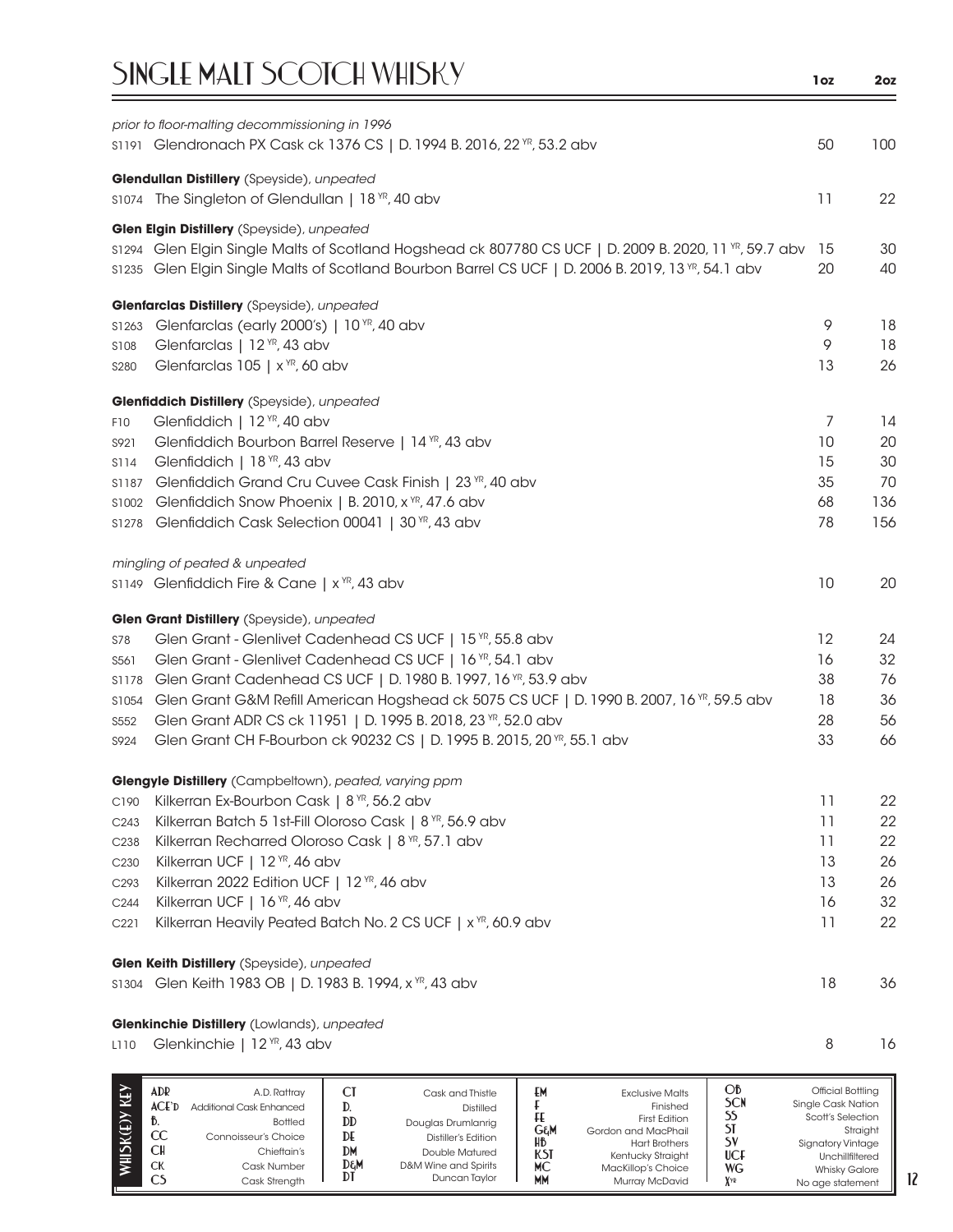|                  | Glenlivet Distillery (Speyside), unpeated                                                                    |    |    |
|------------------|--------------------------------------------------------------------------------------------------------------|----|----|
| S133             | Glenlivet   18 YR, 43 abv                                                                                    | 11 | 22 |
| S923             | Glenlivet Nadurra American White Oak CS NCF   B. 2015, x <sup>YR</sup> , 60.4 abv                            | 11 | 22 |
| S922             | Glenlivet Nadurra Peated Cask Finish CS NCF   B. 2015, x <sup>VR</sup> , 61.5 abv                            | 11 | 22 |
| S84              | Glenlivet Nadurra CS NCF   B. 2014, 16 <sup>YR</sup> , 55.7 abv                                              | 16 | 32 |
|                  | \$1215 Glenlivet SV ck 900247 CS UCF   D. 2007 B. 2019, 12 YR, 65.8 abv                                      | 18 | 36 |
|                  | Glenlossie Distillery (Speyside), unpeated                                                                   |    |    |
| S961             | Glenlossie WG UCF   D. 1993 B. 2004, 10 YR, 46 abv                                                           | 28 | 56 |
|                  | Glenmorangie Distillery (Highlands), unpeated                                                                |    |    |
| F1.              | Glenmorangie Original   10 <sup>YR</sup> , 43 abv                                                            | 7  | 14 |
| H730             | Glenmorangie X   x YR, 40 abv                                                                                | 6  | 12 |
| H64              | Glenmorangie Lasanta Sherry Cask   12 YR, 46 abv                                                             | 9  | 18 |
| H65              | Glenmorangie Nectar d'Or Sauternes   x <sup>YR</sup> , 46 abv                                                | 10 | 20 |
| H66              | Glenmorangie Quinta Ruban Port   12 YR, 46 abv                                                               | 9  | 18 |
| H734             | Glenmorangie Cognac Cask Finish   13 YP, 46 abv                                                              | 11 | 22 |
| H702             | Glenmorangie Cadboll Estate Bourbon Cask 1 <sup>st</sup> Release   15 <sup>YR</sup> , 43 abv                 | 16 | 32 |
| H733             | Glenmorangie Cadboll Estate Bourbon Cask 2 <sup>ND</sup> Release   15 <sup>YR</sup> , 43 abv                 | 16 | 32 |
| H68              | Glenmorangie   18 YR, 43 abv                                                                                 | 15 | 30 |
| H70              | Glenmorangie Signet   x YR, 46 abv                                                                           | 23 | 46 |
| H742             | Glenmorangie "A Tale of Winter" Marsala Finish   x <sup>YR</sup> , 46 abv                                    | 13 | 26 |
| H719             | Glenmorangie "A Tale of Cake" Tokaji Finish   x YR, 46 abv                                                   | 18 | 36 |
| H642             | Glenmorangie Astar (2017 Release)   x <sup>yp</sup> , 52.5 abv                                               | 16 | 32 |
| H63              | Glenmorangie Astar (2008 Release)   x <sup>vR</sup> , 57.1 abv                                               | 20 | 40 |
| H690             | Glenmorangie Private Edition 2019 "Allta" Wild Yeast   x YR, 51.2 abv                                        | 13 | 26 |
| H428             | Glenmorangie Private Edition 2015 "Tusail" Maris Otter Barley UCF   x <sup>YR</sup> , 46 abv                 | 12 | 24 |
| H416             | Glenmorangie Private Edition 2014 "Companta" DM Oak/Wine   x <sup>1R</sup> , 46 abv                          | 26 | 52 |
| H180             | Glenmorangie Sherry Wood Finish   12 YR, 43 abv                                                              | 22 | 44 |
| H122             | Glenmorangie Port Wood Finish   12 YR, 43 abv                                                                | 22 | 44 |
| H727             | Westport (Glenmorangie w/ Glen Moray) SCN 2nd-Fill Oloroso CS   D. 2005 B. 2021, 16 <sup>VP</sup> , 50.6 abv | 20 | 40 |
|                  | peated, unknown ppm                                                                                          |    |    |
| H3               | Glenmorangie Private Edition 2011 "Finealta" Sherry Casks "Lightly Peated"   x <sup>YR</sup> , 46 abv        | 20 | 40 |
|                  | Glen Moray Distillery (Speyside), unpeated                                                                   |    |    |
| <b>S860</b>      | Glen Moray SCN First-Fill Bourbon Barrel ck 2740 CS UCF   D. 2003 B. 2015, 11 \ref>, 61.2 abv                | 15 | 30 |
|                  | s1055 Glen Moray Adelphi CS   13 YR, 56 abv                                                                  | 26 | 52 |
|                  | Glen Ord Distillery (highlands), unpeated                                                                    |    |    |
| H697             | Glen Ord Cadenhead CS UCF   D. 1985 B. 1996, 11 YR, 57 abv                                                   | 41 | 82 |
|                  | Glenrothes Distillery (Speyside), unpeated                                                                   |    |    |
|                  | s1146 Glenrothes Peated Cask Reserve   x <sup>YR</sup> , 40 abv                                              | 10 | 20 |
|                  | s1127 Glenrothes Vintage 1998   D. 1998 B. 2011, 13 YR, 43 abv                                               | 22 | 44 |
|                  | \$1257 Glenrothes Single Malts of Scotland ck 18177 CS UCF   D. 1989 B. 2019, 30 YR, 41.9 abv                | 34 | 68 |
|                  | Glen Scotia Distillery (Campbeltown)                                                                         |    |    |
| unpeated         |                                                                                                              |    |    |
| C <sub>250</sub> | Glen Scotia "Drammers Club #24" ck 740 CS UCF   D. 2012, 7 YR, 56.1 abv                                      | 19 | 38 |
| peated           |                                                                                                              |    |    |
| C249             | Glen Scotia "Drammers Club #23" ck 19/380-37 CS UCF   D. 2010,10 YR, 55.6 abv                                | 20 | 40 |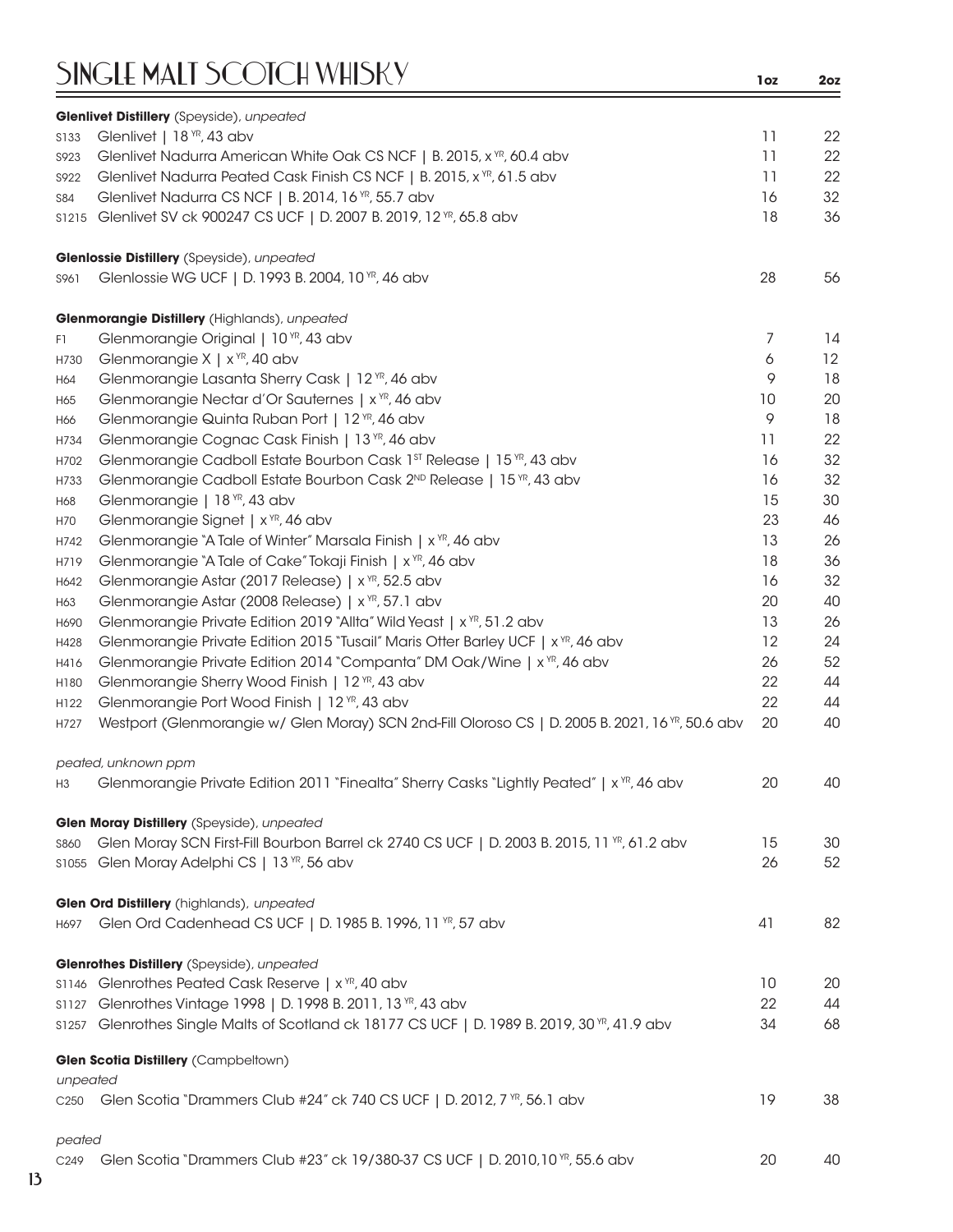|             | Glen Spey Distillery (Speyside), unpeated                                                                              |    |     |
|-------------|------------------------------------------------------------------------------------------------------------------------|----|-----|
| S1161       | Glen Spey OB CS   B. 2010, 21 YR, 50.4 abv                                                                             | 50 | 100 |
| S165        | Glen Spey Blackadder Hogshead ck 80075 CS UCF   D. 1991, 22 YR, 51.9 abv                                               | 50 | 100 |
|             | Glentauchers Distillery (Speyside), unpeated                                                                           |    |     |
|             | s1269 Glentauchers SV First-Fill Sherry Butt ck 900308 CS UCF   11 YP, 64.3 abv                                        | 14 | 28  |
|             | S1303 Glentauchers CH F-Petrus Gaia ck 90552 CS UCF   D. 1992 B. 2014, 21 YR, 55 abv                                   | 28 | 56  |
|             | Glenury Distillery (highlands), closed 1985                                                                            |    |     |
| H722        | Glenury-Royal (circa 1970's)   12 YR, 40 abv                                                                           | 28 | 56  |
|             | Highland Park Distillery (Orkney, Northern Isles), peated, ~20 ppm                                                     |    |     |
| i325        | Highland Park   12 YR, 43 abv                                                                                          | 9  | 18  |
| i20         | Highland Park   15 YR, 44 abv                                                                                          | 14 | 28  |
| i21         | Highland Park   18 YR, 43 abv                                                                                          | 18 | 36  |
| i380        | Highland Park Valknut   x <sup>YR</sup> , 46.8 abv                                                                     | 11 | 22  |
| i372        | Highland Park OB Cask Strength   x <sup>YR</sup> , 63.3 abv                                                            | 11 | 22  |
| i211        | Highland Park "Freya" CS   15 YR, 51.2 abv                                                                             | 29 | 58  |
| i321        | Highland Park Ice Edition CS   17 YR, 53.9 abv                                                                         | 35 | 70  |
| i333        | Highland Park SS CS UCF   D. 1985 B. 2004, 19 YR, 53.5 abv                                                             | 40 | 80  |
| i367        | Orkney (Highland Park) John Milroy Refill Hogshead ck 136 CS UCF   D. 2008 B. 2019, 10 <sup>vR</sup> , 56.6 abv        | 11 | 22  |
| i371        | Orkney (Highland Park) Single Malts of Scotland ck 45 CS UCF   D. 2006 B. 2020, 14 YR, 60.4 abv                        | 17 | 34  |
| i378        | An Orkney Distillery (Highland Park) Impex Collection Hogshead CS   D. 1999 B. 2020, 21 YR, 50.8 abv 26                |    | 52  |
| i369        | SCN Stones of Stenness (Highland Park) 2nd-Fill Bourbon ck 42 CS UCF   D. 2000 B. 2019, 19 <sup>VR</sup> , 56.7 abv 32 |    | 64  |
|             | <b>Imperial Distillery</b> (Speyside), unpeated, closed 1998                                                           |    |     |
| S1221       | Imperial-Glenlivet Cadenhead CS UCF   D. 1979 B. 1998, 18 YR, 61.2 abv                                                 | 30 | 60  |
| S1299       | Imperial Creative Whisky Co. Tony Koehl Series ck 50079 CS UCF   D. 1995, 17 YR, 51.2 abv                              | 39 | 78  |
| S1223       | Imperial Single Malts of Scotland ck 362 CS UCF   D. 1989 B. 2019, 30 YR, 43.3 abv                                     | 33 | 66  |
| S1262       | Imperial EM Sherry Cask CS UCF   D. 1994 B. 2005, 11 YR, 53 abv                                                        | 34 | 68  |
| <b>S866</b> | Imperial D&M CC ck 11968 CS UCF   D. 1990, 15 YR, 60.4 abv                                                             | 30 | 60  |
| S1239       | Imperial Blackadder ck 50078 CS UCF   D. 1995, 17 YP, 53.5 abv                                                         | 39 | 78  |
| S1194       | Imperial SV Hogshead ck 50154 CS UCF   D. 1995 B. 2016, 20 YR, 51.0 abv                                                | 52 | 104 |
|             | <b>Inchgower Distillery</b> (Speyside), unpeated                                                                       |    |     |
|             | s1245 Inchgower John Milroy Refill Hogshead ck 803607 CS UCF   D. 2009 B. 2018, 9 VR, 55.8 abv                         | 9  | 18  |
| S1279       | Inchgower SCN F-Tawny Port Hogshead ck 668 CS UCF   D. 2007 B. 2021, 13 YP, 52.8 abv                                   | 16 | 32  |
|             | <b>Inverleven Distillery</b> (Lowlands), closed 1991                                                                   |    |     |
| L122        | Inverleven OB   D. 1985 B. 1999, 14 YR, 40 abv                                                                         | 29 | 58  |
| L107        | Inverleven G&M ck 500604 UCF   D. 1991 B. 2007, x YR, 46 abv                                                           | 30 | 60  |
| L128        | Inverleven SS CS UCF   D. 1979 B. 2004, 25 YR, 58.0 abv                                                                | 44 | 88  |
|             | Jura Distillery (Isle of Jura, Inner Hebrides)                                                                         |    |     |
| i200        | Jura   10 YR, 40 abv                                                                                                   | 8  | 16  |
| i341        | Jura Seven Wood   x <sup>YR</sup> , 42 abv                                                                             | 10 | 20  |

| KEY<br>WIISK(E)Y | ADR<br>ACFD<br>CC<br>СH<br><b>CK</b> | A.D. Rattray<br><b>Additional Cask Enhanced</b><br><b>Bottled</b><br>Connoisseur's Choice<br>Chieftain's<br>Cask Number | u<br><b>DD</b><br>DE<br>DM<br>DεM | Cask and Thistle<br><b>Distilled</b><br>Douglas Drumlanrig<br><b>Distiller's Edition</b><br>Double Matured<br>D&M Wine and Spirits | £۲<br>GεM<br>HB<br>KSI<br>МC | <b>Exclusive Malts</b><br>Finished<br><b>First Edition</b><br>Gordon and MacPhail<br><b>Hart Brothers</b><br>Kentucky Straight<br>MacKillop's Choice | ОB<br>SCN<br>UCE<br>WG | Official Bottling<br><b>Single Cask Nation</b><br>Scott's Selection<br>Straight<br><b>Signatory Vintage</b><br>Unchillfiltered<br><b>Whisky Galore</b> |
|------------------|--------------------------------------|-------------------------------------------------------------------------------------------------------------------------|-----------------------------------|------------------------------------------------------------------------------------------------------------------------------------|------------------------------|------------------------------------------------------------------------------------------------------------------------------------------------------|------------------------|--------------------------------------------------------------------------------------------------------------------------------------------------------|
|                  | CS                                   | Cask Strength                                                                                                           | DI                                | Duncan Tavlor                                                                                                                      | <b>MM</b>                    | <b>Murray McDavid</b>                                                                                                                                | <b>Y</b> yp            | No age statement                                                                                                                                       |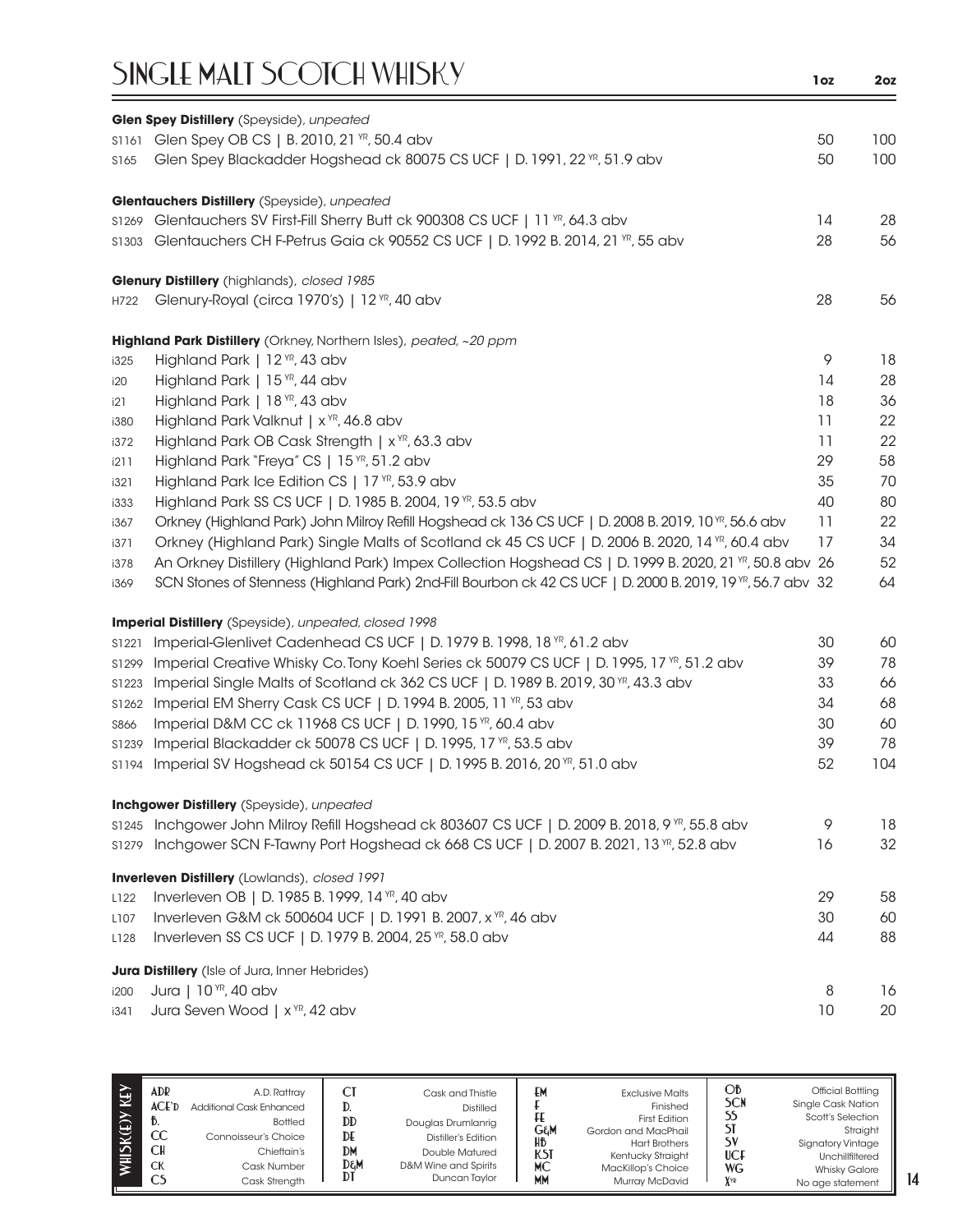|              | <b>Kilchoman Distillery (Islay)</b><br>grown & malted on-site, peated, 20 ppm                              |    |    |
|--------------|------------------------------------------------------------------------------------------------------------|----|----|
| <b>IS507</b> | Kilchoman 100% Islay 2nd Edition UCF   x <sup>YR</sup> , 50 abv                                            | 14 | 28 |
| <b>IS926</b> | Kilchoman Comraich Batch 3 100% Islay CS   B. 2019, x <sup>vR</sup> , 55.7 abv                             | 22 | 44 |
|              | grown & malted on-site, unknown ppm                                                                        |    |    |
| <b>IS939</b> | Kilchoman Jack Rose Single Cask Slightly Peated Bourbon Barrel CS UCF   D. 2011 B. 2020, 8 YP, 56.5 abv 16 |    | 32 |
| <b>IS940</b> | Kilchoman Jack Rose Single Cask Slightly Peated Sherry Cask CS UCF   D. 2012 B. 2020, 7 YR, 56.2 abv       | 16 | 32 |
|              | peated, varying ppm                                                                                        |    |    |
| <b>IS556</b> | Kilchoman Sanaig UCF   x <sup>YR</sup> , 46 abv                                                            | 9  | 18 |
| <b>IS874</b> | Kilchoman Machir Bay   x <sup>YR</sup> , 46 abv                                                            | 8  | 16 |
| <b>IS106</b> | Kilchoman Machir Bay 3rd Edition UCF   B. 2013, x <sup>YR</sup> , 46 abv                                   | 16 | 32 |
| IS941        | Kilchoman Machir Bay CS UCF   x <sup>YR</sup> , 58.6 abv                                                   | 15 | 30 |
| <b>IS933</b> | Kilchoman Am Burach (Bourbon, Sherry, & Port Cask Matured) UCF   x <sup>YR</sup> , 46 abv                  | 16 | 32 |
| IS986        | Kilchoman Madeira Cask Matured UCF   B. 2021, x <sup>YR</sup> , 50 abv                                     | 16 | 32 |
| <b>IS947</b> | Kilchoman Fino Sherry Matured UCF   B. 2020, x <sup>YR</sup> , 46 abv                                      | 16 | 32 |
| <b>IS899</b> | Kilchoman STR Cask UCF   B. 2019, x <sup>YR</sup> , 50 abv                                                 | 15 | 30 |
| IS964        | Kilchoman PX Sherry Matured UCF   B. 2021, x <sup>yR</sup> , 47.3 abv                                      | 14 | 28 |
| <b>IS963</b> | Kilchoman Loch Gorm   Sherry Cask, B. 2021, 9 YR, 46 abv                                                   | 13 | 26 |
| <b>IS892</b> | Kilchoman Loch Gorm   Sherry Cask, D. 2007 B. 2013, x <sup>vR</sup> , 46 abv                               | 20 | 40 |
| <b>IS913</b> | Kilchoman Original Cask Strength   D.2009 B.2014, 5 YR, 59.2 abv                                           | 15 | 30 |
| IS873        | Kilchoman Comraich Batch 2 CS   D. 2011 B. 2019, 7 YR, 55.3 abv                                            | 22 | 44 |
| IS927        | Kilchoman 10th Anniversary CS   D. 2005 B. 2015, x <sup>YR</sup> , 58.2 abv                                | 35 | 70 |
| <b>IS902</b> | Kilchoman 2010 Vintage UCF   D. 2010 B. 2020, 9 YR, 48 abv                                                 | 13 | 26 |
| IS914        | Kilchoman 2008 Vintage UCF   D. 2008 B. 2015, 7 YR, 46 abv                                                 | 15 | 30 |
| <b>IS903</b> | Kilchoman USA Small Batch Release No.2 UCF   x <sup>YR</sup> , 48.5 abv                                    | 13 | 26 |
| <b>IS946</b> | Kilchoman USA Small Batch Release No.3 UCF   x <sup>YR</sup> , 48.9 abv                                    | 13 | 26 |
| <b>IS962</b> | Kilchoman USA Small Batch Release No.4 UCF   x <sup>YR</sup> , 48.1 abv                                    | 13 | 26 |
| <b>IS969</b> | Kilchoman Impex Cask Evolution 01/2021 Mezcal Finish CS UCF   D. 2013 B. 2021, 8 VP, 55.3 abv              | 19 | 38 |
| <b>IS952</b> | Kilchoman Impex Cask Evolution 03/2020 Calvados Finish CS UCF   D. 2012 B. 2020, 8 YP, 56.6 abv            | 19 | 38 |
| <b>IS934</b> | Kilchoman Impex Evolution 2020 First-Fill Bourbon Barrel CS UCF   D. 2006 B. 2020, 14 YR, 53 abv           | 30 | 60 |
| <b>IS766</b> | Kilchoman Jack Rose & Delilah's Chateau d'Yquem Sauternes Cask   D. 2011 B. 2016, 5 YP, 59.8 abv           | 40 | 80 |
| IS915        | Kilchoman Single Cask Bourbon CS   D. 2010 B. 2015, 4 YR, 60.4 abv                                         | 17 | 34 |
| IS917        | Kilchoman Single Cask Sherry CS   D. 2010 B. 2015, 5 YR, 60.3 abv                                          | 17 | 34 |
| <b>IS976</b> | Kilchoman Single Cask Ruby Port CS   D. 2013 B. 2021, 8 YR, 55.9 abv                                       | 15 | 30 |
| IS918        | Kilchoman "Park Avenue" Single Cask Bourbon CS   D. 2007 B. 2011, 4 VP, 62.3 abv                           | 17 | 34 |
|              | <b>Knockando Distillery (Speyside)</b>                                                                     |    |    |
|              | \$1264 Knockando OB   D. 1971 B. 1982, 11 YP, 43 abv                                                       | 28 | 56 |
|              | \$1265 Knockando OB   D. 1969 B. 1980, 11 YR, 43 abv                                                       | 28 | 56 |
|              | Lagavulin Distillery (Islay), peated, ~35 ppm                                                              |    |    |
| F47          | Lagavulin   16 YR, 43 abv                                                                                  | 13 | 26 |
| IS851        | Lagavulin GOT "House Lannister"   9 YR, 46 abv                                                             | 12 | 24 |
| <b>IS970</b> | Lagavulin CS   B. 2016, 12 YR, 57.7 abv                                                                    | 26 | 52 |
| IS519        | Lagavulin CS   B. 2015, 12 YR, 56.8 abv                                                                    | 26 | 52 |
| <b>IS960</b> | Lagavulin CS   B. 2014, 12 YR, 54.4 abv                                                                    | 27 | 54 |
| IS711        | Lagavulin CS   B. 2013, 12 YR, 55.1 abv                                                                    | 28 | 56 |
| IS474        | Lagavulin CS   B. 2010, 12 YR, 56.5 abv                                                                    | 29 | 58 |
| <b>IS790</b> | Lagavulin CS   B. 2009, 12 YR, 57.9 abv                                                                    | 29 | 58 |
| <b>IS988</b> | Lagavulin Feis Ile 2022 Release F-Virgin American Oak Casks CS   12 YR, 57.7 abv                           | 25 | 50 |
|              |                                                                                                            |    |    |

IS435 Undisclosed Distillery SCN (Lagavulin) Refill Bourbon ck 613 CS | D. 2007 B. 2014, 7 YR , 56.7 abv 18 36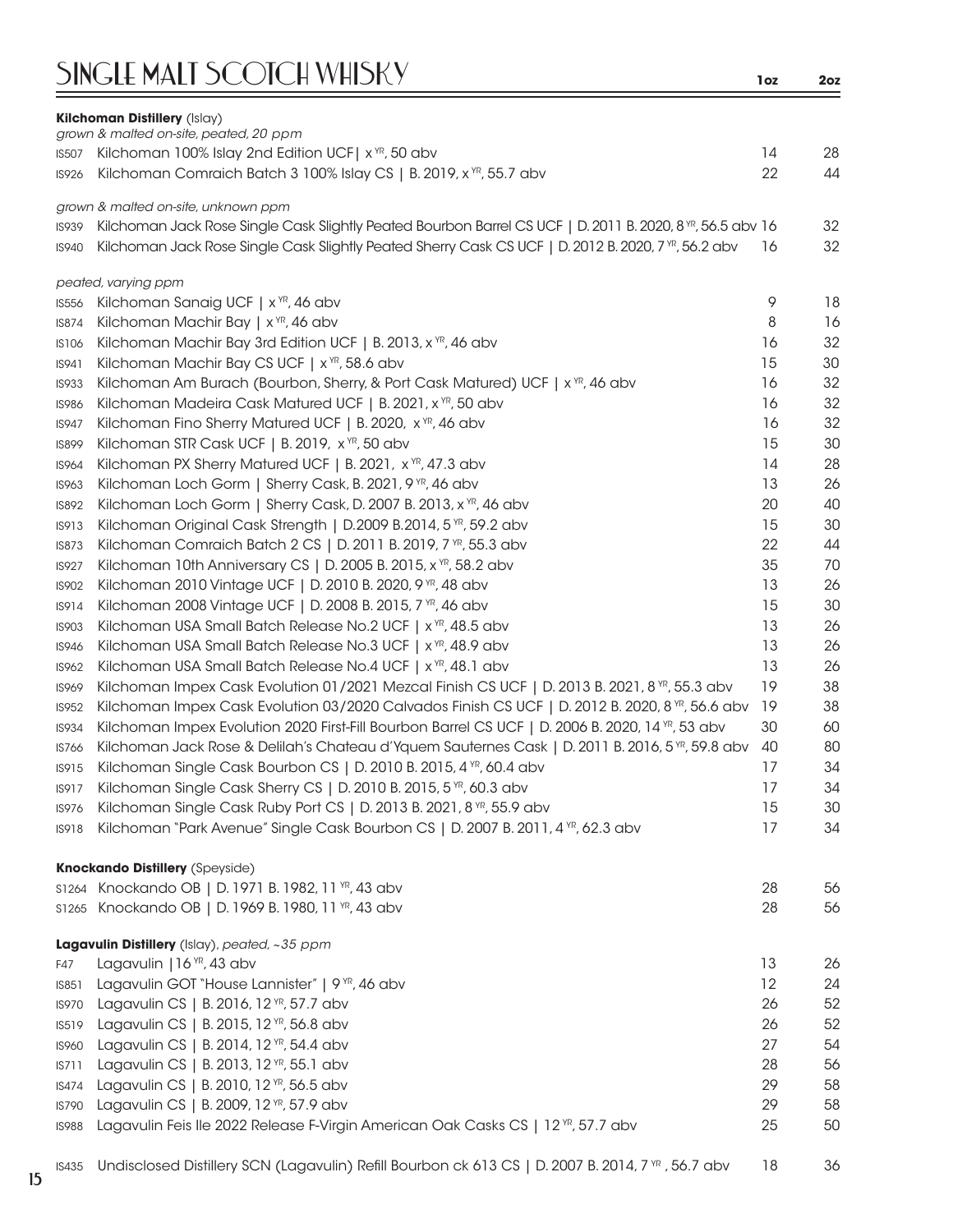|              | Laphroaig Distillery (Islay), peated, ~45 ppm                                                               |     |     |
|--------------|-------------------------------------------------------------------------------------------------------------|-----|-----|
| F7           | Laphroaig   10 YR, 43 abv                                                                                   | 7   | 14  |
| <b>IS172</b> | Laphroaig Triplewood (discontinued) UCF   x <sup>YR</sup> , 48 abv                                          | 15  | 30  |
| <b>IS881</b> | Laphroaig CS Batch 11   10 YR, 58.6 abv                                                                     | 13  | 26  |
| <b>IS955</b> | Laphroaig CS Batch 7   10 YR, 56.3 abv                                                                      | 18  | 36  |
| <b>IS406</b> | Laphroaig CS Batch 4   10 YR, 58.3 abv                                                                      | 22  | 44  |
| IS974        | Laphroaig Cairdeas 2021 Edition PX Casks CS   x <sup>YP</sup> , 58.9 abv                                    | 14  | 28  |
| <b>IS980</b> | Laphroaig CS   B. 2019, 25 YR, 51.4 abv                                                                     | 55  | 110 |
| <b>IS979</b> | Laphroaig Single Malts of Scotland Director's Special Ex-Sherry Butt   22 YR, 52.6 abv                      | 62  | 128 |
|              | Linkwood Distillery (Speyside), unpeated                                                                    |     |     |
|              | s1214 Linkwood SV ck 8730 CS UCF   D. 1996 B. 2019, 22 YR, 54.8 abv                                         | 24  | 48  |
|              | s1224 Linkwood EM ck 69 CS UCF   11 YR, 58.2 abv                                                            | 15  | 30  |
|              | s1280 Linkwood SCN Refill Oloroso Butt CS UCF   D. 2009 B. 2021, 12 YR, 55.5 abv                            | 16  | 32  |
|              | \$1297 Linkwood SCN F-1st-Fill Ruby Port ck 33904CS UCF   D. 2009 B. 2021, 12 YR, 54.4 abv                  | 13  | 26  |
| S1244        | Linkwood John Milroy Refill Hogshead ck 99 CS UCF   D. 2006 B. 2018, 11 YR, 56.3 abv                        | 11  | 22  |
| <b>S28</b>   | Linkwood Single Malts of Scotland Hogshead ck 804447 CS UCF   D. 2007 B. 2019, 12 YR, 55.8 abv              | 15  | 30  |
|              | Littlemill Distillery (Lowlands), closed 1996                                                               |     |     |
| L129         | Litllemill OB $\mid 8$ <sup>YR</sup> , 43 abv                                                               | 24  | 48  |
| L50          | Littlemill SS CS UCF   D. 1984 B. 2004, 20 YR, 62.1 abv                                                     | 45  | 90  |
|              | Loch Lomond Distillery (Highlands)                                                                          |     |     |
|              | heavily peated                                                                                              |     |     |
|              | H740 Inchfad F-Grand Cru Bordeaux Barrique ck 3141592 CS UCF   D. 2005 B. 2021, 15 <sup>VP</sup> , 53.5 abv | 17  | 34  |
|              | Longmorn Distillery (Speyside), unpeated                                                                    |     |     |
| S204         | Longmorn FE Bourbon Cask CS UCF   D. 1985 B. 2013, 27 YR, 52.5 abv                                          | 27  | 54  |
| S224         | Longmorn EM ck 5210 CS UCF   D. 1985 B. 2013, 28 YR, 51.6 abv                                               | 37  | 74  |
|              | Macallan Distillery (Speyside), unpeated                                                                    |     |     |
| F12          | Macallan   12 YR, 43 abv                                                                                    | 9   | 18  |
| <b>S208</b>  | Macallan   18 YR, 43 abv                                                                                    | 34  | 68  |
|              | s1287 Macallan "A Night on Earth In Scotland"   x YR, 43 abv                                                | 15  | 30  |
| S1286        | Macallan Harmony Collection Rich Cacao   x <sup>YR</sup> , 44 abv                                           | 18  | 36  |
| S1237        | Macallan Cask Strength "Red Label" UCF   x YR, 57.8 abv                                                     | 175 | 350 |
|              | \$1267 Macallan Blackadder Raw Cask ck 695 UCF   D. 1989 B. 2012, 22 YR, 60.5 abv                           | 49  | 98  |
|              | Mannochmore Distillery (Speyside), unpeated                                                                 |     |     |
| S1211        | Mannochmore SV ck 6674 UCF   D. 2007 B. 2019, 12 YR, 46 abv                                                 | 8   | 16  |
| S861         | Mannochmore DT UCF   D. 1996 B. 2007, 11 YR, 46 abv                                                         | 12  | 24  |
|              | Millburn Distillery (Speyside), closed 1985                                                                 |     |     |
|              | \$1227 Millburn Rare Malts CS UCF   25 YR, 61.9 abv                                                         | 75  | 150 |

| $\widetilde{H}$<br>₹ | ADR<br>ACF<br>CC<br>СH<br><b>CK</b><br>CS | A.D. Rattrav<br>Additional Cask Enhanced<br><b>Bottled</b><br>Connoisseur's Choice<br>Chieftain's<br>Cask Number<br>Cask Strength | ات<br>DD<br>DE<br>DM<br>Dem<br>DI | Cask and Thistle<br><b>Distilled</b><br>Douglas Drumlanrig<br>Distiller's Edition<br>Double Matured<br>D&M Wine and Spirits<br>Duncan Taylor | £М<br>GεM<br>HB<br>КSТ<br>МC<br><b>MM</b> | <b>Exclusive Malts</b><br>Finished<br><b>First Edition</b><br>Gordon and MacPhail<br><b>Hart Brothers</b><br>Kentucky Straight<br>MacKillop's Choice<br><b>Murray McDavid</b> | ОB<br>SCN<br>ככ<br><b>UCF</b><br><b>WG</b><br><b>Y</b> y <sub>R</sub> | Official Bottling<br><b>Single Cask Nation</b><br>Scott's Selection<br>Straight<br><b>Signatory Vintage</b><br>Unchillfiltered<br><b>Whisky Galore</b><br>No age statement |
|----------------------|-------------------------------------------|-----------------------------------------------------------------------------------------------------------------------------------|-----------------------------------|----------------------------------------------------------------------------------------------------------------------------------------------|-------------------------------------------|-------------------------------------------------------------------------------------------------------------------------------------------------------------------------------|-----------------------------------------------------------------------|----------------------------------------------------------------------------------------------------------------------------------------------------------------------------|
|----------------------|-------------------------------------------|-----------------------------------------------------------------------------------------------------------------------------------|-----------------------------------|----------------------------------------------------------------------------------------------------------------------------------------------|-------------------------------------------|-------------------------------------------------------------------------------------------------------------------------------------------------------------------------------|-----------------------------------------------------------------------|----------------------------------------------------------------------------------------------------------------------------------------------------------------------------|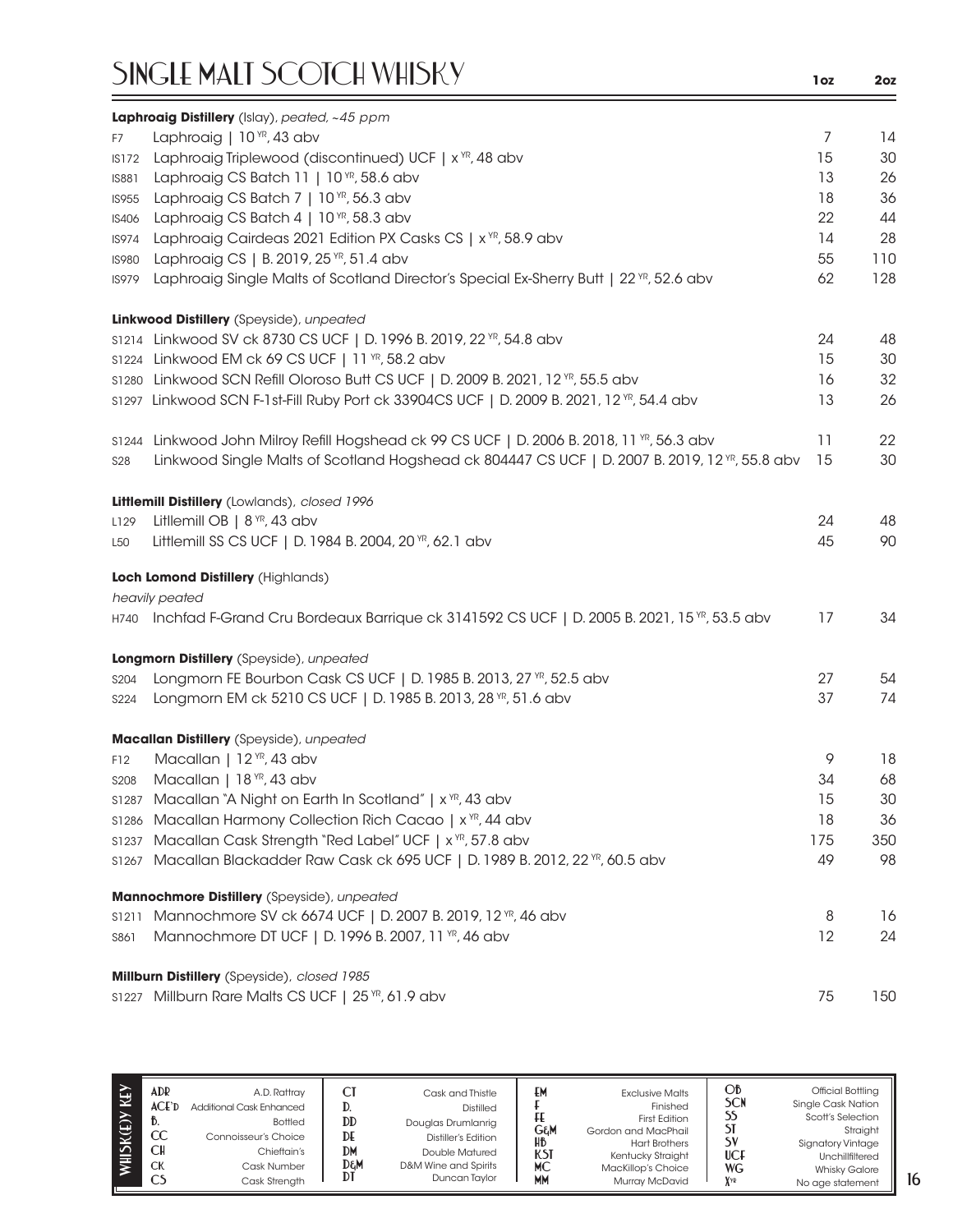|                | Miltonduff Distillery (Speyside), unpeated                                                                                                        |    |          |
|----------------|---------------------------------------------------------------------------------------------------------------------------------------------------|----|----------|
|                | s1081 Miltonduff-Glenlivet Cadenhead Bourbon Hogshead CS UCF   D. 2006 B. 2017, 11 YR, 55.9 abv                                                   | 13 | 26       |
|                | s1228 Miltonduff Blackadder Raw Cask ck 700950 CS UCF   D. 2008 B. 2018, 10YR, 60 abv                                                             | 18 | 36       |
| s1125          | Miltonduff EM Hogshead ck 263 CS UCF   D. 2002, 14 °R, 54.1 abv                                                                                   | 21 | 42       |
| S160           | Miltonduff FE Bourbon Cask CS UCF   30 <sup>YP</sup> , 51.2 abv                                                                                   | 24 | 48       |
| S1044          | Miltonduff ADR Bourbon Cask ck 12503 CS UCF   D. 1980 B. 2007, 26 YR, 49.1 abv                                                                    | 34 | 68       |
|                |                                                                                                                                                   |    |          |
|                | Mortlach Distillery (Speyside), unpeated                                                                                                          |    |          |
|                | \$1248 Mortlach Rare Old   x <sup>YR</sup> , 43.4 abv                                                                                             | 15 | 30       |
|                | s1292 Mortlach Distiller's Dram   16 YR, 43.4 abv                                                                                                 | 14 | 28       |
| S1293          | Mortlach Cowie's Blue Seal   20 YR, 43.4 abv                                                                                                      | 28 | 56       |
| S1260          | Mortlach Game of Thrones Six Kingdoms   15 YR, 46 abv                                                                                             | 15 | 30       |
| S1213          | Mortlach SV ck 800132 UCF   D. 2008 B. 2019, 11 YR, 46 abv                                                                                        | 8  | 16       |
| S1258          | Mortlach SV "Total Beverage Solution" 1st-Fill Hogshead ck 317288 CS   D. 2009 B. 2020, 10 °F, 56.7 abv                                           | 15 | 30       |
| S1266          | Mortlach DT ck 4103 CS UCF   D. 1995 B. 2012, 17 YR, 54.7 abv                                                                                     | 21 | 42       |
| S1291          | Mortlach Adelphi First-Fill Ex-Bourbon Cask ck 800265 CS UCF   D. 2003 B. 2021, 18 <sup>VP</sup> , 57.4 abv                                       | 28 | 56       |
| S1229          | Mortlach G&M "loch & K(e)Y society" CS UCF   D. 1999 B. 2015, 15 YP, 58.6 abv                                                                     | 38 | 76       |
| S1236          | Mortlach Single Malts of Scotland R-Sherry Cask CS UCF   D. 1993 B. 2019, 26 VR, 60.5 abv                                                         | 27 | 54       |
|                | Oban Distillery (Highlands), "lightly peated"                                                                                                     |    |          |
| F <sub>2</sub> | Oban   14 YR, 43 abv                                                                                                                              | 9  | 18       |
| H12            | Oban "Little Bay" Small Cask   x YR, 43 abv                                                                                                       | 10 | 20       |
| H738           | Oban Distiller's Edition F-Montilla Fino Sherry Cask   D. 2007 B. 2021, x <sup>YR</sup> , 43 abv                                                  | 15 | 30       |
| H93            | Oban   18 YR, 43 abv                                                                                                                              | 17 | 34       |
| H315           | Oban CS UCF   B. 2013, 21 YR, 58.5 abv                                                                                                            | 65 | 130      |
|                |                                                                                                                                                   |    |          |
|                | Old Pulteney Distillery (Highlands), unpeated                                                                                                     | 7  |          |
| H344           | Old Pulteney   12 YR, 40 abv                                                                                                                      | 16 | 14<br>32 |
| H732           | Old Pulteney   18 YR, 46 abv                                                                                                                      |    |          |
|                | Pittyvaich Distillery (Speyside), closed 1993                                                                                                     |    |          |
|                | \$1298 Pittyvaich OB CS   D. 1989 B. 2018, 28 YR, 52.1 abv                                                                                        | 35 | 70       |
| S881           | Pittyvaich D&M CC ck 6063 CS UCF   D. 1990, 15 <sup>vP</sup> , 57.5 abv                                                                           | 22 | 44       |
|                |                                                                                                                                                   |    |          |
|                | Raasay Distillery (Isle of Raasay, Inner Hebrides), currently sourced<br>Raasay "While We Wait" 2018 Release F-Tuscan Red Wine UCF   x VR, 46 abv | 8  | 16       |
| i368           |                                                                                                                                                   |    |          |
|                | Rosebank Distillery (Lowlands), closed 1993                                                                                                       |    |          |
| L119           | Rosebank Cadenhead CS   D. 1989 B. 1997, 8 YR, 59.3 abv                                                                                           | 40 | 80       |
| L106           | Rosebank Cadenhead CS   D. 1989 B. 1998, 9 YR, 58.7 abv                                                                                           | 40 | 80       |
| L89            | Rosebank G&M CS ck 848   D. 1991 B. 2007   16 YR, 56.4 abv                                                                                        | 40 | 80       |
| L90            | Rosebank G&M CS ck 846   D. 1991 B. 2008   17 YR, 55.3 abv                                                                                        | 52 | 104      |
| L120           | Rosebank G&M "Binny's"   B. 2003, 12 YR, 60.3 abv                                                                                                 | 62 | 124      |
| L115           | Rosebank G&M CS UCF ck 1536   D. 1991 B. 2004, 13 <sup>YP</sup> , 59.3 abv                                                                        | 55 | 110      |
|                | Royal Brackla Distillery (Highlands), unpeated                                                                                                    |    |          |
| H715           | Royal Brackla Classic Cask Refill Hogshead UCF   D. 2006 B. 2017, 11 YP, 46 abv                                                                   | 10 | 20       |
|                |                                                                                                                                                   |    |          |
|                | Royal Lochnagar Distillery (Highlands), unpeated                                                                                                  |    |          |
| H683           | Royal Lochnagar Game of Thrones "House Baratheon"   12 YR, 40 abv                                                                                 | 12 | 24       |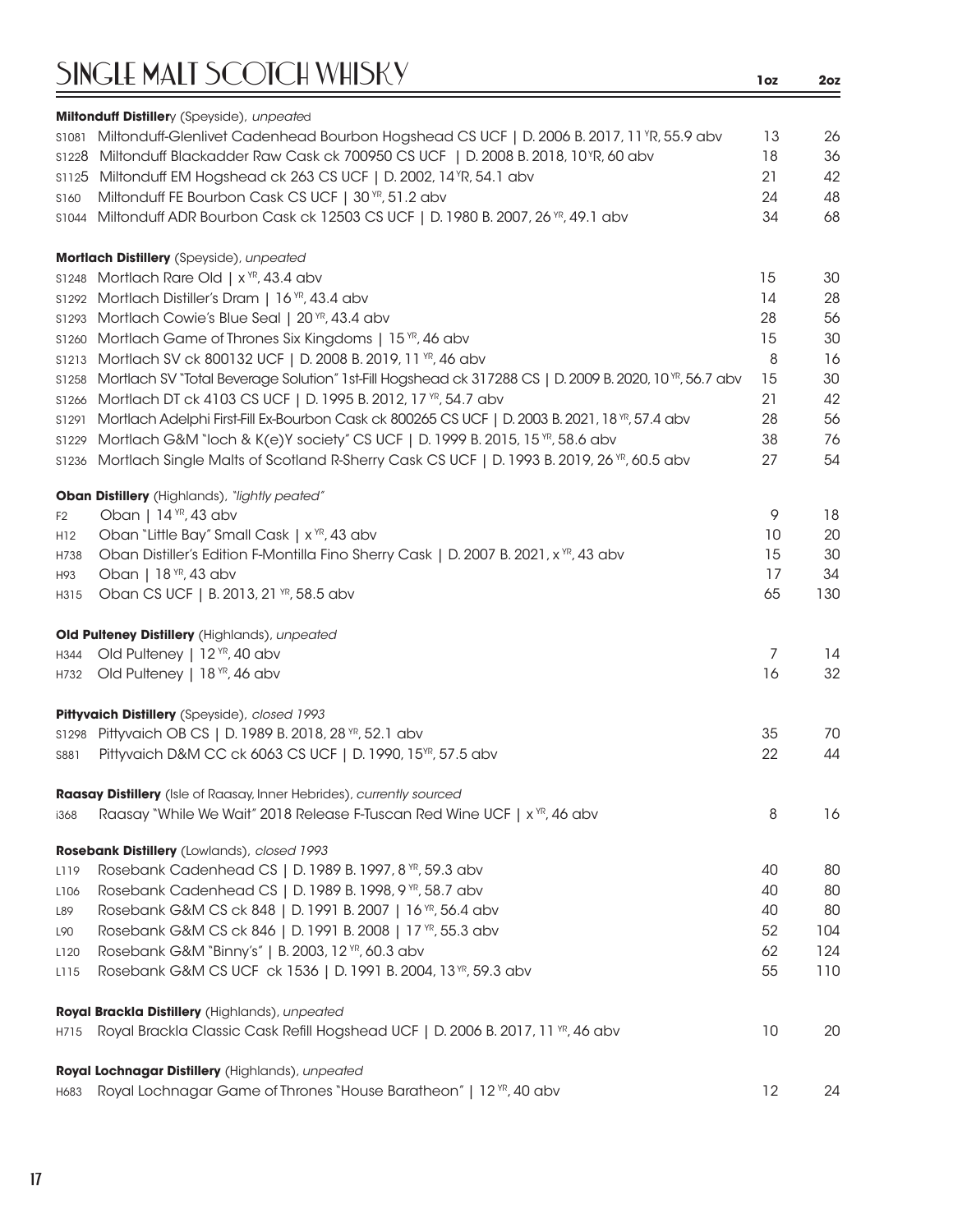|                   | <b>Scapa Distillery</b> (Orkney, Northern Isles)                                                 |     |     |
|-------------------|--------------------------------------------------------------------------------------------------|-----|-----|
| unpeated          |                                                                                                  |     |     |
| i366              | Scapa Cadenhead CS UCF   D. 1988 B. 1999, 10 YR, 62.4 abv                                        | 29  | 58  |
| i381              | Scapa CH Sherry Butt ck 6632 CS UCF   D. 1979 B. 2002, 23 YR 54.7 abv                            | 44  | 88  |
|                   | Springbank Distillery (Campbeltown), 100% malted on-site                                         |     |     |
| unpeated          |                                                                                                  |     |     |
|                   | C246 Hazelburn Limited Edition 2021 UCF   13 YR, 48.6 abv                                        | 16  | 32  |
| peated            |                                                                                                  |     |     |
| C183              | Longrow UCF $\mid x \mid R$ , 46 abv                                                             | 14  | 28  |
| C197              | Longrow UCF   $18$ YR, 46 abv                                                                    | 22  | 44  |
| C <sub>247</sub>  | Longrow Red Refill Malbec Matured CS UCF   10 <sup>YR</sup> , 52.5 abv                           | 18  | 36  |
| C102              | Longrow Rundlets & Kilderkins UCF   11 YR, 51.7 abv                                              | 24  | 48  |
|                   | lightly peated                                                                                   |     |     |
| F46               | Springbank UCF   10 YR, 46 abv                                                                   | 9   | 18  |
| C145              | Springbank UCF   15 YR, 46 abv                                                                   | 15  | 30  |
| C <sub>13</sub>   | Springbank UCF   18 YR, 46 abv                                                                   | 21  | 42  |
| C <sub>252</sub>  | Springbank CS Batch 23   B. 2021, 12 YR, 55.9 abv                                                | 13  | 26  |
| C <sub>242</sub>  | Springbank Local Barley 2020 CS UCF   D. 2010 B. 2020, 10 YR, 55.6 abv                           | 21  | 42  |
| C <sub>24</sub> 1 | Springbank Madeira Cask (14YRS Bourbon/Rum, 3YRS Madeira) UCF   D. 2002 B. 2020, 17 YR, 47.8 abv | 28  | 56  |
| C196              | Springbank Refill Sherry Cask CS UCF   D. 1995 B. 2012, 17 YR, 57 abv                            | 28  | 56  |
| C <sub>224</sub>  | Springbank "Park Avenue" Single Cask CS UCF   11 YR, 58 abv                                      | 35  | 70  |
| C225              | Springbank "Old Packaging" UCF  10 YR, 50 abv                                                    | 25  | 50  |
| C <sub>226</sub>  | Springbank Refill Bourbon / Fresh Claret CS UCF   D. 1997 B. 2010, 12 YR, 54.4 abv               | 35  | 70  |
| C <sub>227</sub>  | Springbank Madeira Cask CS UCF   D. 1997 B. 2009, 11 YP, 55.1 abv                                | 35  | 70  |
| C228              | Springbank Oloroso Butt CS UCF   D. 1996 B. 2009, 12 YR, 51.5 abv                                | 35  | 70  |
| C229              | Springbank Sherry Butt CS UCF   D. 1997 B. 2007, 10 YR, 55.7 abv                                 | 35  | 70  |
| C155              | Springbank 2013 UCF   21 YR, 46 abv                                                              | 53  | 106 |
| C121              | Springbank 2014 Rum Cask UCF   21 YR, 46 abv                                                     | 53  | 106 |
| C <sub>25</sub> 1 | Springbank Adelphi Refill Rum Cask ck 308 UCF   D. 1999 B. 2021, 21 YR, 53.4 abv                 | 67  | 134 |
| C <sub>254</sub>  | Springbank Boutique-y Whisky Company Batch 16 UCF   22 <sup>VP</sup> , 49.6 abv                  | 65  | 130 |
| C <sub>245</sub>  | Springbank The Impex Collection Sherry Cask ck 94 UCF   D. 1993 B. 2018, 25 VR, 47.5 abv         | 100 | 200 |
|                   | <b>Strathisla Distillery</b> (Speyside), unpeated                                                |     |     |
|                   | S1231 Strathisla-Glenlivet Cadenhead CS UCF   D. 1989 B. 1999, 9 YR, 57.1 abv                    | 25  | 50  |
|                   | <b>Strathmill Distillery</b> (Speyside), unpeated                                                |     |     |
| S520              | Strathmill OB CS   25 YR, 52.4 abv                                                               | 35  | 70  |
| S425              | Strathmill FE Sherry Cask CS UCF   D. 1989 B. 2013, 23 YR, 55.5 abv                              | 27  | 54  |
|                   | Talisker Distillery (Isle of Skye, Inner Hebrides), peated, ~20 ppm                              |     |     |
| F4                | Talisker   10 YR, 45.8 abv                                                                       | 9   | 18  |
| i53               | Talisker Storm   x <sup>YR</sup> , 45.8 abv                                                      | 11  | 22  |
| i379              | Talisker Distiller's Edition F-Amoroso Casks   D. 2011 B. 2021, x <sup>YR</sup> , 45.8 abv       | 13  | 26  |

| $\widetilde{H}$ | ADR<br>ACF<br>D.<br>CC<br>C <sub>H</sub><br><b>CK</b> | A.D. Rattray<br>Additional Cask Enhanced<br><b>Bottled</b><br>Connoisseur's Choice<br>Chieftain's<br>Cask Number | J.<br>DD<br>DF<br>DM<br>DεM<br>DI | Cask and Thistle<br><b>Distilled</b><br>Douglas Drumlanrig<br>Distiller's Edition<br>Double Matured<br>D&M Wine and Spirits<br>Duncan Tavlor | £М<br>GεM<br>HB<br>КSТ<br>МC | <b>Exclusive Malts</b><br>Finished<br><b>First Edition</b><br>Gordon and MacPhail<br><b>Hart Brothers</b><br>Kentucky Straight<br>MacKillop's Choice | ОB<br><b>SCN</b><br>ာ<br><b>UCF</b><br><b>WG</b><br><b>Y</b> yp | Official Bottling<br><b>Single Cask Nation</b><br>Scott's Selection<br>Straight<br><b>Signatory Vintage</b><br>Unchillfiltered<br><b>Whisky Galore</b> |
|-----------------|-------------------------------------------------------|------------------------------------------------------------------------------------------------------------------|-----------------------------------|----------------------------------------------------------------------------------------------------------------------------------------------|------------------------------|------------------------------------------------------------------------------------------------------------------------------------------------------|-----------------------------------------------------------------|--------------------------------------------------------------------------------------------------------------------------------------------------------|
|                 | C <sub>2</sub>                                        | Cask Strength                                                                                                    |                                   |                                                                                                                                              | <b>MM</b>                    | Murray McDavid                                                                                                                                       |                                                                 | No age statement                                                                                                                                       |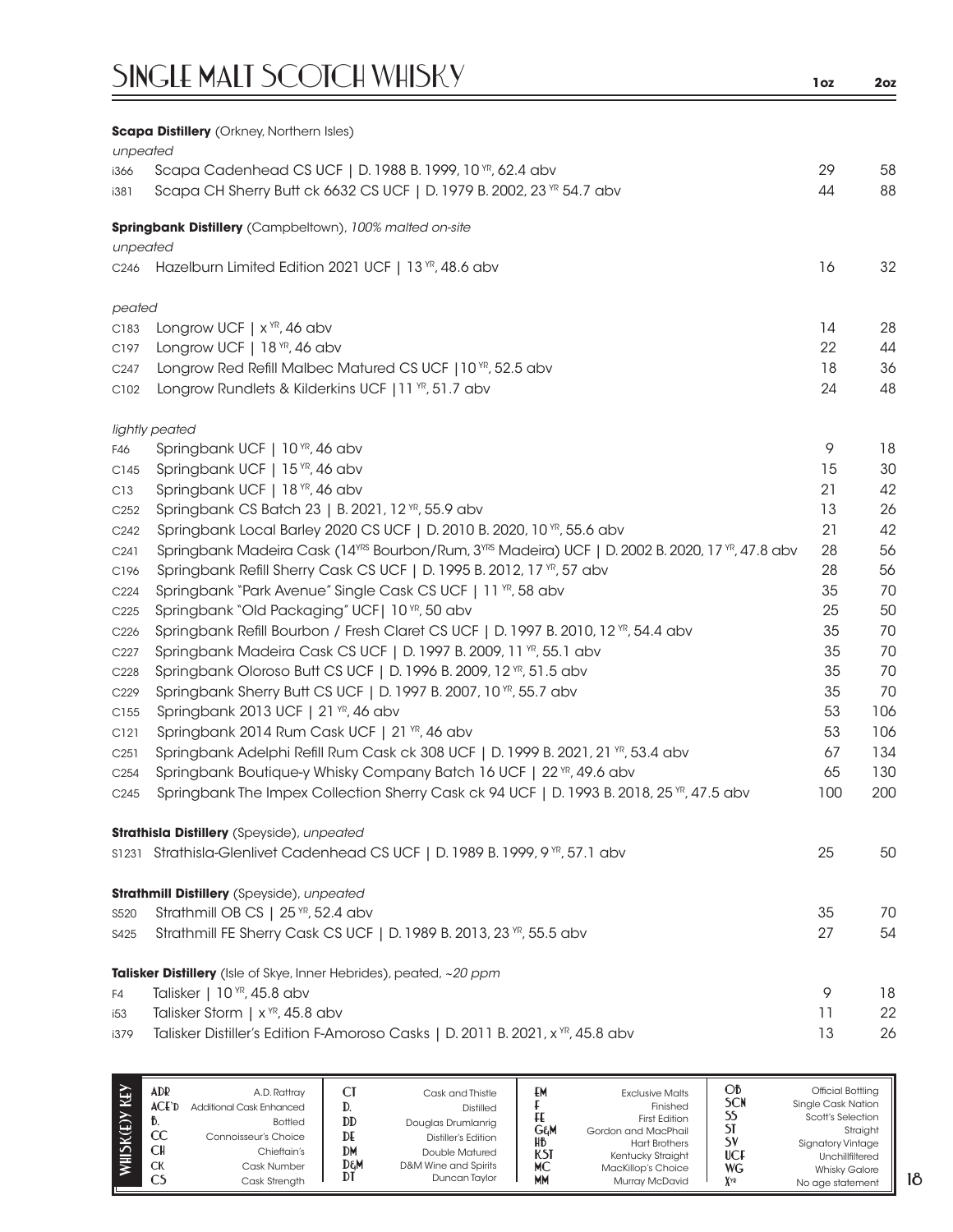| i24      | Talisker   18 YR, 45.8 abv                                                                      | 16 | 32  |
|----------|-------------------------------------------------------------------------------------------------|----|-----|
| i205     | Talisker 175 <sup>th</sup> Anniversary   B. 2005, x YR, 45.8 abv                                | 34 | 68  |
| i373     | Talisker "Map Label" OB (circa 1990's)   10 YR, 45.8 abv                                        | 39 | 78  |
| i216     | Talisker OB CS   B. 2005, 25 YR, 57.2 abv                                                       | 90 | 180 |
| i382     | Talisker Cadenhead CS UCF   D. 1979 B. 1996, 17 YR, 63.2 abv                                    | 85 | 170 |
|          | Tamdhu Distillery (Speyside), unpeated                                                          |    |     |
| S1111    | Tamdhu-Glenlivet Cadenhead CS UCF   D. 1989 B. 1999, 9 YR, 59.5 abv                             | 38 | 76  |
| S1238    | Tamdhu-Glenlivet Cadenhead UCF   D. 1980 B. 1997, 16 YR, 46 abv                                 | 39 | 78  |
|          | Teaninich Distillery (Highlands), unpeated                                                      |    |     |
| H721     | Teaninich SCN 1st-Fill Bourbon Hogshead ck 716153 CS UCF   D. 2009 B. 2020, 11 YR, 56.2 abv     | 10 | 20  |
| H717     | Teaninich SCN 2nd-Fill Bourbon Hogshead ck 487 CS UCF   D. 2005 B. 2019, 13 YP, 56.2 abv        | 10 | 20  |
| H726     | Teaninich Single Malts of Scotland Hogshead ck 715786 CS UCF   D. 2008 B. 2020, 12 YP, 57.7 abv | 15 | 30  |
| H646     | Teaninich Cadenhead CS UCF   D. 2006 B. 2017, 11 YR, 56.4 abv                                   | 17 | 34  |
| H724     | Teaninich Rare Malts CS UCF   D. 1972 B. 1996, 23 YR, 64.95 abv                                 | 72 | 154 |
|          | <b>Tomatin Distillery</b> (Highlands), unpeated                                                 |    |     |
| H716     | Tomatin SCN 2nd-Fill Bourbon Barrel ck 800230 CS UCF   D. 2006 B. 2019, 12 YR, 58.1 abv         | 10 | 20  |
| H743     | Tomatin ADR ck 1087 CS UCF   D. 1988 B. 2009, 20 YR 55.4 abv                                    | 22 | 44  |
|          | Tormore Distillery (Speyside), unpeated                                                         |    |     |
| S527     | Tormore G&M ck 1582 CS UCF   D. 1998 B. 2010, 11 YR, 59.6 abv                                   | 13 | 26  |
|          | s1230 Tormore Cadenhead CS UCF   D. 1984 B. 1997, 13 YR, 63.8 abv                               | 25 | 50  |
|          | Tullibardine Distillery (Highlands), unpeated                                                   |    |     |
| H417     | Tullibardine Sovereign Bourbon Barrel   x <sup>YR</sup> , 43 abv                                | 8  | 16  |
| H420     | Tullibardine 228 Burgundy Finish   x <sup>YR</sup> , 43 abv                                     | 8  | 16  |
| H414     | Tullibardine Hug-A-Barrel III CS   D. 2004 B. 2015, 10 YR, 57.6 abv                             | 13 | 26  |
| H333     | Tullibardine Cadenhead CS   D. 1964 B. 1997, 32 YR, 48.7 abv                                    | 59 | 118 |
|          | Wolfburn Distillery (Highlands), unpeated                                                       |    |     |
|          | lightly peated                                                                                  |    |     |
|          | H700 Wolfburn Bourbon Cask UCF   x YR, 46 abv                                                   | 8  | 16  |
| unpeated |                                                                                                 |    |     |
| H701     | Wolfburn Sherry Oak UCF   x <sup>YR</sup> , 46 abv                                              | 8  | 16  |
|          |                                                                                                 |    |     |

#### **SINGLE GRAIN**

| sg10 Cameronbridge The Impex Collection Sherry Butt ck 115125 CS UCF   D. 1992 B. 2020, 28 YP, 51.8 abv 26 |    | 52  |
|------------------------------------------------------------------------------------------------------------|----|-----|
| sG11 Dumbarton SCN Bourbon Hogshead ck 211552 CS UCF   D. 2000 B. 2021, 20 YR, 56.7 abv                    | 18 | 36  |
| sG12 Girvan Refill & 1st-Fill Bourbon Barrels ck 549525 CS UCF   D. 2006 B. 2021, 14 YR, 56.1 abv          |    | 34  |
| sg8 Exclusive Regions Single Grain ck PD-001   12 YR, 50 abv                                               | 6  | 12. |
| see Muckety-Muck (Port Dundas Distillery) (Orphan Barrel Series)   24 YR, 45 abv                           | 20 | 40. |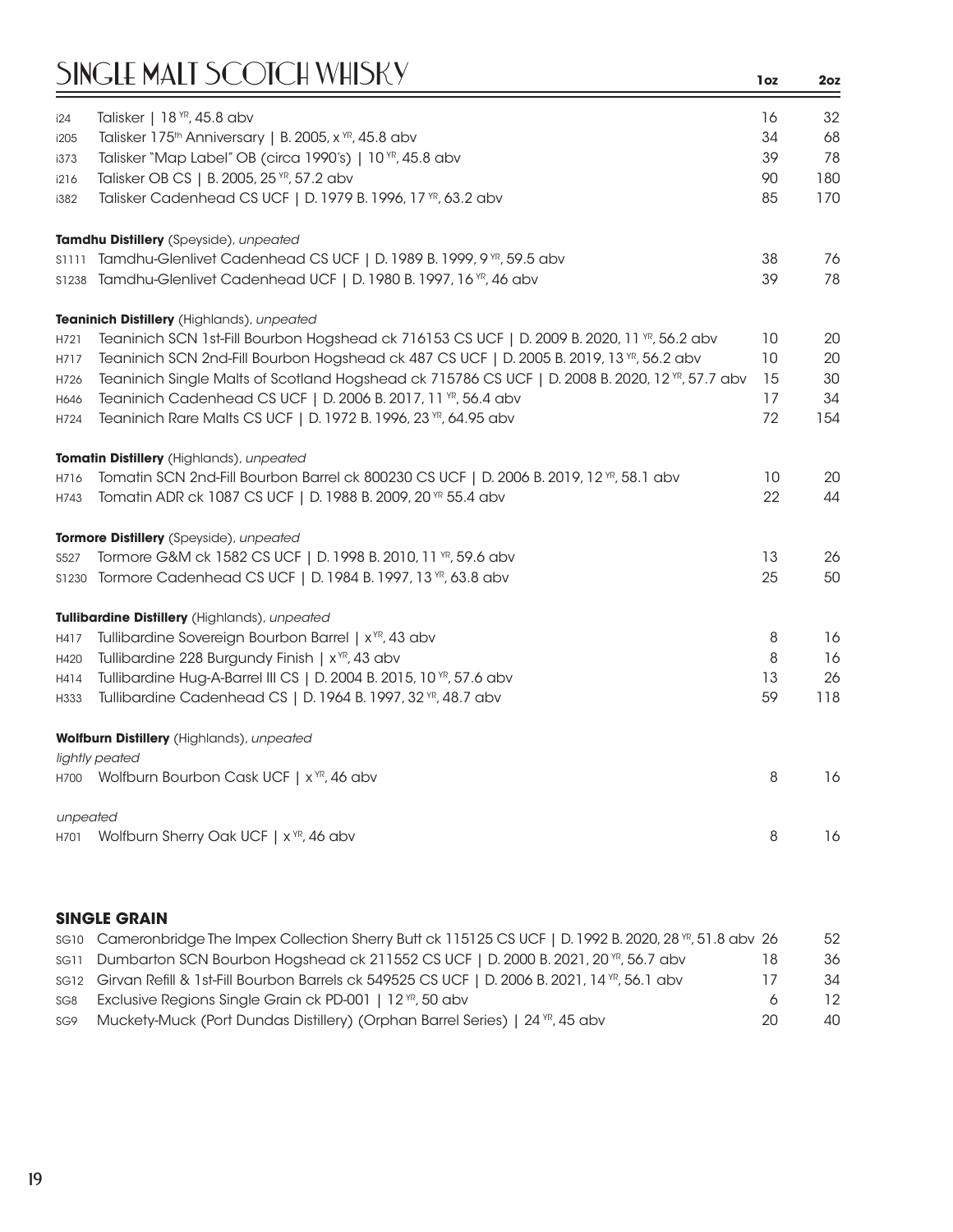#### **BLENDED MALT**

|      | <b>Chivas Brothers Ltd., Scotland</b>                                                                      |    |     |
|------|------------------------------------------------------------------------------------------------------------|----|-----|
| V81  | Chivas Brothers "The Century of Malts"   x <sup>YR</sup> , 40 abv                                          | 16 | 32  |
| V144 | Chivas Regal Ultis   x <sup>YR</sup> , 40 abv                                                              | 21 | 42  |
|      | <b>Blackadder International Ltd., Glasgow, Scotland</b>                                                    |    |     |
| V151 | Blackadder Black Snake Vat No. 1 Fifth Venom CS UCF   x <sup>YR</sup> , 60.7 abv                           | 13 | 26  |
| V169 | Blackadder Puff Adder UCF   x <sup>YR</sup> , 46 abv                                                       | 17 | 34  |
| V132 | Celtic Nations Blended Malt (85% Bruichladdich, 15% Peated Irish)   x <sup>YP</sup> , 46 abv               | 28 | 56  |
|      | <b>Compass Box Whisky Co.</b>                                                                              |    |     |
| V20  | Oak Cross   x YR, 43 abv                                                                                   | 7  | 14  |
| V155 | Peat Monster 2019   x YR, 46 abv (Caol IIa, Laphroaig, Highland Malt Blend)                                | 8  | 16  |
| V168 | Canvas 2021   x <sup>VR</sup> , 46 abv (Tomatin, Glenburgie, Glen Elgin, Imperial)                         | 17 | 34  |
| V167 | Menagerie 2021   x <sup>vp</sup> , 46 abv (Mortlach, Deanston, Highland Malt Blend, Glen Elgin, Laphroaig) | 17 | 34  |
| V157 | Flaming Heart 2010   x <sup>VP</sup> , 48.9 abv (Clynelish, Teaninich, Dailuaine, Highland Malt Blend)     | 27 | 54  |
|      | <b>John Walker &amp; Sons</b>                                                                              |    |     |
| V156 | Jane Walker   10 YR, 41.9 abv                                                                              | 8  | 16  |
| V158 | Johnnie Walker Green   B. 2012, 15 YR, 43 abv                                                              | 12 | 24  |
|      | <b>Single Cask Nation</b>                                                                                  |    |     |
| V160 | SCN Blended Malt First-Fill Sherry Butt ck 417   D. 2009 B. 2019, 9 YR, 65.4 abv                           | 14 | 28  |
| V161 | SCN Blended Malt (Islay) First-Fill Bourbon Barrel ck 58   D. 2010 B. 2019, 9 YR, 58.9 abv                 | 15 | 30  |
| V162 | SCN Blended Malt First-Fill Oloroso Sherry Butt ck 420   D. 2009 B. 2019, 10 VR, 64.8 abv                  | 16 | 32  |
| V163 | SCN Great Islay Swim "Explorer's Cask"   10-23YRS, 57.4 abv                                                | 59 | 118 |
|      | <b>William Grant &amp; Sons, LTD</b>                                                                       |    |     |
| V78  | Monkey Shoulder   x <sup>YR</sup> , 43 abv                                                                 | 8  | 16  |
|      | <b>BLENDED SCOTCH</b>                                                                                      |    |     |
|      | Arthur Bell & Sons Ltd., Perth, Scotland                                                                   |    |     |
|      | M124 Bell's Royal Vat (circa 1950's)   12 YR, 43 abv                                                       | 18 | 36  |
|      | <b>Chivas Brothers Ltd., Scotland</b>                                                                      |    |     |
| M12  | Chivas Brothers LTD Chivas Regal   12 <sup>YR</sup> , 40 abv                                               | 8  | 16  |
| M137 | Chivas Brothers LTD Chivas Regal Extra F-Sherry   x <sup>YR</sup> , 40 abv                                 | 8  | 16  |
| M148 | Chivas Regal Mizunara   x <sup>YR</sup> , 40 abv                                                           | 9  | 18  |
| M13  | Chivas Regal   18 YR, 40 abv                                                                               | 11 | 22  |
| M89  | Passport   x <sup>YR</sup> , 40 abv                                                                        | 8  | 16  |
|      | <b>Churtons LTD.</b>                                                                                       |    |     |
| M15  | Churtons V.O.B.G. (circa 1960's)   x YR, 43.4 abv                                                          | 21 | 42  |

| KEY                             | Official Bottling         |
|---------------------------------|---------------------------|
| ADR                             | £۲                        |
| C                               | <b>Exclusive Malts</b>    |
| A.D. Rattray                    | SCN                       |
| Cask and Thistle                | <b>Single Cask Nation</b> |
| ACFD                            | Finished                  |
| <b>Additional Cask Enhanced</b> | Scott's Selection         |
| <b>Distilled</b>                | <b>First Edition</b>      |
| υ.                              | SI                        |
| WIISK(E)Y                       | GεM                       |
| $\mathbb{D} \mathbb{D}$         | Straight                  |
| <b>Bottled</b>                  | Gordon and MacPhail       |
| Douglas Drumlanrig              | HB                        |
| CC                              | 5۷                        |
| DE                              | <b>Hart Brothers</b>      |
| Connoisseur's Choice            | <b>Signatory Vintage</b>  |
| Distiller's Edition             | КSТ                       |
| СH                              | UCE                       |
| DM                              | Kentucky Straight         |
| Chieftain's                     | Unchillfiltered           |
| Double Matured                  | МC                        |
| DεM                             | <b>WG</b>                 |
| D&M Wine and Spirits            | MacKillop's Choice        |
| <b>CK</b>                       | <b>Whisky Galore</b>      |
| Cask Number                     | MM                        |
| Duncan Taylor                   | <b>Y</b> yp               |
| CS                              | <b>Murray McDavid</b>     |
| Cask Strength                   | No age statement          |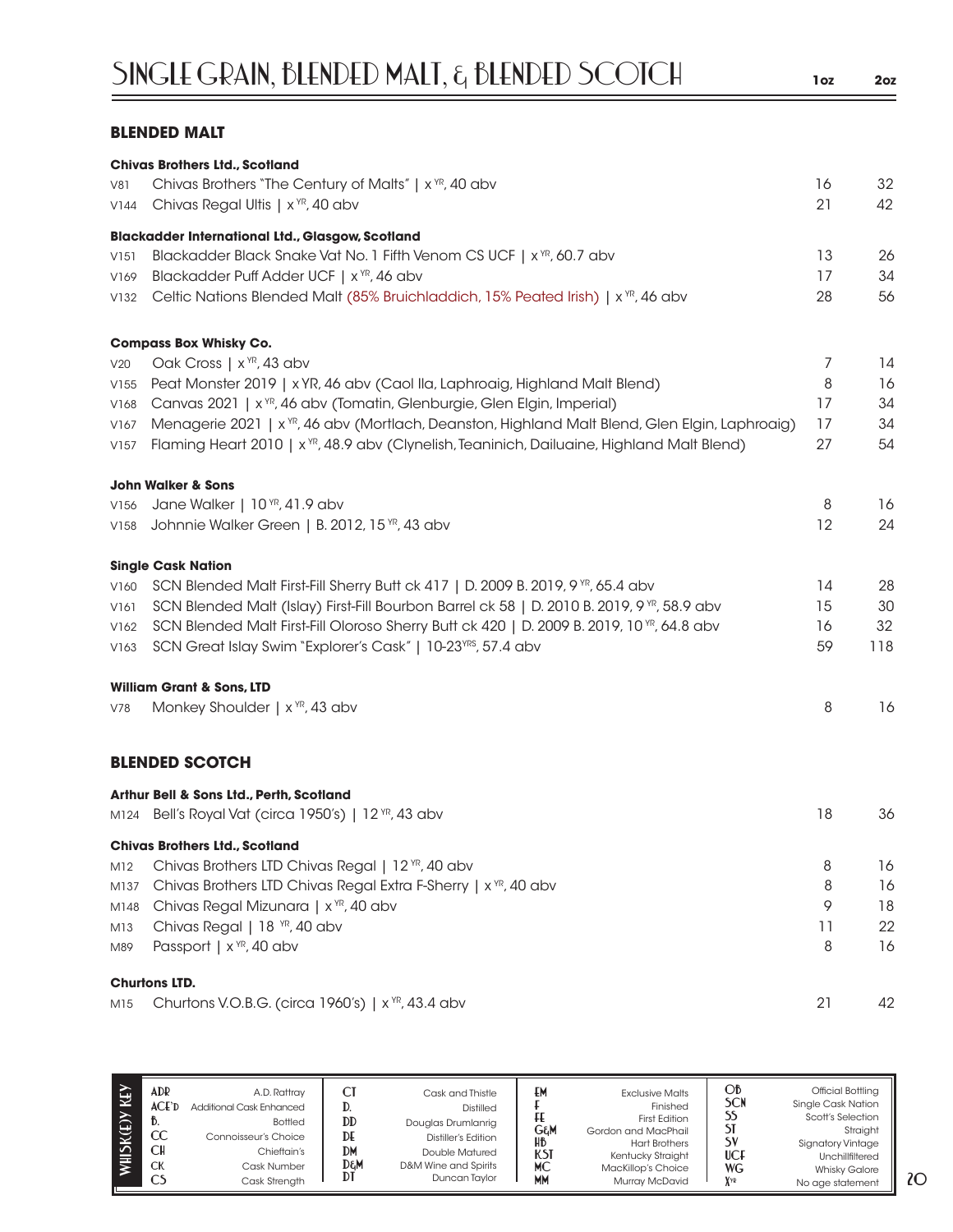# SINGLE GRAIN, BLENDED MALT, & BLENDED SCOTCH **1oz 2oz**

|                 | <b>Compass Box Whisky Co.</b>                                                                                     |    |    |
|-----------------|-------------------------------------------------------------------------------------------------------------------|----|----|
| M18             | Great King Street Artist's Blend UCF   x YR, 43 abv                                                               | 7  | 14 |
| M161            | Great King Street "Washington DC" Single Marrying Cask UCF   Glasgow Blend, x <sup>vp</sup> , 49 abv              | 11 | 22 |
| M <sub>16</sub> | Asyla   $x^{\gamma R}$ , 40 abv                                                                                   | 18 | 36 |
| M170            | Experimental Grain Whisky UCF   x <sup>YR</sup> , 46 abv                                                          | 18 | 36 |
|                 | M169 Vellichor (Highland Park, Macallan, Caol IIa, Blended Malt, Blended Scotch) UCF   x <sup>VP</sup> , 44.6 abv | 45 | 90 |
|                 | <b>The Famous Grouse</b>                                                                                          |    |    |
| M31             | Famous Grouse   x <sup>YR</sup> , 40 abv                                                                          | 6  | 12 |
| M135            | Famous Grouse Smoky Black   x <sup>YR</sup> , 40 abv                                                              | 6  | 12 |
|                 | James Buchanan & Co.                                                                                              |    |    |
| M105            | Buchanan's   18 YR, 40 abv                                                                                        | 10 | 20 |
| M110            | Buchanan's Red Seal   x YR, 43 abv                                                                                | 16 | 32 |
|                 | <b>John Dewar &amp; Sons LTD</b>                                                                                  |    |    |
| M54             | Dewar's Signature   x YR, 43 abv                                                                                  | 6  | 12 |
| M164            | Dewar's White Label (circa 1970's)   x <sup>YR</sup> , 43.4 abv                                                   | 20 | 40 |
|                 | John Haig & Co., LTD                                                                                              |    |    |
| M57             | The Dimple Pinch $\mid x^{\gamma R}$ , 40 abv                                                                     | 6  | 12 |
| M58             | Robert Burns   x <sup>YR</sup> , 40 abv                                                                           | 6  | 12 |
| M59             | White Horse   x <sup>YR</sup> , 40 abv                                                                            | 6  | 12 |
|                 | <b>John Walker &amp; Sons</b>                                                                                     |    |    |
| M60             | Johnnie Walker Red   12 YR, 43 abv                                                                                | 7  | 14 |
| F13             | Johnnie Walker Black   12 YR, 40 abv                                                                              | 7  | 14 |
| M62             | Johnnie Walker Double Black   x <sup>YR</sup> , 40 abv                                                            | 9  | 18 |
| M133            | Johnnie Walker   18 YR, 40 abv                                                                                    | 11 | 22 |
| M66             | Johnnie Walker Blue   x YR, 40 abv                                                                                | 27 | 54 |
| M167            | Johnnie Walker High Rye   x <sup>YR</sup> , 45 abv                                                                | 7  | 14 |
| M67             | Johnnie Walker Swing   x YR, 40 abv                                                                               | 10 | 20 |
| M138            | Johnnie Walker Wine Cask Blender's Batch No. 6   x <sup>YR</sup> , 40 abv                                         | 10 | 20 |
| M166            | Johnnie Walker Blue Ghost & Rare Edition Pittyvaich   x <sup>vp</sup> , 43.8 abv                                  | 39 | 78 |
|                 | Mitchell's Glengyle Ltd., Campbeltown, Scotland                                                                   |    |    |
|                 | M165 Mitchell's Blended Scotch Whisky   x <sup>YR</sup> , 40 abv                                                  | 8  | 16 |
|                 | <b>Murray McDavid, Speyside, Scotland</b>                                                                         |    |    |
|                 | M168 Ordha Meas Blended Scotch Batch 002 F-Sherry Butt UCF   D. 2003, 13 YR, 46 abv                               | 10 | 20 |
|                 |                                                                                                                   |    |    |
|                 | <b>BLENDED GRAIN</b>                                                                                              |    |    |
|                 | <b>Compass Box Whisky Co.</b>                                                                                     |    |    |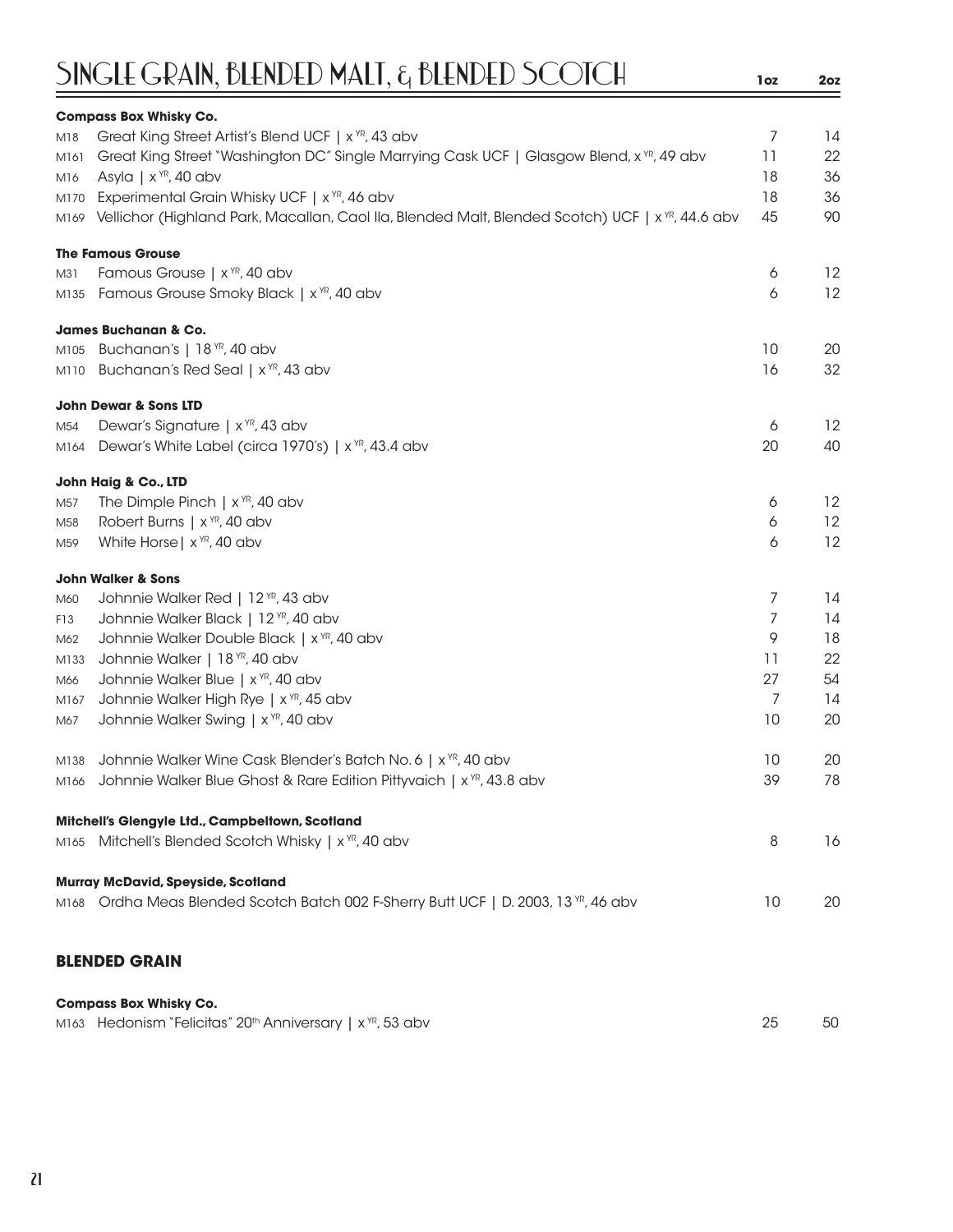#### **CANADIAN**

|      | <b>Corby Distilleries Limited, Belleville, Canada</b>                          |                |    |
|------|--------------------------------------------------------------------------------|----------------|----|
| W91  | Lot 40 Rye Whiskey   $x^{\gamma R}$ , 43 abv                                   | 6              | 12 |
| W8   | Wisers De Luxe   x <sup>YR</sup> , 40 abv                                      | 7              | 14 |
| W9   | Wiser's Rye   $x^{\gamma R}$ , 40 abv                                          | $\overline{7}$ | 14 |
|      | Crown Royal Distillery, Manitoba, Canada                                       |                |    |
| F51  | Crown Royal   x <sup>YR</sup> , 40 abv                                         | 7              | 14 |
| W14  | Crown Royal Reserve   x <sup>YR</sup> , 40 abv                                 | 7              | 14 |
| W15  | Crown Royal Black   x <sup>YR</sup> , 45 abv                                   | 7              | 14 |
| W97  | Crown Royal Northern Harvest Rye   x <sup>YR</sup> , 45 abv                    | $\overline{7}$ | 14 |
| W16  | Crown Royal XO F-Cognac   x <sup>YR</sup> , 40 abv                             | 10             | 20 |
| W78  | Crown Royal   B. 1981, x <sup>YR</sup> , 40 abv                                | 15             | 30 |
|      | <b>Hood River Distillers</b>                                                   |                |    |
|      | W311 Pendleton Midnight F-American Brandy Cask   x <sup>vp</sup> , 45 abv      | 7              | 14 |
|      | Kittling Ridge Spirits, Grimsby, Ontario                                       |                |    |
| W148 | Canadian Club   6 <sup>YR</sup> , 40 abv                                       | 7              | 14 |
| W303 | Canadian Club Classic 12   12 YR, 40 abv                                       | 8              | 16 |
| W191 | Canadian Club   B. 1965, 6 YR, 43.4 abv                                        | 15             | 30 |
| W299 | Canadian Club   B. 1963, 6 YR, 43.4 abv                                        | 25             | 50 |
| W300 | Canadian Club "Bottled in Bond"   B. 1957, x YR, x abv                         | 25             | 50 |
|      | <b>Still Waters Distillery, Canada</b>                                         |                |    |
|      | W112 Still Waters 1+11 Special Blend   x <sup>YR</sup> , 40 abv                | 10             | 20 |
|      | <b>Three Fingers High, Canada</b>                                              |                |    |
|      | W131 Three Fingers   12 YR, 40 abv                                             | 9              | 18 |
|      | <b>Toronto Distillery Company</b>                                              |                |    |
|      | w190 First Barrels Straight Organic Canadian Whisky   x <sup>YR</sup> , 42 abv | 9              | 18 |

#### **ENGLISH**

| <b>Bimber Distillery, London, England</b>                                                              |    |    |
|--------------------------------------------------------------------------------------------------------|----|----|
| w324 Apogee Pure Malt Whisky (Ex-Bimber Casks)   12 YR, 46.3 abv                                       | 12 | 24 |
| w325 Bimber Ex-Bourbon Small Batch #3 CS UCF   B. 2021, x <sup>vR</sup> , 51.6 abv                     | 14 | 28 |
| w326 Bimber Single Cask F-Oloroso Sherry ck 250/1 CS UCF   x <sup>17</sup> , 58.2 abv                  | 18 | 36 |
| w284 Bimber Ex-Bourbon Single Cask ck 154 CS UCF   B. 2020, x <sup>VR</sup> , 59.1 abv                 | 16 | 32 |
| w285 Bimber Virgin American Oak Single Cask ck 95 CS UCF   B. 2020, x <sup>VR</sup> , 58.6 abv         | 16 | 32 |
| w286 Bimber Sherry Single Cask ck 45 CS UCF   B. 2020, $x^{\gamma R}$ , 58.9 abv                       | 16 | 32 |
| wazz Bimber Klub Edition: Vino de Naranja Cask Release #2 CS UCF   B. 2021, x <sup>/P</sup> , 50.2 abv | 26 | 52 |

| KEY<br>K(E)Y<br><b>REM</b> | ADR<br>$ACE$ <sup>D</sup><br>D.<br>CC<br>СH<br><b>CK</b><br>CS | A.D. Rattrav<br><b>Additional Cask Enhanced</b><br><b>Bottled</b><br>Connoisseur's Choice<br>Chieftain's<br>Cask Number<br>Cask Strength | C<br>v.<br>DD<br>DE<br>DM<br>DεM<br>D١ | Cask and Thistle<br><b>Distilled</b><br>Douglas Drumlanrig<br>Distiller's Edition<br>Double Matured<br>D&M Wine and Spirits<br>Duncan Tavlor | E۲<br>GεM<br>HB<br>КSI<br>МC<br><b>MM</b> | <b>Exclusive Malts</b><br>Finished<br><b>First Edition</b><br>Gordon and MacPhail<br><b>Hart Brothers</b><br>Kentucky Straight<br>MacKillop's Choice<br>Murray McDavid | ОB<br>SCN<br>SS<br>SI<br>S۱<br><b>UCF</b><br><b>WG</b><br><b>YYR</b> | Official Bottling<br>Single Cask Nation<br>Scott's Selection<br>Straight<br><b>Signatory Vintage</b><br>Unchillfiltered<br><b>Whisky Galore</b><br>No age statement |
|----------------------------|----------------------------------------------------------------|------------------------------------------------------------------------------------------------------------------------------------------|----------------------------------------|----------------------------------------------------------------------------------------------------------------------------------------------|-------------------------------------------|------------------------------------------------------------------------------------------------------------------------------------------------------------------------|----------------------------------------------------------------------|---------------------------------------------------------------------------------------------------------------------------------------------------------------------|
|----------------------------|----------------------------------------------------------------|------------------------------------------------------------------------------------------------------------------------------------------|----------------------------------------|----------------------------------------------------------------------------------------------------------------------------------------------|-------------------------------------------|------------------------------------------------------------------------------------------------------------------------------------------------------------------------|----------------------------------------------------------------------|---------------------------------------------------------------------------------------------------------------------------------------------------------------------|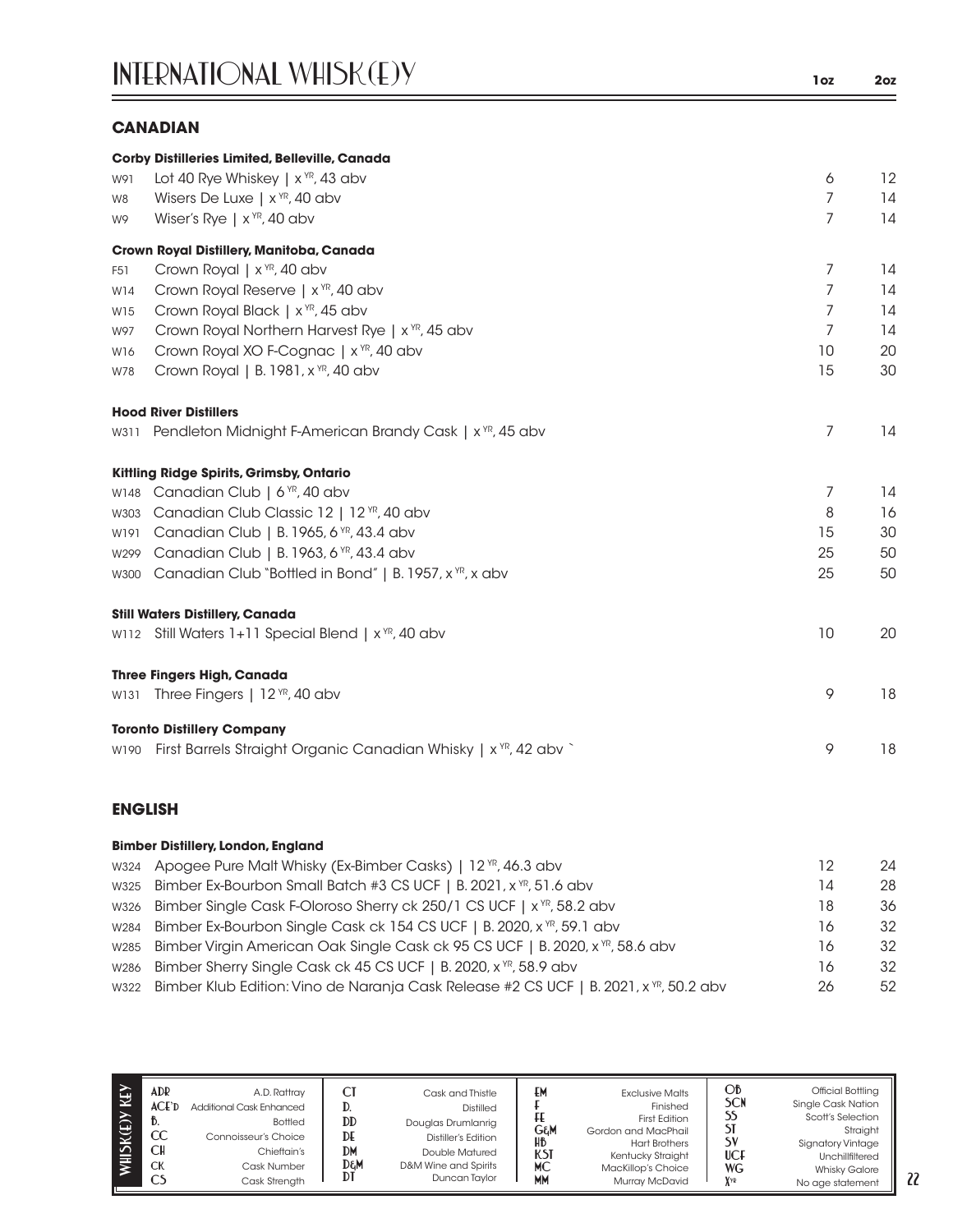### INTERNATIONAL WHISK(E)Y (CONT'D) **1oz 2oz**

|               | St. George's Distillery, Norfolk, England                                                                         |      |    |
|---------------|-------------------------------------------------------------------------------------------------------------------|------|----|
| W35           | English Whisky Co. Classic Single Malt UCF   x <sup>YR</sup> , 46 abv                                             | 9    | 18 |
| W34           | English Whisky Co. Peated Single Malt UCF   $x^{\gamma R}$ , 46 abv                                               | 9    | 18 |
|               | W207 English Whisky Co. Rum Single Cask Peated Single Malt ck 0471 CS UCF   B. 2017, x <sup>vp</sup> , 57.8 abv   | 15   | 30 |
|               | W132 English Whisky Co. Blackadder Raw Cask Peated F-Moscatel ck 789 CS UCF   B. 2015, 7 <sup>vr</sup> , 63.4 abv | - 15 | 30 |
| <b>INDIAN</b> |                                                                                                                   |      |    |

#### **Amrut Distilleries, Bangalore, India**

| W43  | Amrut   $x^{\gamma R}$ , 46 abv                                                              |    | 14  |
|------|----------------------------------------------------------------------------------------------|----|-----|
| W45  | Amrut Fusion   $x^{\gamma R}$ , 50 abv                                                       | 8  | 16  |
| W304 | Amrut "Drammers Selection #51" ck 709 Ex-Rye Cask   D. 2015 B. 2021, 5 YR, 60 abv            | 14 | 28  |
| W253 | Amrut Aatma (Peated Barley, Port Pipe) ck 4675 CS UCF   D. 2013 B. 2020, 6 YR 8 MO, 56.5 abv | 24 | 48  |
|      | W172 Amrut Greedy Angels   B. 2017, 8 $YR$ , 50 abv                                          | 38 | 76  |
| W328 | Amrut Greedy Angels Second Release Peated Sherry Finish   B. 2019, 10 YR, 60 abv             | 61 | 122 |
|      | w329 Amrut Greedy Angels Third Release   B. 2019, 10 TP, 55 abv                              | 61 | 122 |
|      | John Distillers, Goa, India                                                                  |    |     |
|      | W138 Paul John "Brilliance" Single Malt UCF   x YR, 46 abv                                   |    | 14  |
|      | Piceadily Argo Industries Ltd., Karnal, Haryana, India                                       |    |     |
|      | w310 Kamet Single Malt UCF   x <sup>YR</sup> , 46 abv                                        |    | 14  |

#### **ISRAELI**

| Milk & Honey Distillery, Tel Aviv, Israel |  |
|-------------------------------------------|--|
|-------------------------------------------|--|

|      | w313 Milk & Honey Dead Sea Single Malt CS UCF   D. 2018 B. 2021, 3 YP, 56.2 abv                                 | 10      | 20 |
|------|-----------------------------------------------------------------------------------------------------------------|---------|----|
| W291 | Milk & Honey #1 Dad Single Cask Single Malt Ex-Bourbon Cask #2018-0568 UCF   3 <sup>vp</sup> , 55 abv           | 12      | 24 |
|      | w292 Milk & Honey Prestige Ledriot Single Cask Single Malt STR Cask #2017-0368 UCF   3 VR, 59.2 abv             | 12      | 24 |
|      | w293 Milk & Honey The Impex Collection Single Malt F-PX Hogshead ck #2017-0123 UCF   3 <sup>YP</sup> , 58.9 abv | -13     | 26 |
|      | w266 Milk & Honey Impex Single Cask Single Malt STR Cask #2017-0197 UCF   3 YR, 59 abv                          | 12      | 24 |
|      | w277 Milk & Honey Impex Single Cask Single Malt Ex-Rum Cask #2017-0317 UCF   3 VR, 56.8 abv                     | 12      | 24 |
|      | w279 Milk & Honey Impex Single Cask Single Malt Ex-Islay Cask #2017-0267 UCF   3 VR, 57.8 abv                   | $12 \,$ | 24 |
| W278 | Milk & Honey Apex Single Malt Pomegranate Wine Cask Batch 002 UCF   3 <sup>YR</sup> , 60.3 abv                  | 13      | 26 |
|      | W294 Milk & Honey SCN 1st-Fill Bourbon Barrel ck 0309 CS UCF   D. 2017 B. 2021, 3 VR, 58.6 abv                  | 13      | 26 |
|      |                                                                                                                 |         |    |

#### **JAPANESE**

|      | Aiko Importers Inc.                                                                      |    |    |
|------|------------------------------------------------------------------------------------------|----|----|
|      | w315 Yamato (Scotch & Japanese) Whisky F-Mizunara Small Batch   x <sup>vR</sup> , 40 abv |    | 14 |
|      | w316 Yamato Whisky Takeda Shingen Edition Mizunara Cask   x <sup>YR</sup> , 40 abv       | 17 | 34 |
|      | Akkeshi Distillery, Hokkaido, Japan                                                      |    |    |
|      | W254 Akkeshi Lightly-Peated Single Malt 2020   x YR, 55 abv                              | 30 | 60 |
|      | Chichibu, Saitamu, Japan                                                                 |    |    |
| W153 | Ichiro's Malt & Grain World Whiskey UCF   x <sup>YR</sup> , 46.5 abv                     | 16 | 32 |
| W258 | Ichiro's Malt & Grain World Whiskey US Limited Edition UCF   $x^{\gamma R}$ , 48 abv     | 28 | 56 |
| W259 | Ichiro's Peated Single Malt US Limited Edition 2020 UCF   x <sup>yp</sup> , 55.5 abv     | 39 | 78 |
|      | Chugoku Jozo Co., Hatsukiachi, Hiroshima, Japan                                          |    |    |
|      | w235 Togouchi Malt & Grain Whisky   3 YR, 40 abv                                         | 25 | 50 |
|      |                                                                                          |    |    |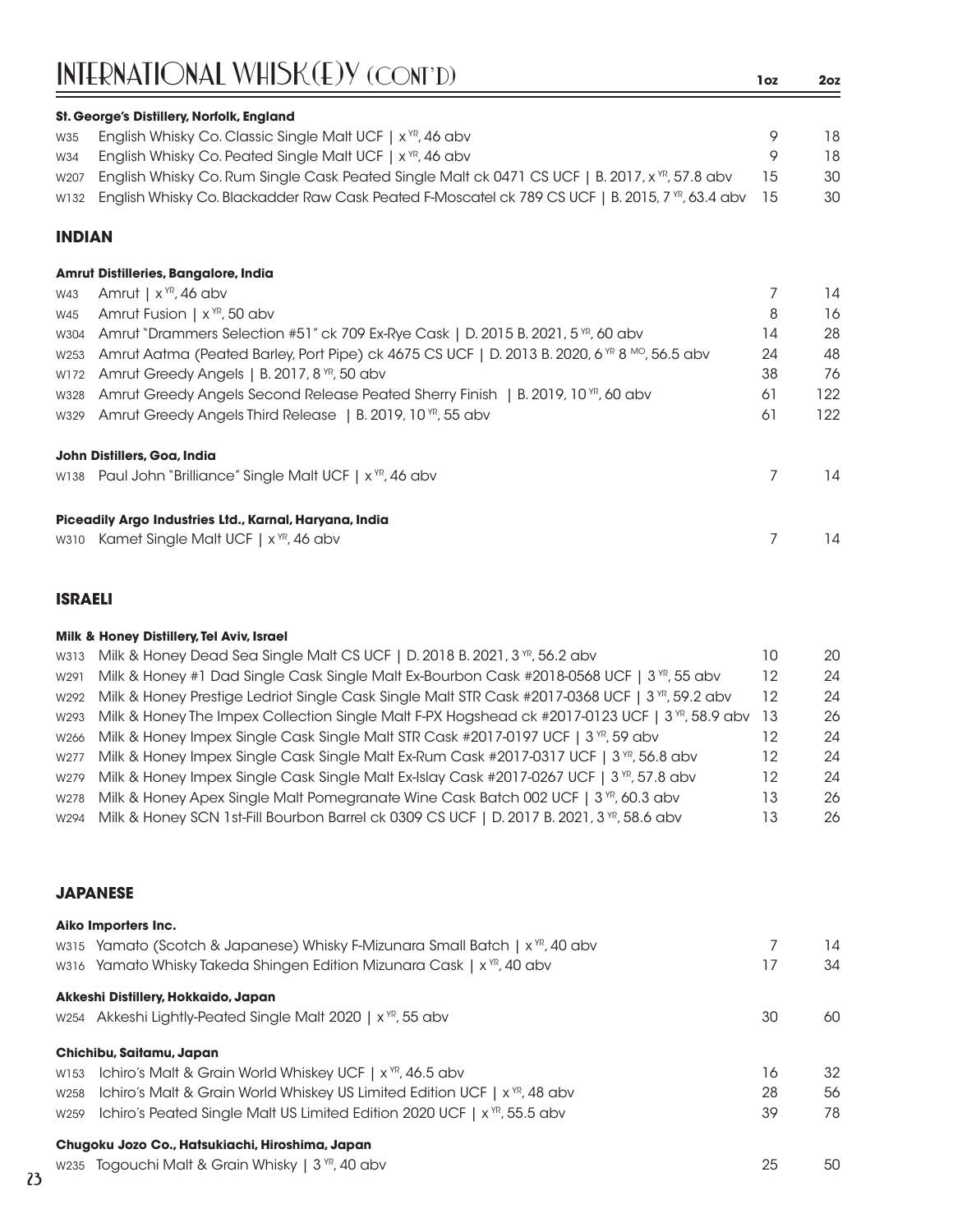| INTERNATIONAL WHISK(E)Y (CONT'D) | 20z |
|----------------------------------|-----|
|                                  |     |

| 1 o z | 2oz |
|-------|-----|
|       |     |

|      | Eigashima Distillery, Hyogo, Japan                                                                                |    |    |
|------|-------------------------------------------------------------------------------------------------------------------|----|----|
| W307 | Akashi Eigashima Whisky   x YR, 40 abv                                                                            | 12 | 24 |
| W198 | Akashi Single Malt   x <sup>YR</sup> , 46 abv                                                                     | 13 | 26 |
| W255 | Akashi Sherry Cask   5 <sup>YR</sup> , 50 abv                                                                     | 25 | 50 |
| W290 | Akashi Sake Cask   5 <sup>YR</sup> , 50 abv                                                                       | 25 | 50 |
|      | Fukano Distillery, Hitoyoshi, Kumamoto, Japan                                                                     |    |    |
|      | w248 Fukano Whisky   10 YR, 41 abv                                                                                | 11 | 22 |
|      | Fuyu Whisky, Honshu Island, Japan                                                                                 |    |    |
| W226 | Fuyu Small Batch F-Mizunara   x <sup>yp</sup> , 45 abv                                                            | 10 | 20 |
| W314 | Fuyu 100% Barley Single Grain Small Batch Sochu   x <sup>YR</sup> , 43 abv                                        | 7  | 14 |
|      | Hakushu Distillery, Hokuto, Japan                                                                                 |    |    |
| W65  | Hakushu Single Malt   12 YR, 43 abv                                                                               | 19 | 38 |
| W298 | Hakushu Distiller's Reserve Single Malt   x <sup>YR</sup> , 43 abv                                                | 16 | 32 |
|      | Kamiki Whisky, Nara, Japan                                                                                        |    |    |
|      | w317 Kamiki Maltage (Japanese & World Malt) Whisky F-Japanese Cedar Casks UCF   x <sup>vr,</sup> 48 abv           | 10 | 20 |
|      | w318 Kamiki Maltage Intense Wood (Japanese & World Malt) F-Japanese Cedar Casks UCF   x <sup>vp</sup> , 48 abv 11 |    | 22 |
|      | Kaikyo Distillery, Akashi City, Hyogo, Japan                                                                      |    |    |
|      | w249 Hatozaki Small Batch   x YR, 46 abv                                                                          | 8  | 16 |
|      | Kaiyo Distillery, Osaka, Japan                                                                                    |    |    |
| W199 | Kaiyo Mizunara Oak Matured UCF   x YR, 43 abv                                                                     | 8  | 16 |
| W200 | Kaiyo The Single F-Mizunara Oak UCF   7 YR, 48 abv                                                                | 10 | 20 |
| W201 | Kaiyo Mizunara Oak Matured CS UCF   x <sup>YR</sup> , 53 abv                                                      | 11 | 22 |
| W273 | Kaiyo "Mixologist à l'Orange" Jack Rose Single Barrel Mizunara Oak CS UCF   x <sup>vp</sup> , 56 abv              | 16 | 32 |
| W274 | Kaiyo "Grown Up Gushers" Jack Rose Single Barrel Mizunara Oak CS UCF   x <sup>YP</sup> , 56 abv                   | 16 | 32 |
| W261 | Kaiyo "Drink the Rich" Jack Rose Single Barrel Mizunara Oak CS UCF   x <sup>VP</sup> , 56 abv                     | 16 | 32 |
| W320 | Kaiyo Wood Library Series: The RUBi Mizunara Oak F-Port Pipe UCF   x <sup>vR</sup> , 46 abv                       | 14 | 28 |
| W321 | Kaiyo The Kuri no. 1 Japanese Chestnut Cask UCF   x <sup>YR</sup> , 46 abv                                        | 12 | 24 |
|      | Kikori Whiskey, Kumamoto, Japan                                                                                   |    |    |
|      | w283 Kikori Whisky   x YR, 41 abv                                                                                 | 7  | 14 |
|      | Kiyokawa Co., Japan                                                                                               |    |    |
|      | W252 Nobushi Blended Whisky   x YR, 40 abv                                                                        | 8  | 16 |
|      | Kojiki Distillery, Kansai, Japan                                                                                  |    |    |
| W281 | Kojiki Blended Whisky   x YR, 40 abv                                                                              | 7  | 14 |
|      | Mars Shinshu Distillery, Nagano, Japan                                                                            |    |    |
| W306 | Iwai Mars Whisky   x <sup>YR</sup> , 40 abv                                                                       | 7  | 14 |
| W256 | Iwai Whiskey 45   x YR, 45 abv                                                                                    | 7  | 14 |
| W113 | Iwai Tradition   x <sup>YR</sup> , 40 abv                                                                         | 8  | 16 |
| W282 | Iwai Tradition F-Umeshu Casks   x <sup>YR</sup> , 40 abv                                                          | 9  | 18 |
| W297 | Mars Maltage "Cosmo" Wine Cask Finish   B. 2020, x YR, 43 abv                                                     | 14 | 28 |
|      |                                                                                                                   |    |    |

| $\widehat{\mathbf{\Theta}}$ | ADR<br>$ACE$ <sup>D</sup><br>$\rm CC$<br><b>CH</b><br>СK<br>CS | A.D. Rattrav<br>Additional Cask Enhanced<br><b>Bottled</b><br>Connoisseur's Choice<br>Chieftain's<br>Cask Number<br>Cask Strength | اما<br>D.<br>$\mathbb{D} \mathbb{D}$<br>D <sub>f</sub><br>DM<br>DεM<br>DI | Cask and Thistle<br><b>Distilled</b><br>Douglas Drumlanrig<br>Distiller's Edition<br>Double Matured<br>D&M Wine and Spirits<br>Duncan Taylor | E۲<br>ΗŁ<br>GεM<br>HB<br><b>KS</b><br><b>MC</b><br><b>MM</b> | <b>Exclusive Malts</b><br>Finished<br><b>First Edition</b><br>Gordon and MacPhail<br><b>Hart Brothers</b><br>Kentucky Straight<br>MacKillop's Choice<br><b>Murray McDavid</b> | OB<br>SCN<br>SS<br>Ы<br>S٧<br><b>UCE</b><br><b>WG</b><br><b>Y</b> yp | Official Bottling<br>Single Cask Nation<br>Scott's Selection<br>Straight<br><b>Signatory Vintage</b><br>Unchillfiltered<br><b>Whisky Galore</b><br>No age statement |
|-----------------------------|----------------------------------------------------------------|-----------------------------------------------------------------------------------------------------------------------------------|---------------------------------------------------------------------------|----------------------------------------------------------------------------------------------------------------------------------------------|--------------------------------------------------------------|-------------------------------------------------------------------------------------------------------------------------------------------------------------------------------|----------------------------------------------------------------------|---------------------------------------------------------------------------------------------------------------------------------------------------------------------|
|-----------------------------|----------------------------------------------------------------|-----------------------------------------------------------------------------------------------------------------------------------|---------------------------------------------------------------------------|----------------------------------------------------------------------------------------------------------------------------------------------|--------------------------------------------------------------|-------------------------------------------------------------------------------------------------------------------------------------------------------------------------------|----------------------------------------------------------------------|---------------------------------------------------------------------------------------------------------------------------------------------------------------------|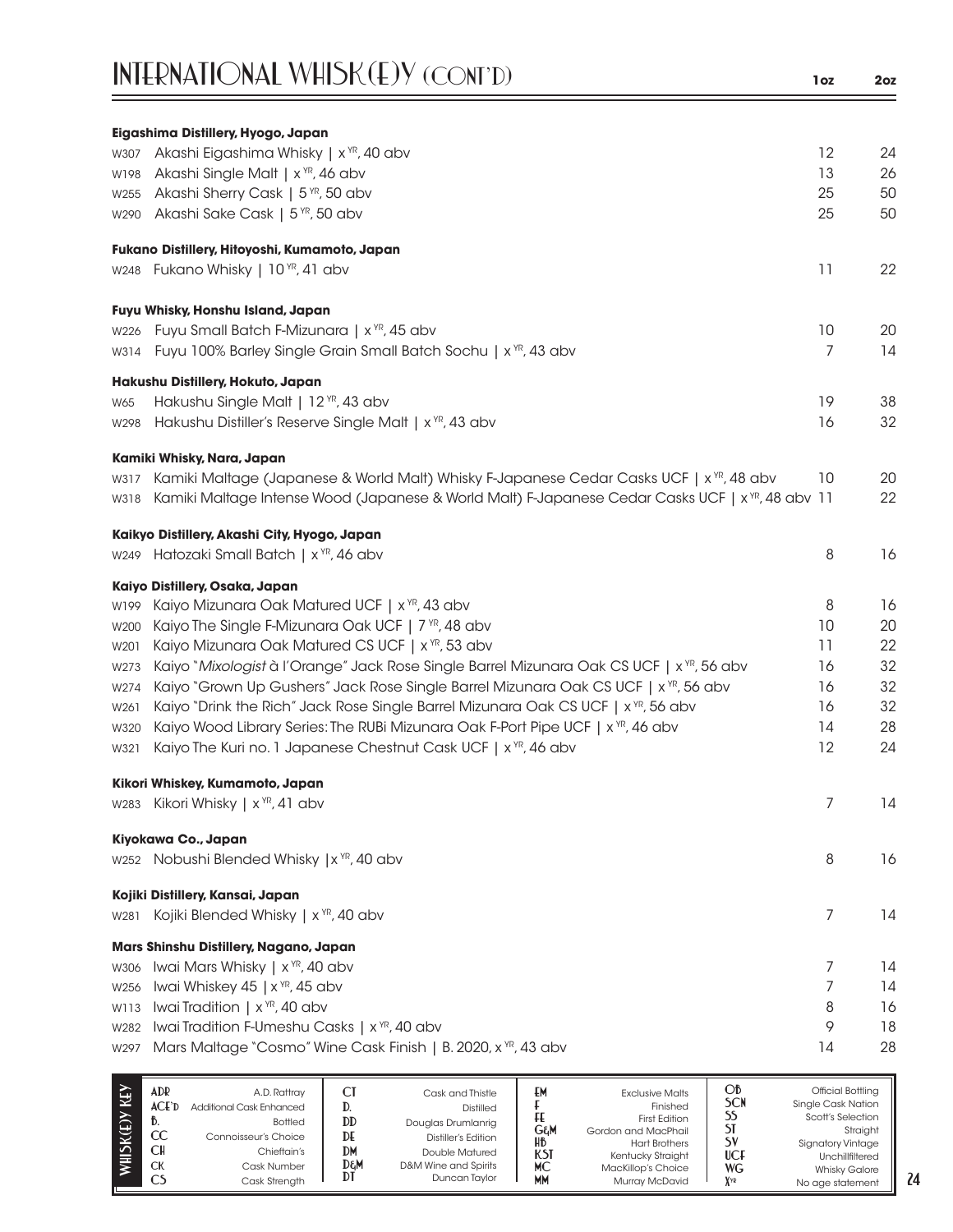## INTERNATIONAL WHISK(E)Y (CONT'D)

| W211 | Mars Kumamoto Bartender's Project KBP   x <sup>YR</sup> , 43 abv                 | 15 | 30  |
|------|----------------------------------------------------------------------------------|----|-----|
| W152 | Komagatake Single Malt 2018 Edition   x <sup>YR</sup> , 48 abv                   | 14 | 28  |
| W260 | Komagatake Single Malt 2020 Edition   x <sup>YR</sup> , 50 abv                   | 14 | 28  |
| W260 | Komagatake Single Malt 2020 Edition   x <sup>YR</sup> , 50 abv                   | 14 | 28  |
| W308 | Komagatake Single Malt Tsunuki Aging 2020 Edition UCF   x <sup>yp</sup> , 54 abv | 14 | 28  |
| W287 | Mars Asagi madara Malt & Grain Whisky   B. 2020, 8 YR, 48 abv                    | 16 | 32  |
|      | Mars Tsunuki Distillery, Kagoshima, Japan                                        |    |     |
|      | w272 Tsunuki "The First" Single Malt   D. 2016/2017 B. 2020, x VR, 59 abv        | 27 | 54  |
|      | w309 Tsunuki Peated Single Malt   B. 2020, x YR, 50 abv                          | 19 | 38  |
|      | Matsui Shuzo, Tottori, Japan                                                     |    |     |
| W215 | Tottori Blended Japanese Whisky   x YR, 43 abv                                   | 8  | 16  |
| W216 | Tottori Ex-Bourbon Barrel Japanese Whisky   x <sup>YR</sup> , 43 abv             | 8  | 16  |
| W219 | Matsui Peated Single Malt UCF   x <sup>YR</sup> , 48 abv                         | 16 | 32  |
| W302 | Kurayoshi San-In (Scotch Grain & Japanese Malt)   x <sup>YR</sup> , 40 abv       | 7  | 14  |
| W221 | Kurayoshi Sherry Cask (Scotch & Japanese Malt)   x <sup>YR</sup> , 46 abv        | 14 | 28  |
| W223 | Kurayoshi (Scotch & Japanese Malt)   12 <sup>YR</sup> , 46 abv                   | 16 | 32  |
| W224 | Kurayoshi (Scotch & Japanese Malt)   18 YR, 46 abv                               | 27 | 54  |
|      | Mt. Fuji Distillery, Gotemba, Japan                                              |    |     |
|      | W301 Fuji Single Grain Whiskey   x <sup>YR</sup> , 46 abv                        | 13 | 26  |
|      | Nikka Distilling Co., Japan                                                      |    |     |
| W54  | Nikka Coffey Grain   x <sup>YR</sup> , 45 abv                                    | 10 | 20  |
| W181 | Nikka Coffey Malt   x <sup>YR</sup> , 45 abv                                     | 11 | 12  |
| W187 | Nikka From the Barrel   x <sup>YR</sup> , 51.4 abv                               | 16 | 32  |
| W232 | Nikka Blended Whisky   x <sup>YR</sup> , 43 abv                                  | 30 | 60  |
| W233 | Nikka Black Rich Blend   x <sup>YR</sup> , 40 abv                                | 27 | 54  |
| W209 | Nikka Super Rare Old Whisky   x <sup>YR</sup> , 43 abv                           | 15 | 30  |
| W234 | Nikka "All Malt"   x YR, 40 abv                                                  | 25 | 50  |
| W156 | Nikka Miyagikyo Single Malt   x YR, 45 abv                                       | 13 | 26  |
| W257 | Nikka Miyagikyo Single Malt   12 YR, 45 abv                                      | 40 | 80  |
| W155 | Nikka Yoichi Single Malt   x <sup>YR</sup> , 45 abv                              | 13 | 26  |
| W247 | Nikka Pure Malt   17 YR, 43 abv                                                  | 45 | 90  |
| W60  | Nikka Pure Malt   21 YR, 43 abv                                                  | 50 | 100 |
|      | Ohishi Distillery, Kumamoto, Japan                                               |    |     |
| W177 | Ohishi Whisky Sherry Cask   8 <sup>YR</sup> , 42.3 abv                           | 11 | 22  |
| W214 | Ohishi Whisky Brandy Cask   10 <sup>YR</sup> , 41.7 abv                          | 11 | 22  |
| W204 | Ohishi Whisky Sakura Cask   x <sup>YR</sup> , 42.7 abv                           | 11 | 22  |
| W270 | Ohishi Whisky Mizunara Cask   11 YR, 42.4 abv                                    | 12 | 24  |
|      | Sasanokawa Shuzo, Asaka, Japan                                                   |    |     |
|      | w236 Yamazakura Blended Whisky   x YR, 40 abv                                    | 25 | 50  |
|      | Shinozaki Distillery, Asakura, Japan                                             |    |     |
|      | w271 Takamine Whiskey (Koji-Fermented)   B. 2020, 8 YR, 40 abv                   | 12 | 24  |
|      | <b>Suntory Distillery, Osaka, Japan</b>                                          |    |     |
|      | W139 Toki   $x^{\gamma R}$ , 43 abv                                              | 7  | 14  |
| W99  | Hibiki Harmony   x YR, 43 abv                                                    | 14 | 28  |
| W268 | Hibiki Blended Whisky (circa 1990's)   x <sup>YR</sup> , 43 abv                  | 30 | 60  |
| W244 | Hibiki   12 YR, 43 abv                                                           | 39 | 78  |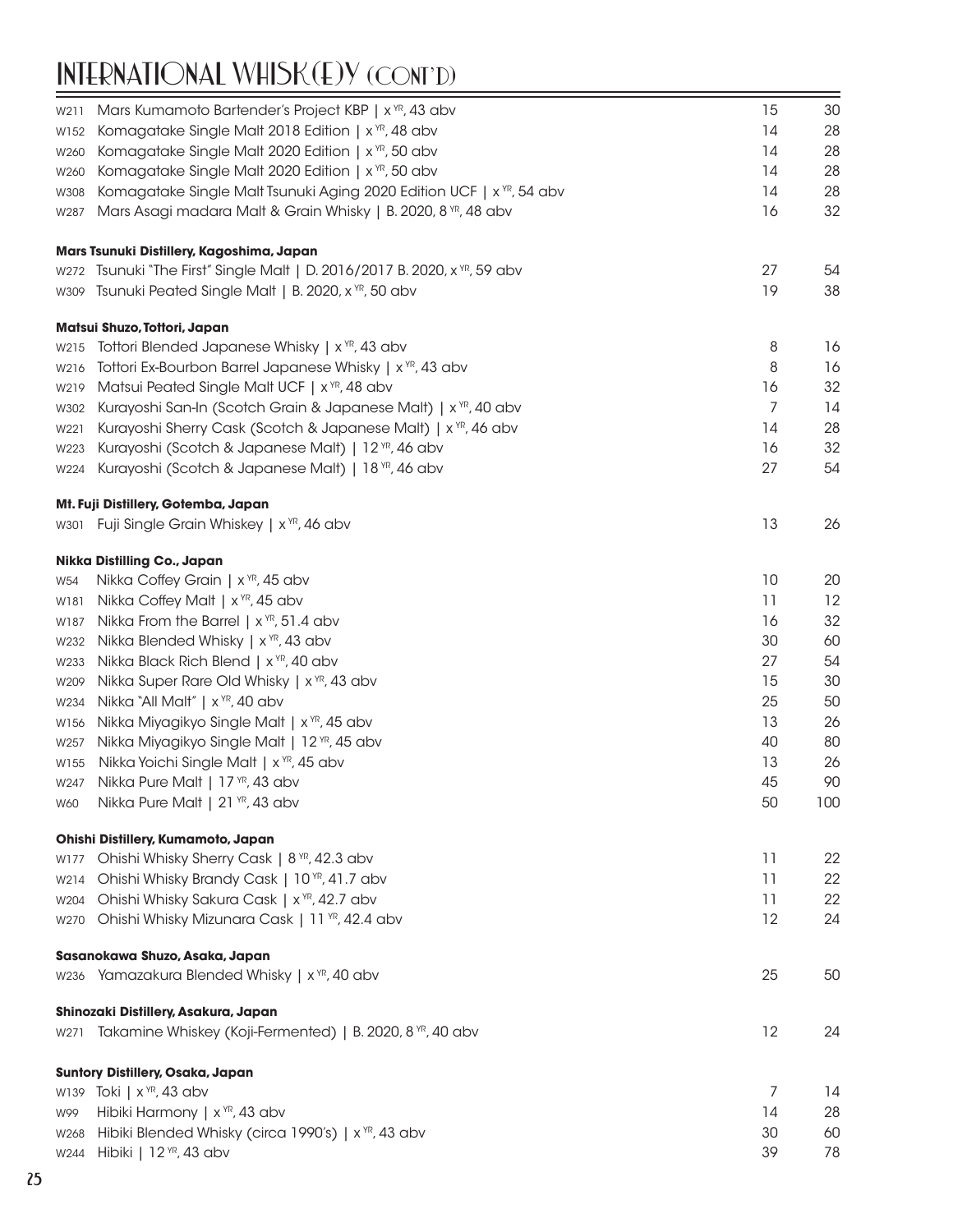|      | INTERNATIONAL WHISK(E)Y (CONT'D)                                                       | 1oz | 2oz |
|------|----------------------------------------------------------------------------------------|-----|-----|
| W269 | Suntory Rerserve (circa 1990's)   x <sup>YR</sup> , 43 abv                             | 24  | 48  |
| W210 | Suntory Royal (circa 1980's)   x YR, 43 abv                                            | 30  | 60  |
| W228 | Suntory Royal   x <sup>YR</sup> , 43 abv                                               | 25  | 50  |
| W229 | Suntory Whisky   x <sup>YR</sup> , 40 abv                                              | 23  | 46  |
| W230 | Suntory Whisky "White"   x YR, 40 abv                                                  | 27  | 54  |
| W231 | Suntory Old Whisky (circa 1980's)   x YR, 43 abv                                       | 28  | 56  |
|      | Yamazaki Distillery, Osaka, Japan                                                      |     |     |
| W63  | Yamazaki Single Malt   12 YR, 43 abv                                                   | 20  | 40  |
| W64  | Yamazaki Single Malt   18 YR, 43 abv                                                   | 55  | 110 |
|      | <b>MEXICAN</b>                                                                         |     |     |
|      | w330 Abasolo Ancestral Corn Whisky   x <sup>YR</sup> , 43 abv                          | 7   | 14  |
|      | <b>TAIWANESE</b>                                                                       |     |     |
| W197 | Kavalan Distillery Select   x <sup>YR</sup> , 43 abv                                   | 9   | 18  |
| W69  | Kavalan Concertmaster Port Cask Finish   x <sup>YR</sup> , 46 abv                      | 12  | 24  |
| W70  | Kavalan King Car   x <sup>YR</sup> , 46 abv                                            | 15  | 30  |
| W183 | Kavalan Sherry Oak   x <sup>YR</sup> , 46 abv                                          | 16  | 32  |
| W102 | Kavalan Soloist Vinho Barrique ck W120302027A CS   B. 2016, x <sup>vR</sup> , 57.8 abv | 36  | 72  |
| W280 | Kavalan La Maison du Whisky Peaty Cask CS UCF   B. 2015, x <sup>vP</sup> , 54 abv      | 39  | 78  |

w323 Kavalan Moscatel Sherry Single Cask ck MO110321017A CS | B. 2018, x<sup>vp</sup>, 57.1 abv 45 45 90

#### **WELSH**

| 20  |
|-----|
| 30  |
| 30  |
| 30  |
| 30. |
|     |

#### **IRISH**

#### **B. Daly Distillery, Ireland**

| Knappogue Castle   12 YR, 40 abv                                            | 9  | 18 |
|-----------------------------------------------------------------------------|----|----|
| Knappogue Castle   Twinwood Bourbon/Oloroso, D. 1995 B. 2012, 16 YP, 40 abv | 25 | 50 |
| Knappogue Castle 1995   B. 2009, x YR, 40 abv                               | 22 | 44 |
| G167 Knappogue Castle 1994   B. 2004, x <sup>YR</sup> , 40 abv              | 22 | 44 |
| G242 Knappogue Castle 1993   B. 2003, x YR, 40 abv                          | 22 | 44 |
| G243 Knappogue Castle 1992   B. 2000, x YR, 40 abv                          | 22 | 44 |
| Knappogue Castle 1991   B. 1998, x <sup>YR</sup> , 40 abv                   | 22 | 44 |
| Knappogue Castle 1990   x YR, 40 abv                                        | 22 | 44 |
|                                                                             |    |    |

| Ιĝ | ADP<br>ACFD<br>D.<br>CC<br><b>CH</b><br><b>CK</b><br>CS. | A.D. Rattray<br>Additional Cask Enhanced<br><b>Bottled</b><br>Connoisseur's Choice<br>Chieftain's<br>Cask Number<br>Cask Strength | C<br>υ.<br>DD<br>DF<br>DM<br>DεM<br>DI | Cask and Thistle<br><b>Distilled</b><br>Douglas Drumlanrig<br>Distiller's Edition<br>Double Matured<br>D&M Wine and Spirits<br>Duncan Tavlor | £М<br>tέ<br>GεM<br>HB<br><b>KSI</b><br>МC<br>MM | <b>Exclusive Malts</b><br>Finished<br><b>First Edition</b><br>Gordon and MacPhail<br><b>Hart Brothers</b><br>Kentucky Straight<br>MacKillop's Choice<br><b>Murray McDavid</b> | ОB<br>SCN<br>SS<br>SI<br>S۱<br><b>UCF</b><br><b>WG</b><br><b>XYR</b> | Official Bottling<br><b>Single Cask Nation</b><br>Scott's Selection<br>Straight<br><b>Signatory Vintage</b><br>Unchillfiltered<br><b>Whisky Galore</b><br>No age statement |
|----|----------------------------------------------------------|-----------------------------------------------------------------------------------------------------------------------------------|----------------------------------------|----------------------------------------------------------------------------------------------------------------------------------------------|-------------------------------------------------|-------------------------------------------------------------------------------------------------------------------------------------------------------------------------------|----------------------------------------------------------------------|----------------------------------------------------------------------------------------------------------------------------------------------------------------------------|
|----|----------------------------------------------------------|-----------------------------------------------------------------------------------------------------------------------------------|----------------------------------------|----------------------------------------------------------------------------------------------------------------------------------------------|-------------------------------------------------|-------------------------------------------------------------------------------------------------------------------------------------------------------------------------------|----------------------------------------------------------------------|----------------------------------------------------------------------------------------------------------------------------------------------------------------------------|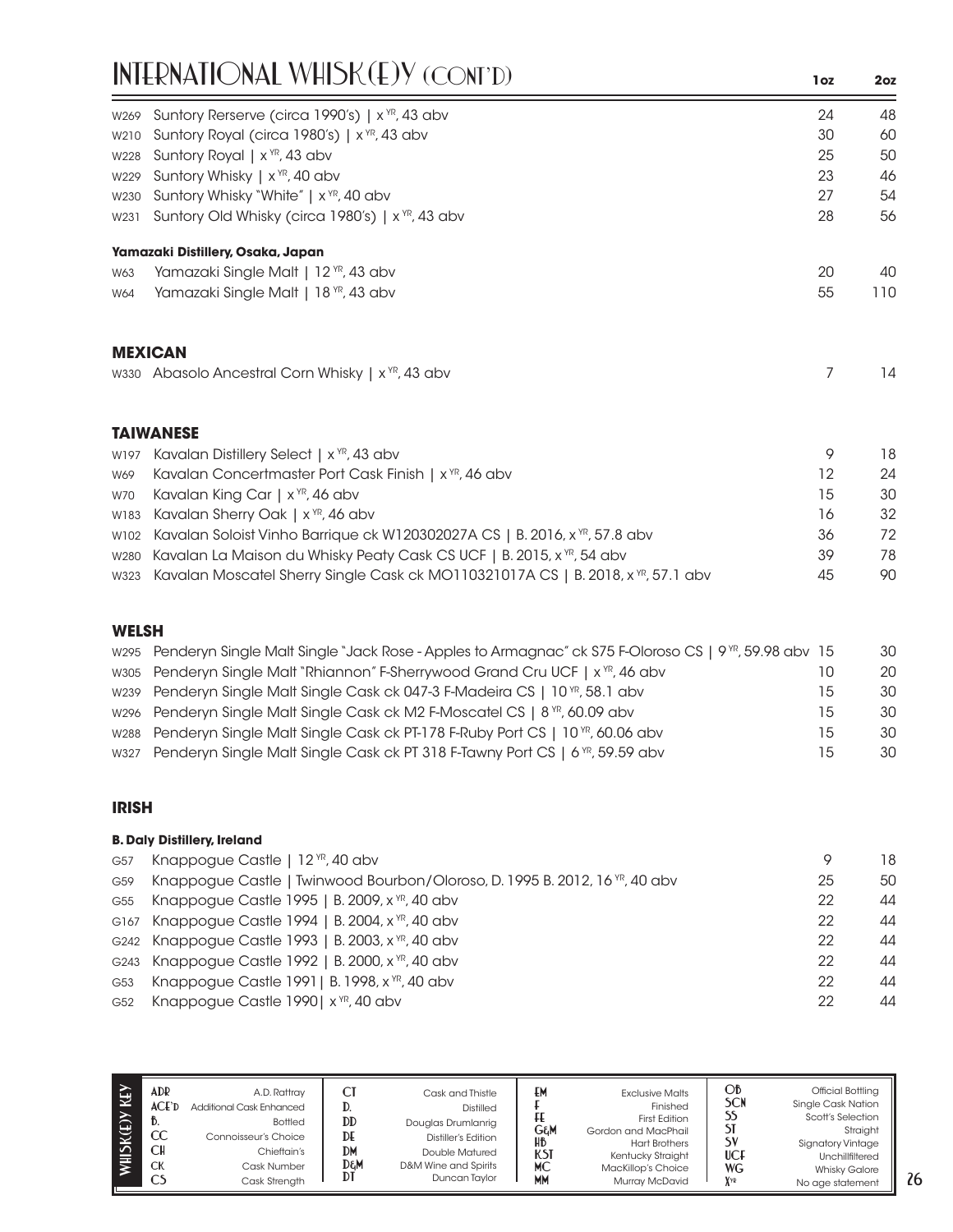|      | <b>Old Bushmill's Distillery</b>                                                                                     |    |     |
|------|----------------------------------------------------------------------------------------------------------------------|----|-----|
| G4   | Bushmill's   x YR, 40 abv                                                                                            | 7  | 14  |
|      | G142 Bushmill's Red Bush   Bourbon Cask, x <sup>YR</sup> , 40 abv                                                    | 8  | 16  |
| G7   | Bushmill's   Single Malt, DM, Oloroso/Bourbon, 10 YR, 40 abv                                                         | 7  | 14  |
| G212 | Bushmill's Special Reserve   12 YR, 43 abv                                                                           | 10 | 20  |
| G113 | Bushmill's Single Malt   F-Madeira, Oloroso, Bourbon 21 YR, 40 abv                                                   | 30 | 60  |
| G235 | Bushmill's Single Malt Bourbon Barrel ck 8141 CS UCF   D. 1989, x <sup>vR</sup> , 56.5 abv                           | 22 | 44  |
| G236 | Bushmill's Single Malt Rum Cask ck 7110 CS UCF   D. 1989, x <sup>YR</sup> , 53.7 abv                                 | 22 | 44  |
| G237 | Bushmill's Single Malt Rum Cask ck 7122 CS UCF   D. 1989, x <sup>VR</sup> , 53.7 abv                                 | 22 | 44  |
| G162 | Bushmill's Single Malt "The Joseph Garneau Visit" ck 79000 CS UCF   B. 1985, x <sup>VP</sup> , 62.7 abv              | 78 | 156 |
|      | <b>Cooley Distillery</b>                                                                                             |    |     |
| G199 | Kilbeggan Single Grain   x YR, 43 abv                                                                                | 7  | 14  |
| G29  | Greenore Single Grain   8 <sup>YR</sup> , 40 abv                                                                     | 7  | 14  |
| G136 | Cooley EM Refill Ex-Sherry Hogshead ck 200502 CS UCF   D. 2003 B. 2016, 12 YR, 53.8 abv                              | 18 | 36  |
| G102 | Cooley EM Refill Hogshead ck 20021 CS UCF   D. 2002 B. 2015, 13 YP, 52.2 abv                                         | 18 | 36  |
| G171 | Cooley EM Refill Ex-Sherry Hogshead ck 504 CS UCF   D. 2003 B. 2017, 13 YR, 54.2 abv                                 | 18 | 36  |
| G122 | Cooley EM 10 <sup>™</sup> Anniversary Edition Refill Hogshead ck 20022 CS UCF   B. 2002, 13 <sup>vr</sup> , 52.4 abv | 19 | 38  |
| G12  | ADR Cooley Distillery ck 3443 CS UCF   D. 2001 B. 2012, 11 YR, 55.9 abv                                              | 29 | 58  |
| G244 | ADR Cooley Distillery ck 246 CS UCF   D. 2000 B. 2011, 11 YR, 57.7 abv                                               | 29 | 58  |
| G245 | ADR Cooley Distillery ck 882 CS UCF   D. 1999 B. 2010, 11 YR, 59.0 abv                                               | 29 | 58  |
| G246 | ADR Cooley Distillery ck 9941 CS UCF   D. 2001 B. 2014, 12 YR, 57.5 abv abv                                          | 30 | 60  |
| G84  | "A Drop of the Irish" (Cooley) Blackadder CS UCF   B. 2016, x YR, 58 abv                                             | 16 | 32  |
| G144 | "A Drop of the Irish" (Cooley) Blackadder CS 2016   Sherry Cask, x <sup>VP</sup> , 58.9 abv                          | 18 | 36  |
| G145 | "A Drop of the Irish" (Cooley) Blackadder CS 2016   Jamaican Rum Cask, x <sup>vp</sup> , 59.8 abv                    | 18 | 36  |
|      | <b>Jameson Distillery</b>                                                                                            |    |     |
| F14  | Jameson   $x^{\gamma R}$ , 40 abv                                                                                    | 7  | 14  |
| G44  | Jameson Black Barrel   x <sup>YR</sup> , 40 abv                                                                      | 8  | 16  |
| G234 | Jameson Cold Brew   x <sup>YR</sup> , 40 abv                                                                         | 7  | 14  |
| G175 | Jameson Caskmates IPA Edition   x <sup>YR</sup> , 40 abv                                                             | 8  | 16  |
| G110 | Jameson Caskmates Stout Edition   x <sup>YR</sup> , 40 abv                                                           | 8  | 16  |
| G231 | Jameson Crested   x YR, 40 abv                                                                                       | 9  | 18  |
| G133 | Jameson Rarest Vintage Reserve UCF   x <sup>YR</sup> , 46 abv                                                        | 34 | 68  |
|      | G225 Jameson Bow Street Batch 01/2019 CS   18 YR, 55.1 abv                                                           | 20 | 40  |
|      | Midleton Distillery, Country Cork, Ireland                                                                           |    |     |
| G219 | Midleton Very Rare   B. 1996, x YR, 40 abv                                                                           | 67 | 134 |
| G241 | Midleton Dair Ghaelach Kylebeg Wood Batch 1, Tree 1 UCF CS   x <sup>YR</sup> 55.6 abv                                | 45 | 90  |
| G172 | Midleton Dair Ghaelach Bluebell Forest Batch 1, Tree 4 UCF CS   x <sup>YR</sup> 56.2 abv                             | 55 | 110 |
| G238 | Midleton Dair Ghaelach Grinsell's Wood Batch 1, Tree 8 UCF CS   $x^{\gamma R}$ 57.8 abv                              | 55 | 110 |
| G224 | Paddy Centenary Limited Edition   B. 2013, 7 YR, 43 abv                                                              | 24 | 48  |
| G184 | Powers Gold Label   x <sup>YR</sup> , 43.2 abv                                                                       | 7  | 14  |
| G232 | Powers Three Swallow Single Pot Still UCF   x <sup>YR</sup> , 43.2 abv                                               | 8  | 16  |
| G72  | Redbreast   Single Pot Still, 12 YR, 40 abv                                                                          | 9  | 18  |
| G214 | Redbreast Pure Pot Still (Old Packaging)   12 YR, 40 abv                                                             | 18 | 36  |
| G229 | Redbreast Cask Strength Batch B1/21   Single Pot Still, B.2021, 12 YR, 56.3 abv                                      | 13 | 26  |
| G239 | Redbreast Cask Strength Batch B1/18   Single Pot Still, B. 2018, 12 YR, 56.2 abv                                     | 17 | 34  |
| G205 | Redbreast Cask Strength Batch B1/17   Single Pot Still, B. 2017, 12 YP, 58.2 abv                                     | 17 | 34  |
| G131 | Redbreast Cask Strength Batch B1/16   Single Pot Still, B. 2016, 12 YR, 57.2 abv                                     | 18 | 36  |
| G240 | Redbreast Cask Strength Batch B1/14   Single Pot Still, B. 2014, 12 YR, 58.2 abv                                     | 21 | 42  |
|      |                                                                                                                      |    |     |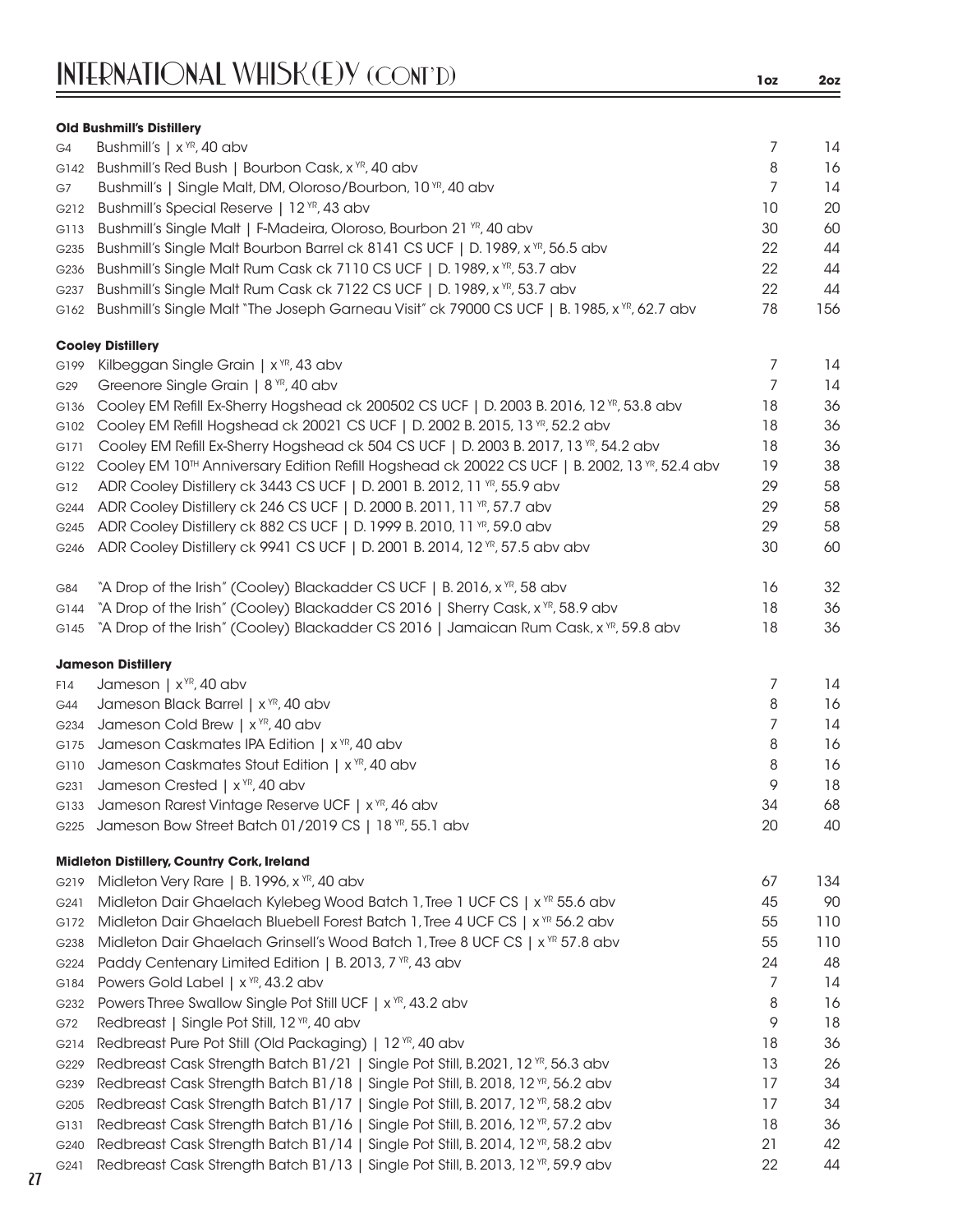|      | INTERNATIONAL WHISK(E)Y (CONT'D)                                                      | 1oz | 2oz |
|------|---------------------------------------------------------------------------------------|-----|-----|
| G74  | Redbreast   Single Pot Still, 15 YR, 46 abv                                           | 14  | 28  |
| G141 | Redbreast Lustau Edition   Single Pot Still, x <sup>YR</sup> , 46 abv                 | 16  | 32  |
|      | <b>Mitchell &amp; Son, Ireland</b>                                                    |     |     |
| G76  | Green Spot Single Pot Still   x YR, 40 abv                                            | 8   | 16  |
| G125 | Yellow Spot Single Pot Still UCF   12 <sup>YR</sup> , 46 abv                          | 14  | 28  |
| G227 | Red Spot Single Pot Still UCF  15 YR, 46 abv                                          | 21  | 42  |
|      | <b>Slane Distillery, County Meath, Ireland</b>                                        |     |     |
|      | G157 Slane Irish Whiskey Triple Cask   x <sup>YR</sup> , 40 abv                       | 7   | 14  |
|      | <b>Teeling Whiskey Co, Dublin</b>                                                     |     |     |
| G77  | Teeling Whiskey Small Batch F-Rum Cask UCF   x <sup>YR</sup> , 46 abv                 | 7   | 14  |
| G155 | Teeling Whiskey Single Malt UCF   x <sup>YR</sup> , 46 abv                            | 8   | 16  |
| G233 | Teeling Whiskey Single Grain F-Cabernet Sauvignon UCF   x <sup>YR</sup> , 46 abv      | 8   | 16  |
| G228 | Teeling Whiskey Single Pot Still UCF   x YR, 46 abv                                   | 9   | 18  |
|      | <b>Tullamore Distillery, Offaly, Ireland</b>                                          |     |     |
| G31  | Tullamore Dew   x <sup>YR</sup> , 40 abv                                              | 7   | 14  |
| G183 | Tullamore Dew Caribbean Rum Cask Finish   x <sup>YR</sup> , 43 abv                    | 7   | 14  |
| G158 | Tullamore Dew Four Cask   14 YR, 41.3 abv                                             | 10  | 20  |
| G159 | Tullamore Dew Four Cask   18 YR, 41.3 abv                                             | 14  | 28  |
|      | <b>Walsh Distillery, Ireland</b>                                                      |     |     |
| G81  | The Irishman Single Malt CS 2014   small batch, x <sup>YR</sup> , 54 abv              | 22  | 44  |
| G82  | The Irishman CS 2010   $x^{YR}$ , 56 abv                                              | 22  | 44  |
|      | <b>Waterford Distillery, Waterford, Ireland</b>                                       |     |     |
| G220 | Waterford Organic Single Malt Gaia 1.1 UCF   x <sup>YR</sup> , 50 abv                 | 13  | 26  |
| G221 | Waterford Single Farm Origin Single Malt Dunmore 1.1 UCF   x <sup>vR</sup> , 50 abv   | 13  | 26  |
| G222 | Waterford Single Farm Origin Single Malt Rathclogh 1.1 UCF   x <sup>YR</sup> , 50 abv | 13  | 26  |
|      | <b>West Cork Distillers</b>                                                           |     |     |
| G153 | West Cork Barrel Proof   x <sup>YR</sup> , 62 abv                                     | 8   | 16  |
| G147 | The Pogues Irish Whiskey   $x^{\gamma R}$ , 40 abv                                    | 7   | 14  |
| G168 | Irish Glory Irish Poitin   x <sup>YR</sup> , 40 abv                                   | 5   | 10  |
|      | <b>UNKNOWN DISTILLERY</b>                                                             |     |     |
| G166 | Uisce Beatha   $x^{YR}$ , 40 abv                                                      | 7   | 14  |
| G164 | The Sexton Single Malt   Sherry Cask, x <sup>YR</sup> , 40 abv                        | 7   | 14  |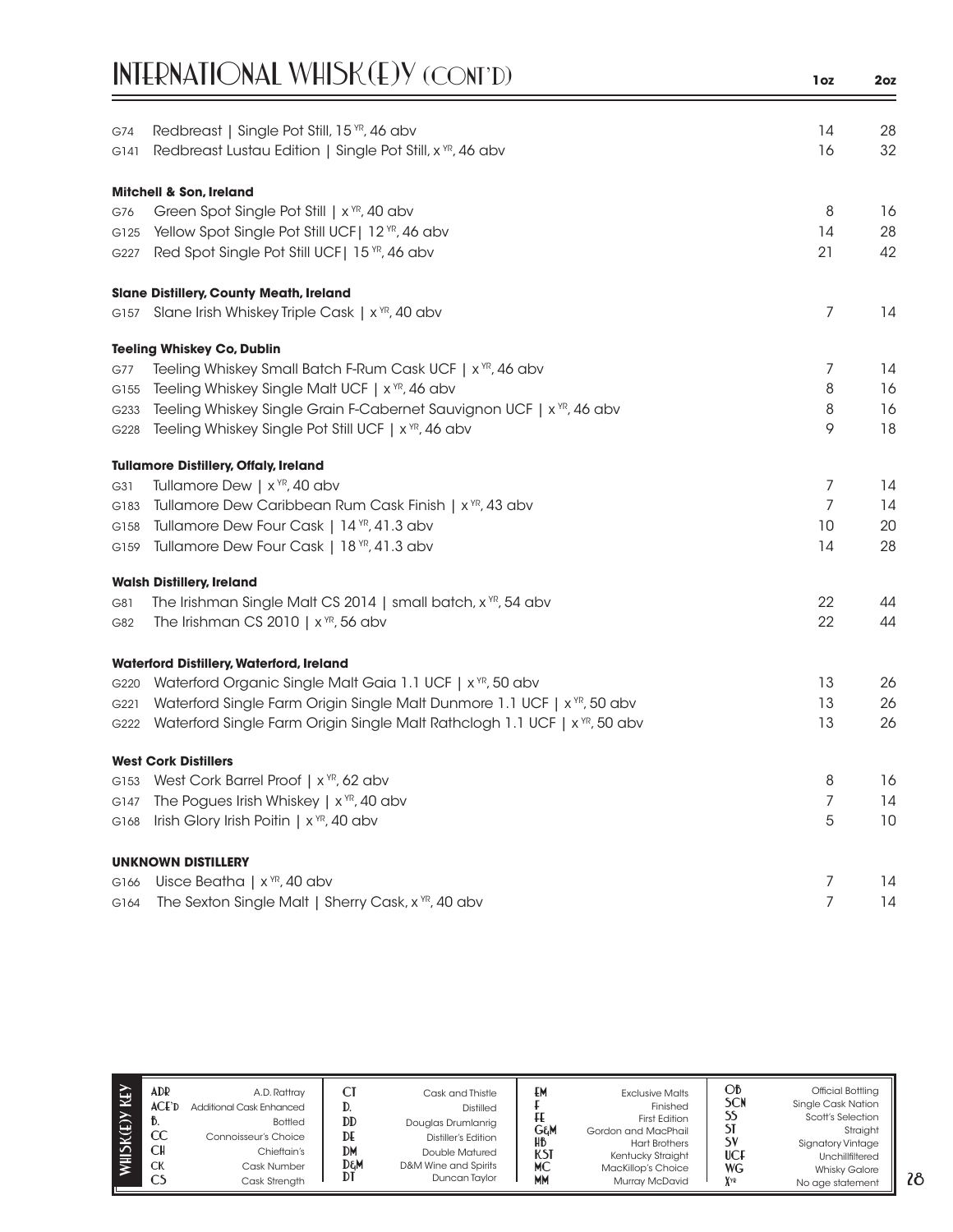### BOURBON, RYE & AMERICAN **1oz 2oz**

|                  | 291 Distillery, Colorado Springs, CO                                                                                                                                     |                |          |
|------------------|--------------------------------------------------------------------------------------------------------------------------------------------------------------------------|----------------|----------|
| B1411            | 291 Colorado Bourbon Aspen Stave Finished   barrel proof, x <sup>YR</sup> , 120.4°                                                                                       | 7              | 14       |
| B1542            | 291 Bad Guy Colorado Bourbon Aspen Stave Finished   barrel proof, $x^{\gamma R}$ , 125.5°                                                                                | 7              | 14       |
| B1585            | 291 HR Colorado High Rye Bourbon Aspen Stave Finished   barrel proof, x <sup>vR</sup> , 121.9°                                                                           | 7              | 14       |
| R317             | 291 Colorado Single Barrel Rye Aspen Stave Finished   barrel proof, x <sup>YR</sup> , 128.6°                                                                             | 7              | 14       |
| A245             | 291 Colorado Single Malt Aspen Stave Finished   barrel proof, x <sup>vp</sup> , 123.6°                                                                                   | 7              | 14       |
|                  |                                                                                                                                                                          |                |          |
|                  | 3 Badge Beverage, Fairfield, CA                                                                                                                                          |                |          |
| R <sub>265</sub> | Masterson's ST   10 YR, 90°                                                                                                                                              | 11             | 22       |
|                  | <b>Alltech Distillery, Lexington, KY</b>                                                                                                                                 |                |          |
| B1               | Town Branch Bourbon KST   x <sup>YR</sup> , 90°                                                                                                                          | 7              | 14       |
|                  | B1066 Town Branch Single Barrel Bourbon ck 558 KST   barrel proof, B. 2017, x <sup>vp</sup> , 125.07°                                                                    | 15             | 30       |
| R1               | Town Branch Rye KST   x <sup>YR</sup> , 100°                                                                                                                             | $\overline{7}$ | 14       |
|                  | Amador Whiskey Co., Mira Loma, CA                                                                                                                                        |                |          |
| B725             | Amador Double Barrel   x <sup>YR</sup> , 86.8°                                                                                                                           | 7              | 14       |
|                  | <b>Bainbridge Organic Spirits, Bainbridge, WA</b>                                                                                                                        |                |          |
| B2077            | Bainbridge Whiskey Forty Saloon Bourbon   x <sup>YR</sup> , 100°                                                                                                         | 9              | 18       |
| A259             | Bainbridge Battle Point Wheat Whiskey   x <sup>YR</sup> , 86°                                                                                                            | 10             | 20       |
| A309             | Bainbridge Battle Point - Two Islands Islay Cask Wheat Whiskey   x <sup>vp</sup> , 86°                                                                                   | 10             | 20       |
| A308             | Bainbridge Battle Point - Two Islands Barbados Cask Wheat Whiskey   x <sup>vp</sup> , 86°                                                                                | 10             | 20       |
| A313             | Bainbridge Battle Point - Two Islands Hokkaido Mizunara Cask Wheat Whiskey   x <sup>VR</sup> , 86°                                                                       | 10             | 20       |
|                  | <b>Balcones Distilling, Waco, TX</b>                                                                                                                                     |                |          |
| B1551            | Balcones Texas Pot Still Bourbon ST UCF   2 YR, 92°                                                                                                                      | 7              | 14       |
| B2051            | Balcones Texas Blue Corn Pot Still Bourbon ST CS UCF   3 YR 1 MO, 128°                                                                                                   | 9              | 18       |
| B2053            | Balcones Texas Wheated Pot Still Bourbon ST CS UCF   2 YR 10 MO, 122.6°                                                                                                  | 9              | 18       |
| R346             | Balcones Texas Rye ST UCF   x YR, 100°                                                                                                                                   | 8              | 16       |
| A121             | Balcones Texas Single Malt   x YR, 106°                                                                                                                                  | 11             | 22       |
| A301             | Balcones Lineage Texas Single Malt ST UCF   3 YP, 94°                                                                                                                    | 8              | 16       |
| A302             | Balcones Mirador Texas Single Malt ST UCF   3 YR, 112.4°                                                                                                                 | 9              | 18       |
| A303             | Balcones High Plains Texas Single Malt ST UCF   2 YR 3MO, 114°                                                                                                           | 9              | 18       |
|                  | <b>Baltimore Whiskey Company, Baltimore, MD</b>                                                                                                                          |                |          |
| R447             | Epoch Small Batch Rye ST   2 YR, 100°                                                                                                                                    | 7              | 14       |
|                  | <b>Bardstown Bourbon Co., Bardstown, KY</b>                                                                                                                              |                |          |
|                  | Fusion Series #7 KST UCF   x YR, 98.1°                                                                                                                                   | 7              | 14       |
| B2272<br>B2179   | Fusion Series #6 KST UCF   x YR, 97.9°                                                                                                                                   | 7              | 14       |
| B2122            | Fusion Series #5 KST UCF   x <sup>YR</sup> , 94.9°                                                                                                                       | 7              | 14       |
| B1863            | Fusion Series #4 KST UCF   x YR, 94.9°                                                                                                                                   | 7              | 14       |
| B1862            | Fusion Series #3 KST UCF   x YR, 98.9°                                                                                                                                   | 7              | 14       |
|                  | Distillery Collection Phifer Pavitt XO F-Cabernet CS   x <sup>YR</sup> , 116.27°                                                                                         | 32             | 64       |
| B2069            | Discovery Series #7 Blended Whiskey UCF   x <sup>YR</sup> , 114.5°                                                                                                       | 18             | 36       |
| B2232            | Discovery Series #6 KST UCF   x <sup>YR</sup> , 111.2°                                                                                                                   | 18             | 36       |
| B2177            |                                                                                                                                                                          |                |          |
| B2233            | Collaboration Series Founders KBS Aged Stout Barrels ST UCF   x <sup>vp</sup> , 110°<br>Collaboration Series The Prisoner Red Wine Casks ST UCF   x <sup>YR</sup> , 100° | 18<br>15       | 36<br>30 |
| B2124            | Collaboration Series Ferrand F-Cognac Barrels ST UCF   x <sup>vp</sup> , 110°                                                                                            | 15             | 30       |
| B2169            | Collaboration Series Destillaré F-Curaçao ST UCF   x VR, 100°                                                                                                            | 15             | 30       |
| B1871            | Collaboration Series F-American Brandy KST UCF   10 YR, 113°                                                                                                             | 15             | 30       |
| B1740<br>B1741   | Collaboration Series F-Muscat Mistelle KST UCF   10 YR, 94°                                                                                                              | 25             | 50       |
|                  |                                                                                                                                                                          |                |          |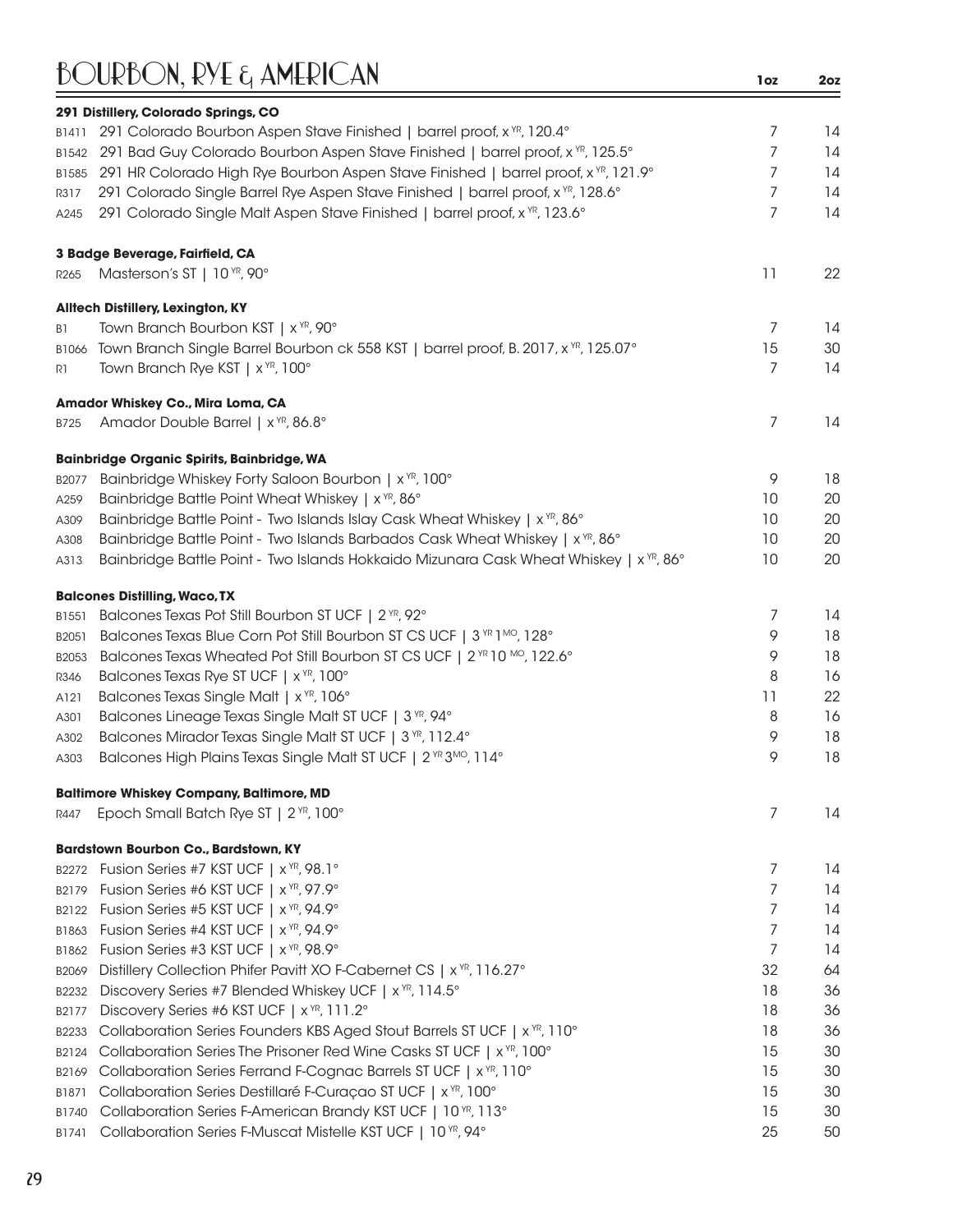|              | <b>Barrell Craft Spirits, Crestwood KY</b>                                                                |    |    |
|--------------|-----------------------------------------------------------------------------------------------------------|----|----|
|              | B2042 Stellum Bourbon ST   x <sup>YR</sup> , 114.98°                                                      | 8  | 16 |
| B2144        | Stellum Bourbon "Jack Rose" Single Barrel ST   x <sup>YR</sup> , 114.02°                                  | 9  | 18 |
| B2191        | Stellum Bourbon "Black" (Blend of Indiana, Kentucky, & Tennessee Bourbon) ST   x <sup>YP</sup> , 109.22°  | 10 | 20 |
| R530         | Stellum Rye ST   x <sup>YR</sup> , 116.24°                                                                | 8  | 16 |
| R546         | Stellum Rye "Cinder & Jack Rose Inaugural" Single Barrel ST   x <sup>YR</sup> , 115.76°                   | 9  | 18 |
| R547         | Stellum Rye "Jack Rose & Ace Beverage" Single Barrel ST   x <sup>YR</sup> , 115.2°                        | 9  | 18 |
| B2161        | Barrell Bourbon 2021 Release   15 YR, 100.4°                                                              | 29 | 58 |
| B1867        | Barrell Bourbon Batch 025   5 YR 6 MO, 113.4°                                                             | 12 | 24 |
| B1610        | Barrell Bourbon Batch 019   9.5 YR, 109.4°                                                                | 11 | 22 |
| B2005        | Barrell Bourbon Batch 011   6 <sup>YR</sup> , 114.8°                                                      | 12 | 24 |
| B2167        | Barrell Bourbon Barrel 004   8 YR 6 MO, 122.5°                                                            | 12 | 24 |
| B2213        | Barrell Bourbon Prestige Ledriot Dueling Barrel Series: Green Light   6 <sup>VR</sup> , 117.28°           | 13 | 26 |
| B2214        | Barrell Bourbon Prestige Ledriot Dueling Barrel Series: Red Light   6 <sup>VR</sup> , 118.28°             | 13 | 26 |
| B1211        | Barrell Bourbon New Year 2018 ST   barrel proof, x <sup>vR</sup> , 111.2°                                 | 16 | 32 |
| B1427        | Barrell Bourbon New Year 2019 ST   barrel proof, x YR, 112.1°                                             | 16 | 32 |
| B1861        | Barrell Bourbon New Year 2020 ST   barrel proof, x YR, 109.4°                                             | 16 | 32 |
| R599         | Barrell Rye (Canadian) "Eva's Ghost" Single Barrel #V429   14 YR, 151.66°                                 | 13 | 26 |
| R437         | Barrell Rye (Canadian) Barrel #V217   14 YR, 124.04°                                                      | 12 | 24 |
| R382         | Barrell Rye (Canadian) Barrel #V214   14 YR, 148.3°                                                       | 13 | 26 |
| A328         | Barrell Whiskey Dovetail F-Rum, Port, & Cabernet 2021 Release   barrel strength, x <sup>VR</sup> , 124.7° | 12 | 24 |
| A271         | Barrell Whiskey "Seelbach's" Single Barrel F-Sicilian Amaro Blend #BH05   x <sup>YR</sup> , 116.04°       | 13 | 26 |
| A273         | Barrell Whiskey F-Sauternes Blend #BH01   x <sup>YR</sup> , 116.36°                                       | 12 | 24 |
|              | <b>Barton Distillery, Bardstown, KY</b>                                                                   |    |    |
| B951         | 1792 Full Proof   x <sup>YR</sup> , 125°                                                                  | 11 | 22 |
|              | B1215 1792 Bottled in Bond   x <sup>YR</sup> , 100°                                                       | 11 | 22 |
|              | B1259 1792 Single Barrel KST   x <sup>YR</sup> , 98.6°                                                    | 11 | 22 |
|              | B1214 1792 High Rye Bourbon KST   x <sup>YR</sup> , 98.6°                                                 | 11 | 22 |
|              | B2115 1792 Aged Twelve Years KST   12 YR, 96.6°                                                           | 14 | 28 |
|              | B1997 1792 Port Finish   x <sup>YR</sup> , 88.9°                                                          | 22 | 44 |
|              | B2009 1792 "Harrison Smith House" Single Barrel KST   x <sup>YR</sup> , 98.6°                             | 12 | 24 |
|              | B2103 1792 Full Proof "Potomac Wines & Spirits" Single Barrel KST   x <sup>vR</sup> , 125°                | 13 | 26 |
| B1344        | 1792 225th Anniversary KST   $x^{\gamma R}$ , 92.15 $^{\circ}$                                            | 26 | 52 |
| B1999        | Thomas S. Moore Port Finish   x <sup>YR</sup> , 98.9°                                                     | 12 | 24 |
| <b>B2000</b> | Thomas S. Moore Cabernet Sauvignon Finish   x <sup>YR</sup> , 98.9°                                       | 12 | 24 |
| B2001        | Thomas S. Moore Chardonnay Finish   x <sup>YR</sup> , 98.9°                                               | 12 | 24 |
| B1450        | Tom Moore BIB KST (circa 1990's)   x YR, 100°                                                             | 41 | 82 |
| B1713        | Very Old Barton KST   x <sup>YR</sup> , 100°                                                              | 12 | 24 |
| B9           | Very Old Barton BIB KST (circa 2000's)   6 <sup>YR</sup> , 100°                                           | 18 | 36 |
| B1156        | Walker's DeLuxe KST   x YR, 80°                                                                           | 7  | 14 |
| B1747        | Images of Bardstown (Barton) "Main Street" KST   x VR, 106.4°                                             | 18 | 36 |
| B1748        | Images of Bardstown (Barton) "Basilica" KST   x <sup>YR</sup> , 106.4°                                    | 18 | 36 |
| B1748        | Images of Bardstown (Barton) "Basilica" KST   x <sup>YR</sup> , 106.4°                                    | 18 | 36 |

| $\widehat{\mathbf{\Theta}}$ | ADR<br>ACFD<br>D.<br>CC<br>СH<br><b>CK</b><br>CS | A.D. Rattrav<br>Additional Cask Enhanced<br><b>Bottled</b><br>Connoisseur's Choice<br>Chieftain's<br>Cask Number<br>Cask Strength | u<br>ע<br>DD<br>DE<br>DN<br>DεM<br>DI | Cask and Thistle<br><b>Distilled</b><br>Douglas Drumlanrig<br>Distiller's Edition<br>Double Matured<br>D&M Wine and Spirits<br>Duncan Taylor | EM<br>ΗŁ<br>GεM<br>HB<br><b>KSI</b><br>МC<br>MM | <b>Exclusive Malts</b><br>Finished<br><b>First Edition</b><br>Gordon and MacPhail<br><b>Hart Brothers</b><br>Kentucky Straight<br>MacKillop's Choice<br><b>Murray McDavid</b> | OB<br>SCN<br>SS<br>S١<br><b>UCF</b><br><b>WG</b><br><b>XYR</b> | Official Bottling<br><b>Single Cask Nation</b><br>Scott's Selection<br>Straight<br><b>Signatory Vintage</b><br>Unchillfiltered<br><b>Whisky Galore</b><br>No age statement |
|-----------------------------|--------------------------------------------------|-----------------------------------------------------------------------------------------------------------------------------------|---------------------------------------|----------------------------------------------------------------------------------------------------------------------------------------------|-------------------------------------------------|-------------------------------------------------------------------------------------------------------------------------------------------------------------------------------|----------------------------------------------------------------|----------------------------------------------------------------------------------------------------------------------------------------------------------------------------|
|-----------------------------|--------------------------------------------------|-----------------------------------------------------------------------------------------------------------------------------------|---------------------------------------|----------------------------------------------------------------------------------------------------------------------------------------------|-------------------------------------------------|-------------------------------------------------------------------------------------------------------------------------------------------------------------------------------|----------------------------------------------------------------|----------------------------------------------------------------------------------------------------------------------------------------------------------------------------|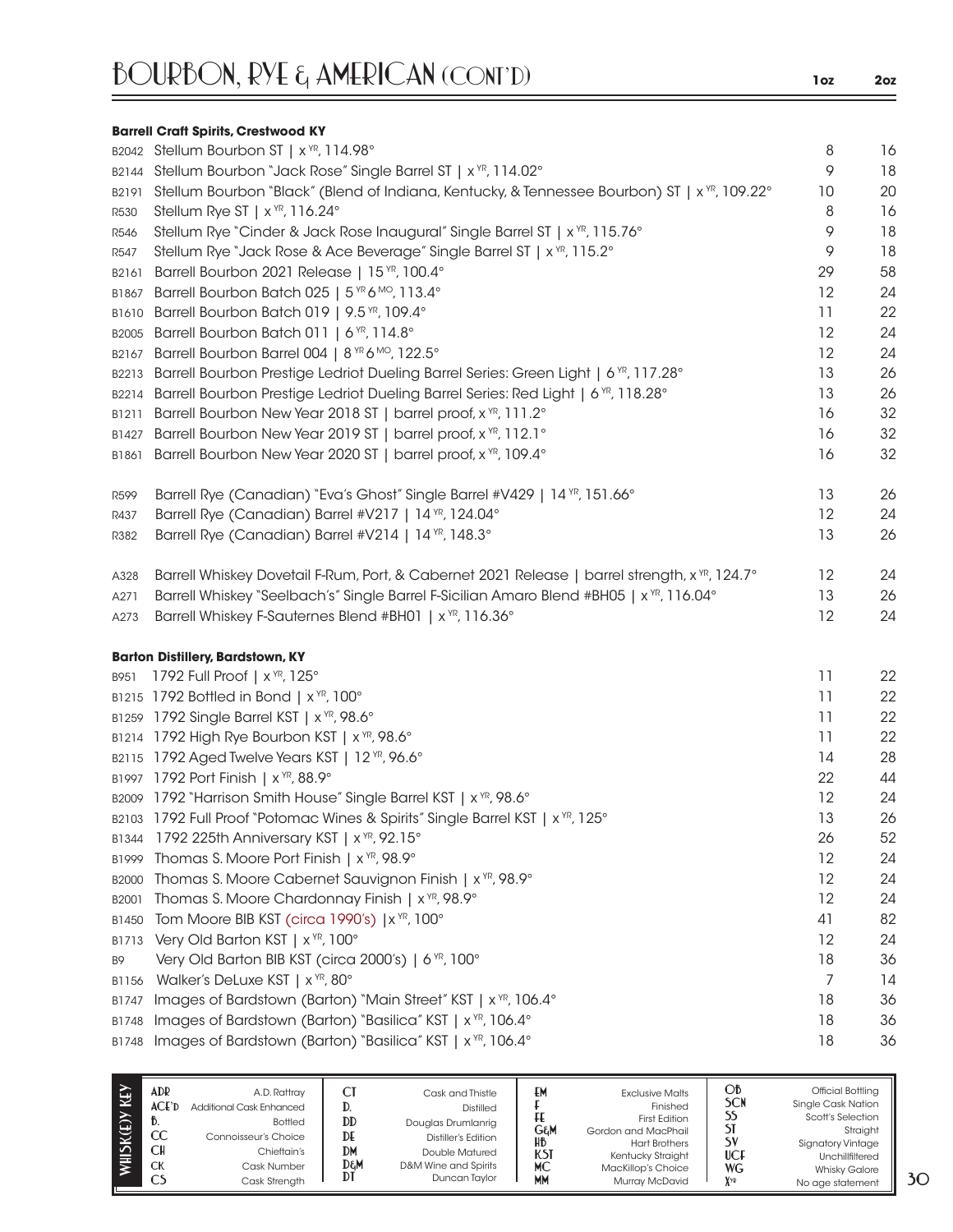|                     | $\sim$ on $\nu$ only in $\epsilon$ of $\ell$ in tent of $\epsilon$ in $\sim$ of $\epsilon$ in $\nu$                |          | --        |
|---------------------|--------------------------------------------------------------------------------------------------------------------|----------|-----------|
|                     | B2238 Kentucky Ace Bourbon (Barton) Single Barrel #939 KST UCF   6 YR, 113.16°                                     | 15       | 30        |
| B2239               | Kentucky Ace Bourbon (Barton) Single Barrel #938 KST UCF   6 YR, 117.39°                                           | 15       | 30        |
| B2240               | Kentucky Ace Bourbon (Barton) Single Barrel #957 KST UCF   6 YR, 125.79°                                           | 15       | 30        |
|                     | <b>Bibb &amp; Tucker, Columbia, TN</b>                                                                             |          |           |
| B1202               | Bibb & Tucker   $6^{\text{VP}}$ , 92°                                                                              | 8        | 16        |
| B2087               | Bibb & Tucker Batch 001   $6$ <sup>YR</sup> , 92°                                                                  | 8        | 16        |
| B2076               | Bibb & Tucker   10 YR, 92°                                                                                         | 9        | 18        |
|                     | <b>Blue Run Spirits, Sparta, KY</b>                                                                                |          |           |
| B2231               | Blue Run High Rye Bourbon Spring 2022 KST   4 YR, 111°                                                             | 13       | 26        |
| B2182               | Blue Run High Rye Bourbon Fall 2021 KST   4 YR, 111°                                                               | 13       | 26        |
| B2249               | Blue Run Reflection 1 Bourbon Spring 2022 KST   x <sup>YR</sup> , 95°                                              | 13       | 26        |
| B2253               | Blue Run 12 Days of Christmas 2021 High Rye Bourbon "Apples & Cinnamon" KST   4 YR, 117.3°                         | 16       | 32        |
| B2263               | Blue Run 12 Days of Christmas 2021 High Rye Bourbon "Blueberry Pie" KST   4 <sup>VR</sup> , 116.2°                 | 16       | 32        |
| B2254               | Blue Run 12 Days of Christmas 2021 High Rye Bourbon "Chestnuts Roasting" KST   4 <sup>VR</sup> , 116.9°            | 16       | 32        |
| B2255               | Blue Run 12 Days of Christmas 2021 High Rye Bourbon "Chocolate Chip Granola Bar" KST   4 <sup>VR</sup> , 117.6° 16 |          | 32        |
| B2256               | Blue Run 12 Days of Christmas 2021 High Rye Bourbon "Holiday Fruit Basket" KST   4 YR, 116.2°                      | 16       | 32        |
| B2257               | Blue Run 12 Days of Christmas 2021 High Rye Bourbon "Holy Honey!" KST   4 <sup>VR</sup> , 116.3°                   | 16       | 32        |
| B2258               | Blue Run 12 Days of Christmas 2021 High Rye Bourbon "Island Spice Cake" KST   4 \m, 116.1°                         | 16       | 32        |
| B2259               | Blue Run 12 Days of Christmas 2021 High Rye Bourbon "Peanut Butter & Banana" KST   4 YR, 115.7°                    | 16       | 32        |
| B2260               | Blue Run 12 Days of Christmas 2021 High Rye Bourbon "Red Hot Lollipop" KST   4 <sup>VR</sup> , 117.6°              | 16       | 32        |
| B2261               | Blue Run 12 Days of Christmas 2021 High Rye Bourbon "Sauvignon Blanc" KST   4 $\%$ , 116.5°                        | 16       | 32        |
| B2262               | Blue Run 12 Days of Christmas 2021 High Rye Bourbon "Summer Melon" KST   4 <sup>VR</sup> , 113.6°                  | 16       | 32        |
| R593                | Blue Run Cask Strength Rye Holiday 2021 KST   x <sup>YR</sup> , 106°                                               | 14       | 28        |
| R557                | Blue Run Golden Rye KST   x <sup>YR</sup> , 95°                                                                    | 16       | 32        |
|                     |                                                                                                                    |          |           |
|                     | <b>Bowman Distillery, Fredericksburg, VA</b>                                                                       |          |           |
| B512                | Bowman Brothers Small Batch   x <sup>YR</sup> , 90°                                                                | 8        | 16        |
| B17                 | John J. Bowman Single Barrel Straight Bourbon   4 YR, 100°                                                         | 8        | 16        |
| B1812               | Issac Bowman Straight Bourbon F-Port Barrels   x <sup>YR</sup> , 92°                                               | 8        | 16        |
| B14                 | Abraham Bowman Double Barrel   D. 2006 B. 2014, 8 YR, 100°                                                         | 42       | 84        |
| B2201               | A. Smith Bowman Cask Strength Batch 1   10 YR, 141.1°                                                              | 75       | 150       |
|                     | B1715 Abraham Bowman Last Millennium   B.2013, 14 YR, 100°<br>Virginia Gentleman   x <sup>YR</sup> , 90°           | 55<br>19 | 110<br>38 |
| <b>B19</b>          |                                                                                                                    |          |           |
| B1692               | Virginia Gentleman ST (Sunset Hills) (circa 1980's)   x <sup>YR</sup> , 80°                                        | 28       | 56        |
|                     | Breckenridge Distillery, Breckenridge, CO<br>Breckenridge   x <sup>YR</sup> , 86°                                  | 8        | 16        |
| <b>B13</b><br>B1077 | Breckenridge Distiller's High Proof Blend   x <sup>YR</sup> , 105°                                                 | 9        | 18        |
| B1179               | Breckenridge F-PX Sherry Batch 7   3 YR, 90°                                                                       | 10       | 20        |
| B1954               | Breckenridge F-Madeira Batch 2   3 YR, 92°                                                                         | 10       | 20        |
| B2267               | Breckenridge Bourbon Denver Broncos Champions Blend - Team Blue   x <sup>vR</sup> , 86°                            | 9        | 18        |
| B1588               | Breckenridge Powder Hound Batch 5   x <sup>YR</sup> , 90°                                                          | 18       | 36        |
|                     |                                                                                                                    |          |           |
| A283                | Breckenridge F-Rum Cask Batch 8   x <sup>YR</sup> , 90°                                                            | 9        | 18        |
| A247                | Breckenridge Dark Arts Batch 6   x YR, 92°                                                                         | 37       | 74        |
| A251                | Breckenridge Dark Arts Batch 7   x <sup>YR</sup> , 92°<br>Breckenridge Dark Arts Batch 8   x <sup>YR</sup> , 92°   | 37<br>37 | 74<br>74  |
| A284                |                                                                                                                    |          |           |
|                     | <b>Broad Branch Distillery, Winston-Salem, NC</b>                                                                  |          |           |
| B2278               | Big Winston Bourbon BIB   D. 2018 B. 2022, 4 YR, 100°                                                              | 9        | 18        |
| R <sub>598</sub>    | Rye Fidelity Rye Whiskey ST   D. 2016 B. 2022, 6 YR, 90                                                            | 9        | 18        |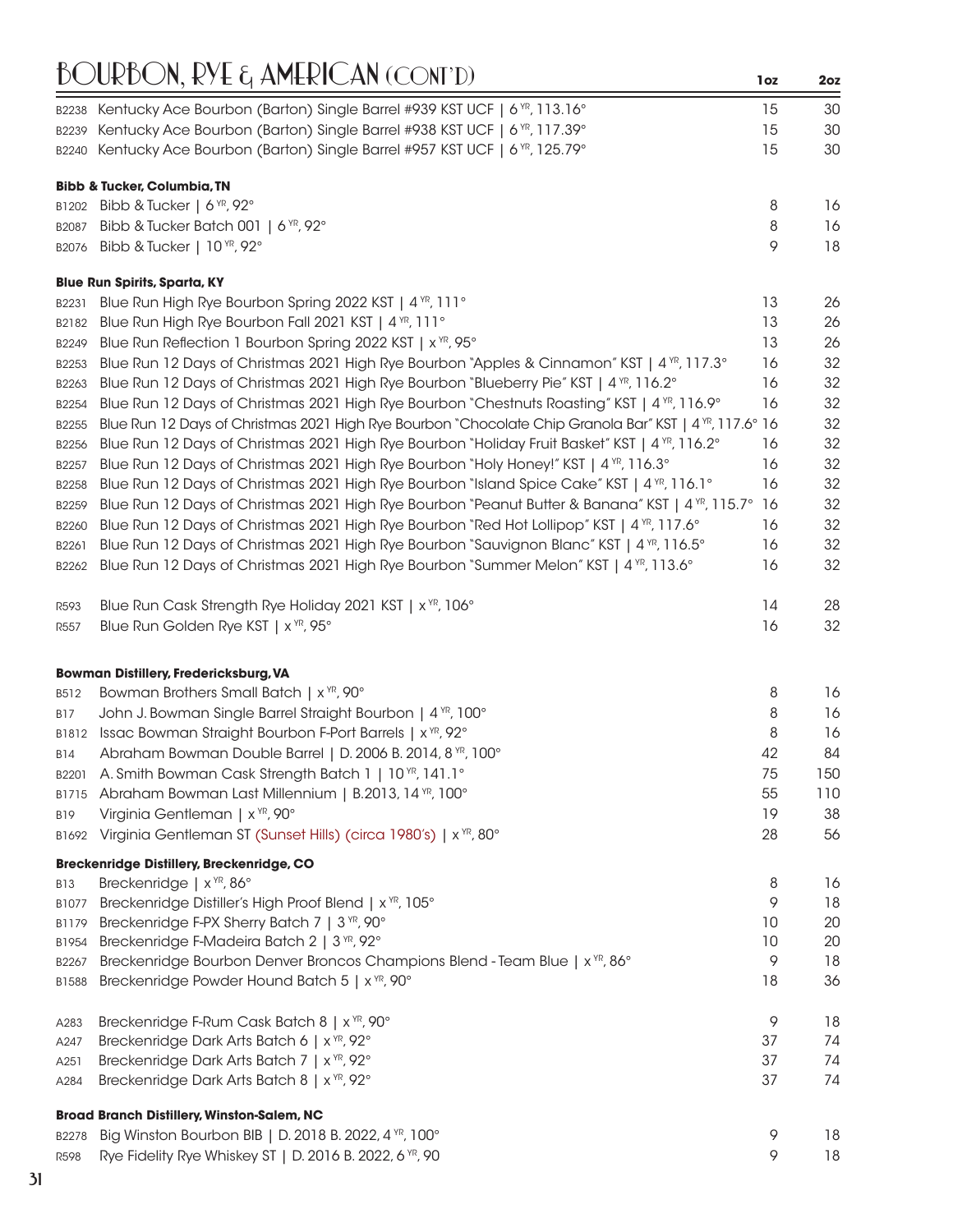|                  | <b>Brown-Forman Distillery, Louisville, KY</b>                                                            |     |     |
|------------------|-----------------------------------------------------------------------------------------------------------|-----|-----|
| B959             | Old Forester Signature KST   x <sup>YR</sup> , 100°                                                       | 8   | 16  |
| B1145            | Old Forester Statesman KST   x <sup>YR</sup> , 95°                                                        | 9   | 18  |
| B1022            | Old Forester 1870 KST   x <sup>YR</sup> , 90°                                                             | 8   | 16  |
| B667             | Old Forester 1897 BIB KST   x <sup>YR</sup> , 100°                                                        | 8   | 16  |
| B1018            | Old Forester 1920 Prohibition Style   x <sup>YR</sup> , 115°                                              | 11  | 22  |
| <b>B24</b>       | Old Forester 75th Anniversary of Repeal   x <sup>YR</sup> , 100°                                          | 20  | 40  |
| B2031            | Old Forester (Distilled 1970's)   x YR, 86°                                                               | 65  | 130 |
| B2032            | Old Forester BIB (Distilled 1970's)   x <sup>YR</sup> , 100°                                              | 75  | 150 |
| B1925            | Old Forester BIB (B.1979)   x <sup>YR</sup> , 100°                                                        | 75  | 150 |
| B1347            | Old Forester BIB (D.1972, B.1978)   6 YR, 100°                                                            | 85  | 170 |
| B2104            | Old Forester "Jack Rose/Cafe St. Ex" Single Barrel Barrel Strength KST   x <sup>YR</sup> , 129.7°         | 16  | 32  |
| B1899            | Old Forester "Jack Rose" Single Barrel Barrel Strength KST   x <sup>YR</sup> , 127.7°                     | 16  | 32  |
| B2248            | Old Forester "The Syndicate - The Handshake" Single Barrel Barrel Strength KST   x <sup>YP</sup> , 129.7° | 16  | 32  |
| B2265            | Old Forester "McClellan's Retreat" Single Barrel Barrel Strength KST   x <sup>YP</sup> , 134.0°           | 16  | 32  |
| B1909            | Old Forester 150th Anniversary Batch 01/03 KST   batch proof, x <sup>YR</sup> , 125.6°                    | 55  | 110 |
| B1910            | Old Forester 150th Anniversary Batch 02/03 KST   batch proof, x <sup>vR</sup> , 126.4°                    | 55  | 110 |
| B1911            | Old Forester 150th Anniversary Batch 03/03 KST   batch proof, x <sup>YR</sup> , 126.8°                    | 55  | 110 |
| B1885            | Old Forester Birthday Bourbon 2021 KST   10 YR, 98°                                                       | 75  | 150 |
| B927             | Old Forester Birthday Bourbon 2016 KST   12 YR, 97°                                                       | 85  | 170 |
| B33              | Old Forester Birthday Bourbon 2014 KST   12 YR, 97°                                                       | 90  | 180 |
| B732             | Old Forester Birthday Bourbon 2012 KST   12 YR, 97°                                                       | 90  | 180 |
| B2273            | Old Forester Birthday Bourbon 2011 KST   12 YP, 98°                                                       | 95  | 190 |
| B <sub>29</sub>  | Old Forester Birthday Bourbon 2010 KST   12 YR, 95°                                                       | 95  | 190 |
| B1492            | Old Forester Birthday Bourbon 2007 KST   12 YR, 94°                                                       | 100 | 200 |
| B1971            | Cooper's Craft KST   x <sup>YR</sup> , 82.2°                                                              | 8   | 16  |
| R335             | Old Forester Rye KST   x <sup>YR</sup> , 100°                                                             | 7   | 14  |
| R572             | Old Forester Single Barrel Barrel Strength Rye KST   x <sup>vR</sup> , 128.1°                             | 15  | 30  |
| R <sub>253</sub> | Rittenhouse Rye (DSP-354) (circa 1990's) BIB ST   x <sup>YR</sup> , 100°                                  | 28  | 56  |
|                  | <b>Buffalo Trace Distillery, Frankfort, KY</b>                                                            |     |     |
| B34              | Ancient Age KST   2 <sup>YR</sup> , 80°                                                                   | 6   | 12  |
| <b>B37</b>       | Ancient Ancient Age 10 Star KST   x <sup>YR</sup> , 90°                                                   | 8   | 16  |
|                  | B1613 Ancient Age BIB KST   x <sup>YR</sup> , 100°                                                        | 30  | 60  |
| B980             | Ancient Ancient Age "The Party Source" Private Barrel KST   10 YR, 86°                                    | 35  | 70  |
| B1797            | Ancient Ancient Age (circa 1970's) KST   10 YR, 86°                                                       | 45  | 90  |
| B1969            | Benchmark Old No. 8 KST   x <sup>YR</sup> , 80°                                                           | 6   | 12  |
| <b>B40</b>       | Benchmark Mcfee's KST   x <sup>YR</sup> , 80°                                                             | 7   | 14  |
| B941             | Benchmark Premium Bourbon KST   x <sup>YR</sup> , 80°                                                     | 12  | 24  |
| B1968            | Benchmark Single Barrel XO (circa 1980's) KST   x YR, 94°                                                 | 21  | 42  |
| B954             | Buffalo Trace KST   x <sup>YR</sup> , 90°                                                                 | 10  | 20  |
| B2220            | Buffalo Trace "Jack Rose 2021" Single Barrel KST   8 YR, 90°                                              | 11  | 22  |
|                  | B2242 Buffalo Trace "Drammers #58" Single Barrel KST   x <sup>YR</sup> , 90°                              | 11  | 22  |
| B1801            | Buffalo Trace "Park Plaza" Single Barrel KST   8 YR, 90°                                                  | 13  | 26  |
|                  | B1313 Buffalo Trace "Bourbon Community Roundtable" Single Barrel KST   x <sup>YR</sup> , 90°              | 14  | 28  |

| KEY<br>$\widetilde{H}$ | ADR<br>$ACE$ <sup>D</sup><br>D.<br>CC<br>СH<br><b>CK</b> | A.D. Rattrav<br>Additional Cask Enhanced<br><b>Bottled</b><br>Connoisseur's Choice<br>Chieftain's<br>Cask Number | u<br><b>DD</b><br>$\mathbf{D}$<br>DM<br>DεM<br>DI | Cask and Thistle<br><b>Distilled</b><br>Douglas Drumlanrig<br>Distiller's Edition<br>Double Matured<br>D&M Wine and Spirits<br>Duncan Taylor | ЕM<br>GεM<br>HB<br>КSТ<br>МC | <b>Exclusive Malts</b><br>Finished<br><b>First Edition</b><br>Gordon and MacPhail<br><b>Hart Brothers</b><br>Kentucky Straight<br>MacKillop's Choice | ОB<br>SCN<br>S۱<br><b>UCF</b><br><b>WG</b> | Official Bottling<br><b>Single Cask Nation</b><br>Scott's Selection<br>Straight<br><b>Signatory Vintage</b><br>Unchillfiltered<br><b>Whisky Galore</b> |
|------------------------|----------------------------------------------------------|------------------------------------------------------------------------------------------------------------------|---------------------------------------------------|----------------------------------------------------------------------------------------------------------------------------------------------|------------------------------|------------------------------------------------------------------------------------------------------------------------------------------------------|--------------------------------------------|--------------------------------------------------------------------------------------------------------------------------------------------------------|
|                        | <b>CS</b>                                                | Cask Strength                                                                                                    |                                                   |                                                                                                                                              | <b>MM</b>                    | <b>Murray McDavid</b>                                                                                                                                | <b>Yyp</b>                                 | No age statement                                                                                                                                       |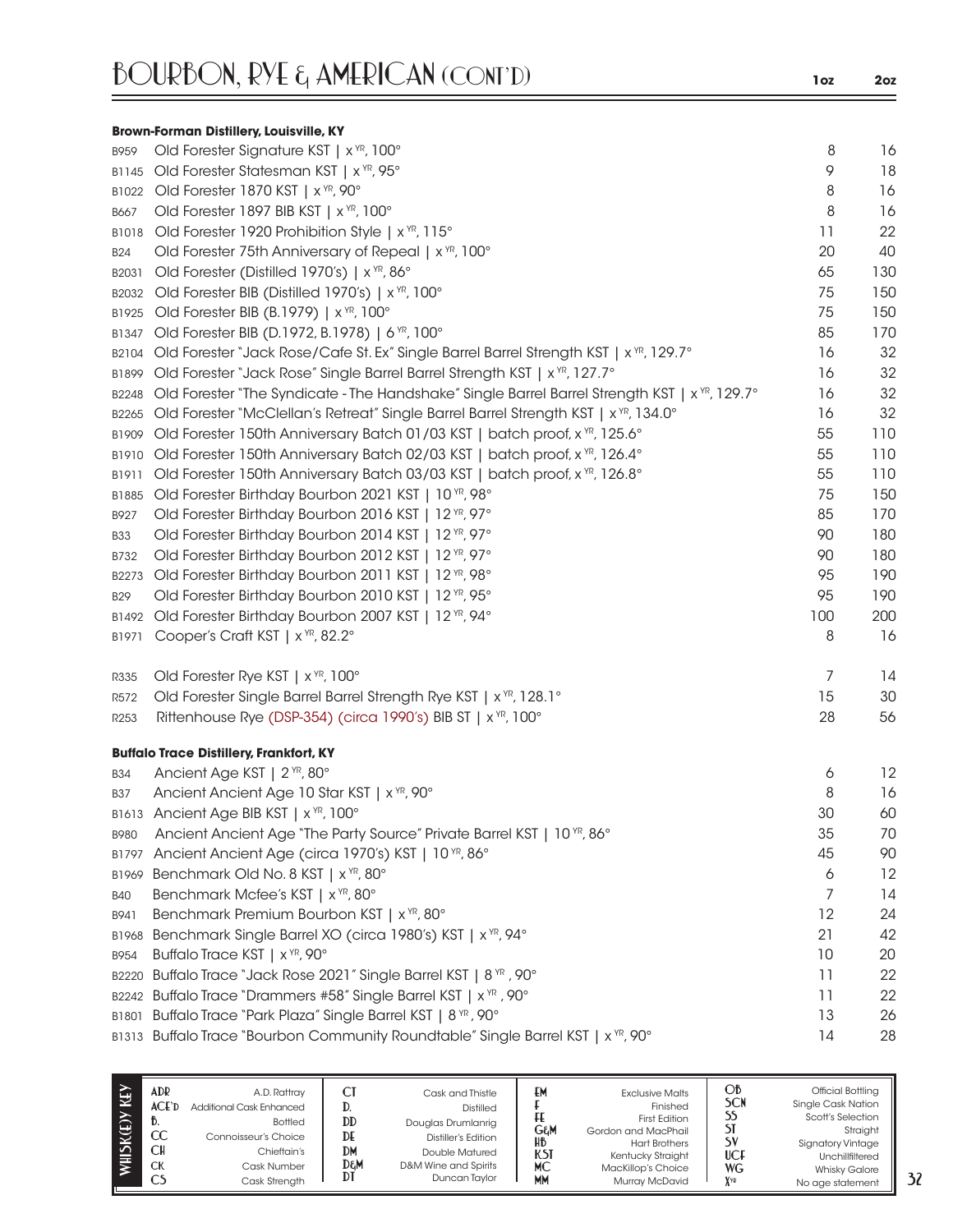|                  | B1949 Buffalo Trace Kosher Wheat Recipe KST   x <sup>YR</sup> , 94°                                 | 14  | 28  |
|------------------|-----------------------------------------------------------------------------------------------------|-----|-----|
| B2054            | Buffalo Trace Kosher Rye Recipe KST   x <sup>YR</sup> , 94°                                         | 14  | 28  |
| R522             | Buffalo Trace Kosher Straight Rye KST   x <sup>YR</sup> , 94°                                       | 12  | 24  |
| B47              | Buffalo Trace Experimental Made with Oats   D. 2002, 9 YR 5 MOS, 90°                                | 25  | 50  |
| B48              | Buffalo Trace Experimental Made with Rice   D. 2002, 9 YR 5 MOS, 90°                                | 25  | 50  |
| B1105            | Buffalo Trace Experimental Organic 6 Grain   D. 2010, 7 YR 1 MOS, 90°                               | 45  | 90  |
| B893             | Buffalo Trace Experimental 30 Minute Infrared Light Wave Barrels   D. 2009, 6 YR 5 MOS, 90°         | 45  | 90  |
| B1481            | Buffalo Trace Experimental 1993 Double Barreled   16 <sup>vR</sup> 5 <sup>MOS</sup> , 90°           | 75  | 150 |
| B2098            | Buffalo Trace Experimental Seasoned Staves - 36 Months   9 <sup>YR</sup> , 90°                      | 35  | 70  |
| B1421            | Buffalo Trace Experimental French Oak Head Aged   10 YR, 90°                                        | 45  | 90  |
| B2095            | Buffalo Trace Experimental 100% French Oak Barrel Aged   D. 2005, 10 YR, 90°                        | 45  | 90  |
| B1438            | Buffalo Trace Experimental #7 Heavy Char   D. 1997, 15 YR 9 MOS, 90°                                | 35  | 70  |
| B46              | Buffalo Trace Experimental Hot Box Toasted   16 YR 8 MOS, 90°                                       | 75  | 150 |
| <b>B53</b>       | Buffalo Trace Experimental 12 Year Old Wheated Bourbon from Floor #1   12 <sup>YR</sup> 6 MOS, 90°  | 45  | 90  |
| B2070            | Buffalo Trace Experimental 12 Year Old Wheated Bourbon from Floor #5   12 <sup>YR</sup> 6 MOS, 90°  | 45  | 90  |
|                  | B2096 Buffalo Trace Experimental 12 Year Old Wheated Bourbon from Floor #9   12 YR 6 MOS, 90°       | 45  | 90  |
| B2097            | Buffalo Trace Experimental Wheat 125   11 YR 7 MOS, 90°                                             | 45  | 90  |
| B49              | Buffalo Trace Experimental Rye Bourbon 90   11 YR 9 MOS, 90°                                        | 45  | 90  |
| B <sub>52</sub>  | Buffalo Trace Experimental Rye Bourbon 105   11 YR 9 MOS, 90°                                       | 45  | 90  |
| B1489            | Buffalo Trace Experimental Rye Bourbon 115   11 YR 9 MOS, 90°                                       | 45  | 90  |
| B1486            | Buffalo Trace Experimental Rye Bourbon 125   11 YR 9 MOS, 90°                                       | 45  | 90  |
| <b>B61</b>       | Buffalo Trace Experimental Standard Stave Dry Time   15 YR 7 MOS, 90°                               | 45  | 90  |
|                  | B1483 Buffalo Trace Experimental 15 Year Old Extended Stave Dry Time   15 YRS 7 MOS, 90°            | 45  | 90  |
| B2117            | Buffalo Trace Single Oak Project Barrel 25   x YR, 90°                                              | 29  | 58  |
|                  | B1833 Buffalo Trace Single Oak Project Barrel 67   x <sup>YR</sup> , 90°                            | 29  | 58  |
|                  | B1633 Buffalo Trace Single Oak Project Barrel 68   x <sup>YR</sup> , 90°                            | 29  | 58  |
|                  | B1645 Buffalo Trace Single Oak Project Barrel 83   x <sup>YR</sup> , 90°                            | 29  | 58  |
| B2011            | Buffalo Trace Single Oak Project Barrel 106   x <sup>YR</sup> , 90°                                 | 29  | 58  |
|                  | B1634 Buffalo Trace Single Oak Project Barrel 132   x <sup>YR</sup> , 90°                           | 29  | 58  |
|                  | B1834 Buffalo Trace Single Oak Project Barrel 136   x <sup>YR</sup> , 90°                           | 29  | 58  |
|                  | B1635 Buffalo Trace Single Oak Project Barrel 159   x <sup>YR</sup> , 90°                           | 29  | 58  |
|                  | B1318 Buffalo Trace Single Oak Project Barrel 163   x <sup>YR</sup> , 90°                           | 29  | 58  |
|                  | B1596 Buffalo Trace Single Oak Project Barrel 164   x <sup>YP</sup> , 90°                           | 29  | 58  |
|                  | B2241 Blanton's 2022 KST   x YR, 93°                                                                | 10  | 20  |
| B953             | Blanton's 2021 KST   x YR, 93°                                                                      | 10  | 20  |
| B2250            | Colonel E.H. Taylor Small Batch 2022 KST   x <sup>YR</sup> , 100°                                   | 11  | 22  |
| <b>B956</b>      | Colonel E.H. Taylor Small Batch 2021 KST   x <sup>YR</sup> , 100°                                   | 11  | 22  |
| B2246            | Colonel E.H. Taylor Small Batch 2019 KST   x <sup>YR</sup> , 100°                                   | 12  | 24  |
| B2226            | Colonel E.H. Taylor Small Batch 2017 KST   x <sup>YR</sup> , 100°                                   | 12  | 24  |
| B1074            | Colonel E.H. Taylor Four Grain BIB 2017 Limited Release   x <sup>YR</sup> , 100°                    | 95  | 190 |
| B831             | Colonel E.H. Taylor Seasoned Wood BIB 2016 Limited Release   x <sup>YR</sup> , 100°                 | 125 | 250 |
| R8               | Colonel E.H. Taylor Rye 2020 KST   x <sup>YR</sup> , 100°                                           | 13  | 26  |
| R532             | Colonel E.H. Taylor Rye 2016 KST   x <sup>YR</sup> , 100°                                           | 16  | 32  |
| R486             | Colonel E.H. Taylor Rye 2014 KST   x <sup>YR</sup> , 100°                                           | 17  | 34  |
| R <sub>554</sub> | Colonel E.H. Taylor Rye 2012 KST   x <sup>YR</sup> , 100°                                           | 18  | 36  |
| B957             | Eagle Rare KST   small batch, 10 YR, 90°                                                            | 12  | 24  |
| B2221            | Eagle Rare "Jack Rose 2021" Single Barrel KST   10 YR, 90°                                          | 14  | 28  |
| B2243            | Eagle Rare "Drammers #59" Single Barrel KST   10 YR, 90°                                            | 14  | 28  |
| B2107            | Eagle Rare Summer 2020 KST   17 YR, 101°                                                            | 95  | 190 |
| B128             | Eagle Rare Spring 2015 KST   17 YR, 90°                                                             | 125 | 250 |
| B958             | Elmer T. Lee KST   single barrel, x YR, 90°                                                         | 25  | 50  |
| B1951            | Elmer T. Lee "Schneider's of Capitol Hill" Single Barrel KST   single barrel, x <sup>yp</sup> , 90° | 50  | 100 |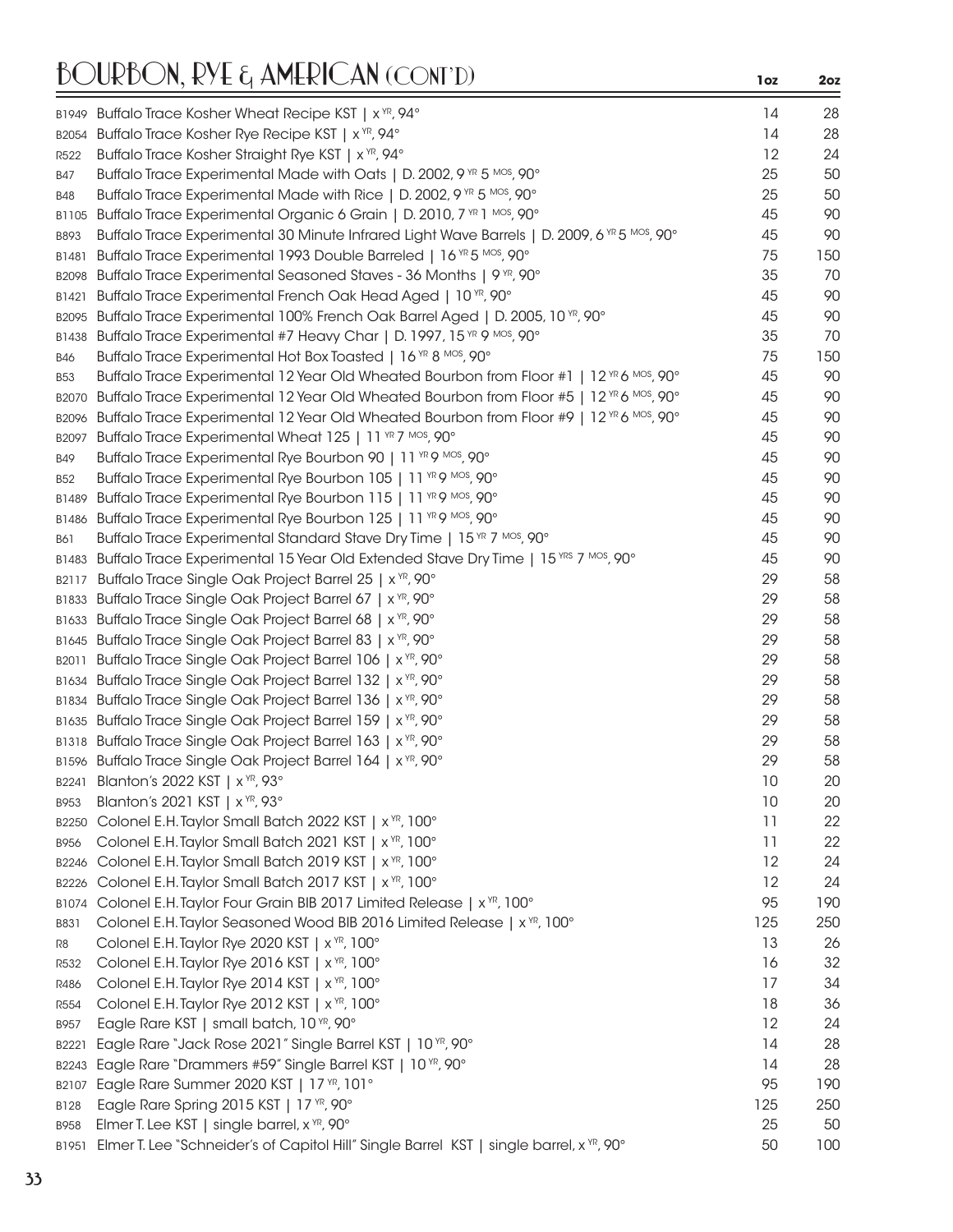|             | B1903 George T. Fall 2020 CS KST   15 YR 4 MO, 130.4°                                | 75  | 150 |
|-------------|--------------------------------------------------------------------------------------|-----|-----|
|             | B1624 George T. Stagg Fall 2019 KST   15 YR 3 MO, 116.9°                             | 70  | 140 |
|             | B1916 Stagg (Junior) 4th Release CS UCF KST   x <sup>YR</sup> , 132.2°               | 25  | 50  |
|             | B1976 Stagg (Junior) 7th Release CS UCF KST   x <sup>YR</sup> , 130.0°               | 25  | 50  |
| B2281       | Stagg (Junior) 10th Release CS UCF KST   x <sup>YR</sup> , 126.4°                    | 25  | 50  |
|             | B2162 Stagg (Junior) 16th Release CS UCF KST   x <sup>YR</sup> , 130.9°              | 25  | 50  |
|             | B2195 Stagg (Junior) 17th Release CS UCF KST   x <sup>YR</sup> , 128.7°              | 25  | 50  |
| B142        | Hancock Reserve 2019 KST   x YR, 88.9°                                               | 25  | 50  |
|             | B2136 Hancock Reserve 2014 KST   x <sup>YR</sup> , 88.9°                             | 30  | 60  |
|             | B2274 J.W. Dant (circa 1980's) (DSP-KY-113) BIB KST   x <sup>VR</sup> , 100°         | 55  | 110 |
|             | B1324 Old Charter KST   8 YR, 80°                                                    | 7   | 14  |
| <b>B151</b> | Old Charter (circa 1990's) KST   8 YR, 80°                                           | 10  | 20  |
| B2207       | Old Charter Ducks Unlimited KST  10 <sup>YR</sup> , 86°                              | 20  | 40  |
| B1614       | Old Charter 101 KST   x <sup>YR</sup> , 101°                                         | 28  | 56  |
| B154        | Old Charter The Classic 90 (circa 1990's) KST   12 YR, 90°                           | 55  | 110 |
| <b>B506</b> | Rock Hill Farms KST   single barrel, x YR, 100°                                      | 20  | 40  |
| B157        | Old Rip Van Winkle KST   10 YR, 107°                                                 | 42  | 84  |
| B1783       | Old Rip Van Winkle (Distilled 2000's) Batch no. A062G KST   10 YR, 107°              | 50  | 100 |
| B161        | Van Winkle Family Reserve Lot B KST   12 YR, 90.4°                                   | 69  | 138 |
| <b>B158</b> | Pappy Van Winkle Family Reserve KST   15 YR, 107°                                    | 135 | 270 |
| B159        | Pappy Van Winkle Family Reserve KST   20 YR, 90.4°                                   | 225 | 450 |
| B160        | Pappy Van Winkle Family Reserve KST   23 YR, 95.6°                                   | 325 | 650 |
| R9          | Sazerac Straight Rye KST   6 YR, 90°                                                 | 9   | 18  |
| <b>R588</b> | Sazerac Rye "Drammers #70" Single Barrel KST   6 YR, 90°                             | 13  | 26  |
| R576        | Sazerac Rye "Cox's & Evergreen" Single Barrel #048 KST   6 YR, 90°                   | 13  | 26  |
| R531        | Sazerac Summer 2020   18 YR, 90°                                                     | 95  | 190 |
| R154        | Sazerac Spring 2014   18 YR, 90°                                                     | 105 | 210 |
| R15         | Van Winkle Family Reserve Rye KST   13 YR, 95.6°                                     | 150 | 300 |
| B2211       | Old Weller Antique (Pre-2016) KST   x <sup>YR</sup> , 107°                           | 25  | 50  |
| B162        | Weller Special Reserve KST   x YR, 90°                                               | 12  | 24  |
| B155        | Weller Antique KST   x <sup>YR</sup> , 107°                                          | 15  | 30  |
| B2264       | Weller Antique "1789b Spring 2018" Single Barrel KST   x <sup>YR</sup> , 107°        | 19  | 38  |
|             | B1915 Weller Full Proof KST   x <sup>YR</sup> , 114°                                 | 23  | 46  |
|             | B2252 Weller Full Proof "Washington DC" Single Barrel KST   x <sup>YR</sup> , 114°   | 23  | 46  |
|             | B2132 Weller Full Proof "Allview Liquors" Single Barrel KST   x <sup>VR</sup> , 114° | 23  | 46  |
| B164        | Weller KST   12 YR, 90°                                                              | 30  | 60  |
|             | B1786 W. L. Weller (Old Packaging) KST   12 YR, 90°                                  | 32  | 64  |
|             | B1918 Weller Single Barrel KST   x <sup>YR</sup> , 97°                               | 49  | 98  |
|             | B2173 Weller C.Y.P.B. 2021 KST   x <sup>YR</sup> , 95°                               | 79  | 158 |
|             | B2108 William Larue Weller Summer 2020 KST   12 YR, 134.5°                           | 95  | 190 |
|             | B2197 William Larue Weller Fall 2018 KST   12 YR, 125.7°                             | 105 | 210 |
|             | B1979 William Larue Weller Fall 2012 KST   12 YR, 123.4°                             | 105 | 210 |
|             | <b>Bulleit Distillery, Louisville, KY</b>                                            |     |     |

| F19        | Bulleit KST   $\times$ $YR$ , 90 $^{\circ}$    | 14 |
|------------|------------------------------------------------|----|
| <b>F31</b> | Bulleit Rye ST   $\times$ $YR$ , 90 $^{\circ}$ | 14 |
|            | B170 Bulleit KST   $10^{y_R}$ , 90 $^{\circ}$  | 16 |

| WHISK(E)Y KEY | ADR<br>$ACE$ <sup>D</sup><br>CC<br>СH<br>CК<br>w | A.D. Rattray<br>Additional Cask Enhanced<br><b>Bottled</b><br>Connoisseur's Choice<br>Chieftain's<br>Cask Number<br>Cask Strength | DD<br>DE<br>DM<br>DεM | Cask and Thistle<br><b>Distilled</b><br>Douglas Drumlanrig<br>Distiller's Edition<br><b>Double Matured</b><br>D&M Wine and Spirits<br>Duncan Taylor | £۲<br>GεM<br>HB<br>KSI<br>МC<br><b>MM</b> | <b>Exclusive Malts</b><br>Finished<br><b>First Edition</b><br>Gordon and MacPhail<br><b>Hart Brothers</b><br>Kentucky Straight<br>MacKillop's Choice<br><b>Murray McDavid</b> | ОB<br><b>SCN</b><br><b>UCI</b><br><b>WG</b><br><b>Y</b> yp | Official Bottling<br><b>Single Cask Nation</b><br>Scott's Selection<br>Straight<br><b>Signatory Vintage</b><br>Unchillfiltered<br><b>Whisky Galore</b><br>No age statement |
|---------------|--------------------------------------------------|-----------------------------------------------------------------------------------------------------------------------------------|-----------------------|-----------------------------------------------------------------------------------------------------------------------------------------------------|-------------------------------------------|-------------------------------------------------------------------------------------------------------------------------------------------------------------------------------|------------------------------------------------------------|----------------------------------------------------------------------------------------------------------------------------------------------------------------------------|
|---------------|--------------------------------------------------|-----------------------------------------------------------------------------------------------------------------------------------|-----------------------|-----------------------------------------------------------------------------------------------------------------------------------------------------|-------------------------------------------|-------------------------------------------------------------------------------------------------------------------------------------------------------------------------------|------------------------------------------------------------|----------------------------------------------------------------------------------------------------------------------------------------------------------------------------|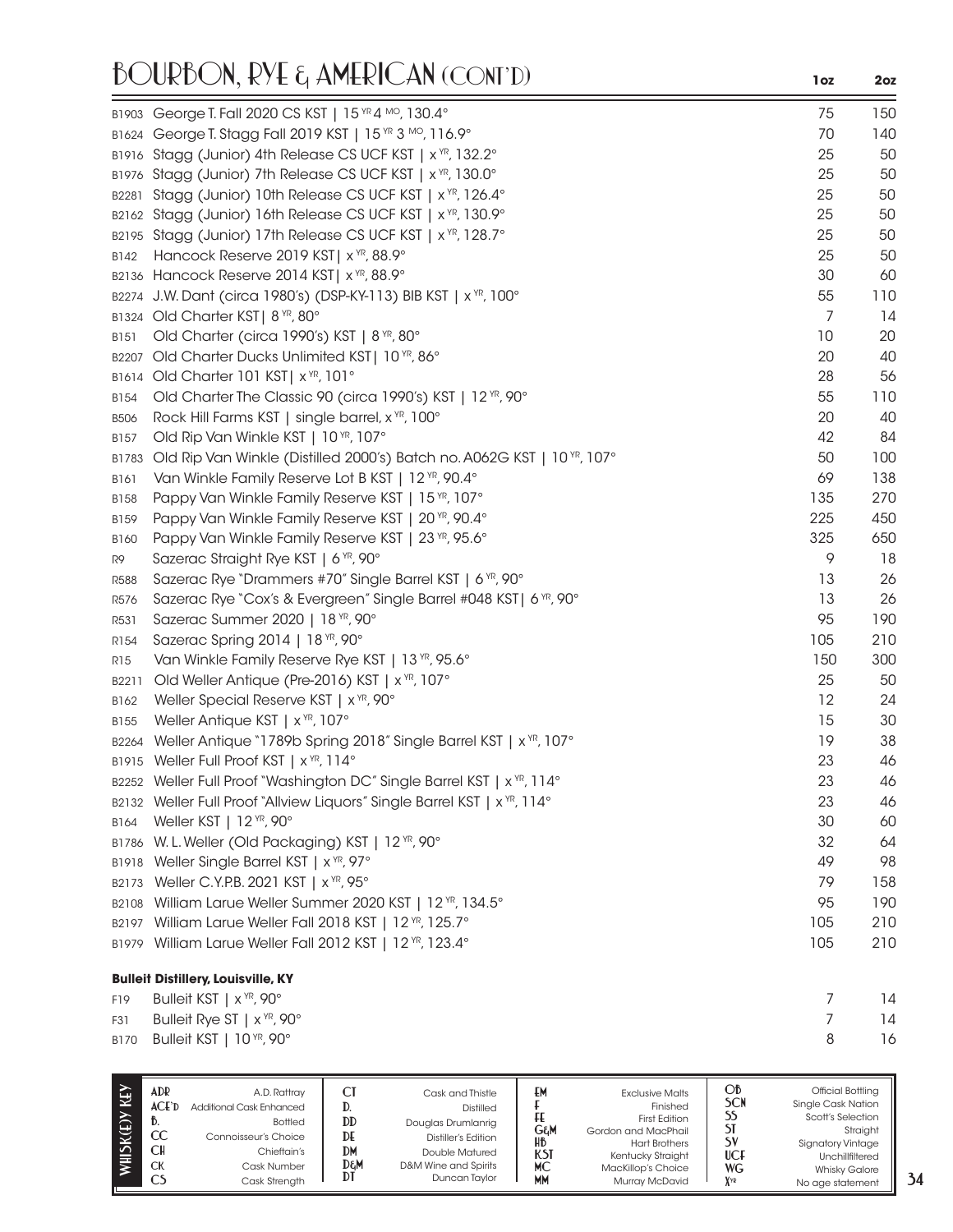|                | B1695 Bulleit Blender's Select 001 KST   x <sup>YR</sup> , 100°                                                                                              | 8        | 16       |
|----------------|--------------------------------------------------------------------------------------------------------------------------------------------------------------|----------|----------|
| B841           | Bulleit Barrel Proof KST   x <sup>YR</sup> , 119°                                                                                                            | 13       | 26       |
|                | B1837 Bulleit Barrel Proof "Toddy's" Single Barrel UCF KST   x <sup>VR</sup> , 104°                                                                          | 13       | 26       |
|                |                                                                                                                                                              |          |          |
| DSP-KY-113     |                                                                                                                                                              |          |          |
| <b>B171</b>    | Bulleit Thoroughbred (Frankfort Edition) BIB KST   x <sup>YR</sup> , 100°                                                                                    | 75       | 150      |
|                | <b>Castle &amp; Key Distillery, Frankfort, KY</b>                                                                                                            |          |          |
| R544           | Restoration Rye 2020 Batch 1   3 <sup>YR</sup> , 103°                                                                                                        | 10       | 20       |
|                | <b>Catoctin Creek Distillery, Loudon Co.VA</b>                                                                                                               |          |          |
| R429           | Catoctin Creek Barrel Select Rye "#InThisTogether" UCF   x YR, 80°                                                                                           | 13       | 26       |
| R569           | Catoctin Creek "Pearson's Wine & Spirits" Barrel Select Rye UCF   x YR, 92°                                                                                  | 13       | 26       |
| R488           | Catoctin Creek Rabble Rouser BIB UCF   x <sup>YR</sup> , 100°                                                                                                | 14       | 28       |
|                |                                                                                                                                                              |          |          |
|                | <b>Charles Medley Distillery, Owensboro, KY</b>                                                                                                              |          |          |
| B174           | Old Medley Straight Bourbon KST   12 YR, 86.8°                                                                                                               | 9        | 18       |
| B175           | Wathen's Single Barrel KST  x <sup>YR</sup> , 94°                                                                                                            | 8        | 16<br>26 |
| B1691          | Medley "Jack Rose" Single Barrel KST   Barrel Proof, x YR, 127.41°                                                                                           | 13<br>14 | 28       |
| B2205          | Medley "Elizabethtown Bourbon Club" Single Barrel KST   Barrel Proof, x <sup>VR</sup> , 113.99°                                                              | 15       | 30       |
| B1199          | Wathen's Jack Rose Single Barrel KST   Barrel Proof, x YR, 118.6°<br>Wathen's Jack Rose Single Barrel Barrel #2 KST   Barrel Proof, x <sup>YR</sup> , 126.2° | 15       | 30       |
| B1422<br>B1830 | Wathen's Jack Rose Single Barrel #3 KST   Barrel Proof, x <sup>YR</sup> , 115.39°                                                                            | 15       | 30       |
| B1244          | Medley Family Private Selection Barrel #1 "John"   x YR, 128.4°                                                                                              | 20       | 40       |
| B1097          | Medley Family Private Selection Barrel #2 "Grace"   x YR, 127.8°                                                                                             | 20       | 40       |
| B1099          | Medley Family Private Selection Barrel #4 "R. Wathen"   x YR, 129.5°                                                                                         | 20       | 40       |
| B1100          | Medley Family Private Selection Barrel #5 "Daniel"   x YR, 128.2°                                                                                            | 20       | 40       |
| B1101          | Medley Family Private Selection Barrel #6 "Mary"   x YR, 130.0°                                                                                              | 20       | 40       |
| B1103          | Medley Family Private Selection Barrel #8 "Samuel"   x YR, 128.7°                                                                                            | 20       | 40       |
| B1104          | Medley Family Private Selection Barrel #10 "Samuel"   x YR, 129.5°                                                                                           | 20       | 40       |
| B1210          | Medley Family Private Selection Barrel #11 "Thos"   x YR, 128.7°                                                                                             | 20       | 40       |
|                |                                                                                                                                                              |          |          |
|                | Corner Creek Distillery Co., Bardstown, KY                                                                                                                   |          |          |
| <b>B540</b>    | Corner Creek   8 YR, 88°                                                                                                                                     | 18       | 36       |
|                | <b>Domaine Charbay Distillers, Ukiah, CA</b>                                                                                                                 |          |          |
| A265           | Charbay Hop Flavored Whiskey Release #2   D. 1999 B. 2007, 8 YR, 110°                                                                                        | 39       | 78       |
|                | <b>Early Times Distillery, Shively, KY</b>                                                                                                                   |          |          |
|                | B1590 Early Times BIB KST   x YR, 100°                                                                                                                       | 8        | 16       |
| B188           | 354 Bourbon KST   x YR, 80°                                                                                                                                  | 10       | 20       |
| A255           | Early Times Kentucky Whiskey   x <sup>YR</sup> , 80°                                                                                                         | 6        | 12       |
|                |                                                                                                                                                              |          |          |
| R439           | Far North Spirits, Hallock, MN<br>Roknar Maryland-Style Rye   x <sup>YR</sup> , 94°                                                                          | 7        | 14       |
| R440           | Roknar Cognac Cask Finish Rye   x YR, 94°                                                                                                                    | 8        | 16       |
| R441           | Roknar Sauternes Cask Finish Rye   x <sup>YR</sup> , 94°                                                                                                     | 8        | 16       |
| R442           | Roknar Rye Seed Vault Series: Dylan   1 YR, 94°                                                                                                              | 11       | 22       |
| R443           | Roknar Rye Seed Vault Series: Oklon   1 YR, 94°                                                                                                              | 11       | 22       |
| R445           | Roknar Rye Seed Vault Series: Wheeler   1 YR, 94°                                                                                                            | 11       | 22       |
| R518           | Roknar Rye Lanterna Single Barrel F-Sherry ck 19-0048   D. 2019, x YR, 94°                                                                                   | 8        | 16       |
|                |                                                                                                                                                              |          |          |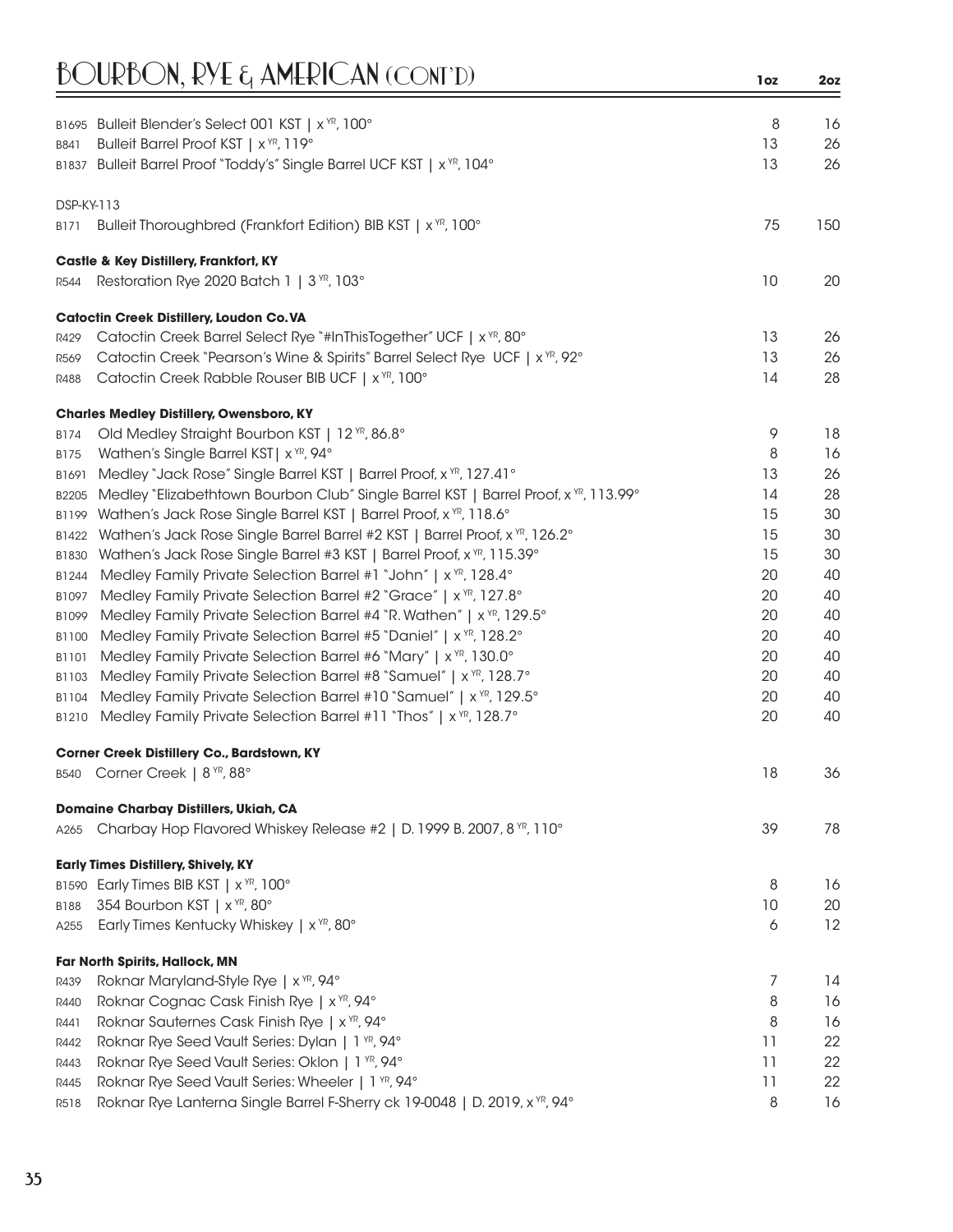|                   | <b>BOURBON, RYE &amp; AMERICAN (CONT'D)</b>                                                                    | 1oz | 2oz |
|-------------------|----------------------------------------------------------------------------------------------------------------|-----|-----|
|                   | FEW Spirits, Evanston, IL                                                                                      |     |     |
| B192              | FEW Bourbon   x <sup>YR</sup> , 93°                                                                            | 7   | 14  |
| F <sub>25</sub>   | FEW Jack Rose Single Barrel CS ST   x <sup>YR</sup> , 124.4°                                                   | 18  | 36  |
|                   | B2048 FEW Single Barrel Bourbon   x <sup>YR</sup> , 101°                                                       | 8   | 16  |
|                   | B2049 FEW 'Cold Cut' Bourbon with Cold Brew Coffee   x <sup>YR</sup> , 93°                                     | 7   | 14  |
| R158              | FEW Rye Whiskey   x <sup>YR</sup> , 93°                                                                        | 7   | 14  |
| R <sub>5</sub> 14 | FEW Single Barrel Rye Whiskey   x <sup>YR</sup> , 101°                                                         | 8   | 16  |
| R515              | FEW Immortals Rye Whiskey (Proofed with Eight Immortals Oolong Tea)   x <sup>YR</sup> , 93°                    | 8   | 16  |
| A300              | FEW American Whiskey ST   x <sup>YR</sup> , 93°                                                                | 7   | 14  |
| A182              | FEW Delilah's 23 <sup>RD</sup> Anniversary   x <sup>YR</sup> , 100°                                            | 10  | 20  |
|                   | Firestone & Robertson Distilling Co., Fort Worth, TX                                                           |     |     |
|                   | B2079 TX Bourbon   x <sup>YR</sup> , 90°                                                                       | 7   | 14  |
|                   | B2080 TX Bourbon F-PX Sherry Cask   x YR, 101.6°                                                               | 9   | 18  |
|                   | B2081 TX Bourbon F-Port Cask   x <sup>YR</sup> , 101.6°                                                        | 9   | 18  |
|                   | B2082 TX Bourbon Barrel Proof   4 <sup>YR</sup> , 127.2°                                                       | 10  | 20  |
|                   | B2196 TX Bourbon Barrel Proof F-Cognac Cask   x <sup>YR</sup> , 101.6°                                         | 9   | 18  |
|                   | Four Roses Distillery, Lawrenceburg, KY                                                                        |     |     |
| <b>B196</b>       | Four Roses KST   "yellow label", x YR, 80°                                                                     | 7   | 14  |
| B991              | Four Roses KST   small batch, x <sup>YR</sup> , 90°                                                            | 7   | 14  |
| F <sub>2</sub> 1  | Four Roses KST   single barrel, x YR, 100°                                                                     | 7   | 14  |
|                   | B1509 Four Roses Small Batch Select KST UCF   x <sup>YR</sup> , 104°                                           | 13  | 26  |
|                   | B1709 Four Roses Fine Old KST   x <sup>YR</sup> , 80°                                                          | 15  | 30  |
|                   | B1113 Four Roses LE 2017 KST AI Young 50™ Anniversary   small batch, 12-23 YR Mashbills, 107.6°                | 166 | 332 |
|                   | B1198 Four Roses Limited Edition 2017 KST   small batch, 12 - 15 YR Mashbills, 107.8°                          | 35  | 70  |
| B931              | Four Roses Limited Edition 2016 KST   small batch, 12 - 16 YR Mashbills, 110.2°                                | 40  | 80  |
| <b>B737</b>       | Four Roses Limited Edition 2015 KST   small batch, 11 - 16 YR Mashbills, 108.6°                                | 45  | 90  |
| <b>B206</b>       | Four Roses Limited Edition 2014 KST   small batch, 9 - 13 YR Mashbills, 111.8°                                 | 45  | 90  |
| <b>B201</b>       | Four Roses 125th Anniversary Barrel Strength 2013 KST   small batch, 13 YR & 18 YR, 103.2°                     | 75  | 150 |
| <b>B205</b>       | Four Roses Limited Edition 2011 KST   small batch, 13 YR, 110.2°                                               | 75  | 150 |
|                   | B1727 Four Roses Limited Edition 2010 KST   OESF   small batch, 10-15 YR Mashbills, 110.2°                     | 80  | 160 |
| B202              | Four Roses Mariage Barrel Strength 2008 KST   single barrel, x <sup>vR</sup> , 107.8°                          | 136 | 272 |
| B874              | Four Roses Barrel Strength 2016 KST   Elliot's Select OESK, single barrel, 14 YR, 112.2°                       | 35  | 70  |
| <b>B208</b>       | Four Roses Barrel Strength 2014 KST   OESF, single barrel, 11 YR, 119°                                         | 37  | 74  |
| B1353             | Four Roses Barrel Strength 2012 KST   OESK, single barrel, 12 YR, 105.4°                                       | 40  | 80  |
| B1094             | Four Roses Barrel Strength 2011 KST   OBSQ, single barrel, 12 YR, 114.6°                                       | 40  | 80  |
| B203              | Four Roses Barrel Strength 2009 KST   single barrel, 11 YR, 113.8°                                             | 40  | 80  |
| <b>B200</b>       | Four Roses 120th Anniversary KST   single barrel, 12 YR, 109.8°                                                | 75  | 150 |
| B1349             | Four Roses LE 2010 100th Anniversary   OBSV   17 YR, 115.6°                                                    | 70  | 140 |
| B981              | Four Roses Secretariat Triple Crown 40th Anniversary KST   x <sup>YR</sup> , 100°                              | 75  | 150 |
|                   | B1856 Four Roses "Gift Shop"   OBSO   single barrel, 9 YR 6 MO, 110.0°                                         | 13  | 26  |
| <b>B855</b>       | Four Roses "Gift Shop"   OBSF   single barrel, B. 2014, 11 YR 2 MO, 120.0°                                     | 20  | 40  |
|                   | B2160 Four Roses "Prestige Ledroit"   OBSK   single barrel, barrel proof, 10 YR 2 MO, 115.0°                   | 13  | 26  |
|                   | B2127 Four Roses "Allview Liquors 5th Ed. - Disputed"   OESO   single barrel, barrel proof, 9 VR 11 MO, 124.6° | 13  | 26  |
|                   | B1726 Four Roses "Potomac Wines & Spirits"   OESF   single barrel, barrel proof, 12 VR 3 MO, 107.2°            | 20  | 40  |
|                   | B2020 Four Roses "Scofflaw"   OBSF   single barrel, barrel proof, 10 YR 9 MO, 126.2°                           | 18  | 36  |

| Ē | ADR<br>$ACF$ <sup>D</sup><br>CC<br>СH<br><b>CK</b><br>w | A.D. Rattrav<br>Additional Cask Enhanced<br><b>Bottled</b><br>Connoisseur's Choice<br>Chieftain's<br>Cask Number<br>Cask Strength | DD<br>DE<br>DM<br>Den<br>DI | Cask and Thistle<br><b>Distilled</b><br>Douglas Drumlanrig<br><b>Distiller's Edition</b><br>Double Matured<br>D&M Wine and Spirits<br>Duncan Taylor | £۲<br>GεM<br>HB<br>КSТ<br>МC<br>MM | <b>Exclusive Malts</b><br>Finished<br><b>First Edition</b><br>Gordon and MacPhail<br><b>Hart Brothers</b><br>Kentucky Straight<br>MacKillop's Choice<br><b>Murray McDavid</b> | ОB<br>SCN<br>رر<br><b>UCE</b><br>WG<br><b>Y</b> yp | Official Bottling<br><b>Single Cask Nation</b><br>Scott's Selection<br>Straight<br><b>Signatory Vintage</b><br>Unchillfiltered<br><b>Whisky Galore</b><br>No age statement |
|---|---------------------------------------------------------|-----------------------------------------------------------------------------------------------------------------------------------|-----------------------------|-----------------------------------------------------------------------------------------------------------------------------------------------------|------------------------------------|-------------------------------------------------------------------------------------------------------------------------------------------------------------------------------|----------------------------------------------------|----------------------------------------------------------------------------------------------------------------------------------------------------------------------------|
|---|---------------------------------------------------------|-----------------------------------------------------------------------------------------------------------------------------------|-----------------------------|-----------------------------------------------------------------------------------------------------------------------------------------------------|------------------------------------|-------------------------------------------------------------------------------------------------------------------------------------------------------------------------------|----------------------------------------------------|----------------------------------------------------------------------------------------------------------------------------------------------------------------------------|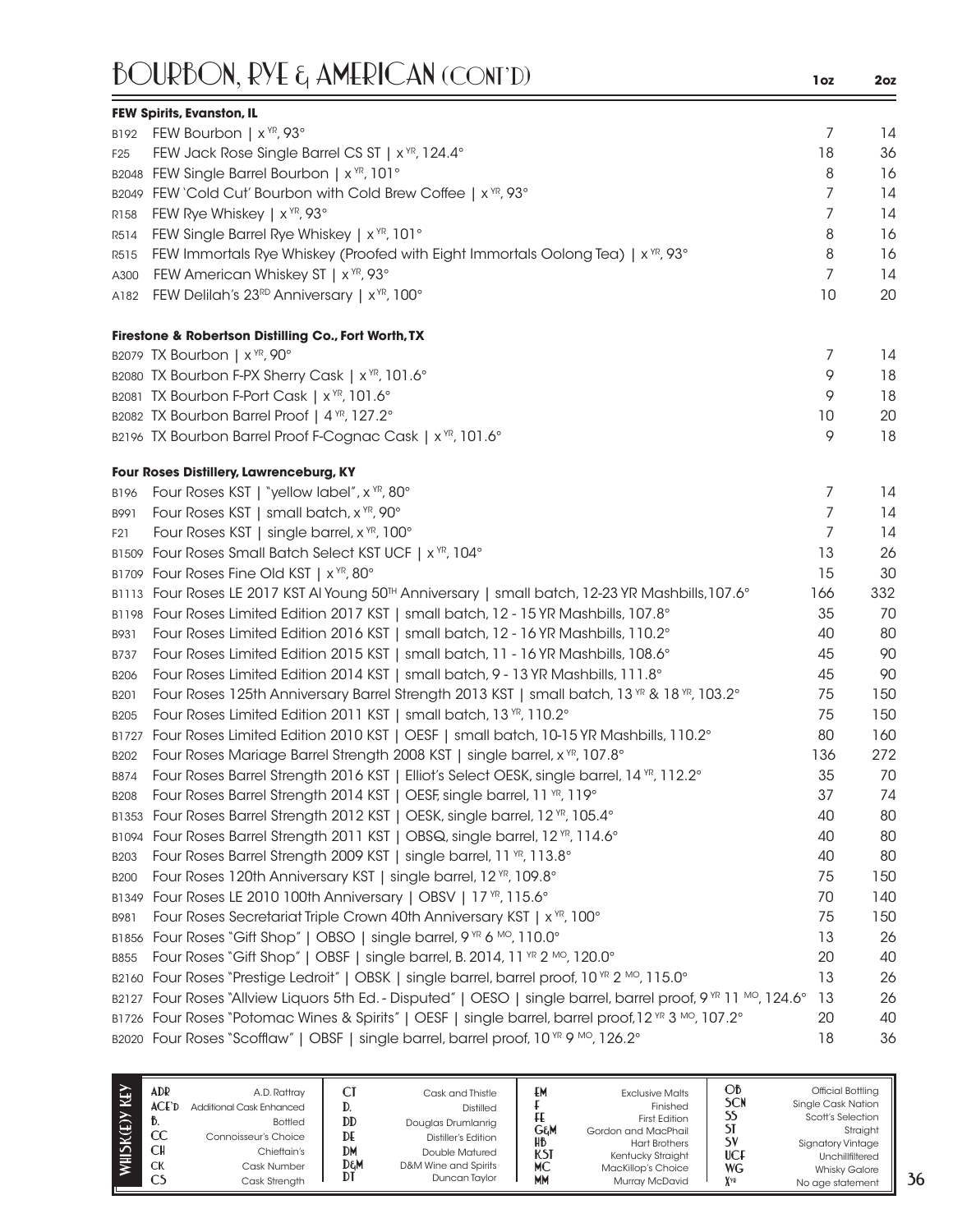| B1750 Four Roses "1789b - Tim Davis"   OESQ   single barrel, barrel proof, 9 YR 7 Mo, 115.8°                               | 20 | 40 |
|----------------------------------------------------------------------------------------------------------------------------|----|----|
| B1752 Four Roses "1789b - Paws & Claws - Pours for Pets #1"   OBSK   single barrel, 9 YR 5 Mo, 122.2°                      | 20 | 40 |
| B1753 Four Roses "1789b - MAWLS Selection"   OESK   single barrel, 10 YR, 117°                                             | 20 | 40 |
| B1759 Four Roses "1789b - MAWLS Selection #11"   OBSF   single barrel, 11 YR 3 MO, 114.2°                                  | 20 | 40 |
| B1762 Four Roses "Bob & Gabe - The Whiskey Apartment"   OESV   single barrel, 10 VR 4 MO, 114.6°                           | 20 | 40 |
| B1763 Four Roses "Park Avenue Liquor Shop"   OBSQ   single barrel, 8 $\frac{1000 \text{ N}}{11 \text{ N}}$ 111.4 $\degree$ | 20 | 40 |
| B1764 Four Roses "Bourbons Bistro"   OESK   single barrel, barrel proof, 10 YR 3 MO, 120.0°                                | 20 | 40 |
| B2140 Four Roses "BAR 19"   OBSF   single barrel, barrel proof, 9 YR 4 MO, 108.0°                                          | 20 | 40 |
| B1821 Four Roses "Icons 2015"   OBSF   single barrel, barrel proof, 11 YR 8 MO, 113.2°                                     | 39 | 78 |
| B1820 Four Roses "Icons 2015"   OBSK   single barrel, barrel proof, 12 YR 10 Mo, 118.2°                                    | 39 | 78 |
|                                                                                                                            |    |    |

| <b>DE</b><br>HSW | Lawrenceburg<br>High Corn Mash Bill<br>High Rye Mash Blll<br><b>Straight Whiskey</b> |  | Fruity<br>Spicy<br>Rich & Fruity<br>Floral<br>Herbal |  |
|------------------|--------------------------------------------------------------------------------------|--|------------------------------------------------------|--|
|------------------|--------------------------------------------------------------------------------------|--|------------------------------------------------------|--|

|                 | Frey Ranch, Fallon, TX                                                                            |    |    |
|-----------------|---------------------------------------------------------------------------------------------------|----|----|
|                 | B1263 Frey Ranch "Drammers #53" Single Barrel ST UCF   x <sup>YR</sup> , 117.12°                  | 13 | 26 |
|                 | <b>Garrison Brothers Distillery, Hye, TX</b>                                                      |    |    |
|                 | B1212 Garrison Brothers Cowboy Bourbon 2020   D. 2015 B. 2020, 5 YR, 133.9°                       | 30 | 60 |
|                 | George A. Dickel & Co., Cascade Hollow, TN                                                        |    |    |
| F32             | George Dickel Rye   x <sup>YR</sup> , 90°                                                         | 7  | 14 |
| T40             | George Dickel No.12   x <sup>YR</sup> , 90°                                                       | 7  | 14 |
| T6              | George Dickel Barrel Select Small Batch   x <sup>YR</sup> , 86°                                   | 7  | 14 |
| <b>T51</b>      | George Dickel   17 YR, 99°                                                                        | 25 | 50 |
|                 | George Washington's Distillery, Mount Vernon, VA                                                  |    |    |
| <b>R83</b>      | George Washington's Rye Whiskey   B. 2018, x YR, 86°                                              | 20 | 40 |
|                 | Grain and Barrel Spirits, Bardstown, KY                                                           |    |    |
|                 | B2215 Chicken Cock Barrel Proof KST   15 YR, 114°                                                 | 35 | 70 |
|                 | Heaven's Door Spirits, Nashville, TN                                                              |    |    |
|                 | B1511 Heaven's Door Tennessee Bourbon ST   x <sup>YR</sup> , 90°                                  | 9  | 18 |
| R311            | Heaven's Door Rye F- French Oak ST   x <sup>YR</sup> , 92°                                        | 9  | 18 |
| A318            | Heaven's Door Double Barrel Whiskey ST   x <sup>YR</sup> , 100°                                   | 8  | 16 |
|                 | Heaven Hill Distillers Inc., Louisville, KY                                                       |    |    |
| A117            | Bernheim Original Wheat Whiskey   7 YR, 90°                                                       | 9  | 18 |
| F <sub>22</sub> | Elijah Craig KST   small batch, x YR, 94°                                                         | 7  | 14 |
| R476            | Elijah Craig Rye KST   x YR, 94°                                                                  | 8  | 16 |
| B1891           | Elijah Craig Toasted Barrel Bourbon KST   x <sup>YR</sup> , 94°                                   | 15 | 30 |
| B1251           | Elijah Craig Barrel Select KST   x <sup>YR</sup> , 125°                                           | 18 | 36 |
| B2216           | Elijah Craig "Allview Liquors" Single Barrel KST   12 YR, 94°                                     | 9  | 18 |
| B1839           | Elijah Craig "Toddy's Liquors" Single Barrel KST   x YR, 94°                                      | 20 | 40 |
| B1787           | Elijah Craig "Shawan Liquors" Single Barrel KST   12 YR, 94°                                      | 20 | 40 |
|                 | B1788 Elijah Craig "The Party Source" Single Barrel KST   12 YR, 94°                              | 20 | 40 |
|                 | B2212 Elijah Craig "Jack Rose - X Marked the Spot" Single Barrel KST   barrel proof, 9 YR, 130.7° | 14 | 28 |
| B624            | Elijah Craig KST   barrel proof, 12 YR, 139.8°                                                    | 25 | 50 |
| B982            | Elijah Craig KST   barrel proof, 12 YR, 139.4°                                                    | 25 | 50 |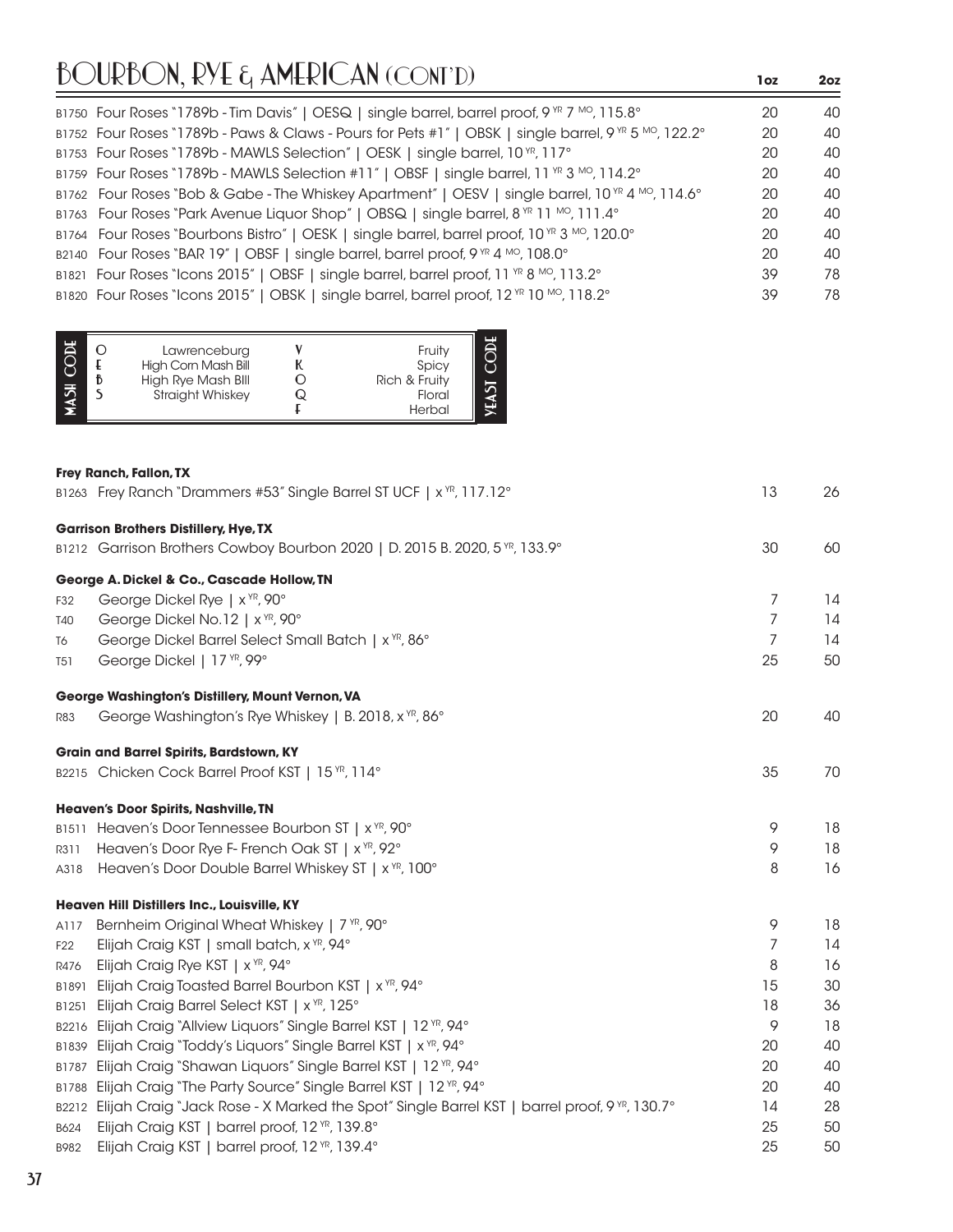|                  | B2282 Elijah Craig Batch B522 KST   barrel proof, 12 YR, 121°                                                                                          | 14       | 28       |
|------------------|--------------------------------------------------------------------------------------------------------------------------------------------------------|----------|----------|
| B2176            | Elijah Craig Batch C921 KST   barrel proof, 12 YR, 120.2°                                                                                              | 14       | 28       |
| B2230            | Elijah Craig Batch B521 KST   barrel proof, 12 YR, 118.2°                                                                                              | 14       | 28       |
| B2059            | Elijah Craig Batch A121 KST   barrel proof, 12 YR, 123.6°                                                                                              | 14       | 28       |
| B1520            | Elijah Craig Batch B519 KST   barrel proof, 12 YR, 122.2°                                                                                              | 16       | 32       |
| B1729            | Elijah Craig Batch A119 KST   barrel proof, 12 YR, 135.2°                                                                                              | 16       | 32       |
| B1381            | Elijah Craig Batch C918 KST   barrel proof, 12 YR, 131.4°                                                                                              | 16       | 32       |
| B1642            | Elijah Craig Batch A117 KST   barrel proof, 12 YR, 127.0°                                                                                              | 16       | 32       |
| B2147            | Elijah Craig (B. 2021) KST   single barrel, 18 YR, 90°                                                                                                 | 25       | 50       |
| B2099            | Elijah Craig (B. 2020) KST   single barrel, 18 YR, 90°                                                                                                 | 25       | 50       |
| B1730            | Elijah Craig (B. 2019) KST   single barrel, 18 YR, 90°                                                                                                 | 25       | 50       |
| B2003            | Elijah Craig (B. 2017) KST   single barrel, 18 YR, 90°                                                                                                 | 28       | 56       |
| B242             | Elijah Craig (Bardstown) KST   single barrel, B. 2011, 21 YR, 90°                                                                                      | 65       | 130      |
| B244             | Elijah Craig (Bardstown) KST   single barrel, B. 2017, 23 YR, 90°                                                                                      | 55       | 110      |
| B262             | Evan Williams Black Label KST   x <sup>YR</sup> , 86°                                                                                                  | 6        | 12       |
| B1285            | Evan Williams BIB   x <sup>YR</sup> , 100°                                                                                                             | 6        | 12       |
|                  | B2156 Evan Williams 1783 KST   x <sup>YR</sup> , 90°                                                                                                   | 8        | 16       |
| <b>B260</b>      | Evan Williams 1783 (Old Label) KST   x <sup>YR</sup> , 86°                                                                                             | 8        | 16       |
| B1167            | Evan Williams Master Blend KST   x YR, 90°                                                                                                             | 10       | 20       |
| B <sub>265</sub> | Evan Williams KST   12 YR, 101°                                                                                                                        | 18       | 36       |
| B669             | Evan Williams Black Label (Bardstown) KST   7 YR, 86°                                                                                                  | 14       | 28       |
|                  | B1119 Evan Williams BIB (Bardstown) KST   x <sup>YR</sup> , 100°                                                                                       | 27       | 56       |
|                  | B1454 Evan Williams "ABA 2019" Single Barrel Vintage 2011 KST   7 YR, 105°                                                                             | 13       | 26       |
|                  | B1731 Evan Williams "The Party Source" Single Barrel Vintage 2006 KST UCF   9 YR, 86.6°                                                                | 22       | 44       |
| B637             | Evan Williams Coopers & Cupids First Floor CS KST   D. 2005 B. 2015, 10 YR, 122.1°                                                                     | 29       | 58       |
| B2185            | Evan Williams Single Barrel Vintage 2013 KST   7 YR, 86.6°                                                                                             | 10       | 20       |
| B1958            | Evan Williams Single Barrel Vintage 2012 KST   7 YR, 86.6°                                                                                             | 10       | 20       |
| B2002            | Evan Williams Single Barrel Vintage 2007 KST   9 <sup>YR</sup> , 86.6°                                                                                 | 15       | 30       |
| <b>B258</b>      | Evan Williams Single Barrel Vintage 2003 KST   9 <sup>YR</sup> , 86.6°                                                                                 | 18       | 36       |
| B257             | Evan Williams Single Barrel Vintage 2002 KST   9 YR, 86.6°                                                                                             | 20       | 40       |
| B254             | Evan Williams Single Barrel Vintage 1999 KST   9 YR, 86.6°                                                                                             | 25       | 50       |
| B251             | Evan Williams Single Barrel Vintage 1996 (Bardstown) KST   9 YR, 86.6°                                                                                 | 28       | 56       |
| <b>B250</b>      | Evan Williams Single Barrel Vintage 1995 (Bardstown) KST   9 YR, 86.6°                                                                                 | 28       | 56       |
| B249             | Evan Williams Single Barrel Vintage 1994 (Bardstown) KST   9 YR, 86.6°                                                                                 | 28       | 56       |
|                  | B1615 Evan Williams Single Barrel Vintage 1989 (Bardstown) KST   9 <sup>VR</sup> , 86.6°                                                               | 40       | 80       |
| B1597            | Evan Williams Single Barrel Vintage 1986 (Bardstown) KST   9 YR, 86.6°                                                                                 | 49       | 98       |
| B267             | Fighting Cock KST   x <sup>YR</sup> , 103°                                                                                                             | 7        | 14       |
|                  | B2113 Five Brothers Bourbon KST   5 YR, 90°                                                                                                            | 11       | 22       |
|                  | B1803 Heaven Hill Old Style KST   6 YR, 90°                                                                                                            | 6        | 12       |
| <b>B608</b>      | Heaven Hill Old Style BIB KST   6 <sup>YR</sup> , 100°                                                                                                 | 17       | 34       |
|                  | B1922 Heaven Hill BIB KST   7 YR, 100°                                                                                                                 | 10       | 20       |
|                  | B1227 Heaven Hill Select Stock F-Fresh New Charred Oak KST   6 YR, 110.0°                                                                              | 35       | 70       |
| A215             | Heaven Hill Select Stock Corn Whiskey F-Wheat Whiskey Barrel KST   16 YR, 97° (American)                                                               | 35       | 70       |
| B2170            | Henry McKenna BIB KST   single barrel, D. 2011 B. 2021, 10 YR, 100°                                                                                    | 10       | 20       |
| B960             | Henry McKenna BIB KST   single barrel, D. 2010 B. 2020, 10 YR, 100°                                                                                    | 10       | 20       |
|                  | B1974 Henry McKenna BIB KST   single barrel, D. 2009 B. 2019, 10 YR, 100°<br>B2145 Henry McKenna BIB KST   single barrel, D. 2006 B. 2016, 10 YR, 100° | 10<br>12 | 20<br>24 |
|                  |                                                                                                                                                        |          |          |
|                  |                                                                                                                                                        |          |          |

| Î | ADR<br>ACFD<br>$_{\rm CC}$<br>СH<br><b>CK</b><br>w | A.D. Rattrav<br>Additional Cask Enhanced<br><b>Bottled</b><br>Connoisseur's Choice<br>Chieftain's<br>Cask Number<br>Cask Strength | J.<br>DD<br>DE<br>DM<br>DεM<br>DI | Cask and Thistle<br><b>Distilled</b><br>Douglas Drumlanrig<br><b>Distiller's Edition</b><br>Double Matured<br>D&M Wine and Spirits<br>Duncan Taylor | £۲<br>GεM<br>HB<br><b>KST</b><br>МC<br><b>MM</b> | <b>Exclusive Malts</b><br>Finished<br><b>First Edition</b><br>Gordon and MacPhail<br><b>Hart Brothers</b><br>Kentucky Straight<br>MacKillop's Choice<br><b>Murray McDavid</b> | ОB<br>SCN<br>S۱<br><b>UCF</b><br><b>WG</b><br><b>XYR</b> | Official Bottling<br>Single Cask Nation<br>Scott's Selection<br>Straight<br><b>Signatory Vintage</b><br>Unchillfiltered<br><b>Whisky Galore</b><br>No age statement |
|---|----------------------------------------------------|-----------------------------------------------------------------------------------------------------------------------------------|-----------------------------------|-----------------------------------------------------------------------------------------------------------------------------------------------------|--------------------------------------------------|-------------------------------------------------------------------------------------------------------------------------------------------------------------------------------|----------------------------------------------------------|---------------------------------------------------------------------------------------------------------------------------------------------------------------------|
|---|----------------------------------------------------|-----------------------------------------------------------------------------------------------------------------------------------|-----------------------------------|-----------------------------------------------------------------------------------------------------------------------------------------------------|--------------------------------------------------|-------------------------------------------------------------------------------------------------------------------------------------------------------------------------------|----------------------------------------------------------|---------------------------------------------------------------------------------------------------------------------------------------------------------------------|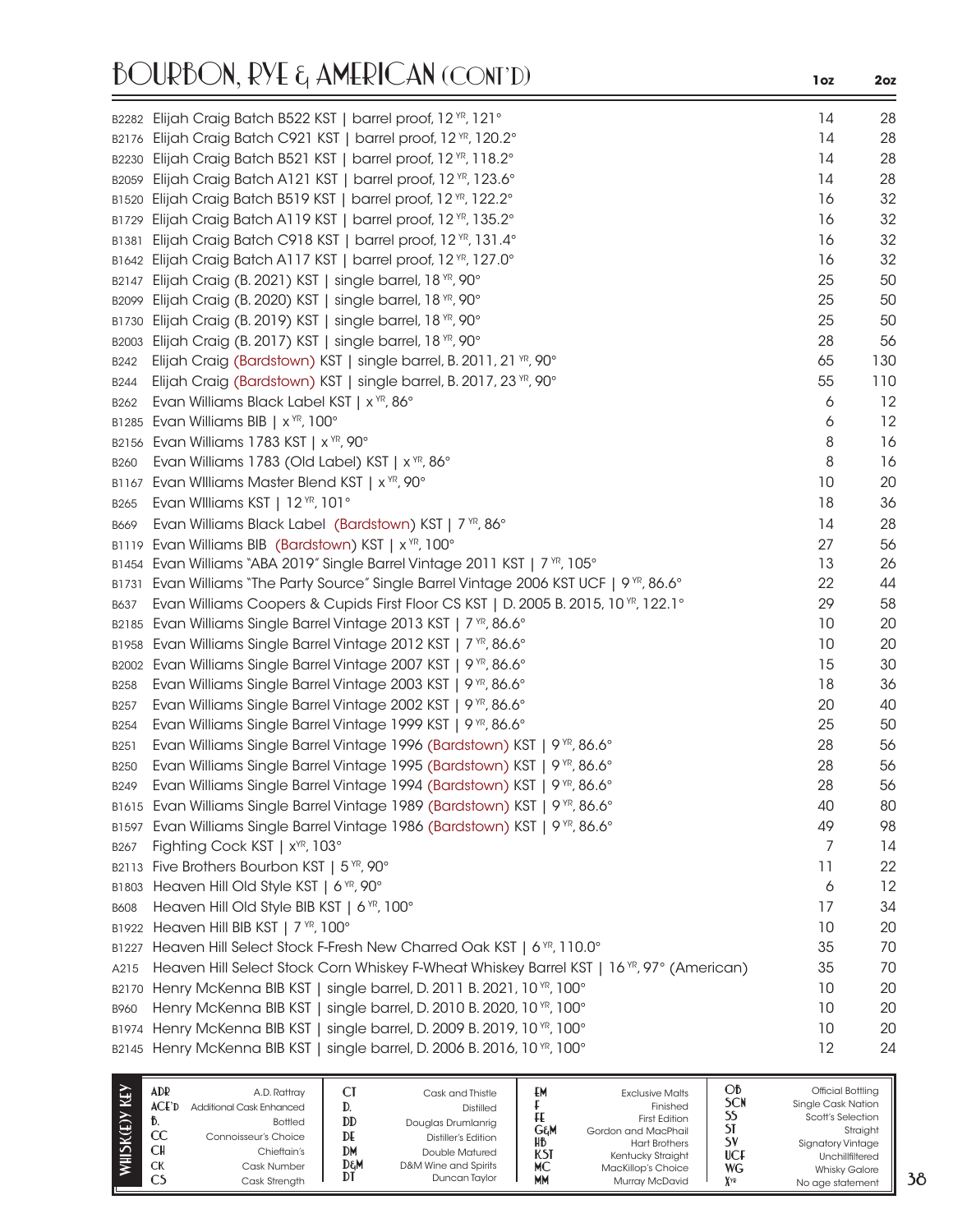|             | B1972 Henry McKenna BIB KST   single barrel, D. 2005 B. 2015, 10 YR, 100°                                      | 13             | 26  |
|-------------|----------------------------------------------------------------------------------------------------------------|----------------|-----|
| B1790       | Henry McKenna BIB KST   single barrel, D. 2001 B. 2010, 10 YR, 100°                                            | 17             | 34  |
| B282        | J.T.S. Brown BIB KST   x <sup>YR</sup> , 100°                                                                  | 7              | 14  |
| B283        | Larceny Very Special Small Batch KST   x <sup>YR</sup> , 92°                                                   | 9              | 18  |
|             | B1432 Larceny Barrel Proof Barrel #5727319   x <sup>YR</sup> , 116°                                            | 28             | 56  |
| B2284       | Larceny Barrel Proof Batch A122   x <sup>YR</sup> , 124.4°                                                     | 14             | 28  |
| B2131       | Larceny Barrel Proof Batch B521   x <sup>YR</sup> , 121°                                                       | 14             | 28  |
| B1892       | Larceny Barrel Proof Batch C920   x <sup>YR</sup> , 122.4°                                                     | 16             | 32  |
| A151        | Mellow Corn BIB KST   x <sup>YR</sup> 100°                                                                     | 6              | 12  |
| B2178       | Old Fitzgerald BIB Fall 2021 KST   11 YR, 100°                                                                 | 28             | 56  |
| B2105       | Old Fitzgerald BIB Spring 2021 KST   8 YR, 100°                                                                | 25             | 50  |
| B289        | Old Heaven Hill (Bardstown) BIB KST   10 YR, 100°                                                              | 55             | 110 |
| B291        | Old Whiskey River KST   6 YR, 86°                                                                              | 9              | 18  |
| A324        | Parker's Heritage 2021 Limited Edition Wheat Whiskey Heavy Char Barrels KST   11 YR, 122°                      | 55             | 110 |
| R365        | Parker's Heritage 2019 Limited Edition Rye Heavy Char Barrels KST   8 YR, 105°                                 | 39             | 78  |
| B1367       | Parker's Heritage 2018 Limited Edition Orange Curacao Barrel Finish KST   7 YR, 110°                           | 35             | 70  |
| B1171       | Parker's Heritage 2017 Limited Edition Single Barrel (#4748025) KST   11 VP, 122°                              | 45             | 90  |
| B919        | Parker's Heritage 2016 Limited Edition Bottled in Bond KST   24 YR, 100°                                       | 58             | 116 |
| A131        | Parker's Heritage 2015 Limited Edition Kentucky Straight Malt   8 <sup>YP</sup> , 108° (American)              | 23             | 46  |
| B292        | Parker's Heritage 2013 Limited Edition Promise of Hope KST   x <sup>YR</sup> , 96°                             | 95             | 180 |
| B293        | Parker's Heritage 2012 Limited Edtion Blend of Mashbills KST   x <sup>vR</sup> , 131.6°                        | 50             | 100 |
| R151        | Pikesville Rye KST   6 <sup>YR</sup> , 110°                                                                    | 13             | 26  |
| F33         | Rittenhouse Rye BIB KST   x <sup>YR</sup> , 100°                                                               | $\overline{7}$ | 14  |
| <b>R32</b>  | Rittenhouse Rye KST   single barrel, 21 YR, 100°                                                               | 150            | 300 |
| B2187       | Square 6 (Evan Williams Experience) High Rye Bourbon KST   x <sup>YR</sup> , 95°                               | 12             | 24  |
| B297        | William Heaven Hill 3rd Release BIB Small Batch KST   11 YR, 100°                                              | 75             | 150 |
| <b>B300</b> | William Heaven Hill 4th Release CS KST   single barrel, 15 YR, 135.6°                                          | 125            | 250 |
| B1565       | William Heaven Hill 4th Release CS KST   single barrel, 15 YR, 105.4°                                          | 90             | 180 |
| B1166       | William Heaven Hill 5th Release CS KST   single barrel, 14 YR, 115°                                            | 100            | 200 |
| B920        | William Heaven Hill 6th Release CS KST   single barrel, 16 YR, 106°                                            | 85             | 170 |
| B1522       | William Heaven Hill 7th Release CS KST   single barrel, 12 YR, 134.4°                                          | 65             | 130 |
|             | B1843 William Heaven Hill 8th Release BIB Small Batch KST   13 YR, 100°                                        | 44             | 88  |
|             | B1774 Malts of Scotland Heaven Hill Single Barrel   10 YR, 104.2°                                              | 20             | 40  |
|             | B1998 SCN (Pre-Fire Heaven Hill) KST CS UCF   D. 1994 B. 2020, 12 YRS Kentucky - 12 YRS Scotland, 24 YR, 94.8° | 55             | 110 |
|             | High N' Wicked, Louisville, KY                                                                                 |                |     |
|             | B2164 High N' Wicked "The Honorable" F-Cabernet UCF   12 YR, 90°                                               | 13             | 26  |
|             | High West Distillery, Park City, UT                                                                            |                |     |
| B2183       | High West American Prairie Bourbon "Jack Rose" Single Barrel F-Aquavit UCF   x <sup>yp</sup> , 92°             | 8              | 16  |
| R581        | High West Double Rye   Blend of Straight Rye, x YR, 92°                                                        | 7              | 14  |
| R590        | High West Double Rye   Blend of Straight Rye, B. 2016, x YR, 92°                                               | 8              | 16  |
| R581        | High West Double Rye "Cox's Evergreen Liquors" Single Barrel F-Peated Scotch   x <sup>VR</sup> , 92°           | 8              | 16  |
| R217        | High West Rendezvous   Blend of Straight Rye, x <sup>YR</sup> , 92°                                            | 9              | 18  |
| R561        | High West Midwinter Nights Dram   Act 9 Scene 3, 98.6°                                                         | 22             | 44  |
| A327        | High West High Country American Single Malt UCF   x <sup>YR</sup> , 88°                                        | 11             | 22  |
| A106        | High West Valley Tan Oat Whiskey Batch 2 UCF   x <sup>YR</sup> , 84°                                           | 25             | 50  |
| A138        | High West Very Rare Rocky Mountain Rye UCF   21 YR, 92°                                                        | 49             | 98  |
| A80         | Whiskey Jewbilee (High West) CS UCF   6 YR, 121°                                                               | 15             | 30  |
|             |                                                                                                                |                |     |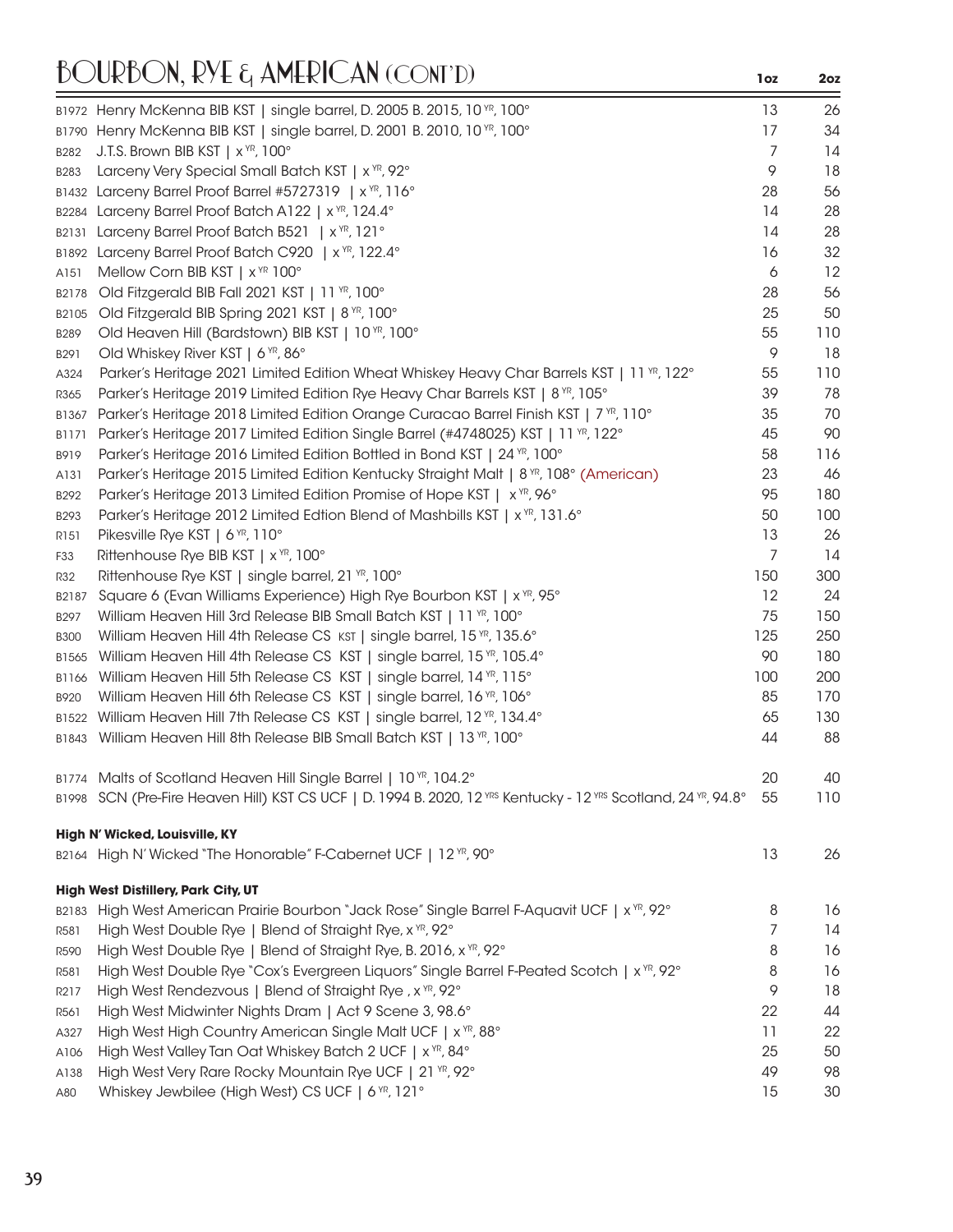|                  | <b>Highwire Distilling Co., Charleston, SC</b>                                                                                    |                |     |
|------------------|-----------------------------------------------------------------------------------------------------------------------------------|----------------|-----|
| B2279            | Highwire New Southern Revival Jack Rose - Premier Drams 2022 Single Barrel ST   2 <sup>VR</sup> , 113.9°                          | 13             | 26  |
| B1625            | Highwire New Southern Revival Jimmy Red Corn Jack Rose Single Barrel #1 ST   2 <sup>'re</sup> , 111.2 <sup>°</sup>                | 13             | 26  |
| B1832            | Highwire New Southern Revival Jimmy Red Corn Jack Rose Single Barrel #2 ST   2 <sup>VR</sup> , 112.3°                             | 13             | 26  |
| B1901            | Highwire New Southern Revival Jimmy Red Corn Jack Rose Single Barrel #3 ST   2 <sup>VR</sup> , 112.8°                             | 13             | 26  |
| B2041            | Highwire New Southern Revival Jimmy Red Corn Jack Rose Single Barrel #4 ST   2 <sup>vR</sup> , 112.2°                             | 13             | 26  |
| B621             | Highwire New Southern Revival Bourbon   Four Grain, x <sup>YR</sup> , 94°                                                         | $\overline{7}$ | 14  |
| B2192            | Highwire New Southern Revival Bourbon   Peach Brandy Cask Finish Batch #2, x <sup>yp</sup> , 95°                                  | 10             | 20  |
| B2139            | Highwire New Southern Revival Bourbon   Peach Brandy Cask Finish Batch #1, x <sup>YR</sup> , 95°                                  | 13             | 26  |
| A325             | Benton's Smoked Jimmy Red Corn Whiskey   x <sup>YR</sup> , 90°                                                                    | 8              | 16  |
|                  | <b>Hillrock Distillery, Ancram, NY</b>                                                                                            |                |     |
| R159             | Hillrock Double Cask F-American Oak   x <sup>YR</sup> , 90°                                                                       | 15             | 30  |
| A137             | Hillrock Single Malt Whiskey   x <sup>YR</sup> , 96.4°                                                                            | 12             | 24  |
| A261             | Hillrock "Dad's American Single Malt - Winebow Cask #1"   x <sup>YR</sup> , 113.2°                                                | 16             | 32  |
| A262             | Hillrock "Dad's American Single Malt - Winebow Cask #2"   x <sup>vp</sup> , 112.9°                                                | 16             | 32  |
|                  | Hoffman/Commonwealth, Lawrenceburg, KY                                                                                            |                |     |
| B523             | Nathan Stone Private Stock (circa 1990's) KST   x <sup>YR</sup> , 105°                                                            | 61             | 122 |
|                  | Hotaling & Co., San Francisco, CA                                                                                                 |                |     |
| R4               | Old Potrero Straight Rye   4 YR 6 MO, 97°                                                                                         | 10             | 20  |
| R6               | Old Potrero Rye 18th Century 100% Rye   2 YR 6 MO. 102.4°                                                                         | 13             | 26  |
| R451             | Old Potrero Straight Malt F-Stout Barrels 100% Rye   x <sup>YR</sup> , 110.8°                                                     | 15             | 30  |
| R <sub>257</sub> | Old Potrero Single Malt 18th Century 100% Rye   x <sup>vR</sup> , 124.1°                                                          | 18             | 36  |
| R <sub>255</sub> | Old Potrero Single Malt 18th Century 100% Rye   1 YR, 123.5°                                                                      | 18             | 36  |
| R166             | Old Potrero Single Malt 18th Century 100% Rye   D. 1998 B. 2001, 2 YR, 124.4°                                                     | 18             | 36  |
| R288             | Old Potrero Single Malt 18th Century 100% Rye   D. 1997 B. 2000, 2 YR, 124.2°                                                     | 18             | 36  |
| R <sub>256</sub> | Old Potrero Single Malt 18th Century 100% Rye   4 YR, 124.2°                                                                      | 18             | 36  |
|                  | <b>House Spirits Distillery, Portland, OR</b>                                                                                     |                |     |
| A199             | Westward Single Malt (Old Packaging)   x <sup>YR</sup> , 90°                                                                      | 11             | 22  |
| A294             | Westward Single Malt   x <sup>YR</sup> , 90°                                                                                      | 10             | 20  |
| A295             | Westward Single Malt F-Stout Cask   x YR, 92°                                                                                     | 11             | 22  |
|                  | Hughes Bros. Distillers, Philadelphia, PA                                                                                         |                |     |
| R577             | Hughes Bros. Belle of Bedford Rye "Jack Rose 2022 - Kind of a Big Dill" Single Barrel   9 <sup>VR</sup> 7 <sup>MO</sup> , 110.87° | 12             | 24  |
| R472             | Hughes Bros. Belle of Bedford Rye "Jack Rose 2020" Single Barrel ST UCF   8 NR 7 MO, 114.4°                                       | 12             | 24  |
| R584             | Hughes Bros. Belle of Bedford Rye Distillery Single Barrel ST UCF   8 YR 8 MO, 104°                                               | 12             | 24  |
|                  | <b>Ironroot Republic Distillery, Denison, TX</b>                                                                                  |                |     |
|                  | B1693 Ironroot Harbinger Bourbon Edition 20C   2 YR 8 MO, 115°                                                                    | 9              | 18  |
| B2083            | Ironroot Harbinger Bourbon Edition 58145   4 YR 7 MO, 117.8°                                                                      | 10             | 20  |
| B1694            | Ironroot Ichor 5th Anniversary ST   3 YR 5 MO, 123°                                                                               | 10             | 20  |
| A311             | Ironroot Hubris Corn Whiskey   3 YR 6 MO, 117.8°                                                                                  | 9              | 18  |
|                  | I.W. Harper Distilling Co., Tullahoma, TN                                                                                         |                |     |
| <b>B575</b>      | I.W. Harper Kentucky Straight   x <sup>YR</sup> , 82°                                                                             | 7              | 14  |
|                  |                                                                                                                                   |                |     |

| $\widehat{\mathbf{\Theta}}$ | ADR<br>ACFD<br>$\rm CC$<br>СH<br><b>CK</b> | A.D. Rattrav<br>Additional Cask Enhanced<br><b>Bottled</b><br>Connoisseur's Choice<br>Chieftain's<br>Cask Number | υ.<br><b>DD</b><br>$\mathbf{D}$<br>D M<br>DεM<br>וע | Cask and Thistle<br><b>Distilled</b><br>Douglas Drumlanrig<br>Distiller's Edition<br>Double Matured<br>D&M Wine and Spirits<br>Duncan Taylor | £۲<br>GεM<br>HB<br>КSI<br>МC | <b>Exclusive Malts</b><br>Finished<br><b>First Edition</b><br>Gordon and MacPhail<br><b>Hart Brothers</b><br>Kentucky Straight<br>MacKillop's Choice | ОB<br>SCN<br>UCF<br><b>WG</b><br><b>Y</b> yp | Official Bottling<br><b>Single Cask Nation</b><br>Scott's Selection<br>Straight<br><b>Signatory Vintage</b><br>Unchillfiltered<br><b>Whisky Galore</b> |
|-----------------------------|--------------------------------------------|------------------------------------------------------------------------------------------------------------------|-----------------------------------------------------|----------------------------------------------------------------------------------------------------------------------------------------------|------------------------------|------------------------------------------------------------------------------------------------------------------------------------------------------|----------------------------------------------|--------------------------------------------------------------------------------------------------------------------------------------------------------|
|                             | CS                                         | Cask Strength                                                                                                    |                                                     |                                                                                                                                              | MN                           | <b>Murray McDavid</b>                                                                                                                                |                                              | No age statement                                                                                                                                       |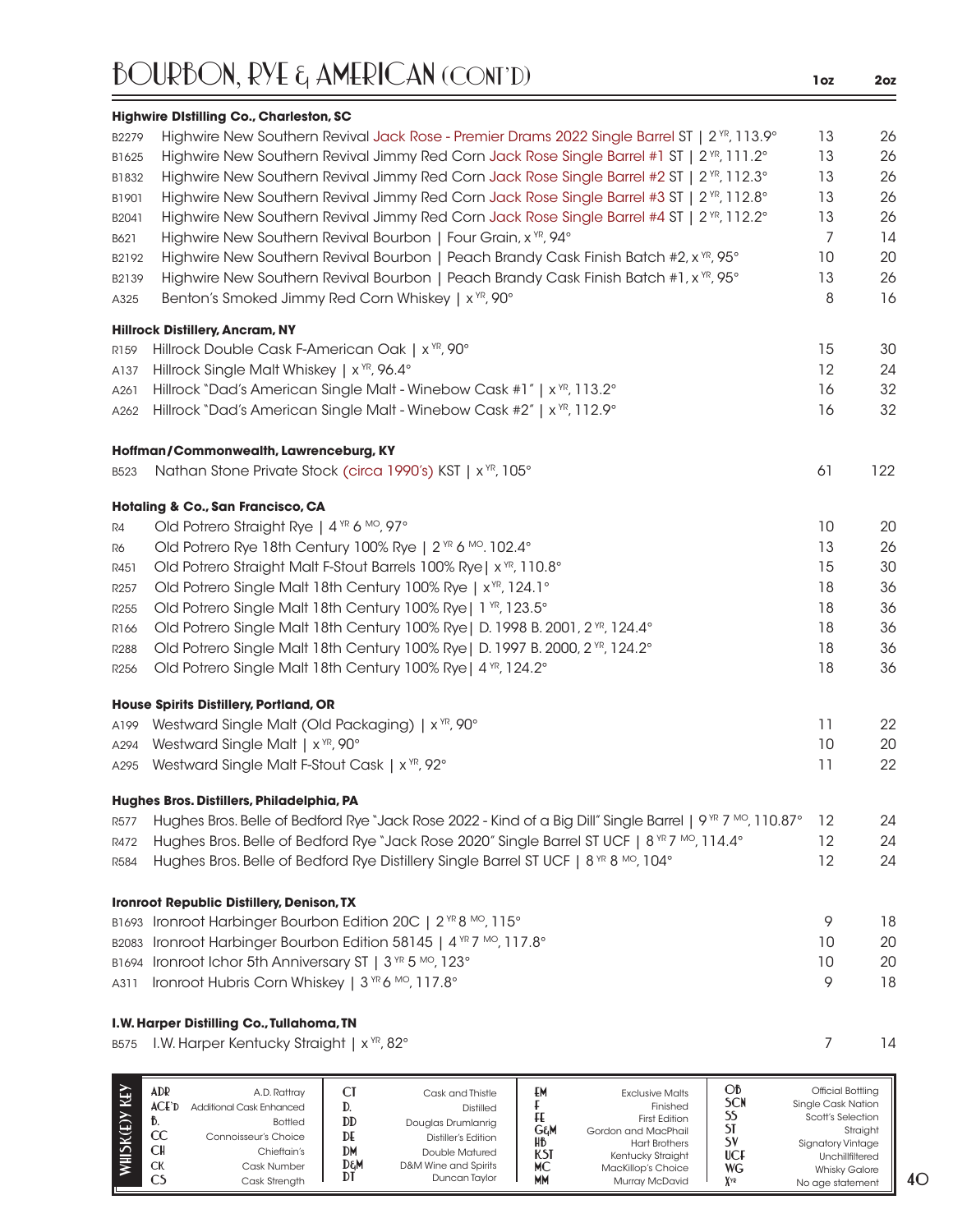|                     | B2223 I.W. Harper Kentucky Straight Bourbon F-Cabernet Sauvignon Cask   x <sup>vp</sup> , 90°                               | 8        | 16       |
|---------------------|-----------------------------------------------------------------------------------------------------------------------------|----------|----------|
| B629                | I.W. Harper Kentucky Straight   15 YR, 86°                                                                                  | 15       | 30       |
|                     | Jack Daniel Distillery, Lynchburg, TN                                                                                       |          |          |
| F <sub>36</sub>     | Jack Daniel's   x <sup>YR</sup> , 80°                                                                                       | 7        | 14       |
| T12                 | Gentleman Jack   x <sup>YR</sup> , 80°                                                                                      | 8        | 16       |
| T13                 | Jack Daniel's Single Barrel Select   x YR, 94°                                                                              | 6        | 12       |
| T57                 | Jack Daniel's Batch 10-001   10 YR, 97°                                                                                     | 10       | 20       |
| T16                 | Jack Daniel's Holiday Select 2012   x <sup>YR</sup> , 90.4°                                                                 | 10       | 20       |
| T37                 | Jack Daniel's Barrel Proof Single Barrel   x <sup>YR</sup> , 131.8°                                                         | 10       | 20       |
| T59                 | Jack Daniel's Tennessee Tasters' Spring 2019 "Barrel Reunion #1" F-Red Wine Barrels   x <sup>VR</sup> , 90°                 | 11       | 22       |
| T60                 | Jack Daniel's Tennessee Tasters' Fall 2019 "Barrel Reunion #2" F-Oatmeal Stout Barrels   x <sup>VP</sup> , 92°              | 11       | 22       |
| T61                 | Jack Daniel's Tennessee Tasters' Spring 2020 "Jamaican Allspice"   x <sup>YR</sup> , 92°                                    | 11       | 22       |
| T38                 | Jack Daniel's 150 <sup>TH</sup> Anniversary   x <sup>YR</sup> , 86°                                                         | 13       | 26       |
| T39                 | Jack Daniel's 150 <sup>TH</sup> Anniversary   x <sup>YR</sup> , 100°                                                        | 16       | 32       |
| R <sub>25</sub> 1   | Jack Daniel's Tennessee Straight Rye   x YR, 90°                                                                            | 7        | 14       |
| R181                | Jack Daniel's Single Barrel Rye   x YR, 94°                                                                                 | 9        | 18       |
|                     | Jacob Reiger and Co., Kansas City, MO                                                                                       |          |          |
| R574                | Rieger's Rye Whiskey BIB ST   D. 2015 B. 2021, 6 YR, 100°                                                                   | 8        | 16       |
|                     |                                                                                                                             |          |          |
| R41                 | James E. Pepper & Co., Bardstown, KY<br>James E. Pepper 1776 Rye ST   15 YR, 91.3°                                          | 34       | 68       |
|                     |                                                                                                                             |          |          |
|                     | Jersey Artisan Distilling, Fairfield, NJ                                                                                    |          |          |
| R475                | Borbone Brigante Rye ST   single barrel, x YR, 112.4°                                                                       | 10       | 20       |
|                     | Jim Beam Brands Distilling Co., Frankfort, KY                                                                               |          |          |
|                     | B1674 Baker's KST   single barrel, 7 YR, 107°                                                                               | 8        | 16       |
| B307                | Baker's (Old Packaging) KST   small batch, 7 YR, 107°                                                                       | 8        | 16       |
| F24                 | Basil Hayden's KST   small batch, x YR, 80°                                                                                 | 7        | 14       |
| <b>B309</b>         | Basil Hayden's KST   small batch, 8 YR, 80°                                                                                 | 19       | 38       |
| B225                | Basil Hayden's Dark Rye   2017 Release, x YR, 80° (American)                                                                | 9        | 18       |
| B312                | Booker's 25 <sup>th</sup> Aniversary CS KST   10 <sup>YR</sup> 3 <sup>MO</sup> , 130.8°                                     | 75       | 150      |
|                     | B1423 Booker's 30 <sup>TH</sup> Anniversary CS KST (70% 9 <sup>YR</sup> , 30% 16 <sup>YR</sup> )   9 <sup>YR</sup> , 125.8° | 79       | 158      |
| R192                | Booker's Rye 2016 Limited Edition KST CS   13 YR, 136.2°                                                                    | 79       | 158      |
| B318                | Devil's Cut KST   x <sup>YR</sup> , 90° (American)                                                                          | 7        | 14       |
| B319                | Fred Noe Select KST   barrel proof, 6 YR, 122°                                                                              | 65       | 130      |
| <b>B320</b>         | Jacob's Well Original Micro Bourbon KST   7 YR, 84°                                                                         | 18       | 36       |
| F <sub>25</sub>     | Jim Beam Bourbon KST   4 YR, 80°                                                                                            | 6        | 12       |
| B1371               | Jim Beam Repeal Batch UCF KST   x <sup>YR</sup> , 86°                                                                       | 7        | 14       |
| B324                | Jim Beam Single Barrel KST   x <sup>YR</sup> , 95°                                                                          | 7        | 14       |
| B544                | Jim Beam KST   Bonded, 4 YR, 100°                                                                                           | 7        | 14       |
| B659                | Jim Beam KST   black label, extra aged, x YR, 86°                                                                           | 7        | 14       |
|                     | B1342 Jim Beam Black Double Aged KST   8 YR, 86°                                                                            | 15       | 30       |
| B1233               | Jim Beam Distiller's Cut KST   5 YR, 100°                                                                                   | 7        | 14       |
| B1458               | Jim Beam Gold Label (circa 1990's)   8 YR, 100°                                                                             | 21       | 42       |
| B2186               | Jim Beam Duck Stamp Series - First Issue "Canvasbacks" (early 1980's)   x <sup>vR</sup> , 80°                               | 27       | 54       |
| B325                | Jim Beam 200 <sup>th</sup> Anniversary (released 1995)   6 <sup>YR</sup> 3 <sup>MO</sup> , 95°                              | 48       | 96       |
| B327                | Jim Beam Signature Craft KST   12 YR, 86°                                                                                   | 13       | 26       |
| <b>B328</b>         | Jim Beam Signature Craft F-Spanish Brandy Cask KST   x <sup>YR</sup> , 86°                                                  | 13       | 26       |
| <b>B330</b>         | Jim Beam Signature Craft Brown Rice KST   11 YR, 90°<br>Jim Beam Signature Craft Whole Rolled Oat KST   11 YR, 90°          | 13<br>13 | 26<br>26 |
| B553<br><b>B315</b> | Jim Beam Distiller's Masterpiece   Finish PX Sherry Cask, x <sup>YR</sup> , 100°                                            | 45       | 90       |
|                     |                                                                                                                             |          |          |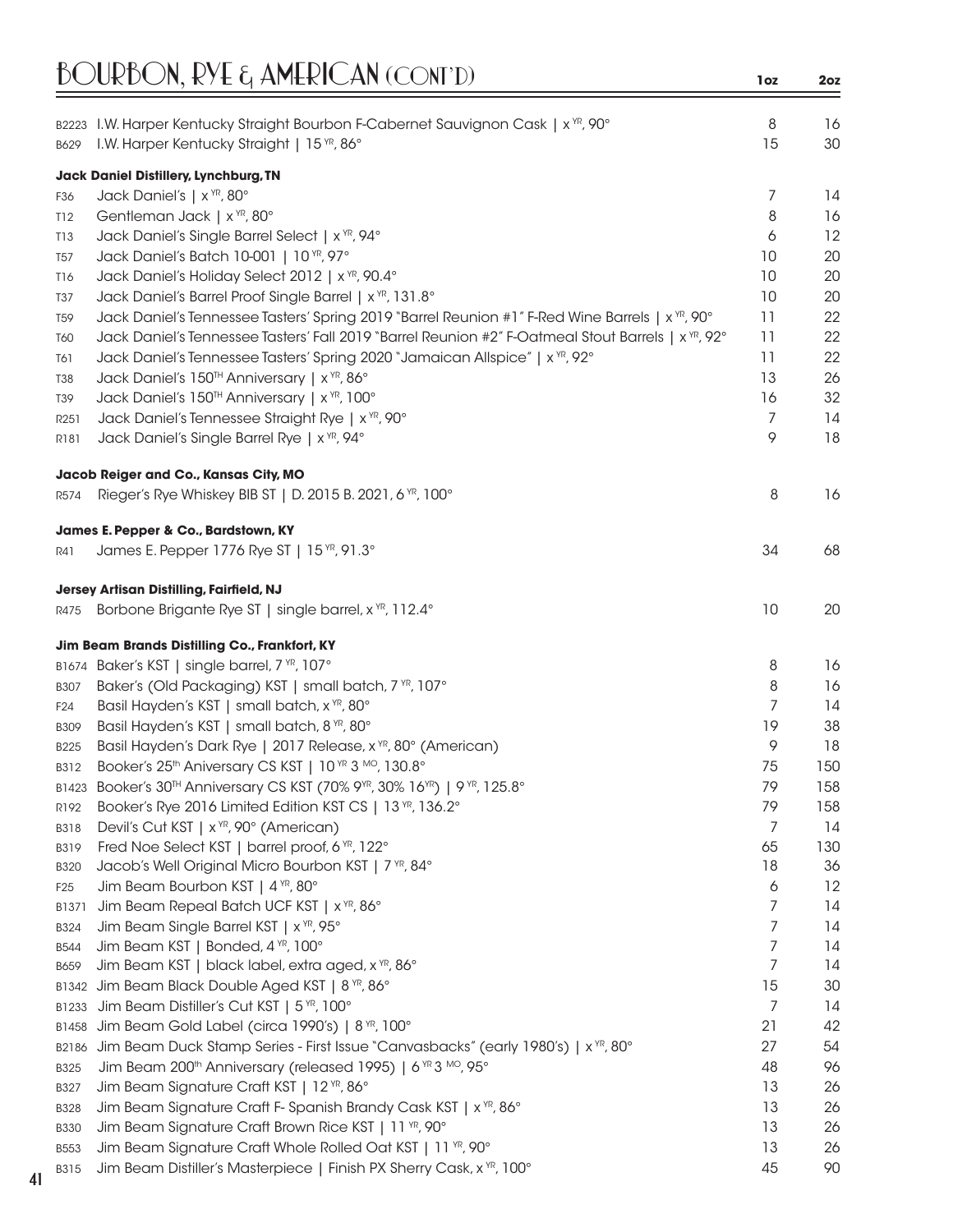|                  | BOURBON, RYE & AMERICAN (CONT'D)                                                                                 | 1oz                                                                | 2oz |
|------------------|------------------------------------------------------------------------------------------------------------------|--------------------------------------------------------------------|-----|
| R495             | Jim Beam Rye Pre Prohibition Style KST   x <sup>YR</sup> , 90°                                                   | 7                                                                  | 14  |
| F <sub>26</sub>  | Knob Creek KST   small batch, 9 YR, 100°                                                                         | 7                                                                  | 14  |
| B576             | Knob Creek KST   single barrel, 9 YR, 120°                                                                       | 9                                                                  | 18  |
| R494             | Knob Creek Twice Barreled Rye ST   x <sup>YR</sup> , 100°                                                        | 9                                                                  | 18  |
| B1641            | Knob Creek KST   small batch, 12 YR, 100°                                                                        | 10                                                                 | 20  |
| B1920            | Knob Creek KST   small batch, 15 <sup>YR</sup> , 100°                                                            | 14                                                                 | 28  |
| B1557            | Knob Creek "Toddy's Liquors" Single Barrel #7245 KST   12 YR, 120.0 °                                            | 20                                                                 | 40  |
| <b>B858</b>      | Knob Creek 2001 Batch 1   14 YR, 100°                                                                            | 18                                                                 | 36  |
| B1223            | Knob Creek 2001 Batch 2   14 YR, 100°                                                                            | 18                                                                 | 36  |
| B1146            | Knob Creek 25th Anniversary   single barrel, D. 2004, 13 YR, 121.6°                                              | 20                                                                 | 40  |
| B1108            | Knob Creek 25th Anniversary   single barrel, D. 2004, 13 YR, 123.4°                                              | 20                                                                 | 40  |
| R495             | Knob Creek Cask Strength Rye ST   D. 2009 B. 2018, x <sup>VR</sup> , 119.6°                                      | 11                                                                 | 22  |
| R <sub>289</sub> | Knob Creek Rye "Jack Rose" Single Barrel ST CS   x <sup>YR</sup> , 115°                                          | 12                                                                 | 24  |
| R474             | Knob Creek Rye "BAR 18" Single Barrel ST CS   x <sup>YR</sup> , 115°                                             | 14                                                                 | 28  |
| B1734            | Knob Creek "Justin's House of Bourbon #4" Single Barrel KST   15 YR, 120.0°                                      | 17                                                                 | 34  |
| B1504            | Legent F-Red Wine & Sherry KST   x <sup>YR</sup> , 94°                                                           | 7                                                                  | 14  |
| A321             | Little Book Chapter 05: The Invitation   $x^{\gamma R}$ , 116.8° (American)                                      | 15                                                                 | 30  |
| B1623            | Little Book Chapter 03: The Road Home   9 <sup>YR</sup> , 122.6°                                                 | 24                                                                 | 48  |
| A234             | Little Book Chapter 02: Noe Simple Task   8 <sup>vR</sup> , 118.8° (American)                                    | 29                                                                 | 58  |
| A204             | Little Book Chapter 01: The Easy   $x^{rR}$ , 128.2° (American)                                                  | 34                                                                 | 68  |
| B1990            | Old Crow (circa 1990's) KST   4 YR, 80°                                                                          | 12                                                                 | 24  |
| <b>B344</b>      | Old Grand Dad KST   x <sup>YR</sup> , 80°                                                                        | 6                                                                  | 12  |
| <b>B345</b>      | Old Grand Dad BIB KST   x <sup>YR</sup> , 100°                                                                   | 7                                                                  | 14  |
| <b>B346</b>      | Old Grand Dad KST   x <sup>YR</sup> , 114°                                                                       | 9                                                                  | 18  |
| R <sub>277</sub> | Old Overholt Bonded ST BIB   4 <sup>YR</sup> , 100°                                                              | 7                                                                  | 14  |
| R480             | Old Overholt 114 2020 Pennsylvania Release KST UCF   x <sup>YR</sup> , 114°                                      | 11                                                                 | 22  |
| R481             | Old Overholt 2020 Release KST UCF   11 YR, 92.6°                                                                 | 11                                                                 | 22  |
| R420             | Old Overholt (circa 1990's) KST   x YR, 80°                                                                      | 7                                                                  | 14  |
| B1860            | Old Tub BIB UCF KST   x <sup>YR</sup> , 100°                                                                     | 8                                                                  | 16  |
| R491             | $(ri)^1$ Rye KST   $x^{\gamma R}$ , 92°                                                                          | 8                                                                  | 16  |
| A320             | Jim Beam Liqueur Infused with Bourbon   x <sup>YR</sup> , 65°                                                    | 6                                                                  | 12  |
|                  | Joseph A Magnus & Co., Washington, D.C.*                                                                         |                                                                    |     |
| B861             | Joseph A Magnus ST   9 <sup>YR</sup> , 100°                                                                      | 10                                                                 | 20  |
| B2004            | Joseph A Magnus "North Carolina Bourbon Society #4" ST   x <sup>YR</sup> , 105.6°                                | 18                                                                 | 36  |
|                  | J.W. Kelly & Co., Chattanooga, TN                                                                                |                                                                    |     |
|                  | B1573 Old Milford Double Oaked Single Barrel Select ST   x <sup>YR</sup> , 109°                                  | 11                                                                 | 22  |
|                  | J.W. Rutledge Middletown, Kentucky                                                                               |                                                                    |     |
| B1733            | Cream of Kentucky 2nd Release KST   12.3 YR, 102°                                                                | 19                                                                 | 38  |
| B1429            | Cream of Kentucky 1st Release KST   11.5 YR, 102°                                                                | 19                                                                 | 38  |
| R568             | High Plains Blend of Ryes 1st Release   x <sup>YR</sup> , 97°                                                    | 10                                                                 | 20  |
|                  | Kentucky Owl Co., Bardstown, KY                                                                                  |                                                                    |     |
| B2234            | Kentucky Owl Wiseman Bourbon KST   x <sup>YR</sup> , 90.8°                                                       | 8                                                                  | 16  |
| B1503            | Kentucky Owl Confiscated KST   x <sup>YR</sup> , 96.4°                                                           | 14                                                                 | 28  |
| 준                | ADR<br><b>CI</b><br>ΈM<br>A.D. Rattray<br>Cask and Thistle<br><b>Exclusive Malts</b><br>Einished<br><sup>n</sup> | OB<br>Official Bottling<br><b>SCN</b><br><b>Single Cask Nation</b> |     |

|   | ADR           | A.D. Rattrav             |     | Cask and Thistle     | £۲        | <b>Exclusive Malts</b> | ОB          | Official Bottling        |
|---|---------------|--------------------------|-----|----------------------|-----------|------------------------|-------------|--------------------------|
|   | ACFD          | Additional Cask Enhanced |     | <b>Distilled</b>     |           | Finished               | SCN         | Single Cask Nation       |
| Ë |               | <b>Bottled</b>           | DD  | Douglas Drumlanrig   |           | <b>First Edition</b>   | SS          | Scott's Selection        |
|   | <sub>CC</sub> | Connoisseur's Choice     | DE  | Distiller's Edition  | GεM       | Gordon and MacPhail    |             | Straight                 |
|   | СH            | Chieftain's              | DM  | Double Matured       | HB        | <b>Hart Brothers</b>   | S١          | <b>Signatory Vintage</b> |
|   |               |                          | DεM | D&M Wine and Spirits | КSI       | Kentucky Straight      | <b>UCF</b>  | Unchillfiltered          |
|   | <b>CK</b>     | Cask Number              |     |                      | МC        | MacKillop's Choice     | <b>WG</b>   | <b>Whisky Galore</b>     |
|   |               | Cask Strength            |     | Duncan Taylor        | <b>MM</b> | <b>Murray McDavid</b>  | <b>Y</b> yp | No age statement         |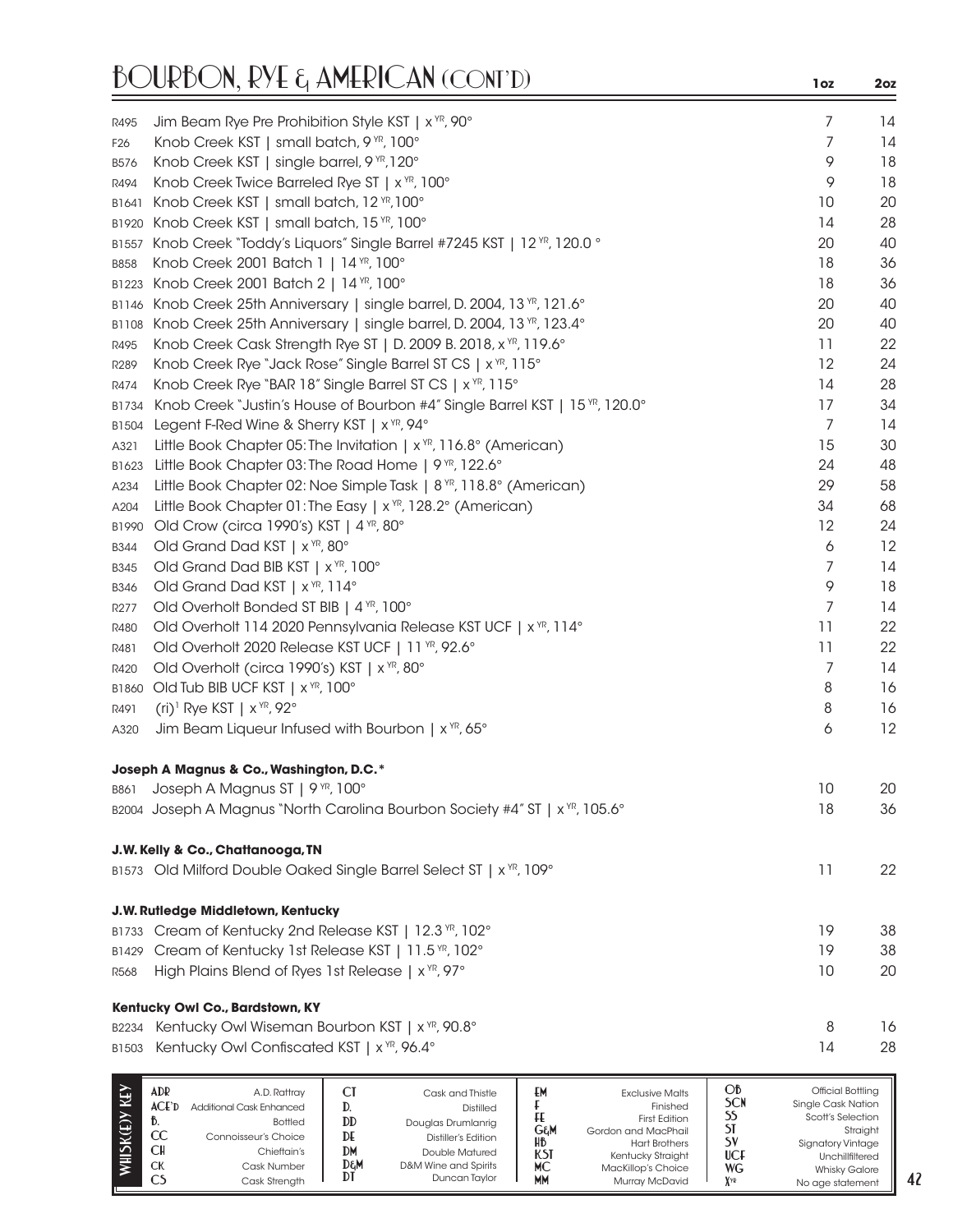|                  | Kentucky Owl St. Patrick's Edition KST   x <sup>YR</sup> , 100°                                     | 14 | 28  |
|------------------|-----------------------------------------------------------------------------------------------------|----|-----|
| B2222<br>B2204   | Kentucky Owl KST Batch 1 CS   x <sup>YR</sup> , 118.4°                                              | 75 | 150 |
| <b>B803</b>      | Kentucky Owl KST Batch 2 CS   x <sup>YR</sup> , 117.2°                                              | 39 | 78  |
| B918             | Kentucky Owl KST Batch 6 CS   x <sup>YR</sup> , 111.2°                                              | 39 | 78  |
| B1980            | Kentucky Owl KST Batch 10 CS   x <sup>YR</sup> , 120.2°                                             | 39 | 78  |
|                  |                                                                                                     |    |     |
| R585             | Kentucky Owl Wiseman Rye KST   x <sup>YR</sup> , 100.8°                                             | 8  | 16  |
| R <sub>246</sub> | Kentucky Owl Rye Batch #1 KST   11 YR, 110.6°                                                       | 30 | 60  |
| R301             | Kentucky Owl Rye Batch #2 KST   11 YR, 101.8°                                                       | 30 | 60  |
| R363             | Kentucky Owl Rye Batch #3 KST   10 YR, 114°                                                         | 30 | 60  |
| R497             | Kentucky Owl Rye Batch #4 KST   10 YR, 112.8°                                                       | 30 | 60  |
|                  | Kentucky Peerless Distilling Co., Louisville, KY                                                    |    |     |
|                  | B2224 Peerless Small Batch Bourbon KST UCF   x <sup>YR</sup> , 108.5°                               | 10 | 20  |
|                  | B2180 Peerless Small Batch Bourbon KST UCF   x <sup>YR</sup> , 111.2°                               | 10 | 20  |
| B2168            | Peerless Small Batch Bourbon KST UCF   x <sup>YR</sup> , 109.9°                                     | 10 | 20  |
|                  | B1894 Peerless Small Batch Bourbon KST UCF   x <sup>YR</sup> , 108.1°                               | 10 | 20  |
| B2225            | Peerless Double Oak Bourbon KST UCF   x <sup>YR</sup> , 107.9°                                      | 18 | 36  |
|                  | B2174 Peerless "New Castle" Single Barrel Bourbon KST UCF   x <sup>YR</sup> , 109.5°                | 15 | 30  |
| B2100            | Peerless "Elderberry Manhattan" Single Barrel Bourbon KST UCF   x <sup>YR</sup> , 116.2°            | 15 | 30  |
|                  | B1895 Peerless "Farmer's Market" Single Barrel Bourbon KST UCF   x <sup>YR</sup> , 111.5°           | 15 | 30  |
|                  |                                                                                                     |    |     |
| R582             | Peerless Rye Small Batch KST UCF   x <sup>YR</sup> , 111.5°                                         | 12 | 24  |
| R566             | Peerless Rye Small Batch KST UCF   x <sup>YR</sup> , 111.4°                                         | 12 | 24  |
| R492             | Peerless Rye Small Batch KST UCF   x <sup>YR</sup> , 110.7°                                         | 12 | 24  |
| R583             | Peerless Rye Whiskey Absinthe Finish   x <sup>YR</sup> , 114.9°                                     | 18 | 36  |
| R525             | Peerless Rye "Farmhouse Cider" Single Barrel KST UCF   x <sup>YR</sup> , 110.4°                     | 15 | 30  |
| R499             | Peerless Rye "Honey Blossom" Single Barrel KST UCF   x YR, 119.4°                                   | 15 | 30  |
|                  | Kentucky Senator Spirits, Lexington, KY                                                             |    |     |
|                  | B1986 Kentucky Senator Release #1 KST UCF   small batch, 15 YR, 107°                                | 20 | 40  |
|                  | B2112 Kentucky Senator Release #2 KST UCF   small batch, 6 YR, 107°                                 | 15 | 30  |
|                  | Kings County Distillery, Brooklyn, NY                                                               |    |     |
|                  | B2037 Kings County Bourbon BIB Batch 9   4 YR, 100°                                                 | 14 | 28  |
| A296             | Kings County Peated Malt Whiskey Batch 4   3 YR, 94°                                                | 9  | 18  |
|                  | <b>KO Distilling, Manassas, VA</b>                                                                  |    |     |
|                  | B2157 KO Distiller's Reserve "Prestige Ledroit" Single Barrel #17-0065 BIB   x <sup>VR</sup> , 100° | 10 | 20  |
| B2158            | KO Bare Knuckle "Prestige Ledroit" Single Barrel #15-033 CS ST   6 YR, 128.0°                       | 12 | 24  |
| R <sub>279</sub> | Bare Knuckle Rye ST   x <sup>YR</sup> , 90°                                                         | 8  | 16  |
| A183             | Bare Knuckle American Wheat Whiskey   1 YR, 90°                                                     | 8  | 16  |
|                  | Laws Whiskey House, Denver, CO                                                                      |    |     |
|                  | B2043 Laws Four Grain Bourbon ST   3 YR, 95°                                                        | 7  | 14  |
| B2089            | Laws Four Grain Bourbon Cask Strength ck B-21 ST   single barrel, 3 YR, 117.2°                      | 9  | 18  |
| B2184            | Laws Four Grain Bourbon F-Cognac ST   x <sup>YR</sup> , 95°                                         | 11 | 22  |
| R511             | Laws San Luis Valley Rye ST   3 YR, 95°                                                             | 7  | 14  |
| R513             | Laws San Luis Valley Rye BIB   6 YR, 100°                                                           | 9  | 18  |
| R575             | Laws San Luis Valley Rye Cask Strength ck B-21 ST   3 YR, 120.4°                                    | 9  | 18  |
| A297             | Laws Centennial Wheat Whiskey BIB   4 <sup>YR</sup> , 100°                                          | 9  | 18  |
| A298             | Laws Experimental Bourbon Mash Whiskey (Ex-CO Malt Whiskey Cask) UCF   8 <sup>'/R 4 MO</sup> , 95°  | 10 | 20  |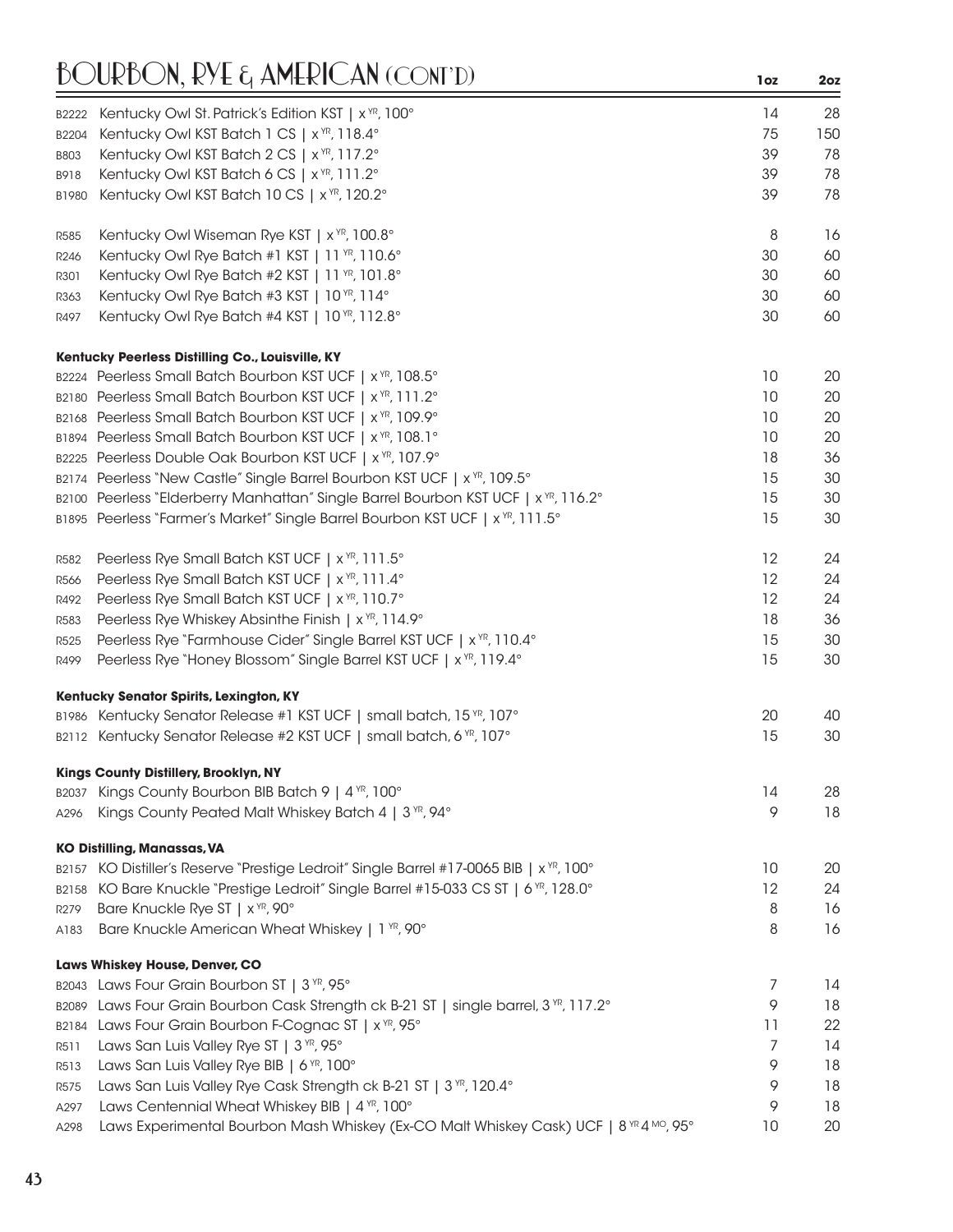| <b>BOURBON, RYE &amp; AMERICAN (CONT'D)</b>                                                                | 1oz            | 2oz      |
|------------------------------------------------------------------------------------------------------------|----------------|----------|
| Leopold Bros. Spirits, Denver, CO                                                                          |                |          |
| Leopold Bros. Maryland Style Rye BIB   x <sup>YR</sup> , 86°<br>R132                                       | 15             | 30       |
| Leopold Bros. Three Chamber Rye BIB   x <sup>YR</sup> , 100°<br>R542                                       | 18             | 36       |
| Limestone Branch Distillery, Lebanon, KY                                                                   |                |          |
| Yellowstone Select KST   x <sup>YR</sup> , 93°<br><b>B839</b>                                              | 10             | 20       |
| Limestone Branch Bourbon "Toddy's" Single Barrel #627   18 MO, 95°<br>B1844                                | 12             | 24       |
| Limestone Branch Bourbon "Toddy's" Single Barrel #EX5101   21 MO, 95°<br>B2148                             | 13             | 26       |
| Yellowstone 2017 Limited Edition F- Wine Casks   x <sup>YR</sup> , 101°<br>B1495                           | 15             | 30       |
| Yellowstone 2016 Limited Edition Kentucky Straight Bourbon KST   7 YR, 105°<br><b>B708</b>                 | 18             | 36       |
| Long Island Spirits, Baiting Hallow, NY                                                                    |                |          |
| Rough Rider The Happy Warrior CS   x <sup>YR</sup> , 114°<br>B871                                          | 8              | 16       |
| Rough Rider Bull Moose Three Barrel   x <sup>YR</sup> , 90°<br>R47                                         | 7              | 14       |
| Pine Barrens Single Malt BIB   B. 2018, 4 YR, 100°<br>A223                                                 | 15             | 30       |
| Louisville Spirits Co., Bardstown, KY                                                                      |                |          |
| Angel's Envy F-Port Barrels   x <sup>YR</sup> , 86.6°<br>F <sub>23</sub>                                   | 7              | 14       |
| Angels Envy F-Caribbean Rum Cask   x <sup>YR</sup> , 100°<br><b>R50</b>                                    | 13             | 26       |
| Angel's Envy CC 2020 F-Tawny Port Barrels CS KST   x <sup>vR</sup> , 111.6°<br>B2206                       | 39             | 78       |
| Angel's Envy CS F-Port Barrels 2015 KST   x <sup>vR</sup> , 127.9<br>B755                                  | 40             | 80       |
| Angel's Envy CS F-Port Barrels 2014 KST   x <sup>vR</sup> , 119.3<br>B1977                                 | 40             | 80       |
| Lux Row Distillers, Bardstown, KY                                                                          |                |          |
| David Nicholson Reserve KST   x <sup>YR</sup> , 100°<br>B1547                                              | 7              | 14       |
| Rebel Yell Single Barrel KST   10 YR, 100°<br>B1964                                                        | 20             | 40       |
| Rebel Yell F-Cognac KST   x <sup>YR</sup> , 90°<br>B2088                                                   | 9              | 18       |
| Rebel 100 KST   x <sup>YR</sup> , 100°<br>B2193                                                            | 6              | 12       |
| Rebel Yell American Whiskey (Blend of Bourbon and Rye)   2 <sup>YR</sup> , 90°<br>A291                     | 6              | 12       |
| Blood Oath Pact #7 KST Sauternes Finish   x <sup>YR</sup> , 98.6°<br>B2159                                 | 20             | 40       |
| Old Ezra Barrel Strength KST   7 YR, 117°<br>B2155                                                         | 11             | 22       |
| Old Ezra Rare Old (circa 2000's) KST   7 YR, 101°<br>B845                                                  | 20             | 40       |
| B2190 Ezra Brooks KST   x YR, 99°<br>B1494 Ezra Brooks KST   x YR, 90°                                     | 6              | 12<br>14 |
| Ezra Brooks Cask Strength Bourbon "Toddy's" Single Barrel #7425511KST   5 <sup>'m</sup> , 120°             | $\prime$<br>15 | 30       |
| B2244<br>Ezra B Single Barrel KST   12 YR, 99°<br>B2010                                                    | 29             | 58       |
| Ezra B Single Barrel KST   15 YR, 99°<br><b>B266</b>                                                       | 35             | 70       |
| Ezra Brooks Straight Rye   2 <sup>YR</sup> , 90°<br>R555                                                   | 6              | 12       |
|                                                                                                            |                |          |
| <b>Maker's Mark Distillery, Loretto, KY</b><br>Maker's Mark KST   x <sup>YR</sup> , 90°<br>F <sub>27</sub> | 7              | 14       |
| Maker's 46 KST   x YR, 94°<br><b>B336</b>                                                                  | 7              | 14       |
| Maker's KST   x <sup>YR</sup> , 84°<br><b>B335</b>                                                         | 8              | 16       |
| Maker's 101 KST   x <sup>YR</sup> , 101°<br>B2014                                                          | 8              | 16       |
| Maker's Mark CS Batch 20-02 KST   x <sup>YR</sup> , 110.4°<br>B1869                                        | 12             | 24       |
| Maker's CS 4th Release KST   x <sup>YR</sup> , 110°<br><b>B906</b>                                         | 14             | 28       |
| Maker's CS 1st Release KST   x <sup>YR</sup> , 111.3°<br>B337                                              | 20             | 40       |
| Maker's Mark 46 Cask Strength 2015 Edition KST   x <sup>YR</sup> , 108.9°<br>B702                          | 20             | 40       |
|                                                                                                            |                |          |

| e | ADP<br>CC<br><b>CH</b><br>СK<br>w | A.D. Rattrav<br>Additional Cask Enhanced<br><b>Bottled</b><br>Connoisseur's Choice<br>Chieftain's<br>Cask Number<br>Cask Strength | υ.<br><b>DD</b><br>DE<br>DM<br>DεM<br>וע | Cask and Thistle<br><b>Distilled</b><br>Douglas Drumlanrig<br><b>Distiller's Edition</b><br>Double Matured<br>D&M Wine and Spirits<br>Duncan Taylor | £۲<br>GεM<br>HB<br>KSI<br>MC<br><b>MM</b> | <b>Exclusive Malts</b><br>Finished<br><b>First Edition</b><br>Gordon and MacPhail<br><b>Hart Brothers</b><br>Kentucky Straight<br>MacKillop's Choice<br><b>Murray McDavid</b> | ОB<br><b>SCN</b><br>SS<br>ار<br>S٧<br><b>UCF</b><br><b>WG</b><br><b>XYR</b> | <b>Official Bottling</b><br><b>Single Cask Nation</b><br>Scott's Selection<br>Straight<br><b>Signatory Vintage</b><br>Unchillfiltered<br><b>Whisky Galore</b><br>No age statement |
|---|-----------------------------------|-----------------------------------------------------------------------------------------------------------------------------------|------------------------------------------|-----------------------------------------------------------------------------------------------------------------------------------------------------|-------------------------------------------|-------------------------------------------------------------------------------------------------------------------------------------------------------------------------------|-----------------------------------------------------------------------------|-----------------------------------------------------------------------------------------------------------------------------------------------------------------------------------|
|---|-----------------------------------|-----------------------------------------------------------------------------------------------------------------------------------|------------------------------------------|-----------------------------------------------------------------------------------------------------------------------------------------------------|-------------------------------------------|-------------------------------------------------------------------------------------------------------------------------------------------------------------------------------|-----------------------------------------------------------------------------|-----------------------------------------------------------------------------------------------------------------------------------------------------------------------------------|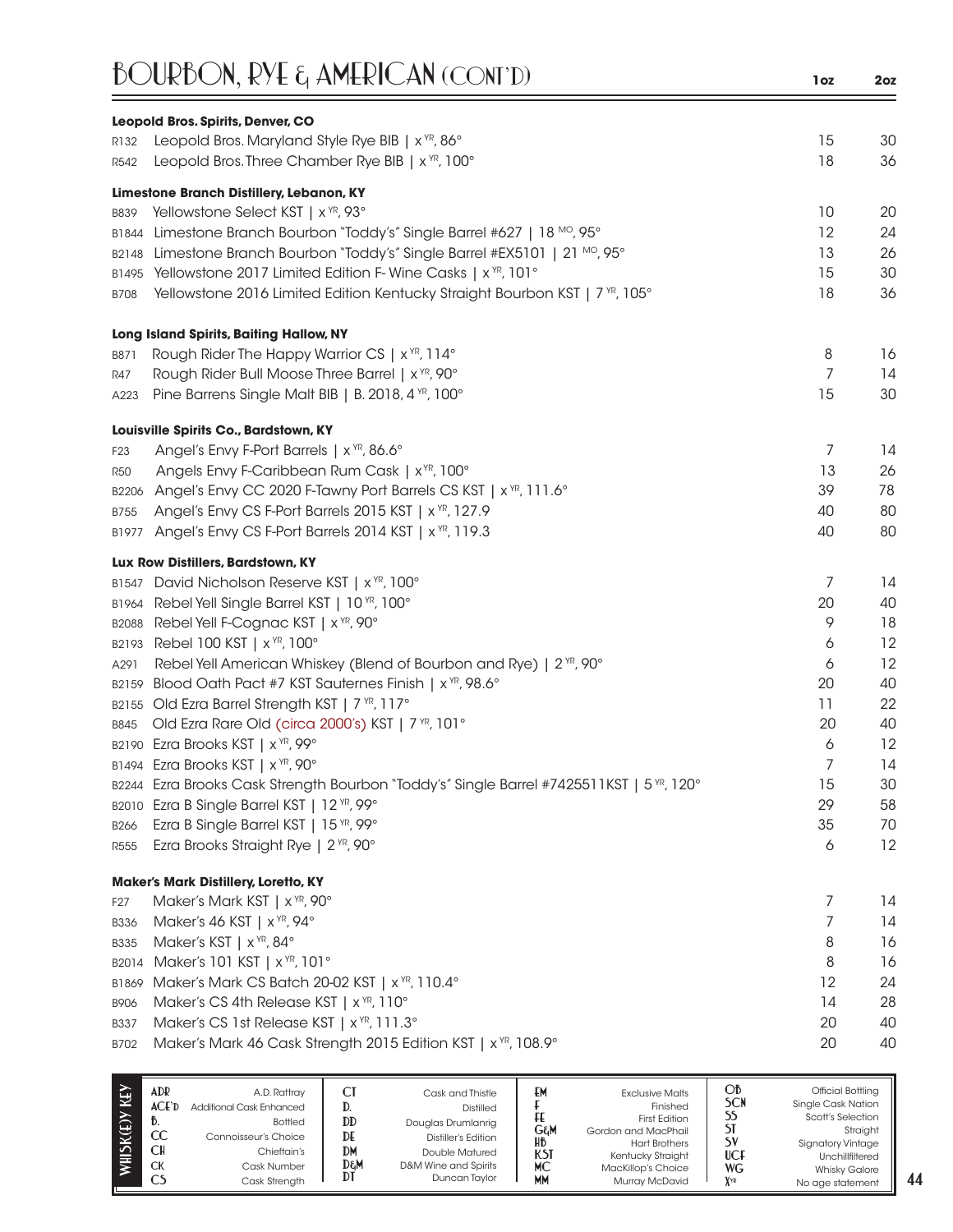| B2271<br>B2056<br>B1946<br>B1448<br>B1567<br>B2007<br>B1765<br><b>B339</b> | B2065 Maker's Mark Wood Finishing Series 2021 FAE-01 KST   Barrel Proof, 6 YR, 110.6°<br>B1878 Maker's Mark Wood Finishing Series 2020 SE4 x PR5 KST   Barrel Proof, 6 VR, 110.8°<br>Maker's Mark "Potomac Wine & Spirits 2021" KST Single Barrel Bourbon   Barrel Proof, 6 VR, 110.3°<br>Maker's Mark "Bravo's Top Chef Kentucky" KST Single Barrel Bourbon   Barrel Proof, 6 YR, 109.8°<br>Maker's Mark "BAR 18 Legend" KST Single Barrel Bourbon   Barrel Proof, 6 YR, 111.3°<br>Maker's Mark "KY Distiller's Assoc." KST Single Barrel Bourbon   Barrel Proof, 6 VR, 111.2°<br>Maker's Mark "Distillery Spring Release 2010" KST Single Barrel Bourbon   Barrel Proof, 6 YP, 111.3°<br>Maker's Mark "VA ABC - Smooth & Spicy" KST Single Barrel Bourbon   Barrel Proof, 6 YR, 110.5°<br>Maker's Mark Old Style Sour Mash (circa 1990's) KST   x <sup>YR</sup> , 90°<br>Maker's Mark Select Japanese Release KST   x YR, 95° | 13<br>13<br>15<br>15<br>16<br>15<br>15<br>15<br>13<br>65 | 26<br>26<br>30<br>30<br>32<br>30<br>30<br>30<br>26<br>130 |
|----------------------------------------------------------------------------|---------------------------------------------------------------------------------------------------------------------------------------------------------------------------------------------------------------------------------------------------------------------------------------------------------------------------------------------------------------------------------------------------------------------------------------------------------------------------------------------------------------------------------------------------------------------------------------------------------------------------------------------------------------------------------------------------------------------------------------------------------------------------------------------------------------------------------------------------------------------------------------------------------------------------------|----------------------------------------------------------|-----------------------------------------------------------|
|                                                                            |                                                                                                                                                                                                                                                                                                                                                                                                                                                                                                                                                                                                                                                                                                                                                                                                                                                                                                                                 |                                                          |                                                           |
|                                                                            | <b>MB Roland Distillery, Pembroke, KY</b><br>B2006 MBR Bourbon Batch 16 KST UCF   still & barrel proof, x <sup>YR</sup> , 103.92°                                                                                                                                                                                                                                                                                                                                                                                                                                                                                                                                                                                                                                                                                                                                                                                               | 8                                                        | 16                                                        |
|                                                                            | McLain & Keene Distillery Co., Louisville, KY*                                                                                                                                                                                                                                                                                                                                                                                                                                                                                                                                                                                                                                                                                                                                                                                                                                                                                  |                                                          |                                                           |
| B374                                                                       | Jefferson's KST   very small batch, x YR, 82.3°                                                                                                                                                                                                                                                                                                                                                                                                                                                                                                                                                                                                                                                                                                                                                                                                                                                                                 | 8                                                        | 16                                                        |
| <b>B375</b>                                                                | Jefferson's Reserve KST   very old small batch, x YR, 90.2°                                                                                                                                                                                                                                                                                                                                                                                                                                                                                                                                                                                                                                                                                                                                                                                                                                                                     | 10                                                       | 20                                                        |
| B1216                                                                      | Jefferson's Presidential Select Twin Oak KST   16 YR, 94°                                                                                                                                                                                                                                                                                                                                                                                                                                                                                                                                                                                                                                                                                                                                                                                                                                                                       | 45                                                       | 90                                                        |
| B376                                                                       | Jefferson's Presidential Select Batch 4 KST (Stitzel-Weller)   17 YR, 90°                                                                                                                                                                                                                                                                                                                                                                                                                                                                                                                                                                                                                                                                                                                                                                                                                                                       | 95                                                       | 190                                                       |
| B377                                                                       | Jefferson's Presidential Select Batch 27 KST (Stitzel-Weller)   18 YR, 90°                                                                                                                                                                                                                                                                                                                                                                                                                                                                                                                                                                                                                                                                                                                                                                                                                                                      | 90                                                       | 180                                                       |
| B1699                                                                      | Jefferson's Presidential Select Batch #4 KST   21 YR, 94°                                                                                                                                                                                                                                                                                                                                                                                                                                                                                                                                                                                                                                                                                                                                                                                                                                                                       | 45                                                       | 90                                                        |
| R540                                                                       | Jefferson's Rye F-Cognac Casks ST   x <sup>YR</sup> , 94°                                                                                                                                                                                                                                                                                                                                                                                                                                                                                                                                                                                                                                                                                                                                                                                                                                                                       | 11                                                       | 22                                                        |
| R592                                                                       | Jefferson's Ocean Voyage 26 Double Barrel Rye ST   x <sup>YR</sup> , 96°                                                                                                                                                                                                                                                                                                                                                                                                                                                                                                                                                                                                                                                                                                                                                                                                                                                        | 13                                                       | 26                                                        |
| R410                                                                       | Jefferson's Rye "1789b" Single Barrel ST   10 YR, 94°                                                                                                                                                                                                                                                                                                                                                                                                                                                                                                                                                                                                                                                                                                                                                                                                                                                                           | 20                                                       | 40                                                        |
| R411                                                                       | Jefferson's Rye "loch & K(e)Y society" Single Barrel ST   10 YR, 94°                                                                                                                                                                                                                                                                                                                                                                                                                                                                                                                                                                                                                                                                                                                                                                                                                                                            | 20                                                       | 40                                                        |
| R419                                                                       | Jefferson's Presidential Select Rye Batch 1 ST   21 YR, 94°                                                                                                                                                                                                                                                                                                                                                                                                                                                                                                                                                                                                                                                                                                                                                                                                                                                                     | 75                                                       | 150                                                       |
| <b>R85</b>                                                                 | Jefferson's Presidential Select Rye Batch 1 ST   25 YR, 86°                                                                                                                                                                                                                                                                                                                                                                                                                                                                                                                                                                                                                                                                                                                                                                                                                                                                     | 90                                                       | 180                                                       |
| A65                                                                        | Jefferson's Chef's Collaboration Batch 12   x <sup>YR</sup> , 92°                                                                                                                                                                                                                                                                                                                                                                                                                                                                                                                                                                                                                                                                                                                                                                                                                                                               | 9                                                        | 18                                                        |
| B1701                                                                      | Sam Houston Batch #46 Small Batch KST   x <sup>YR</sup> , 85.6°                                                                                                                                                                                                                                                                                                                                                                                                                                                                                                                                                                                                                                                                                                                                                                                                                                                                 | 45                                                       | 90                                                        |
| B382                                                                       | Sam Houston Batch #59 Small Batch KST   x <sup>YR</sup> , 85.6°                                                                                                                                                                                                                                                                                                                                                                                                                                                                                                                                                                                                                                                                                                                                                                                                                                                                 | 45                                                       | 90                                                        |
|                                                                            | MGP/LDI Distillery, Lawrenceburg, IN                                                                                                                                                                                                                                                                                                                                                                                                                                                                                                                                                                                                                                                                                                                                                                                                                                                                                            |                                                          |                                                           |
|                                                                            | B2194 George Remus ST UCF   x <sup>YR</sup> , 94°                                                                                                                                                                                                                                                                                                                                                                                                                                                                                                                                                                                                                                                                                                                                                                                                                                                                               | 6                                                        | 12                                                        |
|                                                                            | B1868 MGP Bourbon Whiskey Jewbilee SCN ck 4 CS UCF   D. 2006 B. 2019, 11 VR 7 MO, 108.3°                                                                                                                                                                                                                                                                                                                                                                                                                                                                                                                                                                                                                                                                                                                                                                                                                                        | 22                                                       | 44                                                        |
| A82                                                                        | LDI SCN Single Barrel Light Whiskey CS UCF   D. 2003 B. 2014, 11 YP, 122.6°                                                                                                                                                                                                                                                                                                                                                                                                                                                                                                                                                                                                                                                                                                                                                                                                                                                     | 15                                                       | 30                                                        |
| A83                                                                        | LDI SCN Single Barrel Light Whiskey CS UCF   D. 2000 B. 2014, 13 YR, 112.8°                                                                                                                                                                                                                                                                                                                                                                                                                                                                                                                                                                                                                                                                                                                                                                                                                                                     | 15                                                       | 30                                                        |
| A277                                                                       | MGP SCN Single Barrel Light Whiskey F-First-Fill Rye Octave CS UCF   D. 2006 B. 2016, 10 YP, 137.9°                                                                                                                                                                                                                                                                                                                                                                                                                                                                                                                                                                                                                                                                                                                                                                                                                             | 15                                                       | 30                                                        |
| A279                                                                       | MGP SCN Single Barrel Light Whiskey F-First-Fill Bourbon Octave CS UCF   D. 2006 B. 2016, 10 <sup>VR</sup> , 136.6° 15                                                                                                                                                                                                                                                                                                                                                                                                                                                                                                                                                                                                                                                                                                                                                                                                          |                                                          | 30                                                        |
| A278                                                                       | MGP SCN Single Batch Light Whiskey Batch #1 CS UCF   D. 2006 B. 2019, 12 VR, 108.2°                                                                                                                                                                                                                                                                                                                                                                                                                                                                                                                                                                                                                                                                                                                                                                                                                                             | 15                                                       | 30                                                        |
|                                                                            | Michter's Distillery, Louisville, KY                                                                                                                                                                                                                                                                                                                                                                                                                                                                                                                                                                                                                                                                                                                                                                                                                                                                                            |                                                          |                                                           |
| B2266                                                                      | Michter's Small Batch Bourbon   B. 2021, x <sup>vp</sup> , 91.4°                                                                                                                                                                                                                                                                                                                                                                                                                                                                                                                                                                                                                                                                                                                                                                                                                                                                | 7                                                        | 14                                                        |
| R589                                                                       | Michter's Straight Rye   single barrel, B. 2022, x YR, 84.8°                                                                                                                                                                                                                                                                                                                                                                                                                                                                                                                                                                                                                                                                                                                                                                                                                                                                    | 7                                                        | 14                                                        |
| R <sub>556</sub>                                                           | Michter's Straight Rye   single barrel, B. 2021, x YR, 84.8°                                                                                                                                                                                                                                                                                                                                                                                                                                                                                                                                                                                                                                                                                                                                                                                                                                                                    | 7                                                        | 14                                                        |
| R489                                                                       | Michter's Straight Rye   single barrel, B. 2015, x YR, 84.8°                                                                                                                                                                                                                                                                                                                                                                                                                                                                                                                                                                                                                                                                                                                                                                                                                                                                    | 9                                                        | 18                                                        |
| R510                                                                       | Michter's Barrel Strength Rye #21B420 KST   B. 2021, x <sup>VR</sup> , 113.4°                                                                                                                                                                                                                                                                                                                                                                                                                                                                                                                                                                                                                                                                                                                                                                                                                                                   | 18                                                       | 36                                                        |
| R536                                                                       | Michter's Rye KST  single barrel, B. 2021, 10 YR, 92.8°                                                                                                                                                                                                                                                                                                                                                                                                                                                                                                                                                                                                                                                                                                                                                                                                                                                                         | 28                                                       | 56                                                        |
| R454                                                                       | Michter's Rye KST  single barrel, B. 2019, 10 YR, 92.8°                                                                                                                                                                                                                                                                                                                                                                                                                                                                                                                                                                                                                                                                                                                                                                                                                                                                         | 35                                                       | 70                                                        |
| R425                                                                       | Michter's Rye KST  single barrel, B. 2016, 10 YR, 92.8°                                                                                                                                                                                                                                                                                                                                                                                                                                                                                                                                                                                                                                                                                                                                                                                                                                                                         | 49                                                       | 98                                                        |
| A332                                                                       | Michter's Unblended American Whiskey   small batch, B. 2022, x VR, 83.4°                                                                                                                                                                                                                                                                                                                                                                                                                                                                                                                                                                                                                                                                                                                                                                                                                                                        | 7                                                        | 14                                                        |
| A66                                                                        | Michter's Unblended American Whiskey   small batch, B. 2021, x <sup>vR</sup> , 83.4°                                                                                                                                                                                                                                                                                                                                                                                                                                                                                                                                                                                                                                                                                                                                                                                                                                            | 7                                                        | 14                                                        |
| A316                                                                       | Michter's Sour Mash (American) Whiskey B. 2021   small batch, x <sup>YP</sup> , 86°                                                                                                                                                                                                                                                                                                                                                                                                                                                                                                                                                                                                                                                                                                                                                                                                                                             | $\overline{7}$                                           | 14                                                        |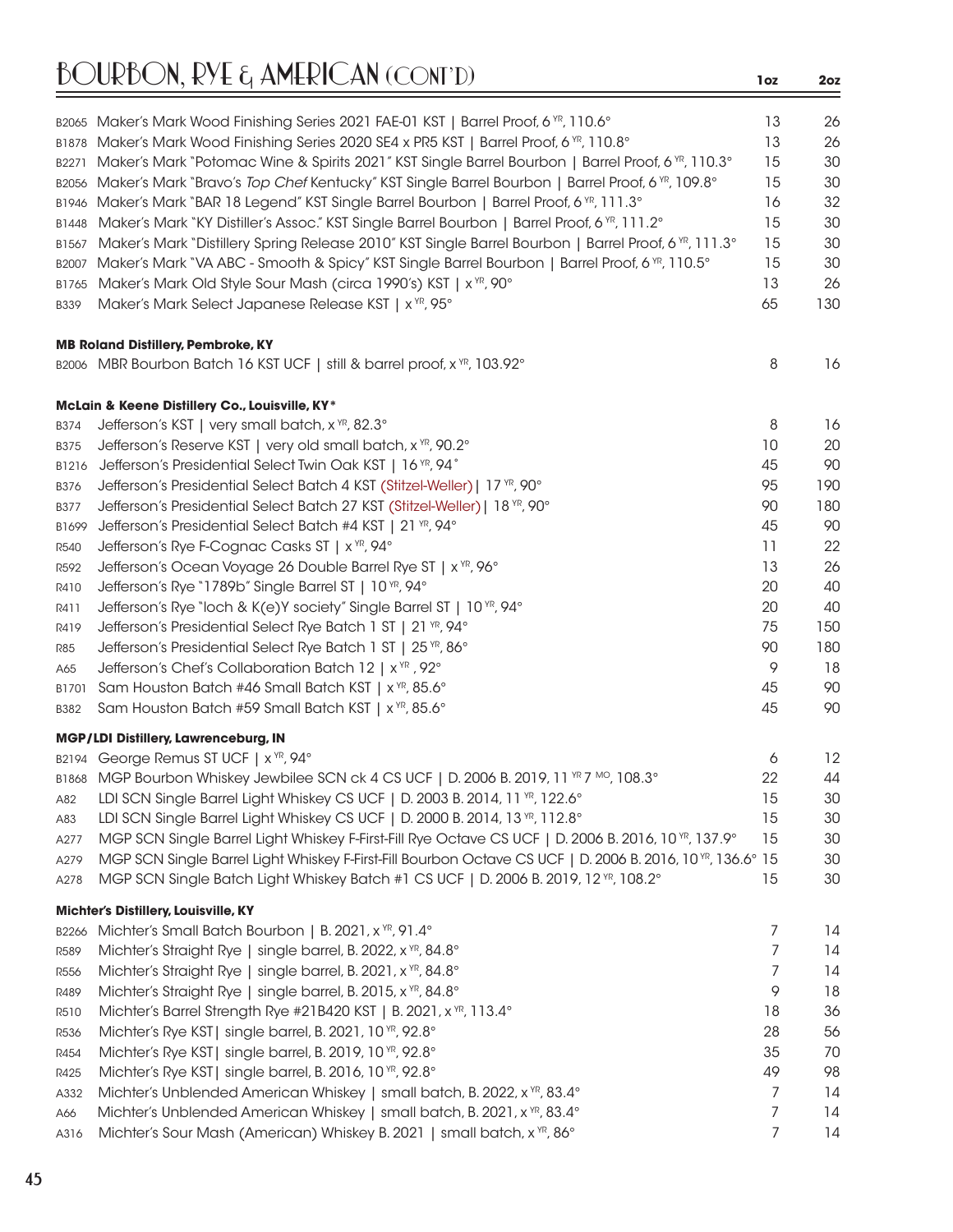|                          | $BQURBON$ , RYE $\epsilon_1$ AMERICAN (CONT'D)                                                                                                                                                                                                                                                                                                                                                                                                                                                                                                                                                                                                                                                                                           | 1oz                                                                                                                                                     | 2oz            |
|--------------------------|------------------------------------------------------------------------------------------------------------------------------------------------------------------------------------------------------------------------------------------------------------------------------------------------------------------------------------------------------------------------------------------------------------------------------------------------------------------------------------------------------------------------------------------------------------------------------------------------------------------------------------------------------------------------------------------------------------------------------------------|---------------------------------------------------------------------------------------------------------------------------------------------------------|----------------|
| A276                     | B1743 Bomberger's Declaration 2021 Release   x <sup>YR</sup> , 108°<br>Shenk's Homestead American Whiskey 2021 Release   x <sup>YR</sup> , 91.2°                                                                                                                                                                                                                                                                                                                                                                                                                                                                                                                                                                                         | 23<br>18                                                                                                                                                | 46<br>36       |
| DSP-PA-17                |                                                                                                                                                                                                                                                                                                                                                                                                                                                                                                                                                                                                                                                                                                                                          |                                                                                                                                                         |                |
| A268                     | Michter's Original Pot Still Whiskey (Pennsylvania) (distilled 1960's)   x <sup>vR</sup> , 86°                                                                                                                                                                                                                                                                                                                                                                                                                                                                                                                                                                                                                                           | 75                                                                                                                                                      | 150            |
|                          | Middle West Spirits LLC, Columbus, OH                                                                                                                                                                                                                                                                                                                                                                                                                                                                                                                                                                                                                                                                                                    |                                                                                                                                                         |                |
|                          | B2017 Michelone Reserve Bourbon ST   x <sup>YR</sup> , 95°                                                                                                                                                                                                                                                                                                                                                                                                                                                                                                                                                                                                                                                                               | 7                                                                                                                                                       | 14             |
|                          | B2118 Middle West Bourbon Cask Strength ck 1684 ST   x <sup>YR</sup> , 123.8°                                                                                                                                                                                                                                                                                                                                                                                                                                                                                                                                                                                                                                                            | 9                                                                                                                                                       | 18             |
| B383                     | Oyo Michelone Reserve Batch 004   x YR, 90°                                                                                                                                                                                                                                                                                                                                                                                                                                                                                                                                                                                                                                                                                              | 8                                                                                                                                                       | 16             |
| R523<br>A314             | Middle West Dark Pumpernickel Rye Whiskey ST   3 YR, 96°<br>Middle West Wheat Whiskey ST   3 YR, 92°                                                                                                                                                                                                                                                                                                                                                                                                                                                                                                                                                                                                                                     | 7<br>7                                                                                                                                                  | 14<br>14       |
|                          | <b>Milam &amp; Greene, Blanco, TX</b>                                                                                                                                                                                                                                                                                                                                                                                                                                                                                                                                                                                                                                                                                                    |                                                                                                                                                         |                |
|                          | B2090 Castle Hill Series Batch 1 ST   barrel proof, 13 YR, 108.5°                                                                                                                                                                                                                                                                                                                                                                                                                                                                                                                                                                                                                                                                        | 14                                                                                                                                                      | 28             |
| R562                     | Milam & Greene Straight Rye F-Port Cask   x YR, 94°                                                                                                                                                                                                                                                                                                                                                                                                                                                                                                                                                                                                                                                                                      | 8                                                                                                                                                       | 16             |
|                          | Mississippi River Distilling Co., Le Claire, IA                                                                                                                                                                                                                                                                                                                                                                                                                                                                                                                                                                                                                                                                                          |                                                                                                                                                         |                |
| R51                      | Cody Road Rye Whiskey   x <sup>YR</sup> 80°                                                                                                                                                                                                                                                                                                                                                                                                                                                                                                                                                                                                                                                                                              | 7                                                                                                                                                       | 14             |
|                          | <b>Mountain Laurel Spirits, Bristol, PA</b>                                                                                                                                                                                                                                                                                                                                                                                                                                                                                                                                                                                                                                                                                              |                                                                                                                                                         |                |
| R <sub>223</sub>         | Dad's Hat BIB Rye 2020 Release   4 YR, 100°                                                                                                                                                                                                                                                                                                                                                                                                                                                                                                                                                                                                                                                                                              | 12                                                                                                                                                      | 24             |
| R <sub>559</sub>         | Dad's Hat Single Barrel Rye ST CS   D. 2016 B. 2021, 5 YR, 126.4°                                                                                                                                                                                                                                                                                                                                                                                                                                                                                                                                                                                                                                                                        | 14                                                                                                                                                      | 28             |
| <b>R180</b>              | Old Farm Rye   6 MO, 80°                                                                                                                                                                                                                                                                                                                                                                                                                                                                                                                                                                                                                                                                                                                 | 10                                                                                                                                                      | 20             |
|                          | <b>Nashville Barrel Company, Nashville, TN</b>                                                                                                                                                                                                                                                                                                                                                                                                                                                                                                                                                                                                                                                                                           |                                                                                                                                                         |                |
| R560                     | Nashville Barrel "Jack Rose" Single Barrel Rye 2021   8 YR, 109.9°                                                                                                                                                                                                                                                                                                                                                                                                                                                                                                                                                                                                                                                                       | 12                                                                                                                                                      | 24             |
| R597                     | Nashville Barrel "9 Year Blend" Rye ST   9 YR, 121.48°                                                                                                                                                                                                                                                                                                                                                                                                                                                                                                                                                                                                                                                                                   | 14                                                                                                                                                      | 28             |
|                          | <b>National Distillers, Bardstown, KY</b>                                                                                                                                                                                                                                                                                                                                                                                                                                                                                                                                                                                                                                                                                                |                                                                                                                                                         |                |
| A68                      | A.M.S. Straight Corn Whiskey (circa 1970's)   4 YR, 86°                                                                                                                                                                                                                                                                                                                                                                                                                                                                                                                                                                                                                                                                                  | 8                                                                                                                                                       | 16             |
|                          | <b>Nearest Green Distillery, Shelbyville, TN</b>                                                                                                                                                                                                                                                                                                                                                                                                                                                                                                                                                                                                                                                                                         |                                                                                                                                                         |                |
| T48                      | Uncle Nearest 1884 Small Batch   x <sup>YR</sup> , 93°                                                                                                                                                                                                                                                                                                                                                                                                                                                                                                                                                                                                                                                                                   | 6                                                                                                                                                       | 12             |
| T44                      | Uncle Nearest 1856 Premium Aged   x <sup>YR</sup> , 100°                                                                                                                                                                                                                                                                                                                                                                                                                                                                                                                                                                                                                                                                                 | 8                                                                                                                                                       | 16             |
| T54                      | Uncle Nearest 1820 "Jack Rose" Single Barrel   barrel proof, 11 YR, 115.0°                                                                                                                                                                                                                                                                                                                                                                                                                                                                                                                                                                                                                                                               | 20                                                                                                                                                      | 40             |
|                          | <b>Nelson Greenbrier Distillery, Nashville, TN</b>                                                                                                                                                                                                                                                                                                                                                                                                                                                                                                                                                                                                                                                                                       |                                                                                                                                                         |                |
| T56                      | Nelson's "Green Brier" Tennessee Whiskey   x <sup>YR</sup> , 91°<br>Nelson Bros. Reserve Bourbon ST   Barrel Proof, x YR, 107.8°                                                                                                                                                                                                                                                                                                                                                                                                                                                                                                                                                                                                         | 6<br>9                                                                                                                                                  | 12<br>18       |
| B2285<br>T <sub>58</sub> | Nelson's "First 108" - 30 Gallon Single Barrel Tennessee Whiskey ck 41   x <sup>YR</sup> , 122.8°                                                                                                                                                                                                                                                                                                                                                                                                                                                                                                                                                                                                                                        | 20                                                                                                                                                      | 40             |
| B1319                    | Belle Meade Reserve Batch 19-26 CS ST   Barrel Proof, x YR, 113.6°                                                                                                                                                                                                                                                                                                                                                                                                                                                                                                                                                                                                                                                                       | 15                                                                                                                                                      | 30             |
| B892                     | Belle Meade Jack Rose Single Barrel Bourbon F-Oloroso CS ST   Barrel Proof, 10 VR, 106.4°                                                                                                                                                                                                                                                                                                                                                                                                                                                                                                                                                                                                                                                | 24                                                                                                                                                      | 48             |
| B1823                    | Belle Meade Single Barrel Bourbon ck 1593 ST   Barrel Proof, 9 YR, 114.7°                                                                                                                                                                                                                                                                                                                                                                                                                                                                                                                                                                                                                                                                | 16                                                                                                                                                      | 32             |
| B1824                    | Belle Meade Single Barrel Bourbon ck 1422 ST   Barrel Proof, 10 YR, 104.6°                                                                                                                                                                                                                                                                                                                                                                                                                                                                                                                                                                                                                                                               | 18                                                                                                                                                      | 36             |
| B1805                    | Belle Meade Single Barrel Bourbon ck 3761 ST   Barrel Proof, 10 YR, 102.3°                                                                                                                                                                                                                                                                                                                                                                                                                                                                                                                                                                                                                                                               | 18                                                                                                                                                      | 36             |
| B1413                    | Belle Meade Washington DC Select Cask ck 4625 UCF ST   Barrel Proof, 12 YR, 103.2°                                                                                                                                                                                                                                                                                                                                                                                                                                                                                                                                                                                                                                                       | 18                                                                                                                                                      | 36             |
| B1825                    | Belle Meade Black Belle F-Imperial Stout Barrel ck 2634 ST   Barrel Proof, 10 YR, 111.5°                                                                                                                                                                                                                                                                                                                                                                                                                                                                                                                                                                                                                                                 | 39                                                                                                                                                      | 78             |
| B1826                    | Belle Meade Black Belle F-Imperial Stout Barrel ck 2633 ST   Barrel Proof, 10 YR, 111.5°<br>Belle Meade Black Belle F-Imperial Stout Barrel ck 6500 ST   Barrel Proof, 10 YR, 117.8°                                                                                                                                                                                                                                                                                                                                                                                                                                                                                                                                                     | 39<br>39                                                                                                                                                | 78<br>78       |
| B1939                    |                                                                                                                                                                                                                                                                                                                                                                                                                                                                                                                                                                                                                                                                                                                                          |                                                                                                                                                         |                |
| WHISK(E)Y KEY            | $\mathsf{Ob}$<br>ADR<br><b>CI</b><br>£М<br>A.D. Rattray<br>Cask and Thistle<br><b>Exclusive Malts</b><br>SCN<br>ŧ<br><b>ACE</b> 'D<br>D.<br>Finished<br><b>Additional Cask Enhanced</b><br><b>Distilled</b><br>SS<br>tf<br><b>First Edition</b><br>B.<br>DD<br><b>Bottled</b><br>Douglas Drumlanrig<br>ST<br>GξM<br>Gordon and MacPhail<br>CC<br>DE<br>Connoisseur's Choice<br>Distiller's Edition<br>5V<br>HB<br><b>Hart Brothers</b><br>СH<br><b>DM</b><br>Chieftain's<br><b>Double Matured</b><br><b>KST</b><br>UCF<br>Kentucky Straight<br>Dεm<br>СK<br>D&M Wine and Spirits<br>Cask Number<br>МC<br>WG<br>MacKillop's Choice<br>DI<br>Duncan Taylor<br>C <sub>5</sub><br><b>MM</b><br><b>XYR</b><br>Cask Strength<br>Murray McDavid | Official Bottling<br>Single Cask Nation<br>Scott's Selection<br><b>Signatory Vintage</b><br>Unchillfiltered<br><b>Whisky Galore</b><br>No age statement | Straight<br>46 |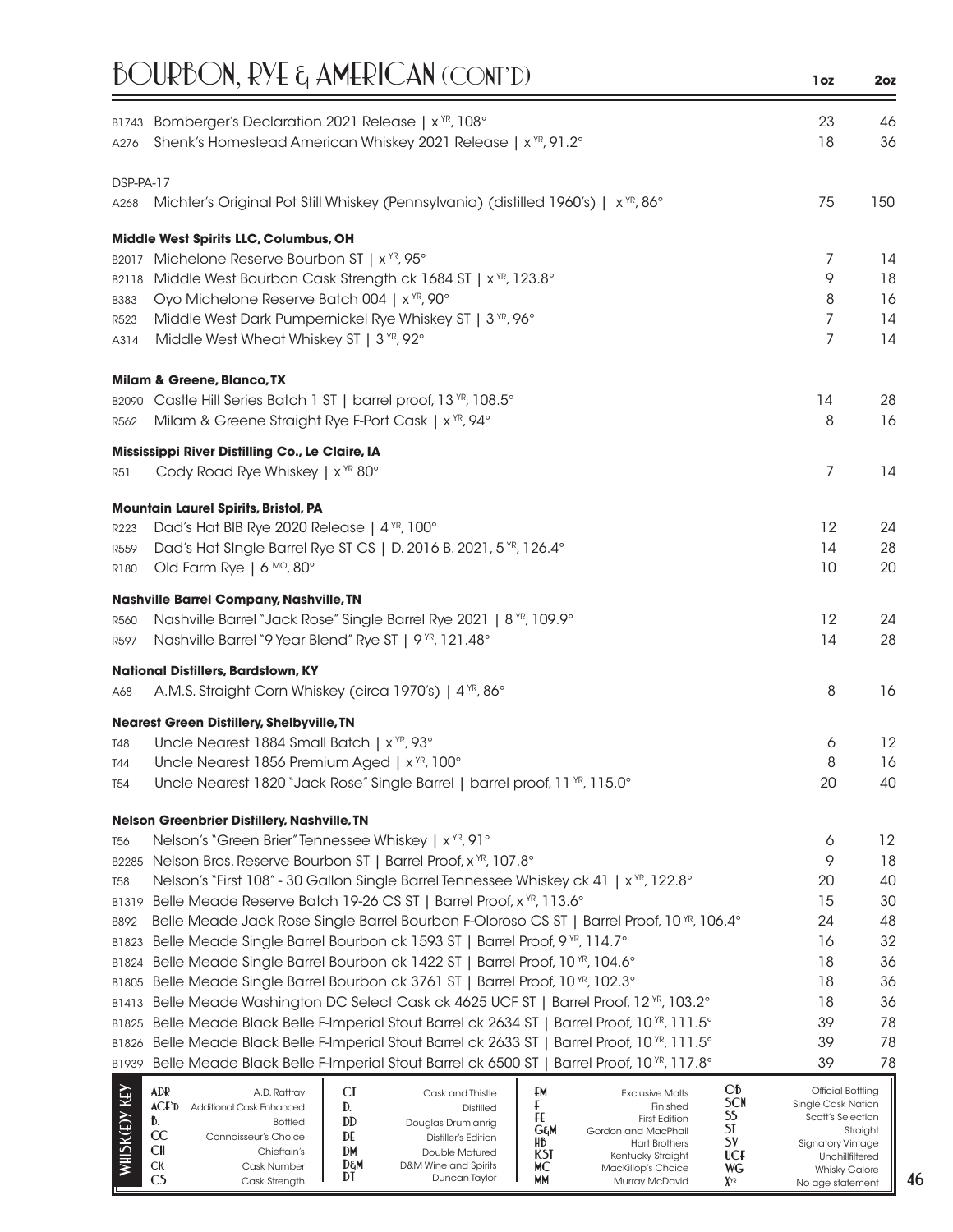| <b>BOURBON, RYE &amp; AMERICAN (CONT'D)</b> |
|---------------------------------------------|
|                                             |

|                   | New Bernheim, Louisville, KY                                                                            |    |     |
|-------------------|---------------------------------------------------------------------------------------------------------|----|-----|
|                   | B2119 W.L. Weller Wheat Embossed Bottling KST   12 YR, 90°                                              | 69 | 138 |
|                   | New Riff Distilling, Newport, KY                                                                        |    |     |
|                   | B1929 New Riff Winter Whiskey Bourbon BIB UCF KST   4 YR, 100°                                          | 15 | 30  |
| B2280             | New Riff "Jack Rose - Premier Drams 2022" Single Barrel Bourbon UCF   4 YR, 113.6                       | 10 | 20  |
| B2153             | New Riff "Jack Rose / Toros Bravos 2021" Single Barrel Bourbon UCF   4 <sup>YR</sup> , 104.3°           | 10 | 20  |
| B2039             | New Riff "Jack Rose 2021: 17-0058" Single Barrel Bourbon UCF   4 YR, 102.7°                             | 10 | 20  |
| B1866             | New Riff Single Barrel Bourbon #16-10806 UCF   4 <sup>YR</sup> , 103.8°                                 | 10 | 20  |
| B1881             | New Riff Single Barrel Bourbon #15-5258 UCF   4 YR, 113.6°                                              | 10 | 20  |
|                   |                                                                                                         |    |     |
| R457              | New Riff Rye BIB UCF KST   4 YR, 100°                                                                   | 8  | 16  |
| R604              | New Riff "Jack Rose - Premier Drams 2022" Single Barrel Rye UCF   4 YR, 106.1°                          | 10 | 20  |
| R470              | New Riff Balboa Heirloom Rye BIB UCF KST   4 YR, 100°                                                   | 15 | 30  |
| R550              | New Riff Malted Rye BIB UCF KST   6 YR, 100°                                                            | 15 | 30  |
| R605              | New Riff Sherry Finish Malted Rye UCF KST   6 <sup>YR</sup> , 112.7°                                    | 15 | 30  |
| R595              | New Riff Single Barrel Rye #4659 UCF   4 YR, 107.9°                                                     | 10 | 20  |
| R <sub>55</sub> 1 | New Riff Single Barrel Rye #4524 UCF   4 YR, 105.5°                                                     | 10 | 20  |
| R552              | New Riff Single Barrel Rye #4523 UCF   4 YR, 106.2°                                                     | 10 | 20  |
| R553              | New Riff Single Barrel Rye #4668 UCF   4 YR, 107.6°                                                     | 10 | 20  |
| R469              | New Riff Single Barrel Rye #16-2664 UCF   4 YR, 104.4°                                                  | 10 | 20  |
| R458              | New Riff Single Barrel Rye #15-6588 UCF   4 YR, 111.7°                                                  | 10 | 20  |
| R459              | New Riff Single Barrel Rye #16-11455 UCF   4 YR, 108.4°                                                 | 10 | 20  |
|                   | B1716 O.K.I. Single Barrel #41 ST   barrel proof, 8 YR, 111.7°                                          | 45 | 90  |
|                   | Old Bernheim, Louisville, KY                                                                            |    |     |
|                   | B1793 I.W. Harper (circa 1970's) KST   4 YR, 86°                                                        | 33 | 66  |
|                   | B1617 I.W. Harper Gold Medal KST   15 <sup>VR</sup> , 80°                                               | 35 | 70  |
|                   | B2218 Old Charter (late 1970's) KST   7 YR, 86°                                                         | 40 | 80  |
|                   | B1419 Old Charter (early 1970's) KST   7 YR, 86°                                                        | 50 | 100 |
|                   |                                                                                                         |    |     |
|                   | Old Carter Whiskey Co., Bardstown, KY<br>B2277 Old Carter Bourbon Batch 1-DC   x <sup>YR</sup> , 118.2° | 21 | 42  |
|                   | B2062 Old Carter Bourbon Batch 8   x <sup>YR</sup> , 116.8°                                             | 21 | 42  |
|                   | B2063 Old Carter Bourbon Batch 9   x <sup>YR</sup> , 116.8°                                             | 21 | 42  |
|                   | Old Carter Bourbon Batch 10   x <sup>vR</sup> , 116.8°                                                  | 21 | 42  |
| B2064             | Old Carter Bourbon Single Barrel #94   13 YR, 119.5°                                                    | 21 | 42  |
| B1917<br>R435     | Old Carter Rye Batch 5   x <sup>YR</sup> , 115.5°                                                       | 21 | 42  |
| R436              | Old Carter Rye Batch 6   x <sup>YR</sup> , 116.3°                                                       | 21 | 42  |
|                   | Old Carter Rye Batch 7   x <sup>YR</sup> , 115.5°                                                       | 21 | 42  |
| R537              | Old Carter Rye Batch 8   x <sup>YR</sup> , 115.8°                                                       | 21 | 42  |
| R538              | Old Carter Rye Batch 9   x <sup>YR</sup> , 116.4°                                                       | 21 | 42  |
| R539              | Old Carter American Whiskey Batch 5   x <sup>YR</sup> , 134.9°                                          | 21 | 42  |
| A305              | Old Carter American Whiskey Batch 7   x <sup>YR</sup> , 135.2°                                          | 21 | 42  |
| A330              |                                                                                                         |    |     |
| A331              | Old Carter American Whiskey Batch 8   x <sup>YR</sup> , 133.6°                                          | 21 | 42  |
|                   | Old Goerge Town Spirits, Sparta, KY                                                                     |    |     |
|                   | B2203 David James Single Barrel (Tennessee) ST   13 YR 7 MO, 108.4°                                     | 12 | 24  |
|                   | Old Grand-Dad Distillery, Frankfort, KY - DSP-KY-14                                                     |    |     |
|                   | B2033 Old Grand-Dad (Distilled 1970's) KST   x YR, 86°                                                  | 56 | 112 |
|                   |                                                                                                         |    |     |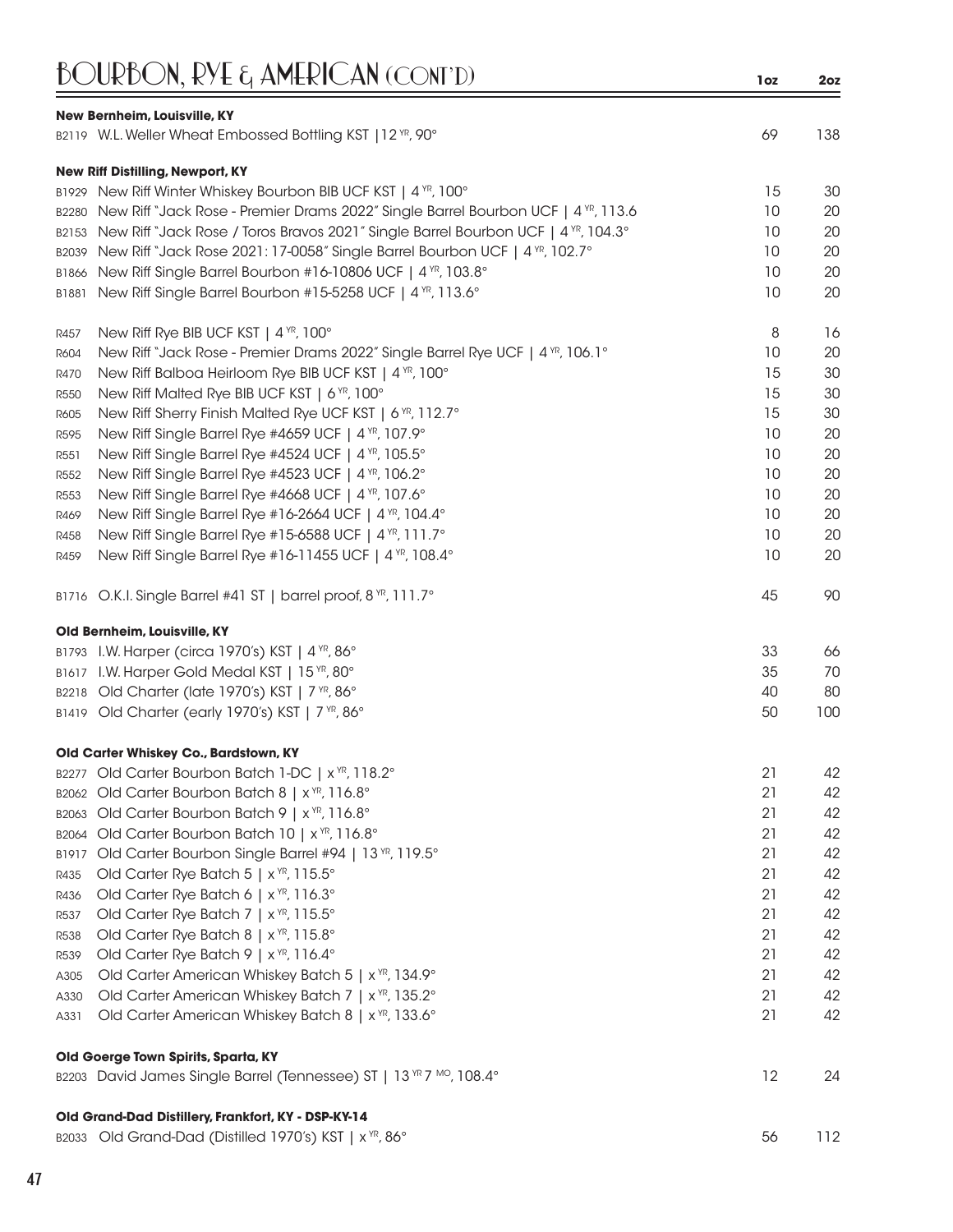| <b>BOURBON, RYE &amp; AMERICAN (CONT'D)</b>                                                                                        | 1oz | 2oz |
|------------------------------------------------------------------------------------------------------------------------------------|-----|-----|
| Old Overholt Distillery, Large, PA - DSP-PA-3<br>Old Overholt Rye (circa 1960's) ST   x <sup>YR</sup> , 86°                        | 85  | 170 |
| R430                                                                                                                               |     |     |
| Old Prentice Distillery, Lawrenceburg, KY - DSP-KY-8<br>B1039 Eagle Rare 101 (distilled 1970's) KST   10 YR, 101°                  | 79  | 158 |
| Old Taylor Distillery, Frankfort, KY - DSP-KY-19<br>B1926 Old Taylor (circa 1970's) KST   x YR, 80°                                | 45  | 90  |
| One Eight Distillery, Washington, DC<br>B1957 District Made Bourbon BIB 2020   single barrel, 5 YR, 100°                           | 11  | 22  |
| Phenomenal Spirits Inc., Virginia Beach, VA<br>RY3 Light Whiskey "Allview Liquors" Single Barrel PR#005 CS   14 YR, 127.4°<br>A336 | 13  | 26  |
| PM Spirits, Brooklyn, NY                                                                                                           |     |     |
| B1563 Mic Drop ST UCF   Barrel Proof, 4 YR, 112.2°                                                                                 | 15  | 30  |
| Mic Drop L20-01 (Wilderness Trail) KST UCF   D. 2015 B. 2020, 4 VR, 108°<br>R473                                                   | 13  | 26  |
| Potomac Distilling LLC, Washington, DC<br>B2270 High Dive Bourbon (Indiana Distilled) Blend of Mashbills ST   3 YR, 88.6°          | 7   | 14  |
| <b>Prichard's Distillery, Kelso, TN</b>                                                                                            |     |     |
| Prichard's Tennessee Whiskey   x <sup>YR</sup> , 80°<br>T18                                                                        | 8   | 16  |
| Prichard's Tennessee Malt Whiskey   x YR, 80°<br>T <sub>33</sub>                                                                   | 7   | 14  |
| <b>Prohibition Craft Spirits, Louisville, KY</b>                                                                                   |     |     |
| B2229 Nulu Bourbon "Prestige Ledroit" Exclusive Batch #PL1 ST UCF   x <sup>vp</sup> , 118°                                         | 8   | 16  |
| B2269 Nulu Bourbon "Prestige Ledroit" Exclusive Batch #PL2 ST UCF   x <sup>VP</sup> , 115°                                         | 8   | 16  |
| B2228 Nulu Bourbon "Prestige Ledroit" Single Barrel #C176 ST UCF   5 YR, 120°                                                      | 9   | 18  |
| B2268 Nulu Bourbon "Prestige Ledroit" Single Barrel #B412 ST UCF   6 YR, 109.8°                                                    | 12  | 24  |
| Nulu Toasted Rye "Prestige Ledroit" Single Barrel #R157T UCF   6 YR, 118°<br>R594                                                  | 14  | 28  |
| Proof and Wood Ventures, Bardstown, KY                                                                                             |     |     |
| B1620 Tumblin' Dice ST   single barrel, barrel proof, 4 YR, 115.5°                                                                 | 8   | 16  |
| Tumblin' Dice ST   single barrel, barrel proof, 4 YR, 111.9°<br>B1965                                                              | 8   | 16  |
| The Stranger Whiskey (Polish Distilled / Aged USA)   7 YR, 105°<br>A307                                                            | 8   | 16  |
| Vertigo (American Ryed Bourbon and Light Whiskey Blend)   x <sup>YR</sup> , 105°<br>A323                                           | 13  | 26  |
| Rabbit Hole Distillery, Louisville, KY                                                                                             |     |     |
| B1800 Rabbit Hole Cavehill KST   3 YR, 95°                                                                                         | 8   | 16  |
| B2219 Rabbit Hole Dareringer Small Batch F-PX Sherry ST   x <sup>YR</sup> , 93°                                                    | 8   | 16  |
| B2188 Rabbit Hole Heigold KST   3 YR, 95°                                                                                          | 10  | 20  |
| Rabbit Hole Boxergrail Rye KST   x <sup>YR</sup> , 95°<br>R564                                                                     | 8   | 16  |
| Ragged Branch Distillery, Charlottesville, VA                                                                                      |     |     |
| B2071 Ragged Branch Signature Bourbon Double Oaked Batch #1 BIB ST   x <sup>YR</sup> , 100°                                        | 8   | 16  |
| B2072 Ragged Branch Wheated Bourbon Double Oaked Batch #1 BIB ST   x <sup>YR</sup> , 100°                                          | 8   | 16  |

|                         | ADP<br>$ACE$ <sup>D</sup> | A.D. Rattrav<br><b>Additional Cask Enhanced</b>                                       | V.                                 | Cask and Thistle<br><b>Distilled</b>                                                                 | Į۲                           | <b>Exclusive Malts</b><br>Finished                                                                                               | ОB<br><b>SCN</b>                             | Official Bottling<br><b>Single Cask Nation</b>                                                                           |
|-------------------------|---------------------------|---------------------------------------------------------------------------------------|------------------------------------|------------------------------------------------------------------------------------------------------|------------------------------|----------------------------------------------------------------------------------------------------------------------------------|----------------------------------------------|--------------------------------------------------------------------------------------------------------------------------|
| $\overline{\mathbf{u}}$ | CC<br><b>CK</b><br>CS     | <b>Bottled</b><br>Connoisseur's Choice<br>Chieftain's<br>Cask Number<br>Cask Strength | <b>DD</b><br>DE<br>DM<br>DεM<br>DI | Douglas Drumlanrig<br>Distiller's Edition<br>Double Matured<br>D&M Wine and Spirits<br>Duncan Taylor | GεM<br>HB<br>KSI<br>МC<br>MN | <b>First Edition</b><br>Gordon and MacPhail<br><b>Hart Brothers</b><br>Kentucky Straight<br>MacKillop's Choice<br>Murray McDavid | رر<br><b>UCF</b><br><b>WG</b><br><b>Y</b> yp | Scott's Selection<br>Straight<br><b>Signatory Vintage</b><br>Unchillfiltered<br><b>Whisky Galore</b><br>No age statement |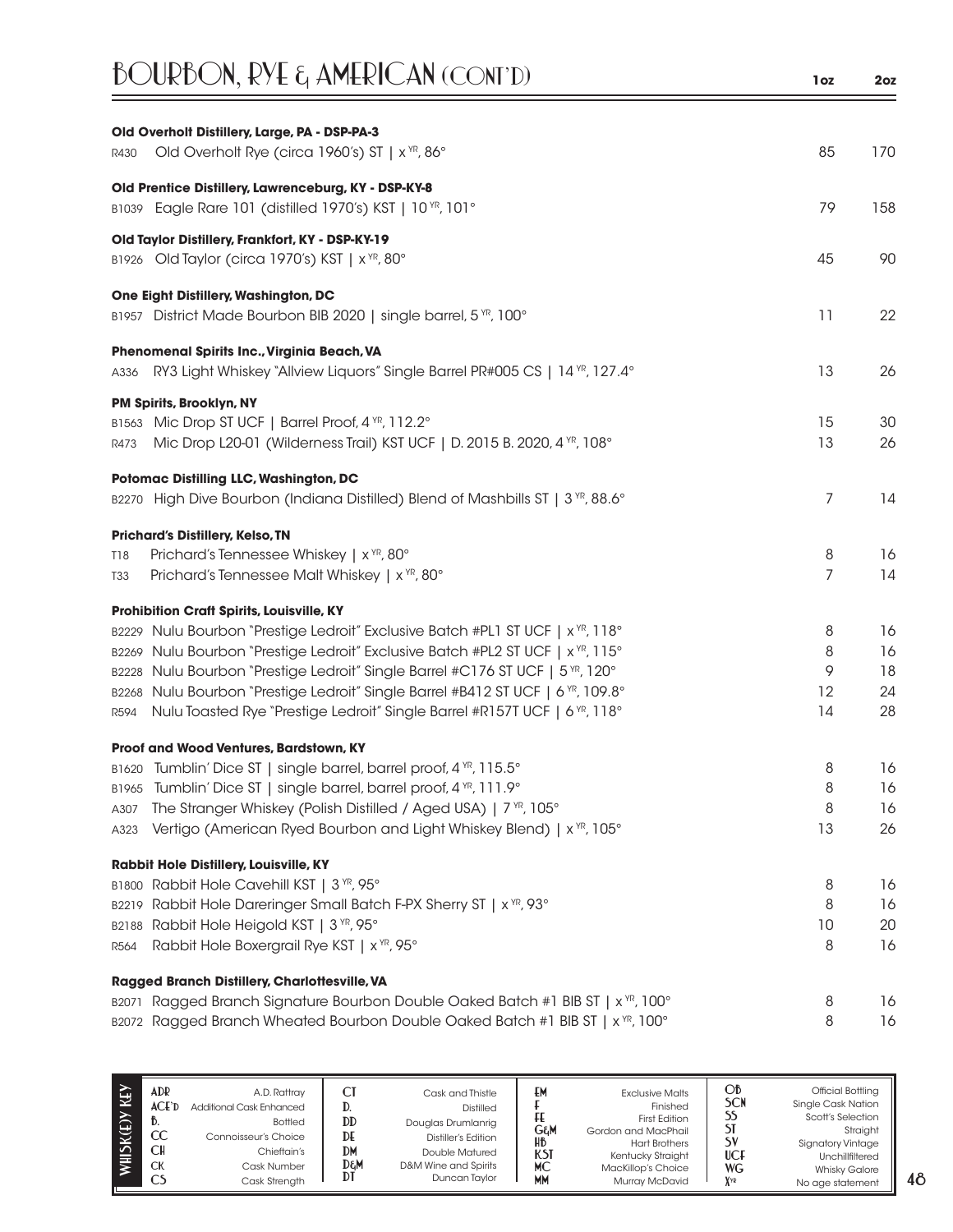|                  | <b>Redwood Empire Distilling, Graton, CA</b>                                                                 |         |    |
|------------------|--------------------------------------------------------------------------------------------------------------|---------|----|
|                  | B2106 Redwood Empire Pipe Dream Bourbon   4 YR, 90°                                                          | 7       | 14 |
| R529             | Redwood Empire Emerald Giant Rye   4 <sup>YR</sup> , 90°                                                     | 7       | 14 |
| A315             | Redwood Empire Lost Monarch Blend of Straight Whiskies   3 <sup>YP</sup> , 90°                               | 7       | 14 |
|                  | Rock Town Distillery, Little Rock, AR                                                                        |         |    |
|                  | B1591 Rock Town Arkansas Barley Straight Bourbon   x <sup>YR</sup> , 92°                                     | 7       | 14 |
| R375             | Rock Town Arkansas Barley Straight Rye   x <sup>yp</sup> , 92°                                               | 7       | 14 |
|                  |                                                                                                              |         |    |
|                  | <b>Sagamore Spirit Distillery, Baltimore, MD</b>                                                             | 9       | 18 |
| R567             | Sagamore Spirit BIB (Maryland-Distilled) Batch 1A   4 YR, 100°<br>Sagamore Spirit ST   x <sup>YR</sup> , 83° | 7       | 14 |
| R331             | Sagamore Spirit Double Oak ST   x <sup>YR</sup> , 96.6°                                                      | 10      | 20 |
| R <sub>270</sub> |                                                                                                              |         | 22 |
| R332             | Sagamore Spirit CS ST   x <sup>YR</sup> , 112.2°                                                             | 11<br>9 |    |
| R448             | Sagamore Spirit Distiller's Select Manhattan Finish ST   x <sup>YR</sup> , 103°                              |         | 18 |
| R516             | Sagamore Spirit Distiller's Select Tequila Finish ST   x <sup>YR</sup> , 98°                                 | 9       | 18 |
|                  | Smooth Ambler Distillery, Greenbier Co., WV                                                                  |         |    |
|                  | B1365 Smooth Ambler Contradiction   x <sup>YR</sup> , 92°                                                    | 7       | 14 |
|                  | B1593 Smooth Ambler Old Scout ST   x <sup>VR</sup> , 99°                                                     | 8       | 16 |
| <b>B406</b>      | Smooth Ambler Yearling Batch 23   3 YR 7 MO, 92°                                                             | 12      | 24 |
| B1989            | Smooth Ambler Old Scout "Liquor Barn" Single Barrel ST   5 YR, 119.2°                                        | 9       | 18 |
| B1960            | Smooth Ambler Old Scout Single Barrel #28020 ST   5 <sup>vR</sup> , 117.6°                                   | 9       | 18 |
| B1771            | Smooth Ambler Old Scout "1789b" Single Barrel ST   10 YR, 122.6°                                             | 32      | 64 |
| B1884            | Smooth Ambler Old Scout "1789b" Single Barrel ST   9 YR, 109.0°                                              | 32      | 64 |
| B1772            | Smooth Ambler Old Scout "1789b" Single Barrel ST   8 YR, 120°                                                | 32      | 64 |
| B1773            | Smooth Ambler Old Scout "1789b" Single Barrel ST   8 YR, 123°                                                | 32      | 64 |
| B1777            | Smooth Ambler Old Scout "The Bourbon Society" Single Barrel ST   8 YR, 106.8°                                | 32      | 64 |
| B2030            | Smooth Ambler Old Scout Barrel #2834 ST   10 YR, 94.8°                                                       | 35      | 70 |
| B1226            | Smooth Ambler Old Scout Barrel #9496 ST   11 YR, 101.8°                                                      | 35      | 70 |
| B1907            | Smooth Ambler Old Scout Barrel #4148 ST   11 YR, 101.4°                                                      | 35      | 70 |
| R543             | Smooth Ambler Contradiction Rye ST   x <sup>YR</sup> , 105°                                                  | 8       | 16 |
| R570             | Smooth Ambler Founders' Cask Strength Series Rye Batch #3 2021 (WV-Distilled) ST   5 <sup>vR</sup> , 122.6°  | 8       | 16 |
| R467             | Smooth Ambler Old Scout Rye Barrel #16757 ST   4 YR, 119°                                                    | 9       | 18 |
| R541             | Smooth Ambler Old Scout Rye Barrel #16874 ST   4 <sup>YR</sup> , 123.6°                                      | 9       | 18 |
| <b>R200</b>      | Smooth Ambler Old Scout Rye ST   7 YR, 99°                                                                   | 30      | 60 |
| R414             | Smooth Ambler Old Scout Rye "The Party Source" Single Barrel ST   8 YR, 121.6°                               | 39      | 78 |
| A275             | Old Scout American Whiskey "Toddy's" Single Barrel UCF   x <sup>YR</sup> , 107°                              | 9       | 18 |
|                  |                                                                                                              |         |    |
| R61              | Sonoma County Distilling Co., Rohnert Park, CA<br>Sonoma Rye   x <sup>YR</sup> , 93°                         | 7       | 14 |
| R485             | Sonoma Cherrywood Rye   x <sup>YR</sup> , 95.6°                                                              | 7       | 14 |
|                  |                                                                                                              |         |    |
|                  | Sons of Liberty Spirits Co., South Kingstown, RI                                                             |         |    |
| A312             | Battle Cry American Malt Whiskey BIB UCF   4 <sup>YR</sup> , 100°                                            | 8<br>9  | 16 |
| A289             | Uprising Single Malt F-PX Sherry   x <sup>YR</sup> , 92°                                                     |         | 18 |
|                  | <b>Speakeasy Spirits, Nashville, TN</b>                                                                      |         |    |
| <b>T53</b>       | Cumberland Cask Barrel Cut   x <sup>YR</sup> , 120°                                                          | 9       | 18 |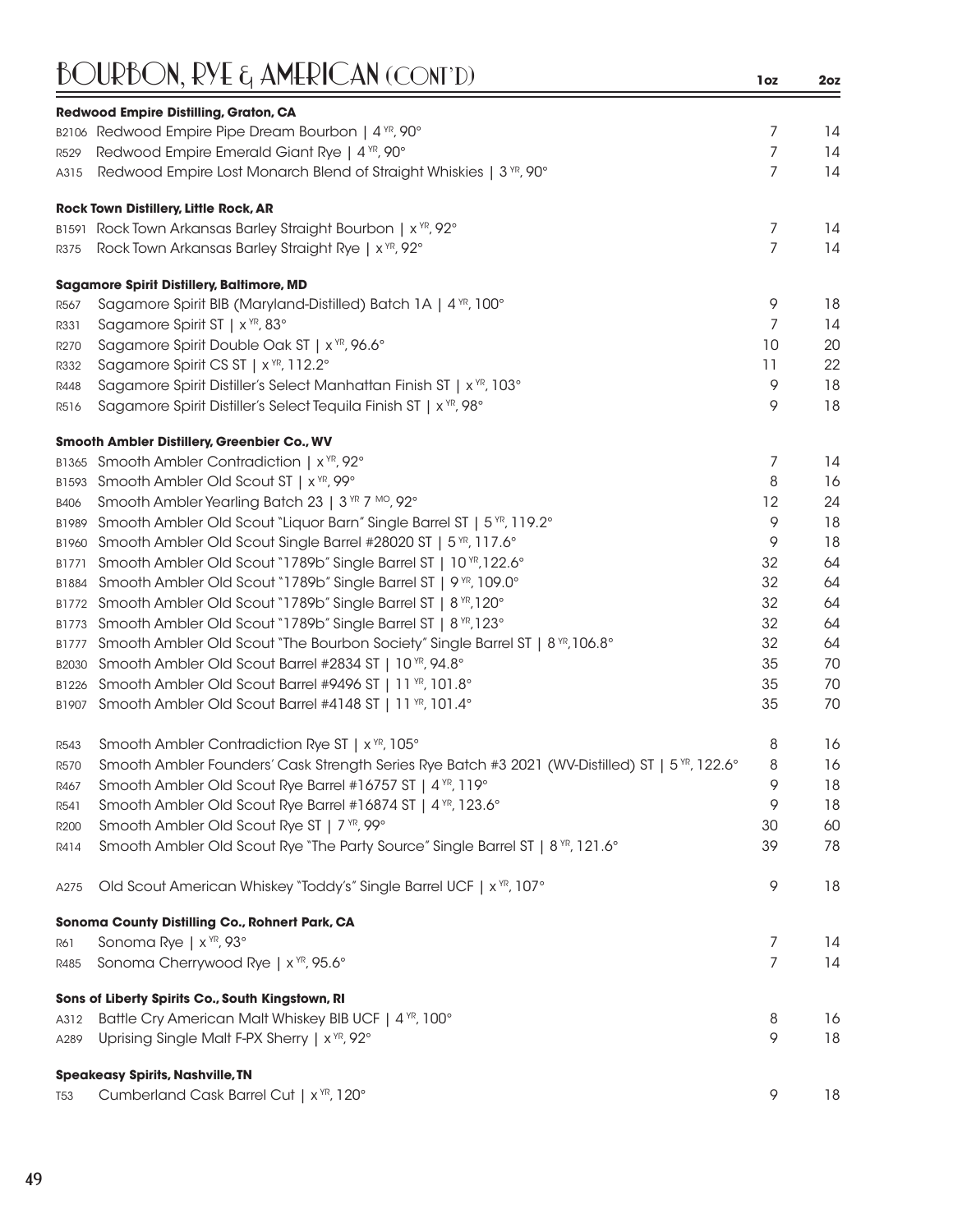| )URBON, RYE & AMERICAN (CONT'D)                                                                                                                 | 1oz               | 2oz      |
|-------------------------------------------------------------------------------------------------------------------------------------------------|-------------------|----------|
| St. George Spirits, Alameda, CA                                                                                                                 |                   |          |
| Baller Single Malt   3 YR, 94°<br>A281                                                                                                          | 9                 | 18       |
| St. George Single Malt   B. 2021, x YR, 86°<br>A334                                                                                             | 14                | 28       |
| Breaking & Entering Bourbon   x <sup>YR</sup> , 86°<br>B431                                                                                     | 14                | 28       |
| <b>Starlight Distillery, Borden, IN</b>                                                                                                         |                   |          |
| B1269 Carl T. Huber ST   4 YR, 92°                                                                                                              | 7                 | 14       |
| B2073 Carl T. Huber BIB   4.5 YR, 100°                                                                                                          | 8                 | 16       |
| Steel Bending Spirits, Chelsea, MI                                                                                                              |                   |          |
| B2245 Three Chord (Barton) Blended Bourbon "Toddy's" Toasted Finish Small Batch CS ST   x <sup>YP</sup> , 118.6°                                | 13                | 26       |
| B2150 Three Chord (Barton) Bourbon "Toddy's" Single Barrel CS ST   D. 2015 B. 2021, 6 VR, 105°                                                  | 10                | 20       |
| Stitzel Weller Distillery, KY - DSP-KY-16                                                                                                       |                   |          |
| B1858 W.L. Weller Special Reserve KST   7 YR, 90°                                                                                               | 75                | 150      |
| B1776 W.L. Weller "Kentucky Barrel Society" Single Barrel KST   B. 2005, 12 YR, 90°                                                             | 105               | 210      |
| <b>Stranahan's Distillery, Denver, CO</b>                                                                                                       |                   |          |
| Stranahan's Colorado Whiskey Batch #191 UCF   2 YR, 94°<br>A317                                                                                 | 9                 | 18       |
| Stranahan's Colorado Whiskey Batch #64 UCF   D. 2008, 2 YR, 94°<br>A264                                                                         | 18                | 36       |
| Stranahan's Blue Peak Single Malt Whiskey   x <sup>YR</sup> , 94°<br>A299                                                                       | 7                 | 14       |
| <b>Tahwahkaro Distilling Co., Grapevine, TX</b>                                                                                                 |                   |          |
| B2084 Tahwahkaro Cask Strength Bourbon Barrel #18-0049 ST   x <sup>YR</sup> , 129.7°                                                            | 9                 | 18       |
| Tahwahkaro Rye Malt Whiskey   x <sup>YR</sup> , 105°<br>R519                                                                                    | 8                 | 16       |
| <b>Tattersall Distilling Co., Minneapolis, MN</b>                                                                                               |                   |          |
| R450 Tattersall Straight Rye   2 YR, 100°                                                                                                       | 7                 | 14       |
| Tom's Foolery Distillery, Chagin Falls, OH                                                                                                      |                   |          |
| R178 Tom's Foolery Straight Rye   2.5 YR, 90°                                                                                                   | 6                 | 12       |
| <b>Treaty Oak Distilling, Dipping Springs, TX</b>                                                                                               |                   |          |
| B2085 Treaty Oak Ghost Hill Texas Bourbon   18 MO, 95°                                                                                          | 7                 | 14       |
| <b>Tuthilltown Spirits, Gardiner, NY</b>                                                                                                        |                   |          |
| Hudson Whiskey Manhattan Rye   x <sup>yp</sup> , 92°<br><b>R71</b>                                                                              | 9                 | 18       |
|                                                                                                                                                 |                   |          |
| Union Horse Distilling Co., Lenexa, TX                                                                                                          |                   |          |
| Union Horse Reserve ST   x <sup>YR</sup> , 92°<br>B2086<br>Union Horse Reunion Rye ST   x <sup>YR</sup> , 93°<br>R520                           | 7<br>7            | 14<br>14 |
| Union Horse Reunion Rye ST   x <sup>YR</sup> , 112.3°<br>R521                                                                                   | 8                 | 16       |
|                                                                                                                                                 |                   |          |
| Vapor Distillery, Boulder. CO                                                                                                                   |                   |          |
| Boulder Spirits Straight Bourbon BIB   4 YR, 100°<br>B2078<br>Boulder Spirits American Single Malt BIB   4 YR, 100°                             | 8<br>8            | 16<br>16 |
| A310                                                                                                                                            |                   |          |
| Virginia Distillery Co., Lovingston, VA<br>Virginia Highland Malt F-Port Casks (Scottish & Virginia Distillate)   x <sup>YP</sup> , 92°<br>A207 | 7                 | 14       |
| Virginia Cider Cask Finished Whisky (Scotch Malt & American Whiskey)   x <sup>vR</sup> , 92°<br>A335                                            | 7                 | 14       |
|                                                                                                                                                 |                   |          |
| $\frac{Ob}{C}$<br>ADR<br><b>CI</b><br>£М<br>A.D. Rattray<br>Cask and Thistle<br><b>Exclusive Malts</b>                                          | Official Bottling |          |

|   | ADP                | A.D. Rattrav             | u           | Cask and Thistle     | £М               | <b>Exclusive Malts</b>                    | OB          | Official Bottling                           |
|---|--------------------|--------------------------|-------------|----------------------|------------------|-------------------------------------------|-------------|---------------------------------------------|
|   | $ACE$ <sup>D</sup> | Additional Cask Enhanced |             | <b>Distilled</b>     |                  | Finished                                  | SCN         | <b>Single Cask Nation</b>                   |
| ē |                    | <b>Bottled</b>           | DD          | Douglas Drumlanrig   |                  | <b>First Edition</b>                      | 55          | Scott's Selection                           |
|   | CC                 | Connoisseur's Choice     | $D_{\rm E}$ | Distiller's Edition  | GεM              | Gordon and MacPhail                       |             | Straight                                    |
|   | <b>CH</b>          | Chieftain's              | DM          | Double Matured       | HB<br><b>KSI</b> | <b>Hart Brothers</b><br>Kentucky Straight | S٧<br>UCI   | <b>Signatory Vintage</b><br>Unchillfiltered |
|   | <b>CK</b>          | Cask Number              | Dεm         | D&M Wine and Spirits | <b>MC</b>        | MacKillop's Choice                        | WG          | <b>Whisky Galore</b>                        |
|   | CS                 | Cask Strength            | DI          | Duncan Taylor        | <b>MM</b>        | <b>Murray McDavid</b>                     | <b>Y</b> yp | No age statement                            |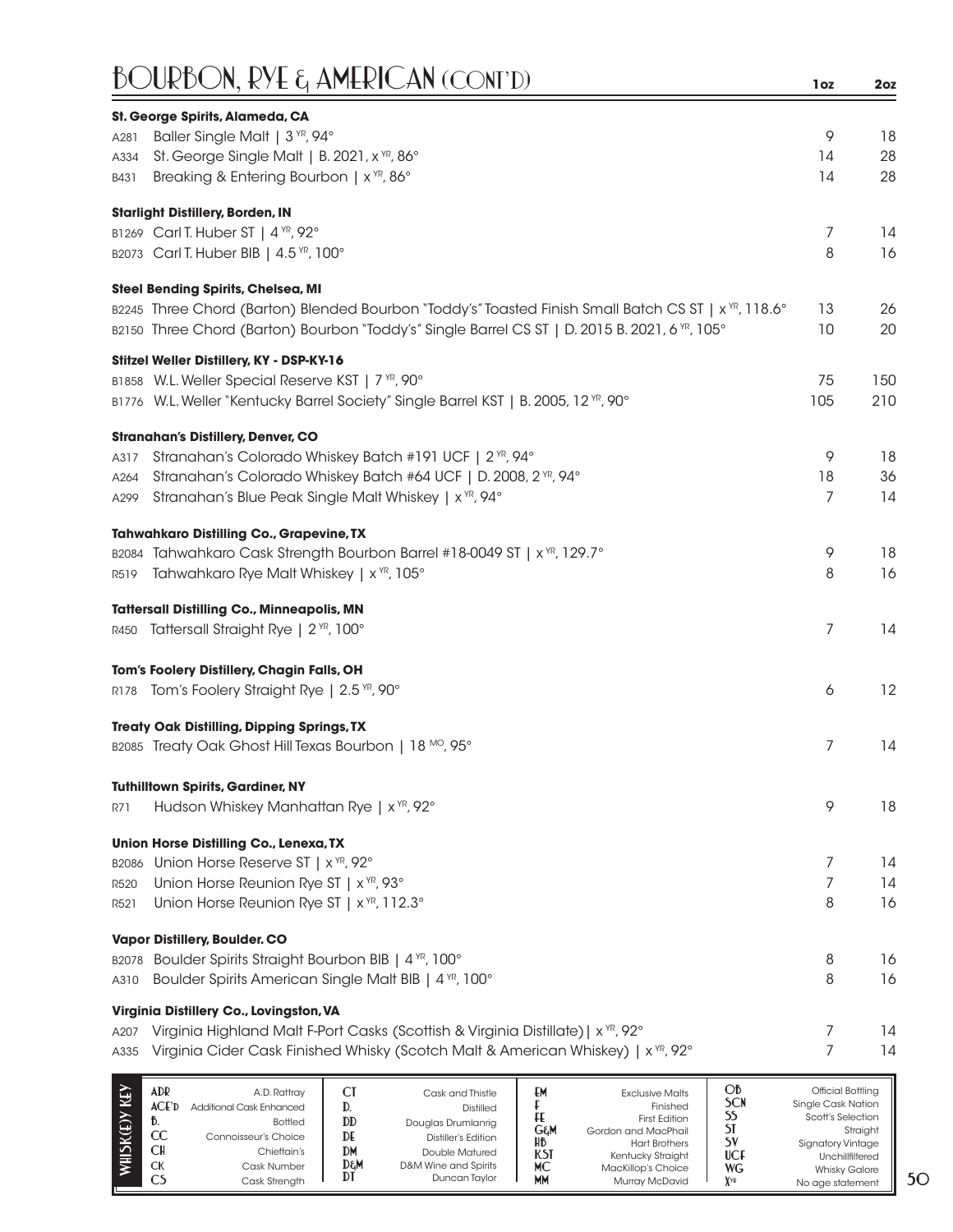|             | $BQURBON$ , $RYL$ $\epsilon_1$ AMERICAN (CONT'D)                                                   | 1oz | 2 <sub>oz</sub> |
|-------------|----------------------------------------------------------------------------------------------------|-----|-----------------|
| A267        | Prelude Courage & Conviction Sherry Cuvee & Bourbon Cask Single Malt   $3^{vR}$ , 92°              | 10  | 20              |
|             | Western Spirits, Bowling Green, KY                                                                 |     |                 |
|             | B2091 Sam Houston Batch DC-2 KST   D. 2006, 15 YR, 103°                                            | 18  | 36              |
|             | <b>Westland Distillery, Seattle, WA</b>                                                            |     |                 |
| A319        | Westland American Single Malt UCF   x YR, 92°                                                      | 9   | 18              |
| A146        | Westland American Oak Single Malt UCF   x <sup>YR</sup> , 92°                                      | 10  | 20              |
| A285        | Westland Outpost Range: Colere 1st Edition (Alba, six-row winter barley) UCF   B. 2020, 4 YR, 100° | 19  | 38              |
| A322        | Westland Outpost Range: Garryana 6th Edition UCF   B. 2021, x <sup>vp</sup> , 100°                 | 18  | 36              |
| A286        | Westland Outpost Range: Garryana 5th Edition UCF   B. 2020, x <sup>VR</sup> , 100°                 | 19  | 38              |
| A231        | Westland Garryana 2018 Edition UCF   x <sup>YR</sup> , 112°                                        | 19  | 38              |
| A192        | Westland Garryana 2017 Edition UCF   x <sup>YR</sup> , 100°                                        | 19  | 38              |
|             | <b>WhistlePig Farm Distillery, Shoreham, VT</b>                                                    |     |                 |
| F35         | WhistlePig   10 YR, 100°                                                                           | 9   | 18              |
| R307        | WhistlePig FarmStock "Bottled In Barn" Batch 2 Rye   x <sup>YR</sup> , 86°                         | 10  | 20              |
| R452        | WhistlePig "Potomac Wines & Spirits" Single Barrel ck 133297   10 YR, 118.4°                       | 16  | 32              |
| R121        | WhistlePig Old World 100% Madeira Finish   12 YR, 90°                                              | 34  | 68              |
| R524        | WhistlePig Old World 100% Port Finish   12 YR, 90°                                                 | 34  | 68              |
| R591        | WhistlePig Old World 100% Sauternes Finish   12 YR, 90°                                            | 45  | 90              |
| R191        | WhistlePig   15 YR, 92°                                                                            | 35  | 70              |
| R73         | WhistlePig Straight Rye 111   11 YR, 111°                                                          | 111 | 222             |
| R548        | WhistlePig SCN Rum & Vermouth Cask Finish Batch R1V1 CS UCF   12 YR, 100°                          | 40  | 80              |
| R549        | WhistlePig SCN Tokaji Cask Finish Batch TJK2 CS UCF   12 YR, 115.4°                                | 45  | 90              |
|             | Widow Jane Distillery, Brooklyn, NY                                                                |     |                 |
|             | B1183 Widow Jane Bourbon ST UCF   10 YR, 91°                                                       | 8   | 16              |
| B1941       | Widow Jane "You'll Never Walk Alone" COVID Hospitality Relief Bottling   10 YR, 100°               | 12  | 24              |
| B2120       | Widow Jane Decadence Maple Syrup Finished Bourbon Batch 4   10 YR, 91°                             | 11  | 22              |
| B2165       | Widow Jane Lucky Thirteen Bourbon ST UCF   13 YR, 93°                                              | 13  | 28              |
|             | B1975 Widow Jane The Vaults Bourbon Batch 3 ST UCF   B. 2021, 15 YR, 99°                           | 22  | 44              |
| R145        | Widow Jane Whiskey UCF   American Oak, x YR, 91°                                                   | 7   | 14              |
| R146        | Widow Jane Whiskey UCF   Oak & Apple Wood, x YR, 91°                                               | 7   | 14              |
|             | Wild Turkey Distilling Co., Lawrenceburg, KY                                                       |     |                 |
| <b>B440</b> | Wild Turkey KST   x <sup>YR</sup> , 80°                                                            | 7   | 14              |
| B441        | Wild Turkey KST   x <sup>YR</sup> , 81°                                                            | 6   | 12              |
| B442        | Wild Turkey KST   x <sup>YR</sup> , 101°                                                           | 8   | 16              |
| B1283       | Wild Turkey Longbranch KST   x <sup>YR</sup> , 86°                                                 | 8   | 16              |
| B1109       | Wild Turkey (Distilled 1980's) KST   8 YR, 101°                                                    | 45  | 90              |
| B1994       | Wild Turkey Kentucky Spirit KST   B. 2014, x <sup>YR</sup> , 101°                                  | 11  | 22              |
| B1697       | Wild Turkey Kentucky Spirit KST   B. 2012, x <sup>vR</sup> , 101°                                  | 12  | 24              |
| B1845       | Wild Turkey Kentucky Spirit KST   B. 2009, x YR, 101°                                              | 25  | 50              |
| B2276       | Wild Turkey Kentucky Spirit "Pewter Top" Single Barrel KST   B. 1996, x YR, 101°                   | 45  | 90              |
| B457        | Wild Turkey American Spirit BIB KST   15 YR, 100°                                                  | 45  | 90              |
| B444        | Wild Turkey Rare Breed KST   barrel proof, x <sup>YR</sup> , 116.8°                                | 8   | 16              |
| B2138       | Wild Turkey Rare Breed 2015 KST   barrel proof, x YR, 112.8°                                       | 10  | 20              |
| B2022       | Wild Turkey Rare Breed Batch W-T-01-99 KST   barrel proof, B. 1999, x <sup>vR</sup> , 108.4°       | 28  | 56              |
| B727        | Wild Turkey Master's Keep KST   17 YR, 86.8°                                                       | 19  | 38              |
| B1301       | Wild Turkey Master's Keep Revival F-Oloroso Sherry KST   (12 - 15 YRS), 101°                       | 19  | 38              |
| <b>B460</b> | Wild Turkey Diamond Anniversary KST   16 YR, 91°                                                   | 16  | 32              |
| <b>B446</b> | Wild Turkey Tradition KST   14 YR, 101°                                                            | 24  | 48              |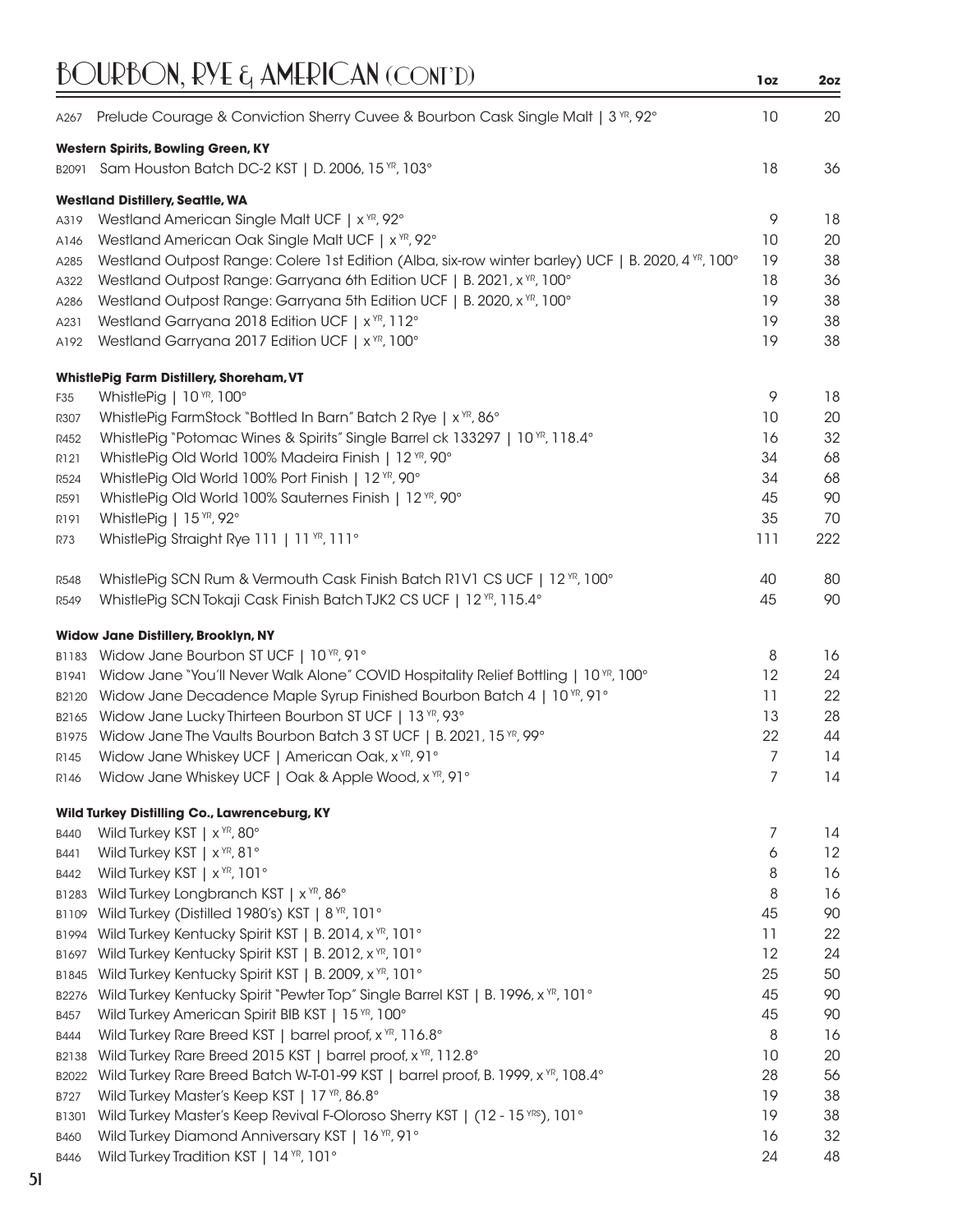#### BOURBON, RYE & AMERICAN (CONT'D) **1oz 2oz**B1255 Wild Turkey "Cheesy Gold Foil" KST | 12 YR, 101 ° 155 310 B447 Wild Turkey Russell's Reserve KST | 10 <sup>YR</sup>, 90° **8** 16 B1993 Wild Turkey Russell's Reserve Single Barrel (2010's bottling) KST | x<sup>VR</sup>, 110° 10 10 20 B2152 Wild Turkey Russell's Reserve "Jack Rose 2021" Single Barrel KST | 8<sup>VR</sup> 5<sup>MO</sup>, 110° 10 10 20 B1933 Wild Turkey Russell's Reserve "Jack Rose 2020" Single Barrel KST | 8<sup>VR</sup> 10<sup>MO</sup>, 110° 10 10 20 B2146 Wild Turkey Russell's Reserve "Toddy's - Twix X" Single Barrel KST | 9  $\%$  3  $\%$  0 10  $\degree$  16 16 32 B1947 Wild Turkey Russell's Reserve "BAR 18" Single Barrel KST | x<sup>vR</sup>, 110° 16 16 32 B1953 Wild Turkey Russell's Reserve 2003 KST | D. 2003 B. 2020, 16  $\frac{16}{16}$ , 89.5° 66 112 B1320 Wild Turkey Russell's Reserve 2002 KST | D. 2002 B. 2018, 16  $\frac{100}$  and 14.6° 49 49 98 B1477 Wild Turkey Russell's Reserve (circa 2000's) | 10 <sup>vr</sup>, 90° 18 18 18 36 B448 Wild Turkey Russell's Reserve KST | 10  $^{\circ}$ R, 101  $^{\circ}$  45  $^{\circ}$  45  $^{\circ}$  90 B456 Wild Turkey Tribute KST | US limited edition, 15<sup> YR</sup>, 101<sup>°</sup> 120 Turkey 120 240 B731 Wild Turkey "Japanese Tribute" | 15 <sup>vp</sup>, 110° 145 145 145 290 R77 Wild Turkey Rye KST | x <sup>vr,</sup> 101° **7** 14 R438 Wild Turkey Rare Breed Rye UCF | barrel proof KST |  $x^{VP}$ , 112.2° 10 10 20 R244 Wild Turkey Russell's Reserve Single Barrel Rye ST | x<sup>VR</sup>, 104° **8 16** 16 R493 Wild Turkey Russell's Reserve Small Batch Rye (2010's bottling) ST | 6 <sup>YR</sup>, 90° 9 18 R424 Wild Turkey Russell's Reserve Rye ST | B. 2007, 6  $\mathrm{^{VP}$ , 90 $\mathrm{^{\circ}}$   $\mathrm{^{9}$   $\mathrm{^{9}$   $\mathrm{^{9}$   $\mathrm{^{9}$   $\mathrm{^{9}$   $\mathrm{^{9}$   $\mathrm{^{9}$   $\mathrm{^{9}$   $\mathrm{^{9}$   $\mathrm{^{9}$   $\mathrm{^{9}$   $\mathrm{^{9}$   $\mathrm{^{9}$   $\mathrm{^{9}$   $\mathrm{^{9}$   $\mathrm{^{9}$  R580 Wild Turkey Master's Keep Cornerstone Rye ST | 9 YR, 109° 24 48 A229 Wild Turkey Forgiven Batch 302, Blend of Straight Bourbon and Rye | x<sup>VR</sup>, 91° 12 12 24 A288 Wild Turkey Forgiven Batch 303, Blend of Straight Bourbon and Rye | x<sup>vg</sup>, 91° 12 12 24 B1515 Wild Turkey SCN ck 18-428 KST | 9<sup>vr</sup>, 114.1° **45** 45 90 B1516 Wild Turkey SCN ck 17-759 KST | 10 <sup>vr</sup>, 117<sup>°</sup> 45 **45** 45 90 B1720 Bond & Lillard Batch 1 KST | x<sup> YR</sup>, 100° 15 30 **Wilderness Trail Distillery, Danville, KY** B1745 Wilderness Trail High Rye Bourbon Single Barrel no.15G17-4 | x<sup>vp</sup>, 115° 18 B1931 Wilderness Trail High Rye Bourbon "Jack Rose" Single Barrel no.14F19-C5 | 6 NR 3 MO, 119° 10 20 B1852 Wilderness Trail High Rye Bourbon "Potomac Wine & Spirits" Single Barrel | 4<sup>VR</sup>, 113° 9 18 B1873 Wilderness Trail High Rye Bourbon "Bourbon Steward" Single Barrel no. 15E31-7 | 5<sup>YR</sup>, 111° 9 18 B1874 Wilderness Trail High Rye Bourbon "Bourbon Steward" Single Barrel no. 15E31-10 | 5<sup>YP</sup>, 115° 9 18 B1875 Wilderness Trail High Rye Bourbon "Bourbon Steward" Single Barrel no. 15F01-25 | 5<sup>YR</sup>, 115° 9 18 B1876 Wilderness Trail High Rye Bourbon "Toddy's Liquors" Single Barrel no. 15E02-14 | 4 NR 4 MO, 113° 9 18 B1889 Wilderness Trail High Rye Bourbon BIB | 6 <sup>YR</sup>, 100° 10 10 20 20 10 10 20 B1905 Wilderness Trail Wheated Bourbon Small Batch no. 1 BIB | 6<sup>VR</sup>, 100° **8** 16 B1888 Wilderness Trail Wheated Bourbon Single Barrel no. 16H1820B BIB | 4 <sup>YR</sup>, 110° 8 16 R361 Wilderness Trail Rye "BAR 19" Single Barrel ST | 4 YR, 111° 12 24 R545 Wilderness Trail Rye "Jack Rose 2021" Single Barrel no.15A26 | 6  $^{\circ}$  5  $^{\circ}$  6, 105 $^{\circ}$  10 10 10 10 10 20 R471 Wilderness Trail Rye "Jack Rose" Single Barrel no. 15L21-H11 | 4 NR 10 MO, 110° 9 18 **Willett Distillery, Bardstown, KY** B1744 Michter's Small Batch Bourbon (KBD Bottled) | x <sup>YR</sup>, 91.4° **20 5 and 31.44** 20 40 B349 Johnny Drum KST | x<sup>yr,</sup> 101° **7** 14 B352 Johnny Drum KST | 15 <sup>VR</sup>, 101 ° 65 130 metatra. And the second second second second second second second second second second second second second second second second second second second second second second second **OB** Official Bottling<br>**SCN** Single Cask Nation **WHISK(E)Y KEY ADR** A.D. Rattray **VHISK(E)Y KEY CT** Cask and Thistle **EM** Exclusive Malts **SCN** Single Cask Nation<br>**SS** Scott's Selection **ACE'd** Additional Cask Enhanced **D.** Distilled **F** Finished **SS** Scott's Selection **FE** First Edition<br>**GEM** Gordon and MacPhail **B.** Bottled **DD** Douglas Drumlanrig **G&M** Gordon and MacPhail<br>**Hotel Start Brothers SI** Straight<br>**SV** Sianatory Vintage **CC** Connoisseur's Choice<br> **CH** Chieftain's **DE** Distiller's Edition **HB** Hart Brothers **SV** Signatory Vintage **CH** Chieftain's **DM** Double Matured<br>**DEM** D&M Wine and Spirits

**ck** Cask Number **CS** Cask Strength **D&M** D&M Wine and Spirits<br>**DI** Duncan Taylor

**Duncan Taylor** 

**KST** Kentucky Straight<br>**MC** MacKillop's Choice

**MM** Murray McDavid

**MacKillop's Choice** 

#### **52**

**UCF** Unchillfiltered<br>**WG** Whisky Galore **WG** Whisky Galore<br> **X**<sup>y<sub>R</sub> No age statement</sup>

**Xyr** No age statement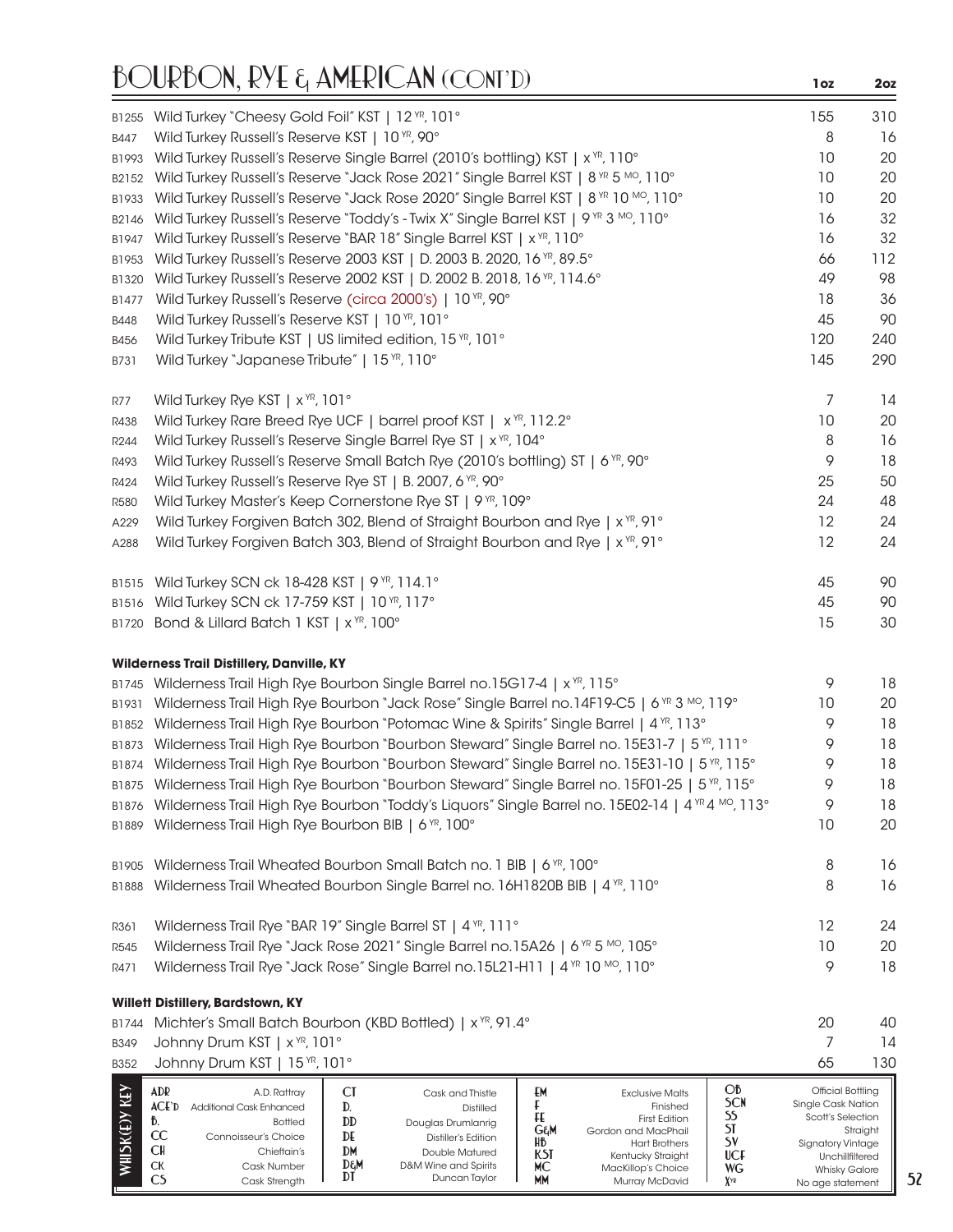| B811            | Kentucky Pride KST   x <sup>YR</sup> , 90°                                                  | 10 | 20  |
|-----------------|---------------------------------------------------------------------------------------------|----|-----|
| <b>B353</b>     | Kentucky Vintage KST   x <sup>YR</sup> , 90°                                                | 7  | 14  |
| F <sub>28</sub> | Noah's Mill KST   small batch, x YR, 114.3°                                                 | 9  | 18  |
| B357            | Old Bardstown KST   x <sup>YR</sup> , 101°                                                  | 10 | 20  |
| B609            | Old Bardstown KST   x <sup>YR</sup> , 86°                                                   | 7  | 14  |
| B922            | Old Bardstown KST   x <sup>YR</sup> , 90°                                                   | 10 | 20  |
| B921            | Old Bardstown BIB KST   4 YR, 100°                                                          | 9  | 18  |
| B2275           | Old Kirk Single Barrel Bourbon (Willett Distilled) ck 8236 KST   6 YR 6 MO, 117.5°          | 39 | 78  |
| <b>B533</b>     | Peter Jake's Private Keep (KBD Bottled) KST   10 YR, 90°                                    | 40 | 80  |
| <b>B359</b>     | Pure Kentucky XO KST   small batch, x <sup>YR</sup> , 107°                                  | 7  | 14  |
| F <sub>29</sub> | Rowan's Creek KST   small batch, x YR, 100.1°                                               | 7  | 14  |
| <b>B361</b>     | Speakeasy Straight Bourbon KST   x <sup>YR</sup> , 94.4°                                    | 15 | 30  |
| B362            | Willett Pot Still KST   single barrel x YR, 94°                                             | 10 | 20  |
| <b>B80</b>      | Willett 80 <sup>TH</sup> Anniversary BIB KST   4 <sup>YR</sup> , 100°                       | 25 | 50  |
| B1779           | Willett Family Estate "Gonano" ck 1266 KST   barrel proof, 5 YR, 121.8°                     | 41 | 82  |
| B2235           | Willett Family Estate "Jack Rose - Cosmopolitan" KST ck 17716   barrel proof, 6 VR, 128.2°  | 20 | 40  |
| B1955           | Willett Family Estate "Jack Rose - Améritif" KST ck 2796   barrel proof, 7 YR, 126.8°       | 25 | 50  |
| B2236           | Willett Family Estate "Jack Rose - The Changeling" KST ck 5219   barrel proof, 8 YR, 131.2° | 20 | 40  |
| B2237           | Willett Family Estate "Jack Rose - Old Bowie" KST ck 5279   barrel proof, 8 YR, 137.8°      | 20 | 40  |
| B1689           | Willett Family Estate "The Party Source" ck 8198 KST   barrel proof, 7 YR, 123.4°           | 79 | 158 |
| B2208           | Willett Family Estate "Green Eye" ck 4813 KST   barrel proof, 8 YR, 131.8°                  | 25 | 50  |
| B2210           | Willett Family Estate "Hi-Rye American Pie" ck 2013 KST   barrel proof, 8 YR, 122.0°        | 25 | 50  |
| B1719           | Willett Family Estate "Origami" KST   barrel proof, 9 YR, 120.7°                            | 85 | 170 |
| B479            | Willett Family Estate "Fleur de Sel" KST   barrel proof, 9 YR, 121.7°                       | 79 | 158 |
| B2074           | Willett Family Estate ck 4184 KST   barrel proof, 10 YR, 116°                               | 55 | 110 |
| B1677           | Willett Family Estate "The Lion's Share" ck 1264 KST   barrel proof, 11 YR, 117.6°          | 50 | 100 |
| B1684           | Willett Family Estate "361" KST   barrel proof, 11 YR, 121.6°                               | 59 | 118 |
| B2025           | Willett Family Estate ck 1632 KST   barrel proof, 11 YR, 125.4°                             | 59 | 118 |
| B1794           | Willett Family Estate "Hi-Time Wine Cellars" ck 298 KST   barrel proof, 11 YR, 115.2°       | 59 | 118 |
| B1795           | Willett Family Estate "D&M" ck 2086 KST   barrel proof, 11 YR, 128°                         | 59 | 118 |
| B1796           | Willett Family Estate "McScrooge's Wine & Spirits" ck 789 KST   barrel proof, 11 YR, 129.8° | 79 | 158 |
| B2027           | Willett Family Estate ck 761 KST   barrel proof, 12 YR, 128.1°                              | 59 | 118 |
| B2075           | Willett Family Estate ck 8108 KST   barrel proof, 13 YR, 128.4°                             | 65 | 130 |
| B939            | Willett "Bourbon Bonanza 2016" ck 1411 KST   barrel proof, 12 YR, 127.4°                    | 95 | 190 |
| <b>B480</b>     | Willett Family Estate "Leaves of Grass" KST   barrel proof, 12 YR, 120.9°                   | 79 | 158 |
| B485            | Willett Family Estate "Boardwalk" KST   barrel proof, 13 YR, 121.8°                         | 65 | 130 |
| B487            | Willett Family Estate "Buckle" KST   barrel proof, 13 YR, 122.4°                            | 79 | 158 |
|                 | Willett Family Estate "Time Out" KST   barrel proof, 13 YR, 121.4°                          | 65 | 130 |
| <b>B486</b>     | Willett Family Estate "1318" KST   barrel proof, 13 YR, 121°                                | 70 | 140 |
| B1112           | Willett Family Estate "Front Headlock" KST   barrel proof, 14 YR, 123.0°                    | 79 | 158 |
| B1271           |                                                                                             | 79 | 158 |
| B1469           | Willett Family Estate "2092" ST   barrel proof, 14 YR, 126.8°                               | 79 | 158 |
| B2028           | Willett Family Estate ck 8120 KST   barrel proof, 14 YR, 124°                               | 79 |     |
| B1465           | Willett Family Estate "3671" ST   barrel proof, 15 YR, 119°                                 |    | 158 |
| B1472           | Willett Family Estate "Fireside Dram" ST   barrel proof, 15 YP, 121.6°                      | 79 | 158 |
| B1070           | Willett Family Estate "2362"   barrel proof, 15 YR, 118.2°                                  | 79 | 158 |
| B1195           | Willett "Bourbon Bonanza Benefit 2017" KST   barrel proof, 15 YR, 116.6°                    | 75 | 150 |
| R199            | Willett Small Batch Rye KST   barrel proof, 2 YR, 110.8°                                    | 8  | 16  |
| R378            | Willett Small Batch Rye KST   barrel proof, 2 YR, 109.4°                                    | 8  | 16  |
| R92             | Willett Small Batch Rye KST   barrel proof, 3 YR, 109.4°                                    | 8  | 16  |
| <b>R500</b>     | Willett Small Batch Rye KST   barrel proof, 3 YR, 107.4°                                    | 8  | 16  |
| R501            | Willett Small Batch Rye KST   barrel proof, 3 YR, 109°                                      | 8  | 16  |
| R232            | Willett Small Batch Rye KST   barrel proof, 3 YR, 111.0°                                    | 9  | 18  |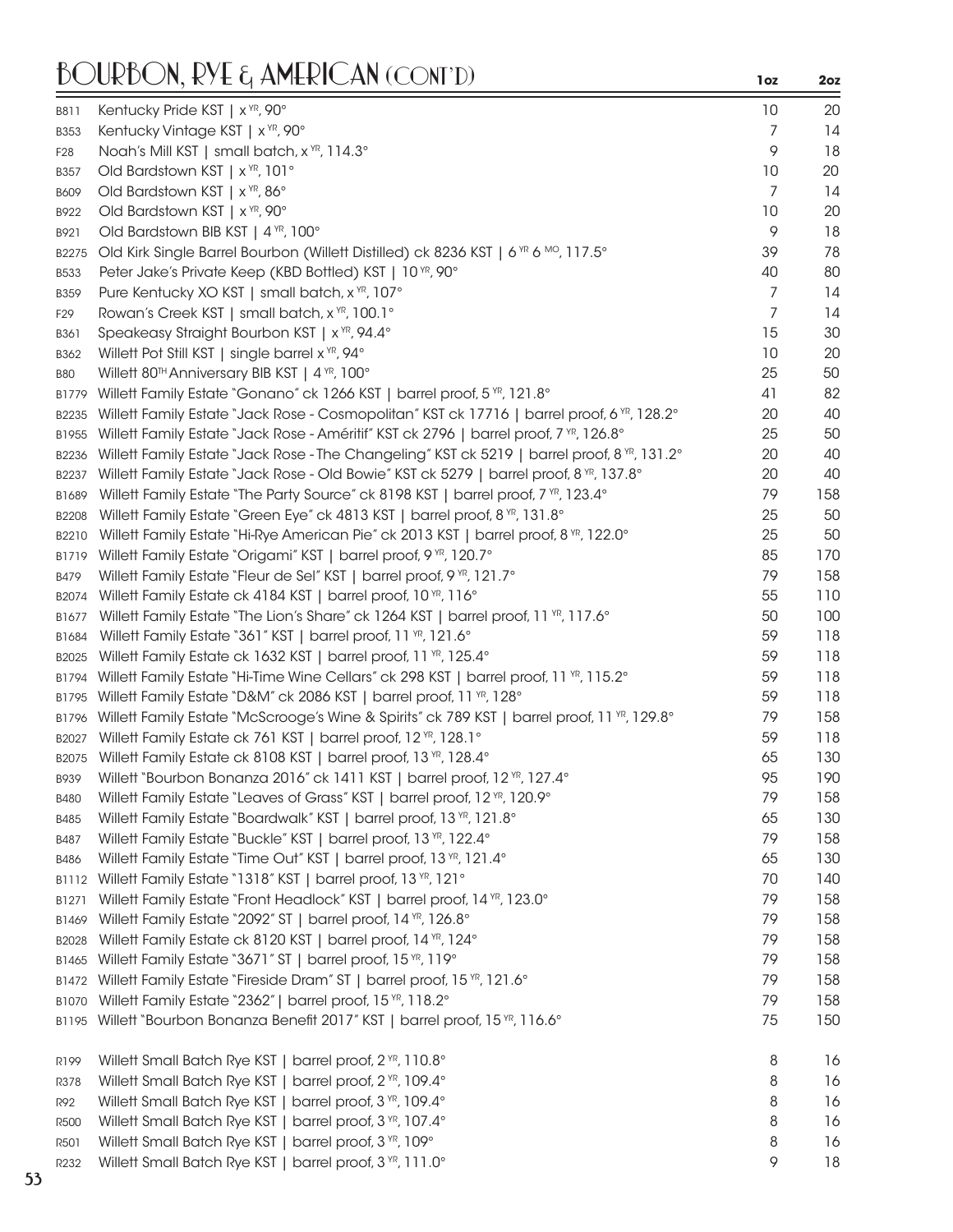| R596              | Willett Small Batch Rye KST   barrel proof, 4 YR, 109.4°                                                | 9   | 18  |
|-------------------|---------------------------------------------------------------------------------------------------------|-----|-----|
| R571              | Willett Small Batch Rye KST   barrel proof, 4 YR, 108.8°                                                | 9   | 18  |
| R421              | Willett Small Batch Rye KST   barrel proof, 4 YR, 110.0°                                                | 9   | 18  |
| R479              | Willett Small Batch Rye KST   barrel proof, 4 YR, 106.6°                                                | 9   | 18  |
| R427              | Willett Small Batch Rye KST   barrel proof, 4 YR, 109°                                                  | 10  | 20  |
| R490              | Willett Small Batch Rye KST   barrel proof, 4 YR, 107.2°                                                | 10  | 20  |
| R428              | Willett Small Batch Rye KST   barrel proof, 4 YR, 110.2°                                                | 10  | 20  |
| R305              | Willett Rye "Lionel Richie" ck 224 KST   5 YR, 118.8°                                                   | 24  | 48  |
| R405              | Willett "Bourbon Bonanza Benefit 2017" ST   barrel proof, 5 YR, 116.8°                                  | 30  | 60  |
| R506              | Willett Family Estate Rye "Eternal Optimist - Hi Cotton" ck 233 KST   barrel proof, 6 VR, 116.0°        | 15  | 30  |
| R431              | Willett Family Estate Rye ck 2486 KST   barrel proof, 6 YR, 115°                                        | 16  | 32  |
| R406              | Willett Family Estate Rye ck 141 KST   barrel proof, 6 YR, 117.2°                                       | 18  | 36  |
| R359              | Willett Family Estate Rye ck 150 KST   barrel proof, 6 YR, 114.8°                                       | 30  | 60  |
| R350              | Willett Family Estate "Tidal Wave" ST   barrel proof, 6 YR, 110.2°                                      | 20  | 40  |
| R565              | Willett Wolves Collaboration Batch #1 Blend of Straight Rye ST   x <sup>YP</sup> , 110.2°               | 22  | 44  |
| R <sub>502</sub>  | Willett Family Estate Rye ck 423 KST   barrel proof, 3 YR, 112°                                         | 8   | 16  |
| R503              | Willett Family Estate Rye "Whiskey Chicken" ck 230 KST   barrel proof, 3 YR, 115.8°                     | 8   | 16  |
| R505              | Willett Family Estate Rye ck 10 (Indiana Distilled) ST   barrel proof, 4 YR, 110°                       | 11  | 22  |
| R579              | Willett Family Estate Rye "Prestige-Ledroit 5th Anniversary" ck 322 KST   barrel proof, 5 YR, 114.4°    | 20  | 40  |
| <b>R586</b>       | Willett Family Estate "Jack Rose - Voyage of the Beagle" KST ck 12096   barrel proof, 6 YR, 121.8°      | 18  | 36  |
| R587              | Willett Family Estate "Jack Rose - Eau de Vie" KST ck 9562   barrel proof, 7 YR, 108.4°                 | 20  | 40  |
| R603              | Willett Family Estate "Jack Rose - Premier Drams 2022" KST ck 6067   barrel proof, 8 YR, 131.8°         | 20  | 40  |
| R <sub>507</sub>  | Willett Family Estate Rye ck 2333 KST   barrel proof, 8 YR, 116.6°                                      | 17  | 34  |
| R418              | Willett Family Estate Rye "Shopper's Vineyard" ck 125 (Indiana Distilled) ST   3 <sup>VR</sup> , 115.3° | 13  | 26  |
| R535              | Willett Family Estate Rye "Toddy's Liquors" ck 77 (Indiana Distilled) ST   5 <sup>YR</sup> , 121.6°     | 17  | 34  |
| R407              | Willett "Bourbon Bonanza Benefit 2016" ck 66 KST   barrel proof, 10 YR, 118.8°                          | 100 | 200 |
| R101              | Willett XCF Version 1.0 F-Curacao Cask ST   barrel proof, 7 YR, 103.4°                                  | 85  | 190 |
|                   | <b>Woodford Reserve Distillery, Versailles, KY</b>                                                      |     |     |
| F37               | Woodford Reserve KST   small batch, x YR, 90°                                                           | 7   | 14  |
| B462              | Woodford Reserve Double Oaked KST   x <sup>YR</sup> , 90.4°                                             | 8   | 16  |
| R <sub>2</sub> 15 | Woodford Reserve Rye KST   x <sup>YR</sup> , 90.4°                                                      | 6   | 12  |
| A326              | Woodford Reserve Wheat Whiskey KST   x <sup>YR</sup> , 90.4°                                            | 7   | 14  |
| B1402             | Woodford Reserve Batch 11 (Distilled by Lincoln Henderson) KST   x <sup>YP</sup> , 90°                  | 27  | 54  |
| R573              | Woodford Reserve Distillery Series 2018: Barrel Finished Rye KST   x <sup>vR</sup> , 90.4°              | 20  | 40  |
| B1355             | Woodford Reserve Distillery Series 2016: Double Double Oaked KST   x <sup>YP</sup> , 90.4°              | 26  | 52  |
| B704              | Woodford Reserve Distillery Series 2015: Sweet Mash Redux KST   x <sup>vR</sup> , 90.4°                 | 22  | 44  |
| A329              | Woodford Reserve 2022 Master's Collection Five-Malt Stouted Mash   x <sup>YR</sup> , 90.4°              | 22  | 44  |
| B2060             | Woodford Reserve 2021 Master's Collection Batch Proof KST   x <sup>YR</sup> , 128.3°                    | 22  | 44  |
| B1952             | Woodford Reserve 2020 Master's Collection Very Fine Rare Bourbon KST   x <sup>YR</sup> , 90.4°          | 39  | 78  |
| B1441             | Woodford Reserve 2018 Master's Collection Oat Grain Bourbon KST   x <sup>1R</sup> , 90.4°               | 27  | 54  |
| B1329             | Woodford Reserve 2018 Master's Collection Batch Proof KST   x <sup>YR</sup> , 125.8°                    | 27  | 54  |
| B975              | Woodford Reserve 2016 Master's Collection Brandy Cask Finish KST   x <sup>YR</sup> , 90.4               | 27  | 54  |
| B751              | Woodford Reserve 2015 Master's Collection 1838 Style White Corn KST   x <sup>VR</sup> , 90.4°           | 22  | 44  |
| B469              | Woodford Reserve 2014 Master's Collection Sonoma Cutrer Pinot Noir Finish   x <sup>vp</sup> , 90.4°     | 39  | 78  |
| A155              | Woodford Reserve 2013 Master's Collection Straight Malt ST x <sup>VR</sup> , 90.4° (American)           | 39  | 78  |
| A156              | Woodford Reserve 2013 Master's Collection Classic Malt ST x <sup>YR</sup> , 90.4° (American)            | 39  | 78  |
| <b>B466</b>       | Woodford Reserve 2010 Master's Collection Maple Wood KST   x <sup>vR</sup> , 94.4°                      | 39  | 78  |
|                   |                                                                                                         |     |     |

| ADR<br>$ACE$ <sup>D</sup><br>Ê<br>$_{\rm CC}$<br><b>CH</b><br>СK<br>CS | A.D. Rattrav<br>Additional Cask Enhanced<br><b>Bottled</b><br>Connoisseur's Choice<br>Chieftain's<br>Cask Number<br>Cask Strength | ات<br>יש<br>DD<br>DE<br>DM<br>Dem<br>DI | Cask and Thistle<br><b>Distilled</b><br>Douglas Drumlanrig<br>Distiller's Edition<br>Double Matured<br>D&M Wine and Spirits<br>Duncan Taylor | £۲<br>GεM<br>HB<br>КSТ<br>МC<br>MM | <b>Exclusive Malts</b><br>Finished<br><b>First Edition</b><br>Gordon and MacPhail<br><b>Hart Brothers</b><br>Kentucky Straight<br>MacKillop's Choice<br>Murray McDavid | ОB<br>SCN<br>S١<br><b>UCF</b><br><b>WG</b><br><b>YYR</b> | Official Bottling<br>Single Cask Nation<br>Scott's Selection<br>Straight<br><b>Signatory Vintage</b><br>Unchillfiltered<br><b>Whisky Galore</b><br>No age statement |
|------------------------------------------------------------------------|-----------------------------------------------------------------------------------------------------------------------------------|-----------------------------------------|----------------------------------------------------------------------------------------------------------------------------------------------|------------------------------------|------------------------------------------------------------------------------------------------------------------------------------------------------------------------|----------------------------------------------------------|---------------------------------------------------------------------------------------------------------------------------------------------------------------------|
|------------------------------------------------------------------------|-----------------------------------------------------------------------------------------------------------------------------------|-----------------------------------------|----------------------------------------------------------------------------------------------------------------------------------------------|------------------------------------|------------------------------------------------------------------------------------------------------------------------------------------------------------------------|----------------------------------------------------------|---------------------------------------------------------------------------------------------------------------------------------------------------------------------|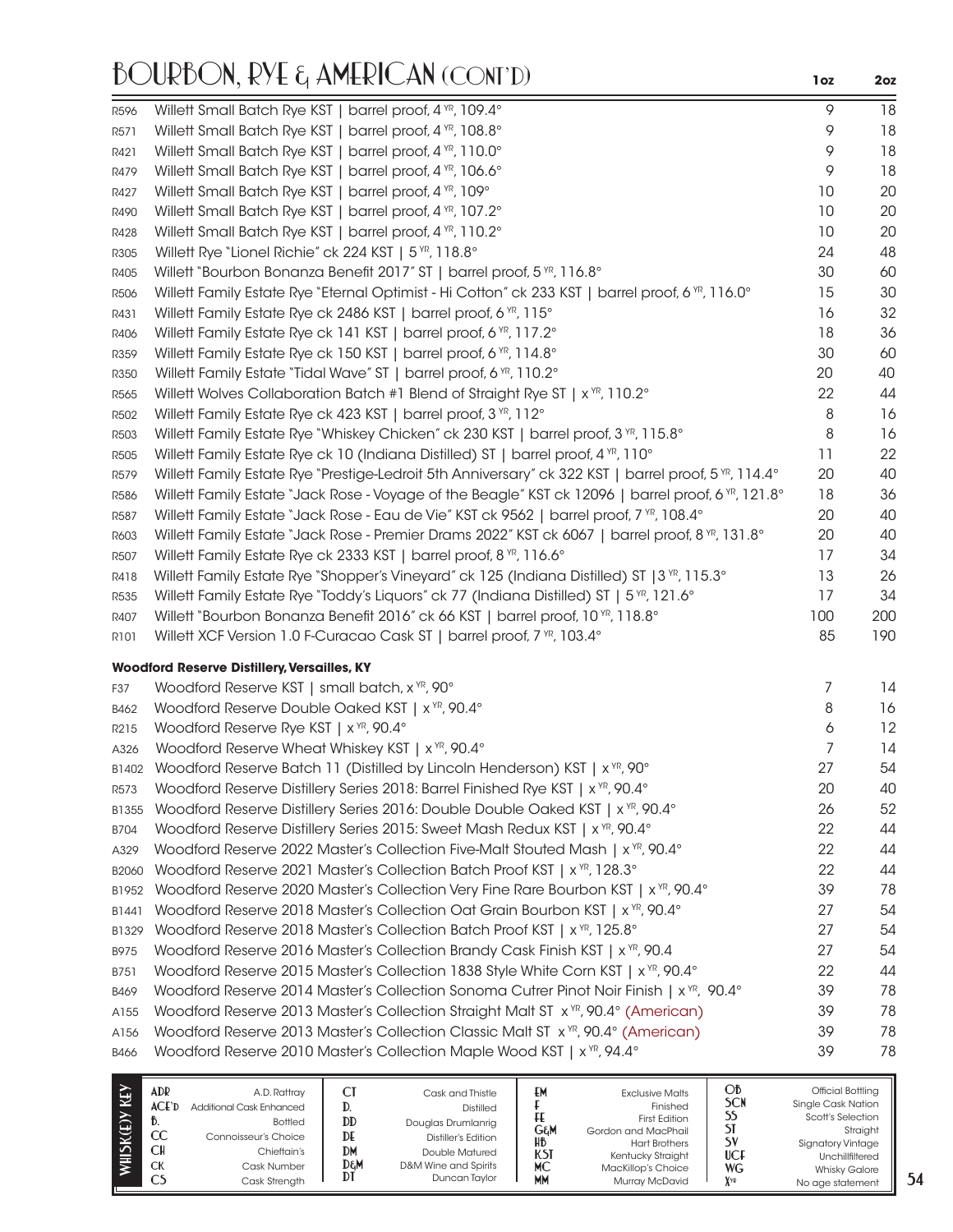| <b>B468</b> | Woodford Reserve 2008 Master's Collection Sweet Mash KST   x <sup>YR</sup> , 86.4°                    | 39 | 78  |
|-------------|-------------------------------------------------------------------------------------------------------|----|-----|
| B992        | Woodford Reserve 2007 Master's Collection Sonoma Cutrer Chardonnay Cask KST   x <sup>10</sup> , 90.4° | 39 | 78  |
| <b>B470</b> | Woodford Reserve 2006 Master's Collection Four Grain Second Release KST   x <sup>VR</sup> , 92.4°     | 39 | 78  |
| <b>R80</b>  | Woodford Reserve Aged Cask Rye   x <sup>yR</sup> , 92.4°                                              | 13 | 26  |
|             | Woodinville Whiskey Co., Woodinville, WA                                                              |    |     |
|             | B1780 Woodinville Bourbon ST   x <sup>YR</sup> , 90°                                                  | 8  | 16  |
| B1781       | Woodinville Bourbon F- Port ST   x <sup>YR</sup> , 90°                                                | 8  | 16  |
| B1967       | Woodinville Bourbon F- PX Sherry ST   x <sup>YR</sup> , 95°                                           | 8  | 16  |
| R484        | Woodinville Rye ST   x <sup>YR</sup> , 90°                                                            | 8  | 16  |
|             | Yellowstone Distillery, Louisville, KY                                                                |    |     |
| B872        | Yellowstone Mellow Mash (circa 1960's) KST   x <sup>YR</sup> , 86°                                    | 75 | 150 |
|             | B1394 Yellowstone (circa 1950's) KST   4 YR, 90°                                                      | 84 | 168 |

### INDEPENDENT BOTTLINGS

| B493        | Black Maple Hill KST   small batch, x <sup>YR</sup> , 95°                                | 100 | 200 |
|-------------|------------------------------------------------------------------------------------------|-----|-----|
| <b>B648</b> | Blade & Bow Straight Bourbon KST   Solera Cask, x YR, 91°                                | 12  | 24  |
| B1110       | Blade & Bow KST   22 YR, 92°                                                             | 50  | 100 |
| B2189       | Calumet Farm Small Batch Bourbon KST   8 & 14 YR, 86°                                    | 10  | 20  |
| B2121       | Further Straight Bourbon ST   3 YR, 101°                                                 | 7   | 14  |
| B2058       | Further Straight Bourbon ST   5 YR, 101°                                                 | 8   | 16  |
| R415        | Further Straight Rye ST   x <sup>YR</sup> , 101°                                         | 11  | 22  |
| R517        | Further Straight Rye ST   3 <sup>YR</sup> , 101°                                         | 8   | 16  |
| <b>R40</b>  | Hirsch Rye KST   21 YR, 93°                                                              | 75  | 150 |
| B2283       | Hirsch The Horizon (Indiana Distilled) ST   x <sup>YR</sup> , 92°                        | 7   | 14  |
|             | B2137 Pinhook "Bourbon Courage" ST   x <sup>YR</sup> , 90°                               | 8   | 16  |
|             | American Highway, Bardstown, KY                                                          |     |     |
|             | B2181 American Highway Reserve KST   x YR, 96°                                           | 12  | 24  |
|             | <b>Maryland Heritage Series (Indiana Distilled)</b>                                      |     |     |
| R600        | Mount Vernon Straight Rye Whiskey Batch 1   barrel proof, D. 2007 B. 2022, 14 YR, 108.2° | 21  | 42  |
| R602        | Sherwood Straight Rye Whiskey Batch 2   barrel proof, D. 2007 B. 2022, 14 YR, 110.4°     | 21  | 42  |
| R601        | Sherbrook Straight Rye Whiskey Batch 3   barrel proof, D. 2007 B. 2022, 14 YR, 109.7°    | 21  | 42  |
|             | <b>Redemption Barrel Selections, IN</b>                                                  |     |     |
| <b>B430</b> | Redemption Bourbon ST   x <sup>YR</sup> , 84°                                            | 6   | 12  |
| B2047       | Redemption Wheated Bourbon ST   x <sup>YR</sup> , 96°                                    | 6   | 12  |
|             | B2036 Redemption High Rye Bourbon Single Barrel Select ST UCF   x <sup>YP</sup> , 105°   | 8   | 16  |
| B2044       | Redemption Barrel Proof Bourbon Batch 003 ST UCF   9 <sup>vp</sup> , 105.7°              | 14  | 28  |
|             | B2045 Redemption Barrel Proof Bourbon Batch 002 ST UCF   10 YR, 114.4°                   | 15  | 30  |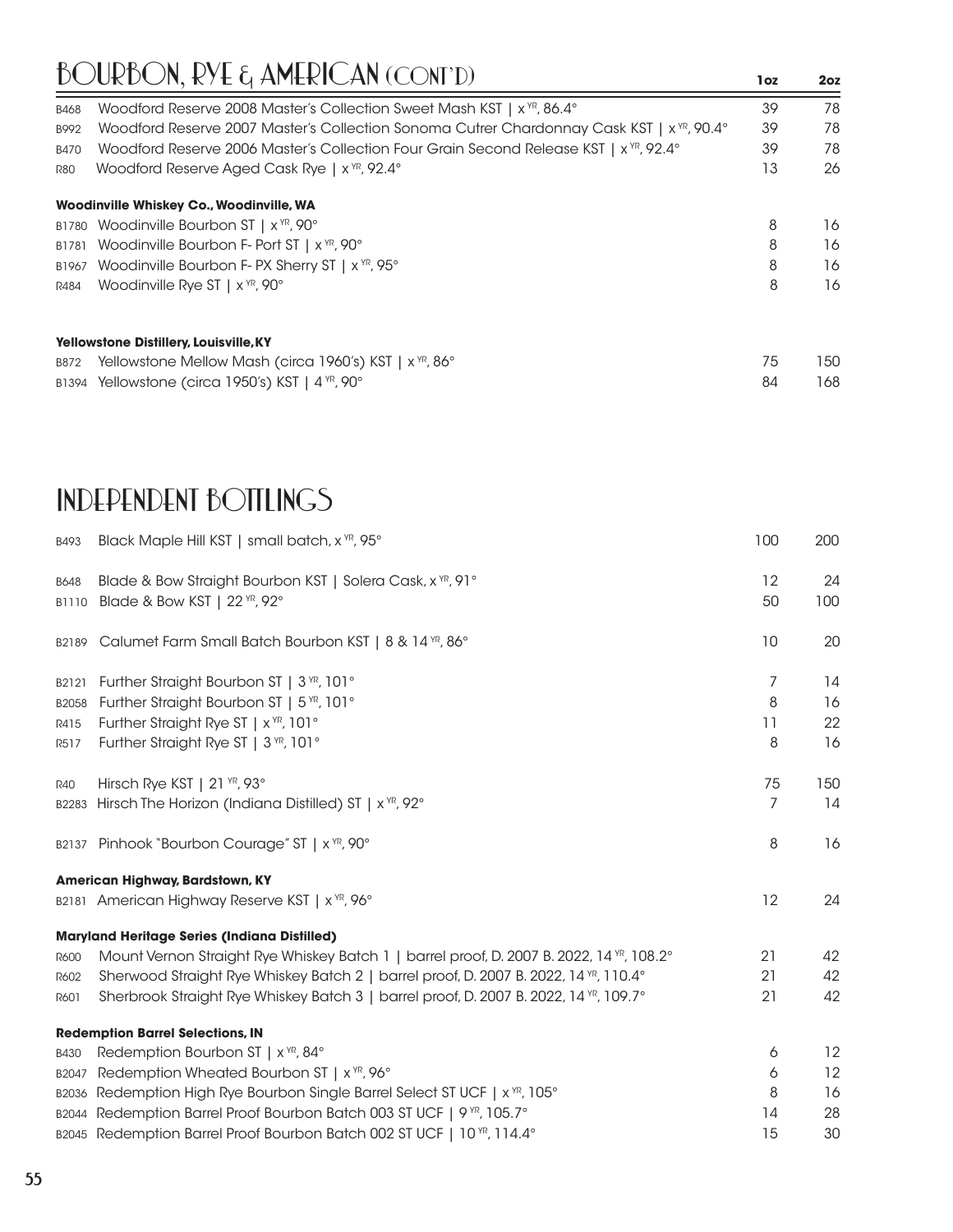|       | <b>BOURBON, RYE &amp; AMERICAN (CONT'D)</b>                                                | 1oz | 2oz |
|-------|--------------------------------------------------------------------------------------------|-----|-----|
| R65   | Redemption Rye ST   x <sup>YR</sup> , 92°                                                  | 6   | 12  |
| R409  | Redemption Barrel Proof Rye Batch 2 ST   6 YR, 121.3°                                      | 25  | 50  |
| R423  | Redemption Barrel Proof Rye Batch 1 ST   10 YR, 110.1°                                     | 27  | 54  |
| R512  | Redemption Rye F-Plantation Rum Cask   x <sup>YR</sup> , 94°                               | 7   | 14  |
| B1659 | Resilient Bourbon 2019 Barrel #136 ST   14 YR, 110.4°                                      | 13  | 26  |
| B1660 | Resilient Bourbon 2019 Barrel #143 ST   14 YR, 93.4°                                       | 13  | 26  |
| B1661 | Resilient Bourbon 2019 Barrel #60 ST   15 YR, 107°                                         | 13  | 26  |
| R416  | Resilient Rye 2020 Barrel #1 ST   6 <sup>YR</sup> , 116°                                   | 13  | 26  |
| B1274 | "The Ambassador" Single Barrel ST   12 YR, 107.6°                                          | 14  | 28  |
| B1943 | "The Presidential Dram - 46 Flavors" Single Barrel ST   B. 2020, 4 $\%$ , 116.8 $^{\circ}$ | 14  | 28  |
| B1966 | "The Presidential Dram" Single Barrel ST   B. 2020, 4 YR, 112.3°                           | 9   | 18  |
| R412  | "The Senator" Barrel Proof Rye ST   B. 2019, 6 YR, 116°                                    | 11  | 18  |
|       |                                                                                            |     |     |

#### **ORPHAN BARREL SERIES**

| Forged Oak (New Bernheim Distillery) KST   15 YR, 90.5°<br>35                                              | 70  |
|------------------------------------------------------------------------------------------------------------|-----|
| <b>B516</b>                                                                                                |     |
| Barterhouse (New Bernheim Distillery) KST   20 YR, 90.2°<br>35<br><b>B503</b>                              | 70  |
| Rhetoric (New Bernheim Distillery) KST   20 YR, 90°<br>35<br><b>B502</b>                                   | 70. |
| Lost Prophet (George T. Stagg Distillery) KST   22 <sup> YP</sup> , 90.1 <sup>°</sup><br>55<br><b>B504</b> | 110 |
| Old Blowhard (Old Bernheim Distillery) KST   26 YR, 90.7°<br>75<br><b>B505</b>                             | 150 |
| The Gifted Horse   39% 17 YR KST Bourbon, 61% 4 YR Corn Whiskey, 115° (American)<br>15<br>A150             | 30  |
| s1180 Forager's Keep Orphan Barrel (Pittyvaich)   26 <sup>VP</sup> , 48 abv (Speyside)<br>36               | 72  |
| Muckety Muck SIngle Grain Scotch Whisky (Port Dundas)   24 YR, 45 abv<br>20<br>SG <sub>9</sub>             | 40  |

| ADR<br>ACFD<br>Ë<br>D.<br><sub>CC</sub><br><b>CH</b><br><b>CK</b><br>C | A.D. Rattrav<br><b>Additional Cask Enhanced</b><br><b>Bottled</b><br>Connoisseur's Choice<br>Chieftain's<br>Cask Number<br>Cask Strength | Сl<br>D<br>DD<br>DF<br>DM<br>DεM<br>DI | Cask and Thistle<br><b>Distilled</b><br>Douglas Drumlanrig<br>Distiller's Edition<br>Double Matured<br>D&M Wine and Spirits<br>Duncan Taylor | £М<br>GεM<br>H <sub>b</sub><br><b>KST</b><br><b>MC</b><br><b>MM</b> | <b>Exclusive Malts</b><br>Finished<br><b>First Edition</b><br>Gordon and MacPhail<br><b>Hart Brothers</b><br>Kentucky Straight<br>MacKillop's Choice<br><b>Murray McDavid</b> | OB<br><b>SCN</b><br>SS<br>SI<br>S٧<br><b>UCF</b><br><b>WG</b><br><b>YYR</b> | Official Bottling<br>Single Cask Nation<br>Scott's Selection<br>Straight<br><b>Signatory Vintage</b><br>Unchillfiltered<br><b>Whisky Galore</b><br>No age statement |
|------------------------------------------------------------------------|------------------------------------------------------------------------------------------------------------------------------------------|----------------------------------------|----------------------------------------------------------------------------------------------------------------------------------------------|---------------------------------------------------------------------|-------------------------------------------------------------------------------------------------------------------------------------------------------------------------------|-----------------------------------------------------------------------------|---------------------------------------------------------------------------------------------------------------------------------------------------------------------|
|------------------------------------------------------------------------|------------------------------------------------------------------------------------------------------------------------------------------|----------------------------------------|----------------------------------------------------------------------------------------------------------------------------------------------|---------------------------------------------------------------------|-------------------------------------------------------------------------------------------------------------------------------------------------------------------------------|-----------------------------------------------------------------------------|---------------------------------------------------------------------------------------------------------------------------------------------------------------------|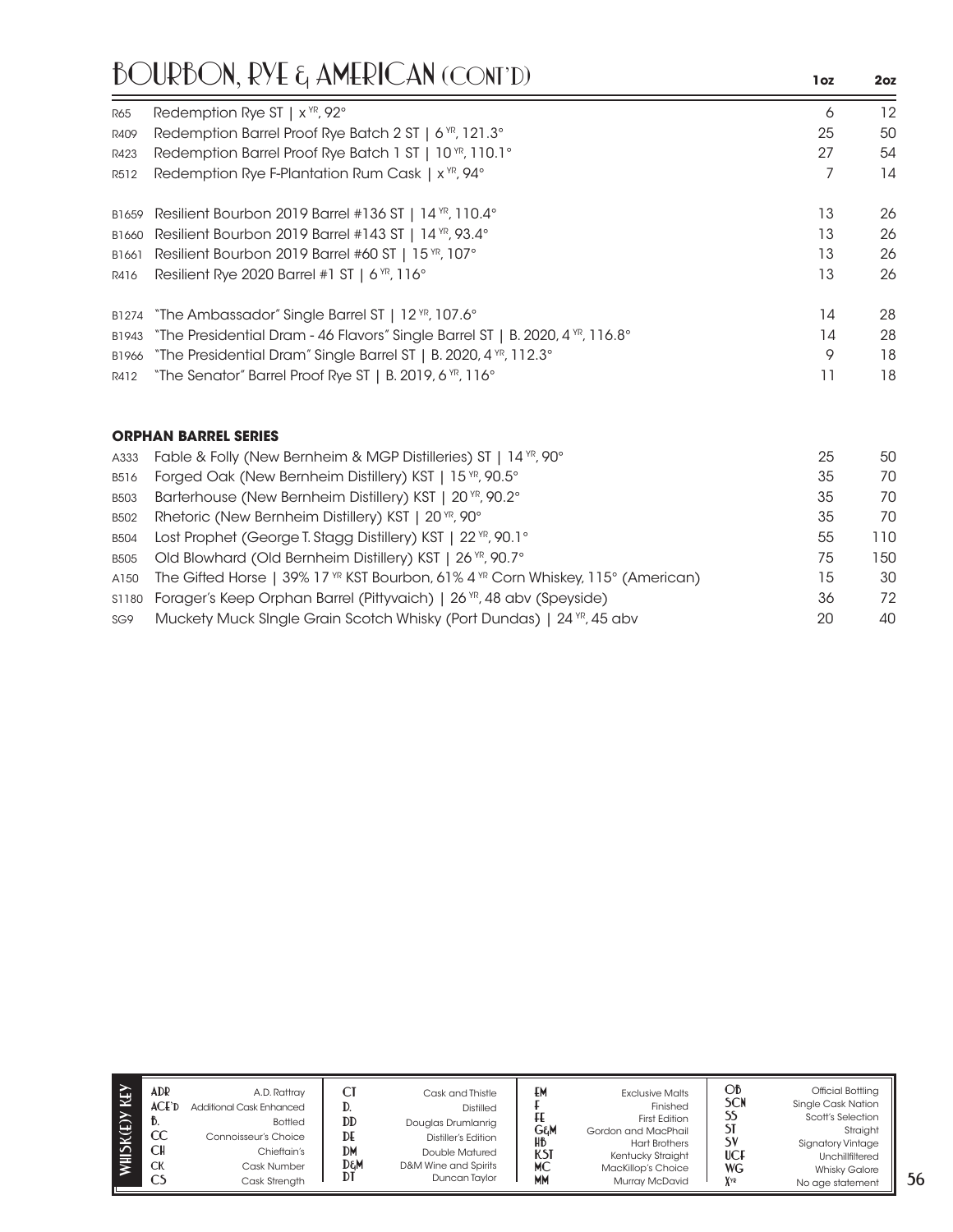# **Rare**

..........................

 $\cdots$ 

|                 | <b>BOURBON</b>                                                                         |     |     |
|-----------------|----------------------------------------------------------------------------------------|-----|-----|
|                 | <b>American Icons</b>                                                                  | 1oz | 2oz |
| E <sub>55</sub> | A.H. Hirsch   Gold Foil, 16 YR, 91.6°                                                  | 311 | 622 |
| E1.             | A.H. Hirsch   Blue Wax, 16 YR, 91.6°                                                   | 450 | 900 |
| E311            | A.H. Hirsch   Red Wax, 20 YR, 91.6°                                                    | 450 | 900 |
| E366            | Colonel E. H. Taylor Warehouse C BIB 2021 Limited Release KST   10 YR, 122.9°          | 440 | 880 |
| E348            | Elmer T. Lee "Kentucky Barrel Society - 2006 Barrel C"   x YR, 90°                     | 95  | 190 |
| E368            | George T. Stagg Fall 2003 KST   15 YR, 142.7°                                          | 250 | 500 |
| E8              | Henry Clay Rare Bourbon   D. 1980, 16 YR, 90.6°                                        | 177 | 354 |
| E10             | Joseph Finch Rare Bourbon   D. 1981, 15 YR, 86.8°                                      | 177 | 354 |
| E9              | Jefferson's Small Batch   15 YR, 90.2°                                                 | 33  | 66  |
| E <sub>53</sub> | Jim Beam Distiller's Masterpiece   Cognac Cask, 18 YR, 99°                             | 95  | 190 |
| E54             | Jim Beam Distiller's Masterpiece   Port Cask, 20 YR, 98°                               | 95  | 190 |
| E370            | Old Fitzgerald BIB KST (Stitzel-Weller) (circa 1990's)   x VR, 100°                    | 95  | 190 |
| E369            | Very Special Old Fitzgerald (Stitzel-Weller) (D. 1980's) KST   12 YR, 90°              | 110 | 220 |
| E295            | Old Hickory Bourbon ST   B.1969, 20 YR, 80°                                            | 135 | 270 |
| <b>P11</b>      | Parker's Heritage 1st Edition   11 YR, 122.6°                                          | 200 | 400 |
| E340            | Parker's Heritage 1st Edition   11 YR, 127.4°                                          | 200 | 400 |
| P9              | Parker's Heritage Golden Anniversary (3rd Edition)   x YR, 100°                        | 125 | 250 |
| E210            | Parker's Heritage 2010 Wheated Mashbill KST (4 <sup>™</sup> Edition)   10 VR, 127.8°   | 90  | 180 |
| E310            | Rare Perfection KST   12 YR, 86°                                                       | 50  | 100 |
| E308            | Willett "Bourbon DC" ck 8 KST   barrel proof, 15 YR, 122.9°                            | 250 | 500 |
| E237            | Willett "The Party Source" ck 3608 KST   barrel proof, 17 YR, 97.2°                    | 175 | 350 |
| E285            | Willett "2871" KST   barrel proof, 27 YR, 132.4°                                       | 133 | 266 |
| E272            | Willett "Bourbon Bonanza 2017" ck 3603 KST   barrel proof, 26 YR, 112.6°               | 240 | 480 |
|                 | <b>Distilled 1960s</b>                                                                 |     |     |
| E339            | Ezra Brooks (Medley Distillery / DSP-KY-10) BIB KST   15 YR, 101°                      | 100 | 200 |
| E354            | Medley Bourbon "Banjo Bottle" Bicentennial Release KST   B. 1976, 8 YR, 86°            | 50  | 100 |
| E371            | Old Taylor (DSP-KY-19) BIB KST   D.1969 B.1977, 8 YR, 100°                             | 200 | 400 |
|                 | <b>Distilled 1950s</b>                                                                 |     |     |
| E317            | Dowling's Deluxe (Old Poindexter Distillery) BIB KST   D.1953 B.1969, 16 YR, 100°      | 111 | 222 |
| E341            | Old Taylor (DSP-KY-19) BIB KST   D.1956 B.1961, 5 YR, 100°                             | 125 | 250 |
|                 | <b>Distilled 1940s</b>                                                                 |     |     |
| E345            | Crown Coach Bourbon (circa 1940's) (Unknown Distillery) KST   15 YR, 86°               | 65  | 130 |
| E355            | James E. Pepper (DSP-KY-5) BIB KST   D. 1947 B. 1951, 4 YR, 100°                       | 150 | 300 |
| E347            | J.W. Dant (DSP-KY-9) BIB KST   D. 1949 B. 1953, 4 YR, 100°                             | 111 | 222 |
| E349            | Old Jordan (circa 1940's) (T.W. Samuels Distillery / DSP-KY-145) BIB KST   15 YR, 100° | 100 | 200 |
|                 |                                                                                        |     |     |

| $\widetilde{(\mathbf{f})}$<br>$\sim$ | ADR<br>$ACE$ <sup>D</sup><br>D.<br>CC<br>C <sub>l</sub><br>СK<br><b>CS</b> | A.D. Rattrav<br>Additional Cask Enhanced<br>Bottled<br>Connoisseur's Choice<br>Chieftain's<br>Cask Number<br>Cask Strength | D.<br>DD<br>DE<br>DM<br>DEM<br>DI | Cask and Thistle<br><b>Distilled</b><br>Douglas Drumlanrig<br><b>Distiller's Edition</b><br>Double Matured<br>D&M Wine and Spirits<br>Duncan Taylor | £М<br>GεM<br>HB<br>KST<br>МC<br><b>MM</b> | <b>Exclusive Malts</b><br>Finished<br><b>First Editions</b><br>Gordon and MacPhail<br><b>Hart Brothers</b><br>Kentucky Straight<br>MacKillop's Choice<br><b>Murray McDavid</b> | ОB<br><b>SCN</b><br>SS<br>ST<br>S٧<br><b>UCE</b><br><b>WG</b><br><b>XYR</b> | Official Bottling<br>Single Cask Nation<br>Scott's Selection<br>Straight<br><b>Signatory Vintage</b><br>Unchillfiltered<br><b>Whisky Galore</b><br>No age statement |
|--------------------------------------|----------------------------------------------------------------------------|----------------------------------------------------------------------------------------------------------------------------|-----------------------------------|-----------------------------------------------------------------------------------------------------------------------------------------------------|-------------------------------------------|--------------------------------------------------------------------------------------------------------------------------------------------------------------------------------|-----------------------------------------------------------------------------|---------------------------------------------------------------------------------------------------------------------------------------------------------------------|
|--------------------------------------|----------------------------------------------------------------------------|----------------------------------------------------------------------------------------------------------------------------|-----------------------------------|-----------------------------------------------------------------------------------------------------------------------------------------------------|-------------------------------------------|--------------------------------------------------------------------------------------------------------------------------------------------------------------------------------|-----------------------------------------------------------------------------|---------------------------------------------------------------------------------------------------------------------------------------------------------------------|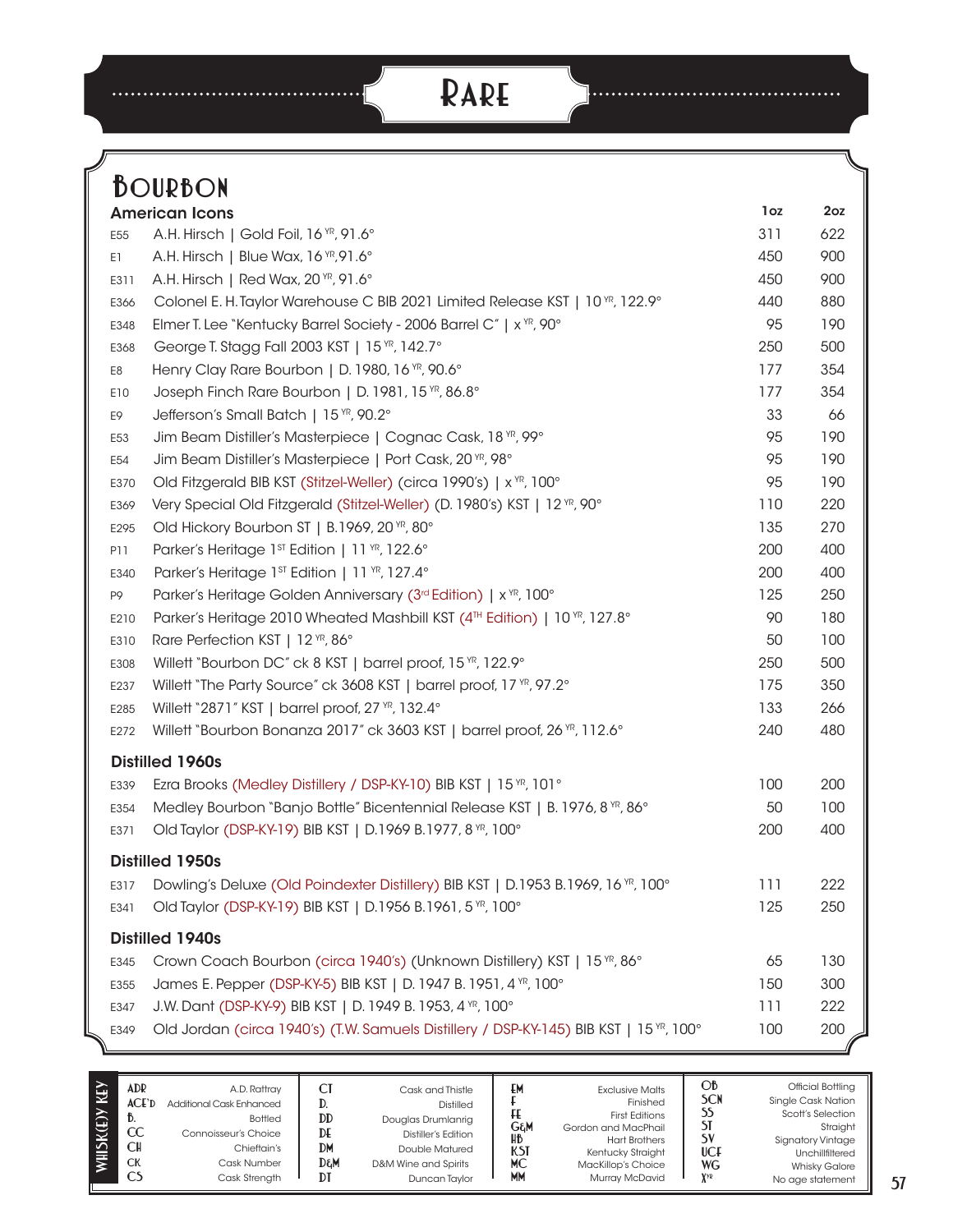| <b>D</b> <sub>YE</sub> |                                                                                        | 1oz | 2oz                      |
|------------------------|----------------------------------------------------------------------------------------|-----|--------------------------|
| E294                   | Hirsch Selection Rye Lot 00-1 KST (Hoffman Commonwealth)   13 YR, 95.6°                | 390 | 780                      |
| E342                   | Pikesville Maryland Straight Rye (DSP-MD-11) BIB   D. 1963 B. 1968, 4 YR, 100°         | 95  | 190                      |
| E338                   | Vintage Rye (KBD Bottled)   21 YR, 94°                                                 | 175 | 350                      |
| E44                    | Willett "Velvet Glove" Rye CS   D. 1984, 23 YR, 137.0°                                 | 450 | 900                      |
|                        | <b>Distilled 1940s</b>                                                                 |     |                          |
| E367                   | Four Roses "Rye" Blend of Straight Whiskies (circa 1940's)   x <sup>YR</sup> , 90°     | 90  | 180                      |
| E235                   | Old Overholt (Old Overholt Distillery / DSP-PA-3) BIB   D. 1948 B. 1956, 7 YR, 100°    | 100 | 200                      |
|                        | <b>AMERICAN WHISKEY</b>                                                                |     |                          |
| E231                   | Bainbridge Yama Single Grain Japanese Mizunara Cask Whiskey   x <sup>YR</sup> , 45 abv | 49  |                          |
|                        |                                                                                        |     |                          |
|                        | <b>SINGLE MALT SCOTCH</b>                                                              |     |                          |
| E246                   | Ardbeg   $17$ YR, 43 abv                                                               | 86  | 172                      |
| E260                   | Ardbeg Airigh Nam Beist UCF   B. 2006, x YR, 46 abv                                    | 68  | 136                      |
| E259                   | Ardbeg Airigh Nam Beist UCF   B. 2007, x YR, 46 abv                                    | 68  | 136                      |
| E261                   | Ardbeg Airigh Nam Beist UCF   B. 2008, x YR, 46 abv                                    | 68  | 136                      |
| E100                   | Ardbeg Lord of the Isles   25 YR, 46 abv                                               | 250 | 500                      |
| E104                   | Auchentoshan Vintage OB   D. 1966, x YR, 43 abv                                        | 129 | 258                      |
| E105                   | Banff Cadenhead CS UCF   D. 1976 B. 1997, 21 YR, 57.3 abv                              | 50  | 100                      |
|                        | Blairfindy Blackadder ck 1   D. 1976 B. 2000, 24 YR, 51.1 abv                          | 55  | 110                      |
| E288                   |                                                                                        |     |                          |
| E305                   | Bowmore Mizunara Finish CS UCF   x <sup>YR</sup> , 53.9 abv                            | 134 |                          |
| E113                   | Brora Limited Edition CS   D. 1978 B. 2015, 37 YR, 50.4 abv                            | 150 |                          |
| E143                   | Brora G&M Connoisseur's Choice   D. 1972 B. 1993, 21 YR, 40 abv                        | 150 |                          |
| E267                   | Bruichladdich Legacy Series 4   32 YR, 47.5 abv                                        | 133 | 268<br>300<br>300<br>266 |
| E327                   | Bruichladdich Octomore Edition 1.1 131 ppm   5 <sup>YR</sup> , 63.5 abv                | 78  | 146                      |

| KO | ADP<br>$ACF$ <sup>D</sup><br>D.<br>CC<br><b>CH</b><br>СK<br>C <sub>2</sub> | A.D. Rattrav<br><b>Additional Cask Enhanced</b><br><b>Bottled</b><br>Connoisseur's Choice<br>Chieftain's<br>Cask Number<br>Cask Strength | D<br>DD<br>DE<br><b>DM</b><br>DεM<br>DI | Cask and Thistle<br><b>Distilled</b><br>Douglas Drumlanrig<br><b>Distiller's Edition</b><br>Double Matured<br>D&M Wine and Spirits<br>Duncan Taylor | £М<br>GεM<br>HB<br>КSТ<br>МC<br><b>MM</b> | <b>Exclusive Malts</b><br>Finished<br><b>First Editions</b><br>Gordon and MacPhail<br><b>Hart Brothers</b><br>Kentucky Straight<br>MacKillop's Choice<br>Murray McDavid | ОB<br><b>SCN</b><br>55<br>S٧<br><b>UCF</b><br>WG<br><b>YYP</b> | Official Bottling<br><b>Single Cask Nation</b><br>Scott's Selection<br>Straight<br><b>Signatory Vintage</b><br>Unchillfiltered<br><b>Whisky Galore</b><br>No age statement |
|----|----------------------------------------------------------------------------|------------------------------------------------------------------------------------------------------------------------------------------|-----------------------------------------|-----------------------------------------------------------------------------------------------------------------------------------------------------|-------------------------------------------|-------------------------------------------------------------------------------------------------------------------------------------------------------------------------|----------------------------------------------------------------|----------------------------------------------------------------------------------------------------------------------------------------------------------------------------|
|----|----------------------------------------------------------------------------|------------------------------------------------------------------------------------------------------------------------------------------|-----------------------------------------|-----------------------------------------------------------------------------------------------------------------------------------------------------|-------------------------------------------|-------------------------------------------------------------------------------------------------------------------------------------------------------------------------|----------------------------------------------------------------|----------------------------------------------------------------------------------------------------------------------------------------------------------------------------|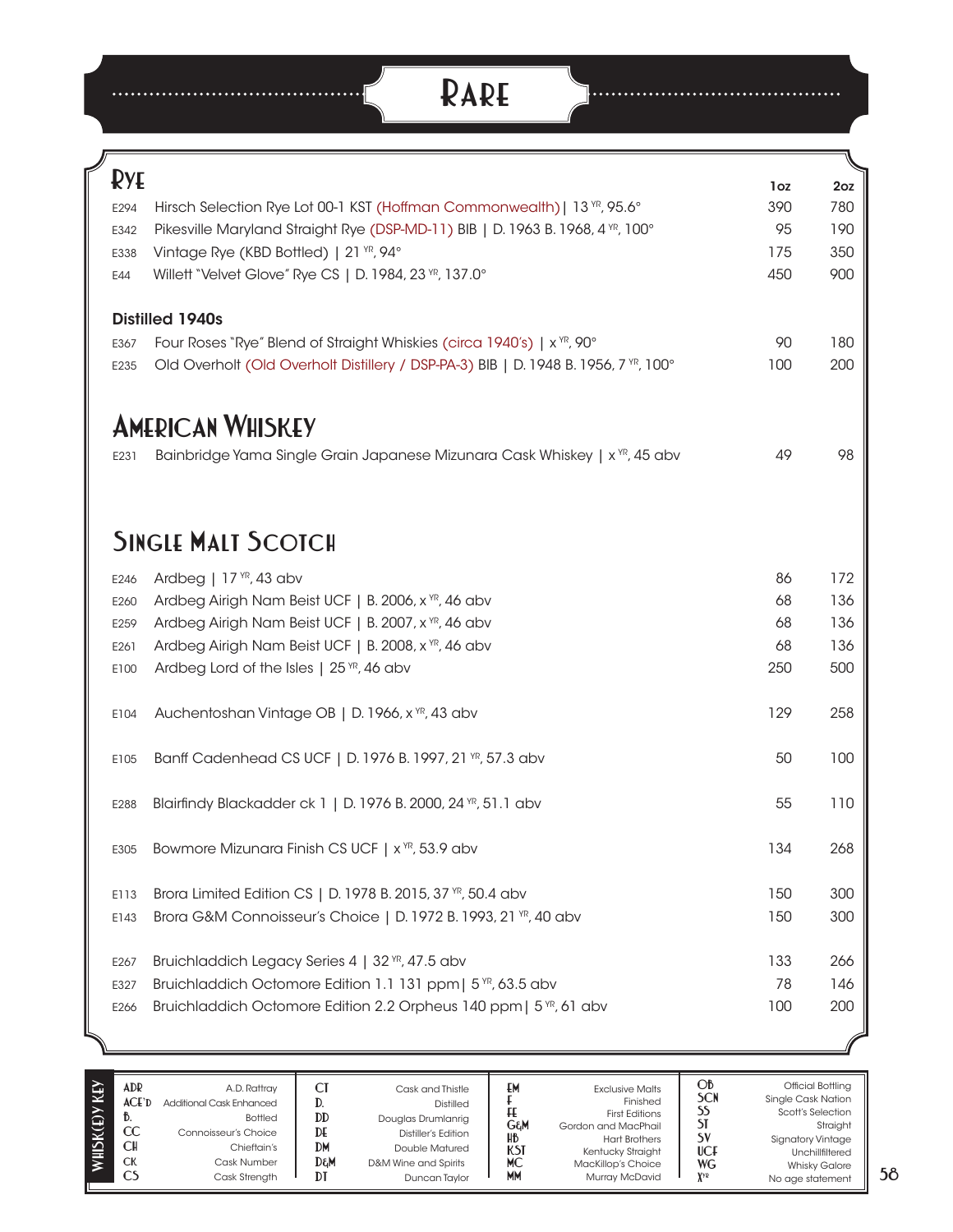# **Rare**

....

|              | <b>SINGLE MALT SCOTCH (CONT'D)</b>                                                                                                                                             | 1oz        | 2oz        |
|--------------|--------------------------------------------------------------------------------------------------------------------------------------------------------------------------------|------------|------------|
| E274         | Convalmore UCF CS   D. 1984 B. 2017, 32 YR, 48.2 abv                                                                                                                           | 117        | 234        |
| E356         | Dailuaine OB CS   D. 1980 B. 2015, 34 YR, 50.9 abv                                                                                                                             | 89         | 178        |
| E270         | Dallas Dhu Cadenhead CS   D. 1962 B. 1993, 30 YR, 53.3 abv                                                                                                                     | 110        | 220        |
| E372<br>E373 | Dalmore The Stillman's Dram   B. 2000, 28 YR, 45 abv<br>Dalmore The Stillman's Dram   B. 1998, 30 YR, 45 abv                                                                   | 178<br>200 | 356<br>400 |
| E119         | Glen Esk Cadenhead Authentic Collection CS   D. 1982 B. 1995, 13 VP, 66.5 abv                                                                                                  | 91         | 182        |
| E326         | Glenfarclas "Park Avenue" Single Cask CS   D. 1981 B. 2008, 27 YR, 53.4 abv                                                                                                    | 111        | 222        |
| E121<br>E122 | Glen Glassaugh CS   D. 1974 B. 2011, 37 YP, 56 abv<br>Glen Glassaugh Malt Whisky Co. CS   D. 1973 B. 2014, 40 YR, 41.5 abv                                                     | 68<br>75   | 136<br>15  |
| E127         | Glen Ord OB CS   30 YR, 58.7 abv                                                                                                                                               | 75         | 150        |
| E133         | Ladyburn OB CS ck3167   D. 1973, 30 YR, 50.4 abv                                                                                                                               | 125        | 250        |
| E352         | Linlithgow (St. Magdalene) SV CS UCF   D. 1975 B. 1999, 24 YR, 49.7 abv                                                                                                        | 120        | 240        |
| E360<br>E361 | Macallan Exceptional Single Cask 2020/ESH-12808/01   D. 2008 B. 2020, 11 YR, 65.0 abv<br>Macallan Exceptional Single Cask 2020/ESB-10935/02   D. 2004 B. 2020, 16 VR, 61.5 abv | 56<br>78   | 112<br>156 |
| E319         | Macallan   D. 1990, 18 YR, 43 abv                                                                                                                                              | 55         | 110        |
| E276         | Macallan "The Anniversary Malt"   D. 1974 B. 1999, 25 YR, 43 abv                                                                                                               | 222        | 444        |
| E301         | Macallan Speymalt CS   D. 1970 B. 2007, 37 YR, 53.3 abv                                                                                                                        | 250        | 500        |
| E374         | The Macallan 1861 (Faux-Replica)   x <sup>YR</sup> , 42.7 abv                                                                                                                  | 78         | 156        |
| E353         | Port Ellen 14th Release CS UCF   D. 1978 B. 2014, 35 YR, 56.5 abv                                                                                                              | 175        | 350        |
| E154         | Rosebank MM ck 1413   D. 1992 B. 2002, 10 YR, 46 abv                                                                                                                           | 30         | 60         |
| E263         | Scapa DL Old Malt Cask UCF   D. 1974 B. 2000, 25 <sup>VP</sup> , 50 abv                                                                                                        | 102        | 204        |
| E265         | Springbank DT CS   D. 1967 B. 2005, 38 YR, 41.3 abv                                                                                                                            | 315        | 630        |
|              |                                                                                                                                                                                |            |            |

| KEY<br>WHISK(E)Y | ADR<br>ACFD<br>D.<br>CC<br>СH<br><b>CK</b><br>CS. | A.D. Rattrav<br>Additional Cask Enhanced<br><b>Bottled</b><br>Connoisseur's Choice<br>Chieftain's<br>Cask Number<br>Cask Strength | D.<br>DD<br>DF<br>DM<br><b>DEM</b><br>D١ | Cask and Thistle<br><b>Distilled</b><br>Douglas Drumlanrig<br><b>Distiller's Edition</b><br>Double Matured<br>D&M Wine and Spirits<br>Duncan Tavlor | £М<br>ŦŦ.<br>GεM<br>HB<br>КSТ<br>МC<br><b>MM</b> | <b>Exclusive Malts</b><br>Finished<br><b>First Editions</b><br>Gordon and MacPhail<br><b>Hart Brothers</b><br>Kentucky Straight<br>MacKillop's Choice<br>Murray McDavid | Ob<br><b>SCN</b><br>55<br>S٧<br>UCE<br><b>WG</b><br><b>YYR</b> | Official Bottling<br><b>Single Cask Nation</b><br>Scott's Selection<br>Straight<br><b>Signatory Vintage</b><br>Unchillfiltered<br><b>Whisky Galore</b><br>No age statement |
|------------------|---------------------------------------------------|-----------------------------------------------------------------------------------------------------------------------------------|------------------------------------------|-----------------------------------------------------------------------------------------------------------------------------------------------------|--------------------------------------------------|-------------------------------------------------------------------------------------------------------------------------------------------------------------------------|----------------------------------------------------------------|----------------------------------------------------------------------------------------------------------------------------------------------------------------------------|
|------------------|---------------------------------------------------|-----------------------------------------------------------------------------------------------------------------------------------|------------------------------------------|-----------------------------------------------------------------------------------------------------------------------------------------------------|--------------------------------------------------|-------------------------------------------------------------------------------------------------------------------------------------------------------------------------|----------------------------------------------------------------|----------------------------------------------------------------------------------------------------------------------------------------------------------------------------|